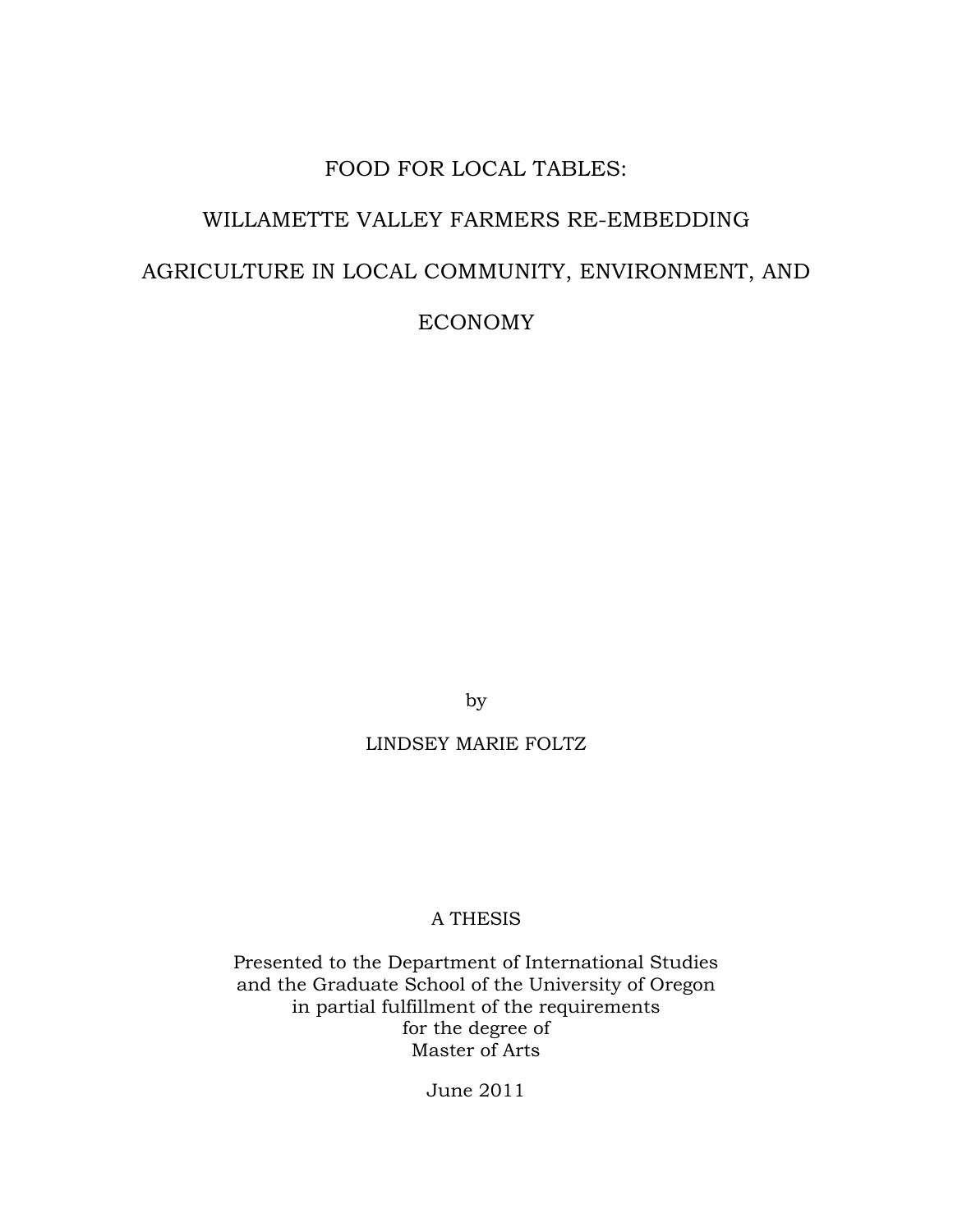### THESIS APPROVAL PAGE

Student: Lindsey Marie Foltz

Title: Food for Local Tables: Willamette Valley Farmers Re-embedding Agriculture in Local Community, Environment, and Economy

This thesis has been accepted and approved in partial fulfillment of the requirements for the Master of Arts degree in the Department of International Studies by:

| Stephen Wooten | Chairperson |
|----------------|-------------|
| Galen Martin   | Member      |
| Harper Keeler  | Member      |

and

Richard Linton Vice President for Research and Graduate Studies/Dean of the Graduate School

Original approval signatures are on file with the University of Oregon Graduate School.

Degree awarded June 2011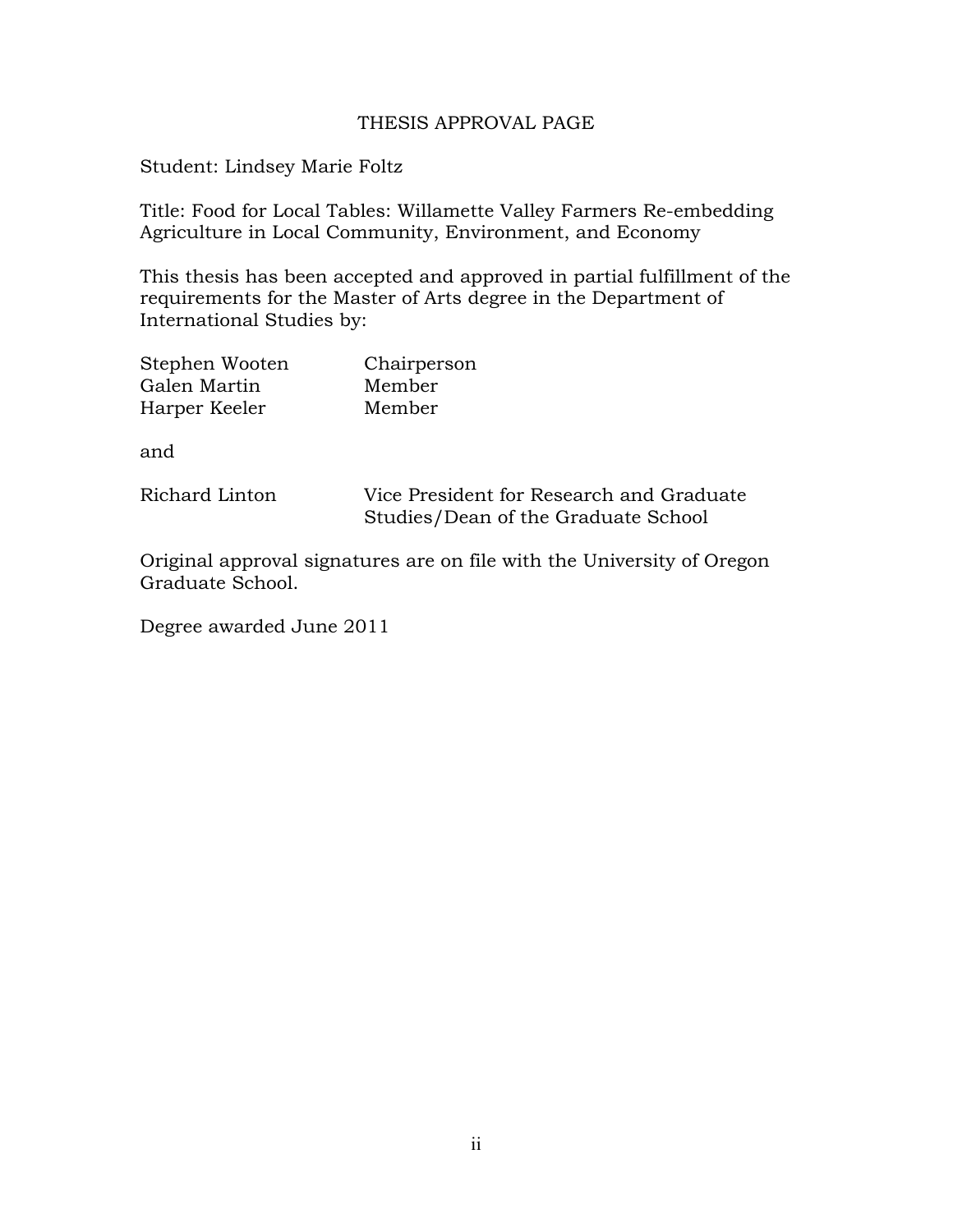© 2011 Lindsey Marie Foltz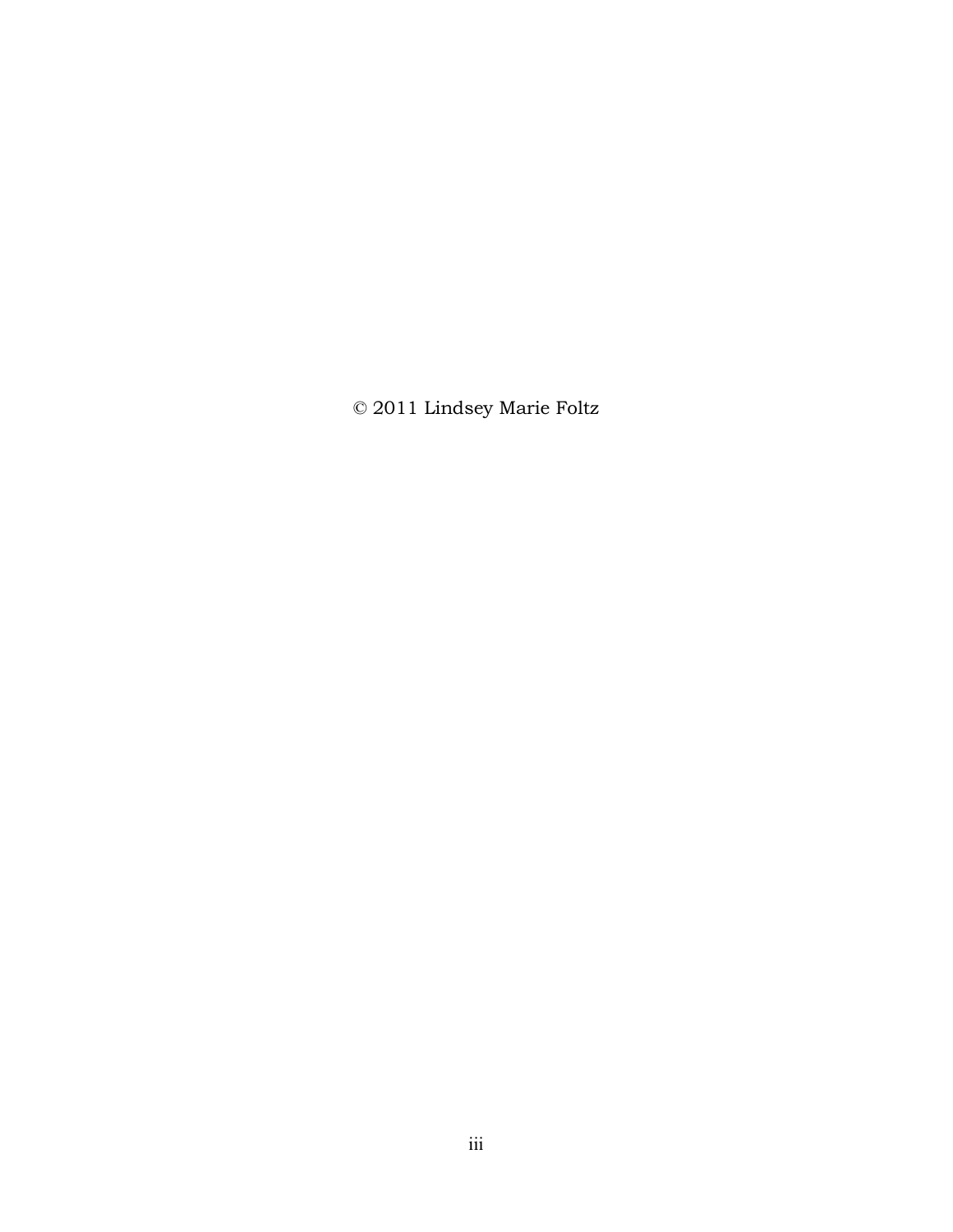### THESIS ABSTRACT

Lindsey Marie Foltz

Master of Arts

Department of International Studies

June 2011

Title: Food for Local Tables: Willamette Valley Farmers Re-embedding Agriculture in Local Community, Environment, and Economy

Approved:

Stephen Wooten

This study investigates the motivations, influences, techniques, challenges, and perceived opportunities of 11 food producers who are participating in an evolving localized food system near Eugene, Oregon. These producers are resisting the distanced anonymity and negative externalities of mainstream global food production. Interviews reveal participation in a move towards production and distribution that are not only geographically traceable, economically satisfying and ecologically sustainable but that also emphasize reflexive communication between the producer and consumer.

Through initial surveying and in-depth interviews, producers identified that producing food for the local market allows them to pursue a meaningful livelihood, respond appropriately to the local environment, and engage more deeply in community. In short their practices and attitudes closely follow the "Civic Agriculture" model. Particularly their focus on local production for the local market as opposed to a more distanced quality oriented supply chain audit model.

iv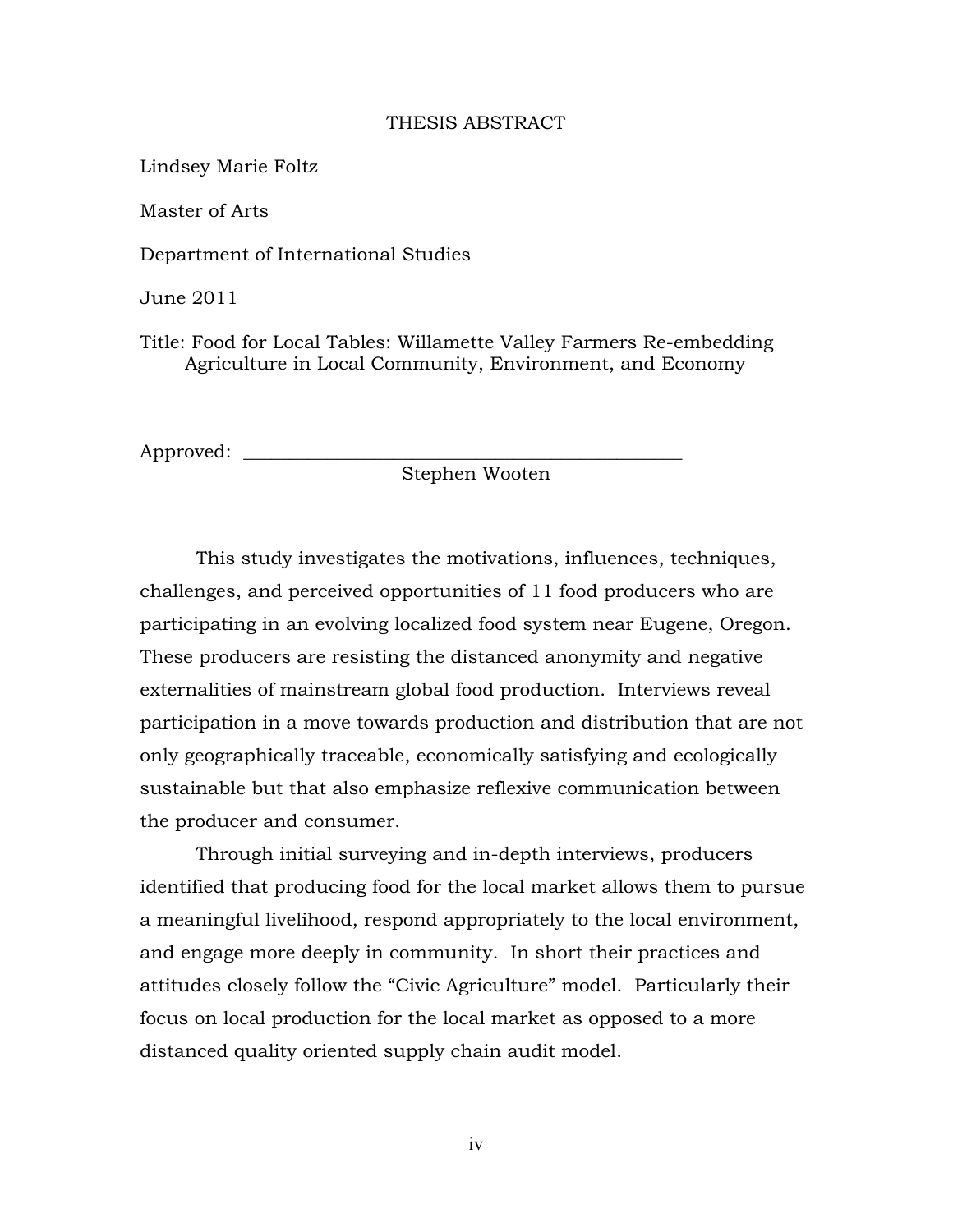### CURRICULUM VITAE

### NAME OF AUTHOR: Lindsey Marie Foltz

### GRADUATE AND UNDERGRADUATE SCHOOLS ATTENDED:

University of Oregon, Eugene

#### DEGREES AWARDED:

Master of Arts, International Studies, 2011, University of Oregon Bachelor of Arts, International Studies, 2002, University of Oregon

AREAS OF SPECIAL INTEREST:

International Development Community Development Agriculture

### PROFESSIONAL EXPERIENCE:

Graduate Teaching Fellow, University of Oregon, 9/2008-3/2011 Departments of International Studies and International Affairs

Owner, LMF Tea Traders, LLC, 8/2003-12/2010 Organic, Fair Trade Tea Wholesaler

Volunteer, United States Peace Corps, 8/2006-9/2008 Bulgaria

GRANTS, AWARDS, AND HONORS:

Presidential Scholarship, University of Oregon, 1998-2002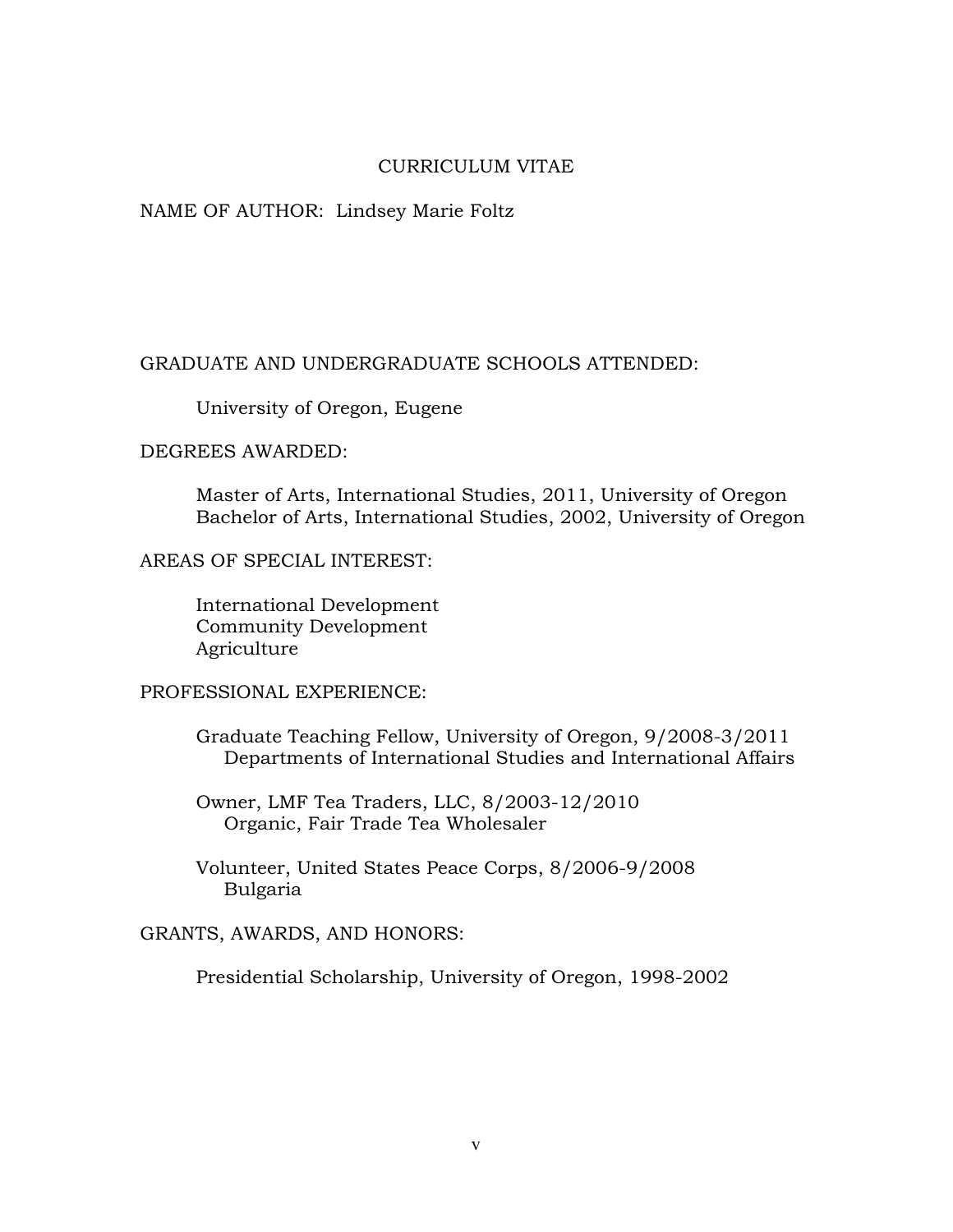### ACKNOWLEDGMENTS

I wish to express sincere appreciation to all the farmers who generously shared their time by participating in this study in both the survey and interview phases. I would also like to thank Professors Stephen Wooten, Galen Martin, and Harper Keeler for their assistance in the preparation of this manuscript.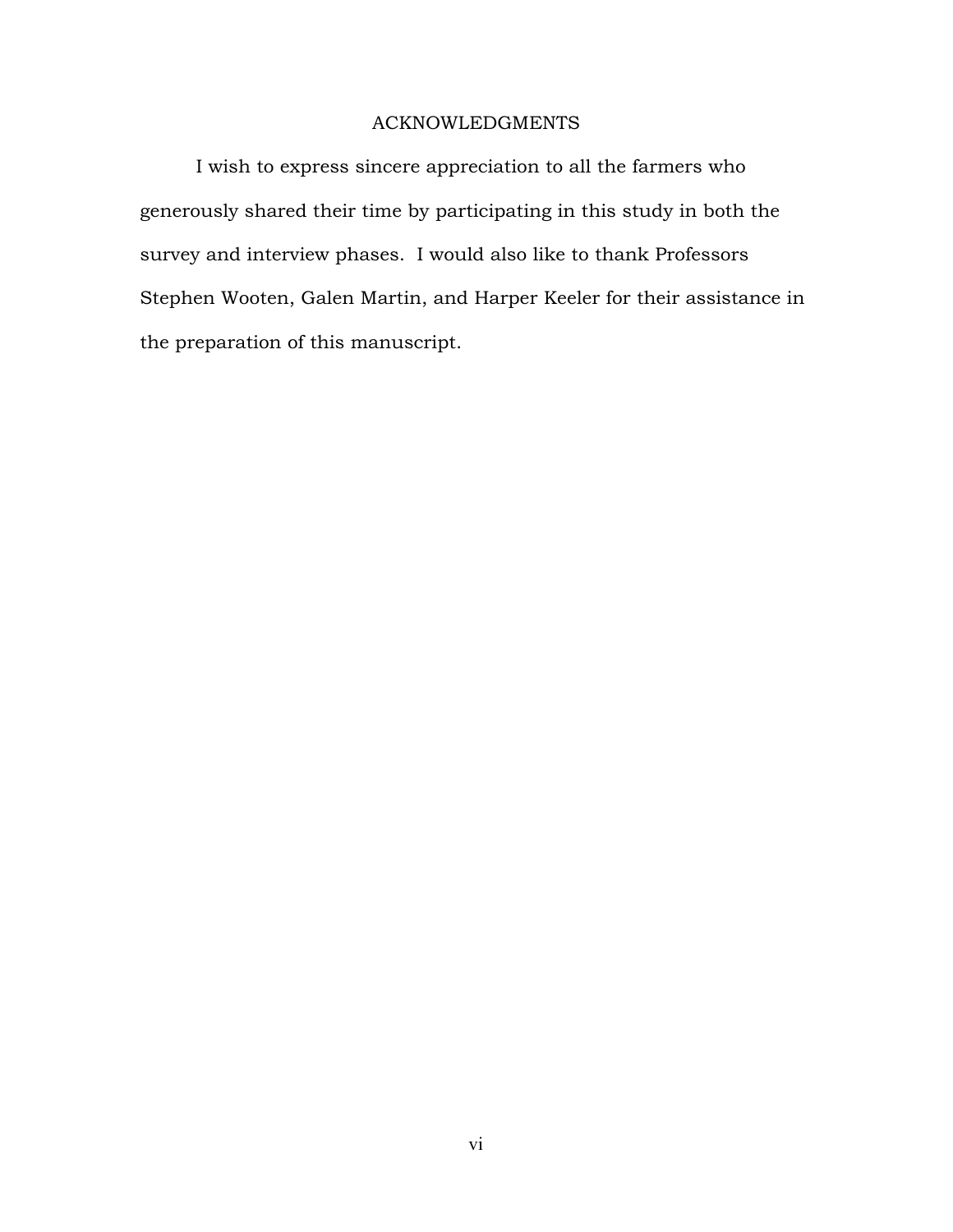For Casey: none of my work would be possible without your enduring love and support. And Samuel: thank you for inspiring me to look at the world with optimism.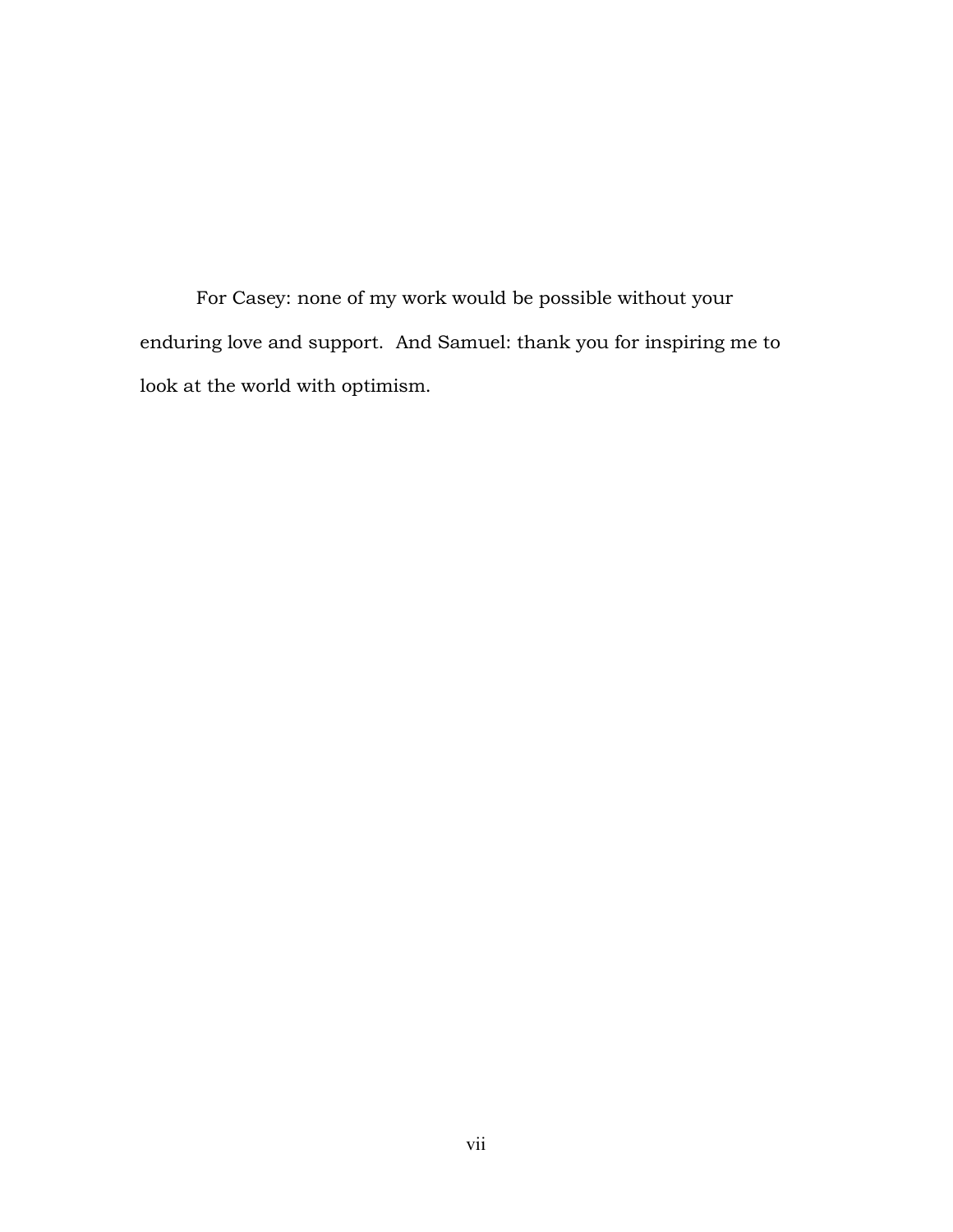## TABLE OF CONTENTS

| Chapter                                                     | Page           |
|-------------------------------------------------------------|----------------|
|                                                             | $\mathbf{1}$   |
| II. INDUSTRIAL AGRIFOOD, EXTERNALITIES, AND RESISTANCE      | 5              |
|                                                             | 5              |
|                                                             | $\overline{7}$ |
|                                                             | 10             |
|                                                             | 10             |
|                                                             | 12             |
|                                                             | 13             |
| Another Alternative? Local Production for Distant Consumers | 14             |
|                                                             | 15             |
|                                                             | 17             |
|                                                             | 18             |
|                                                             | 18             |
|                                                             | 20             |
| Location                                                    | 21             |
|                                                             | 22             |
|                                                             | 23             |
|                                                             | 25             |
|                                                             | 26             |
|                                                             | 26             |
|                                                             | 26             |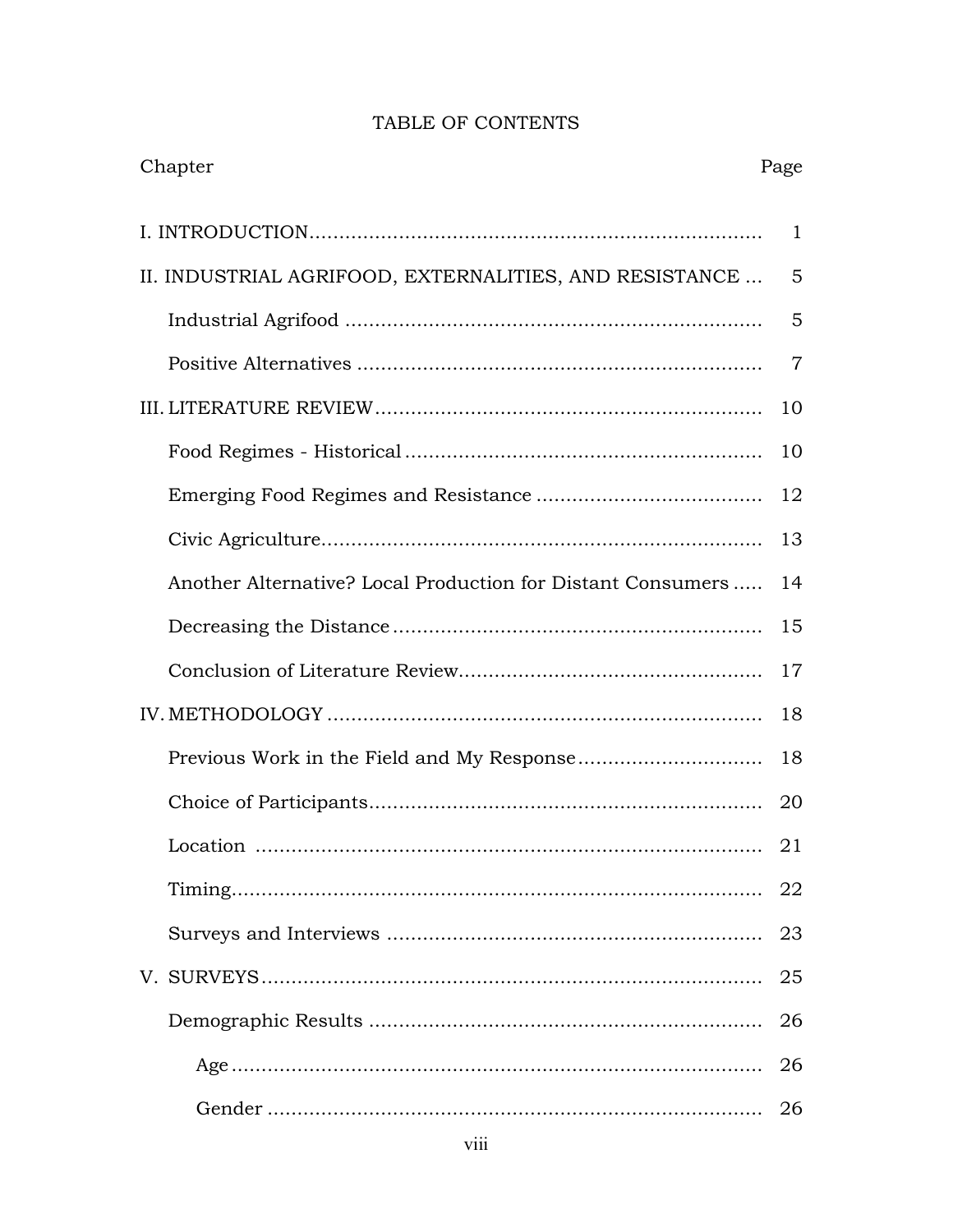# Chapter Page

|                                                          | 27 |
|----------------------------------------------------------|----|
|                                                          | 27 |
|                                                          | 28 |
|                                                          | 29 |
|                                                          | 29 |
|                                                          | 31 |
|                                                          | 32 |
|                                                          | 32 |
| Sharon Blick, Living Earth Farm, Eugene, Oregon          | 33 |
|                                                          | 35 |
| Herman Hempke, Quality Acres/All About Quality Sod,      |    |
|                                                          | 39 |
| Tom Hunton, Hunton Farm/Surecrop Farm Service,           |    |
|                                                          | 40 |
| John Karlik, Sweetwater Farm, Creswell, Oregon           | 43 |
| Sarah Kleeger and Andrew Still, Open Oak Farm/           |    |
|                                                          | 46 |
| Annette Pershern, Riverbend Farm, Pleasant Hill, Oregon  | 48 |
| Shanna Suttner, Smith's Blueberries, Springfield, Oregon | 50 |
| Gina Thomas, Stillpoint Farm, Veneta, Oregon             | 52 |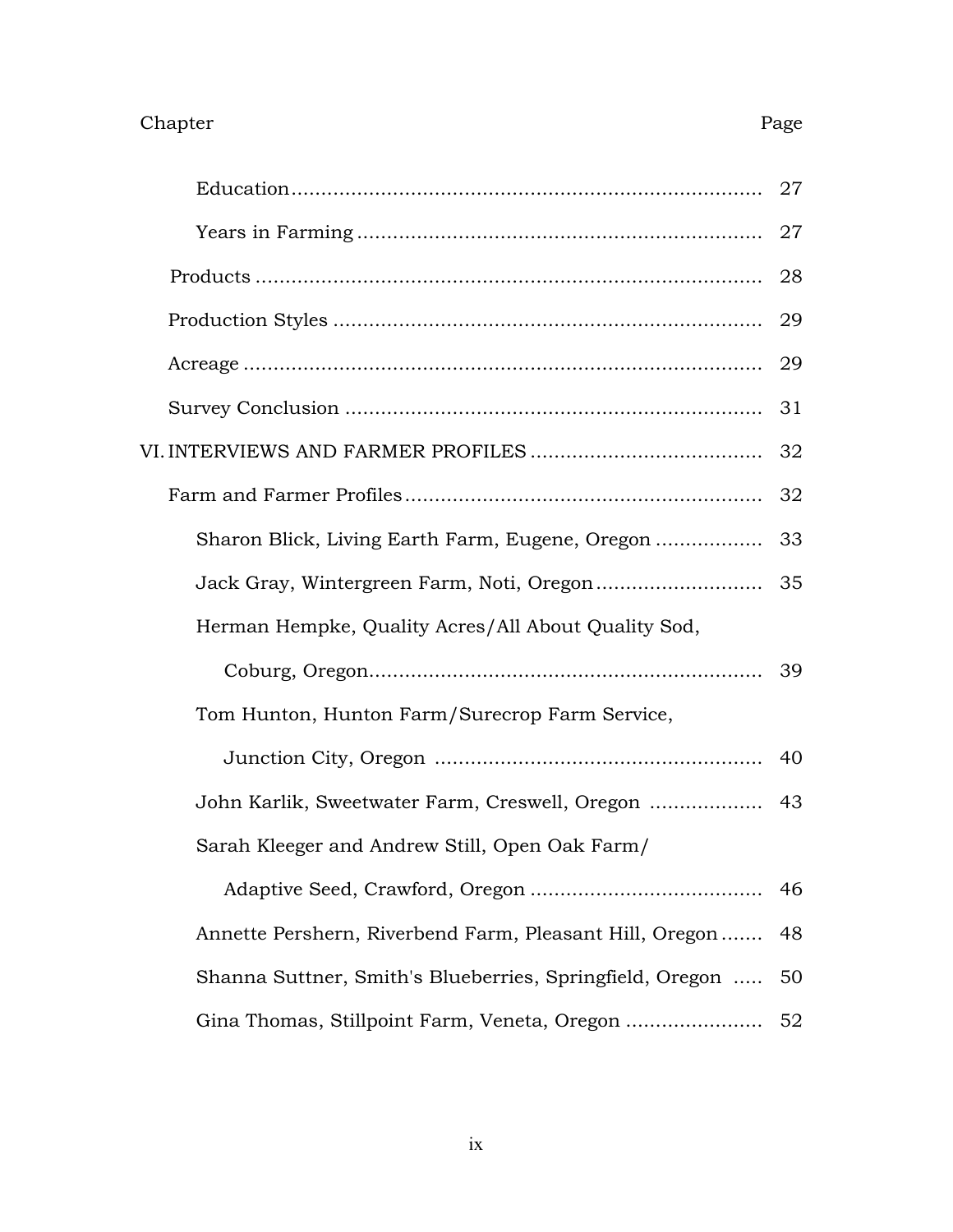| Rachel Weiner, Seasonal Local Organic (S.L.O.) Farm, Eugene, |    |
|--------------------------------------------------------------|----|
|                                                              |    |
| Richard Wilen, Hayhurst Valley Organic Farm, Yoncalla,       |    |
|                                                              | 57 |
|                                                              | 58 |
|                                                              | 58 |
|                                                              | 60 |
|                                                              | 61 |
|                                                              | 64 |
|                                                              | 66 |
|                                                              | 69 |
|                                                              | 72 |
|                                                              | 72 |
|                                                              | 73 |
| Relationship with Customers, Sense of Community              | 73 |
|                                                              | 74 |
|                                                              | 74 |
|                                                              | 75 |
|                                                              | 75 |
|                                                              | 76 |
|                                                              | 77 |
|                                                              | 78 |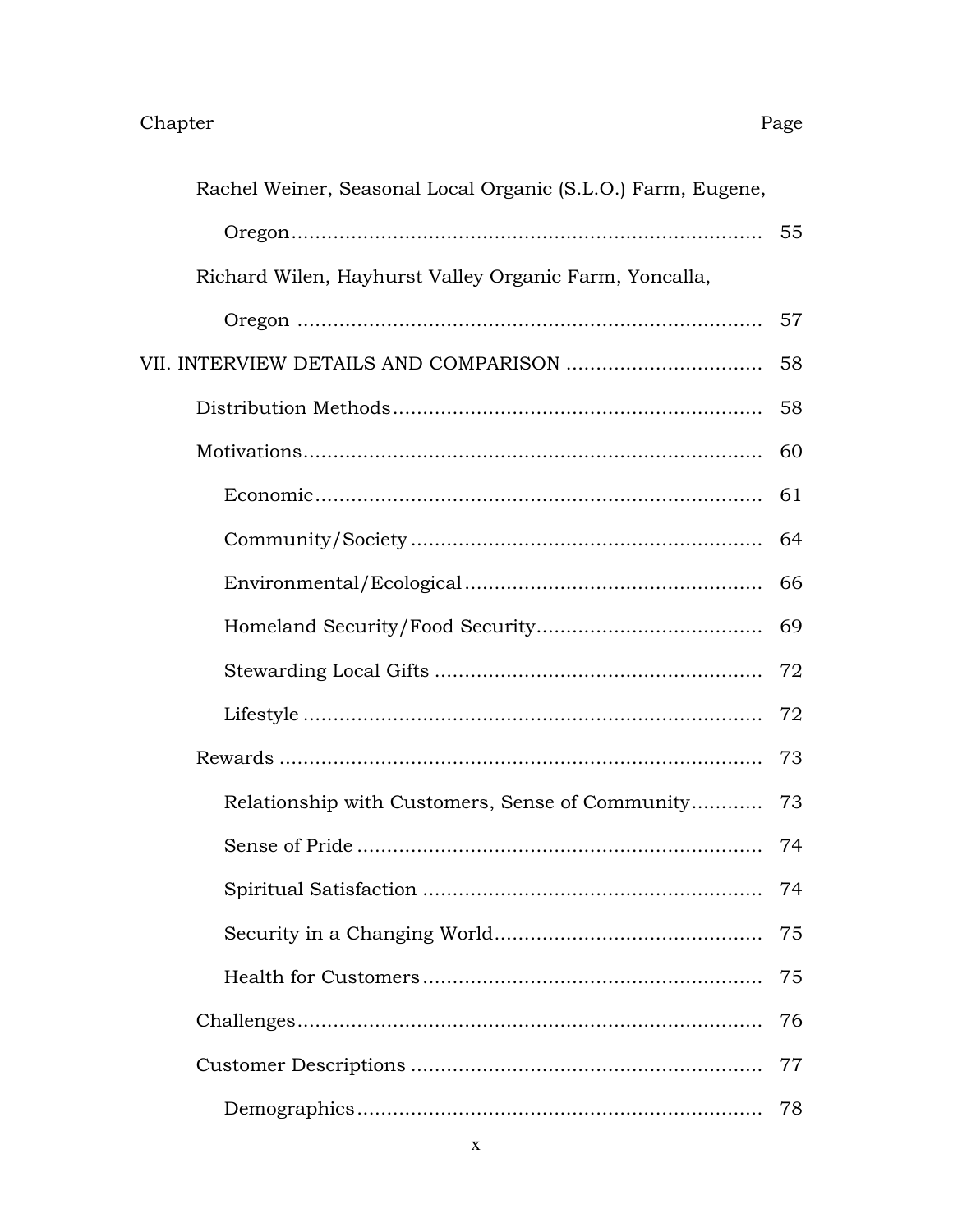### Chapter

# 

Page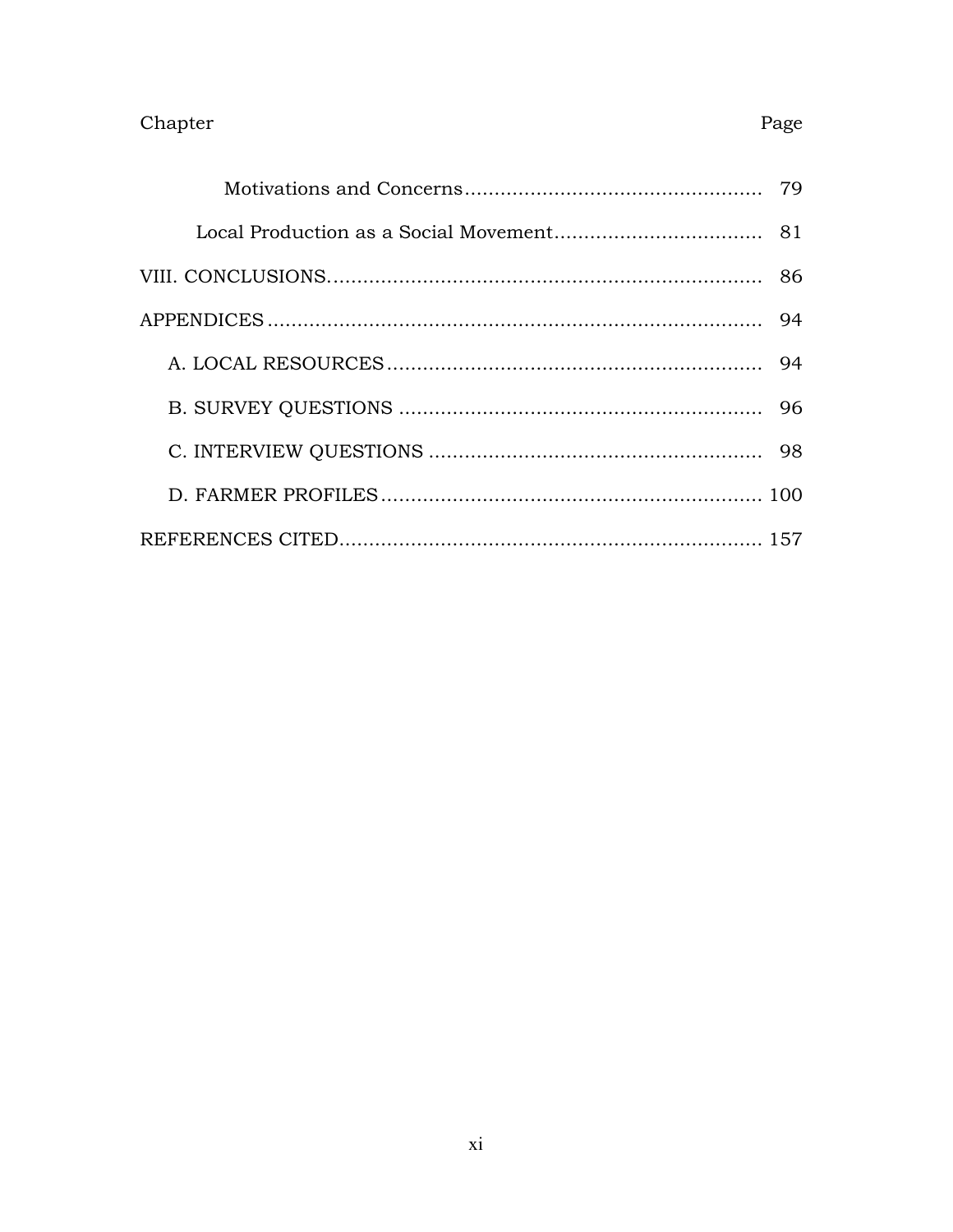# LIST OF TABLES

| Table | Page |
|-------|------|
|       |      |
|       |      |
|       |      |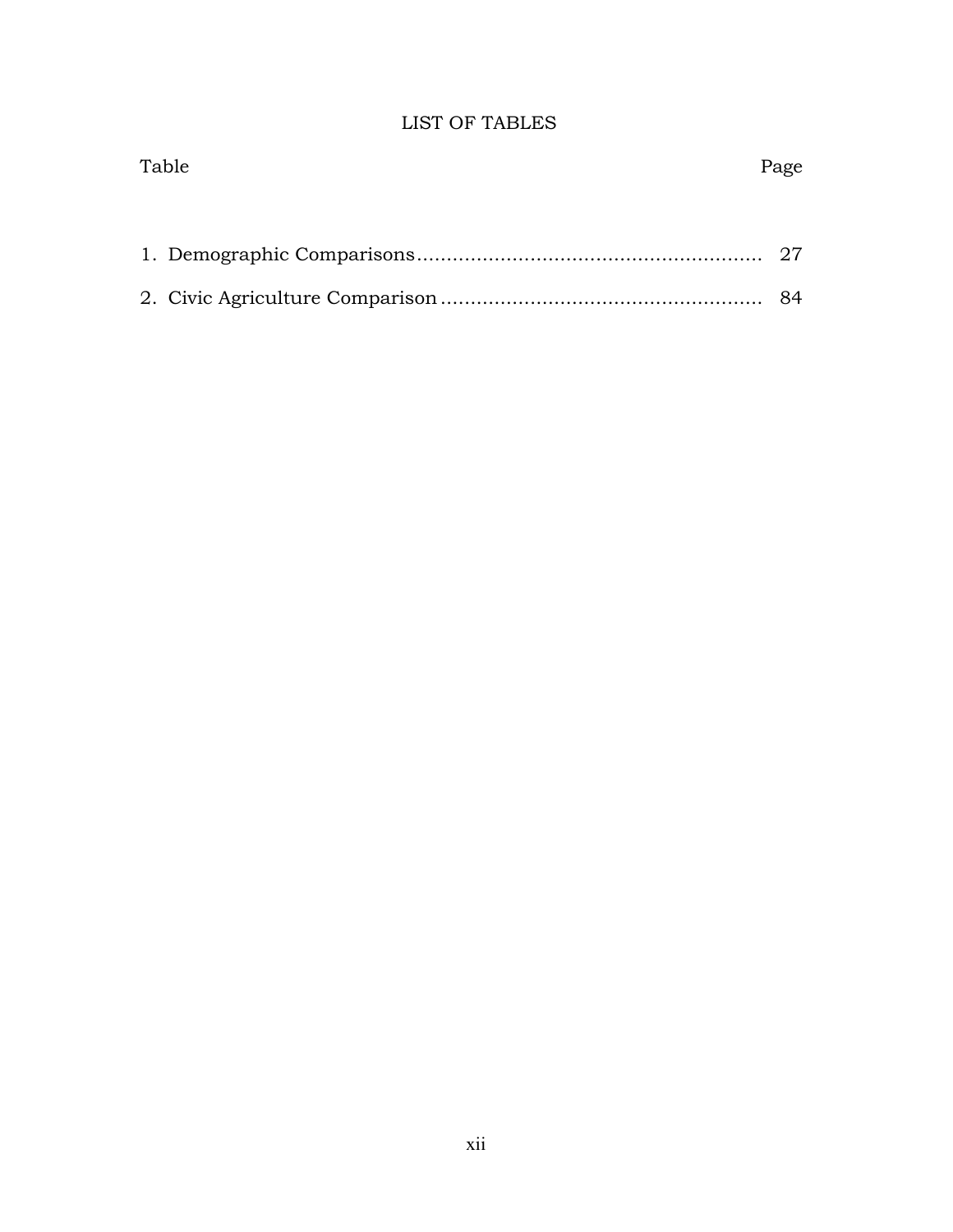## LIST OF FIGURES

| Figure                                                             | Page |
|--------------------------------------------------------------------|------|
|                                                                    |      |
| 2. Mark All the Production Styles that Apply to Your Operations 29 |      |
|                                                                    | 30   |
|                                                                    |      |
|                                                                    | 59   |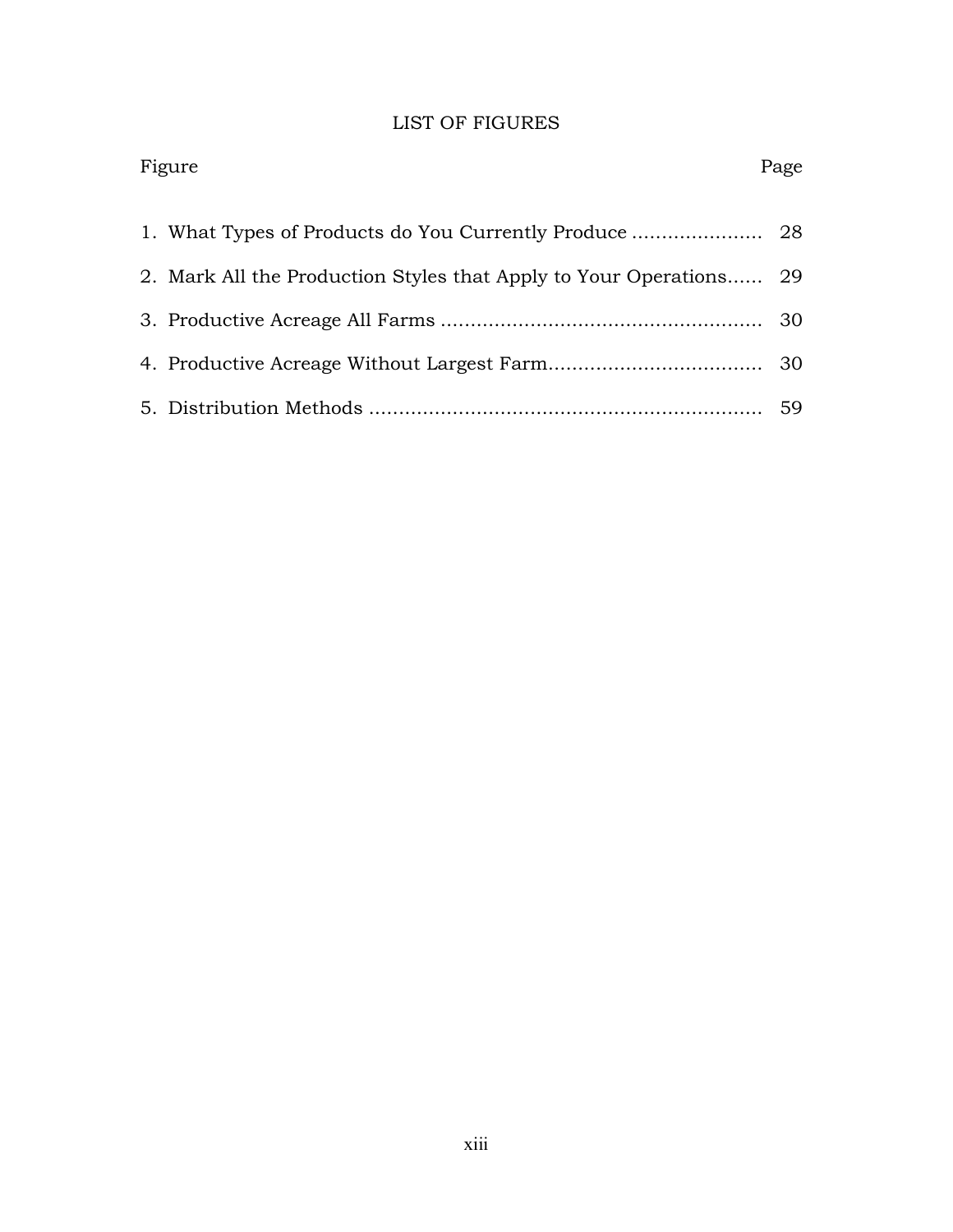### **CHAPTER I**

### **INTRODUCTION**

It was the best of times, it was the worst of times, it was the age of wisdom, it was the age of foolishness, it was the epoch of belief, it was the epoch of incredulity, it was the season of Light, it was the season of Darkness, it was the spring of hope, it was the winter of despair, we had everything before us, we had nothing before us, we were all going direct to Heaven, we were all going direct the other way" (Dickens, 1859, p. 1).

When I look out on the world today these famous opening words from a *Tale of Two Cities* ring hauntingly true. As Dickens sets the stage for the French Revolution with this description, he also aptly describes our current global period. We are surrounded by great disparity and stark dichotomies. We live in a time and on a planet where there is simultaneous over-consumption and under-nutrition; food surpluses and hunger. In an interesting parallel, even the language that we use to describe countries, first world and third world, have their roots in the French revolution (Isbister, 1995). In the shadow of such injustice there have been phenomenal efforts and resources devoted to eradicating global poverty and its symptoms, especially in the third world. And yet many challenges remain. On a global scale the privileged few are accumulating wealth and power and the multitudes continue to suffer, their cries for "bread" growing louder as time goes on.

So what can be done? What is the appropriate venue for change? What is the appropriate scale? Where should the work be focused? These are the questions that crop up in my mind. As a person of privilege, with first world citizenship and access to almost limitless resources, I feel compelled to search for answers. Note the plural, *answers*. There are so many problems that there are inherently also many solutions. And many appropriate vehicles and venues to work for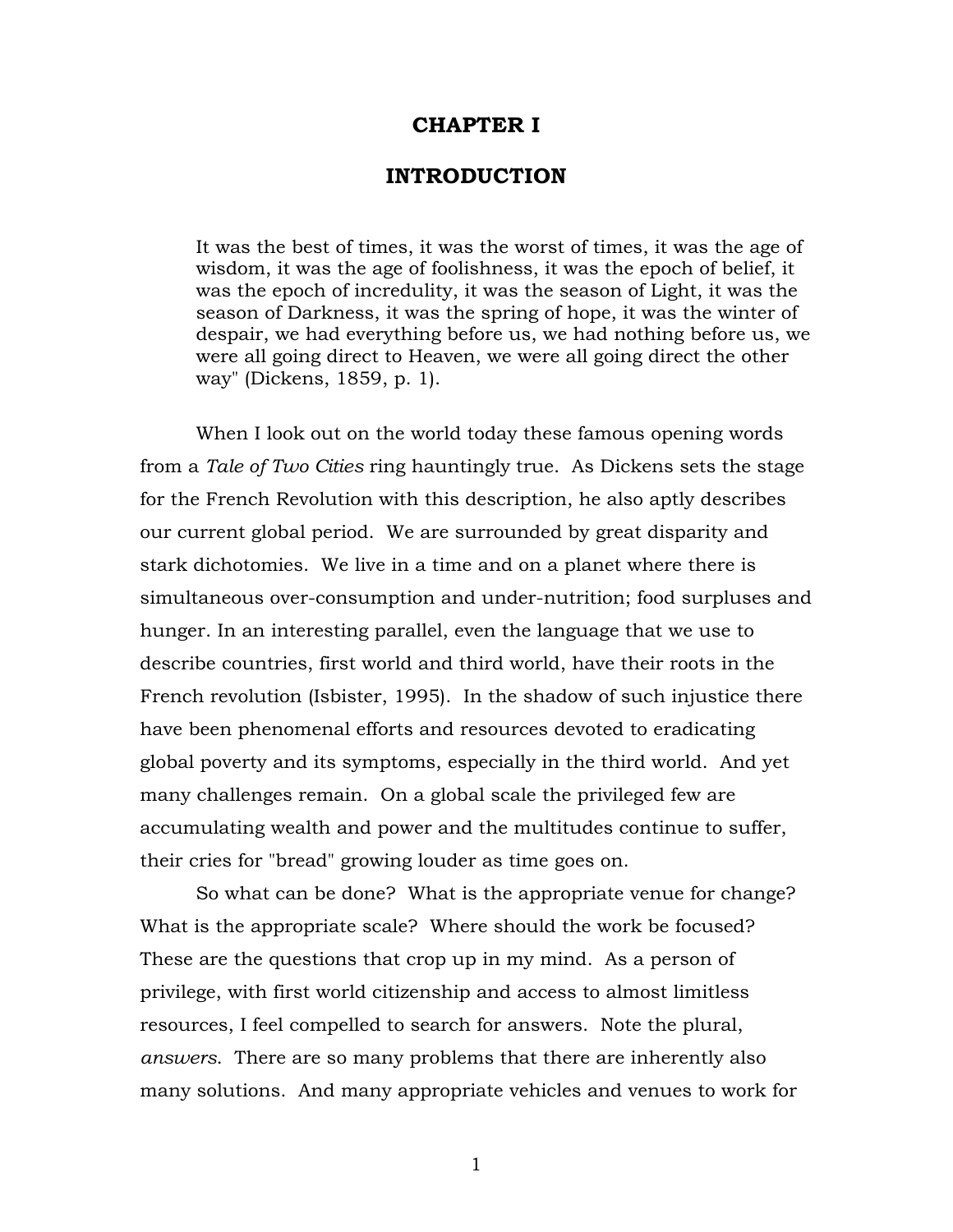greater justice. So for this project I have chosen to examine one basic need: food, in a proximate setting: my home town.

I did not choose a first world location for this study lightly. I agree with what Patriarch Bartholomew of Constantinople said on environmental degradation and protection: "To put it simply someone in the so called third world is the most impacted person on the planet, yet that person's responsibility is incomparably minute. What that person does for mere survival neither parallels nor rivals our actions in the so called first world" (Ecumenical Patriarchate of Constantinople, 2009). In my opinion this is a foremost concern of this study and supports my choice to investigate local food producers in a U.S. setting. The U.S. is a disproportionate consumer of global foodstuffs and promoter of the globalized, commodified, consolidated, environmentally taxing food system that I address in this paper. It is also a major "exporter" of modern, capital intensive, fossil fuel dependent, globally oriented agricultural methods. American industrial agri-business has been developed with an almost exclusive focus on profit maximization, often at the cost of community and the environment. This brings about a suite of problems that are difficult to trace and creates a system that reinforces itself. The profit driven, individualistic industrial agrifood system encourages us to become, "disconnected, disembodied, [and] dysfunctional" (Jensen, 2009, p. 85). This dynamic separates people from the consequences of their food production and consumption, both positive and negative.

While I could have focused on a distant food system that resists the mainstream U.S. model, for instance in Bulgaria where my interest in localized food systems emerged, I chose instead to look within my own culture and life. Not by suggesting the preservation or re-creation of an alternative, localized food system conveniently distant geographically and culturally from myself and my most likely readers, but instead proximate. To push the conceptualization of international development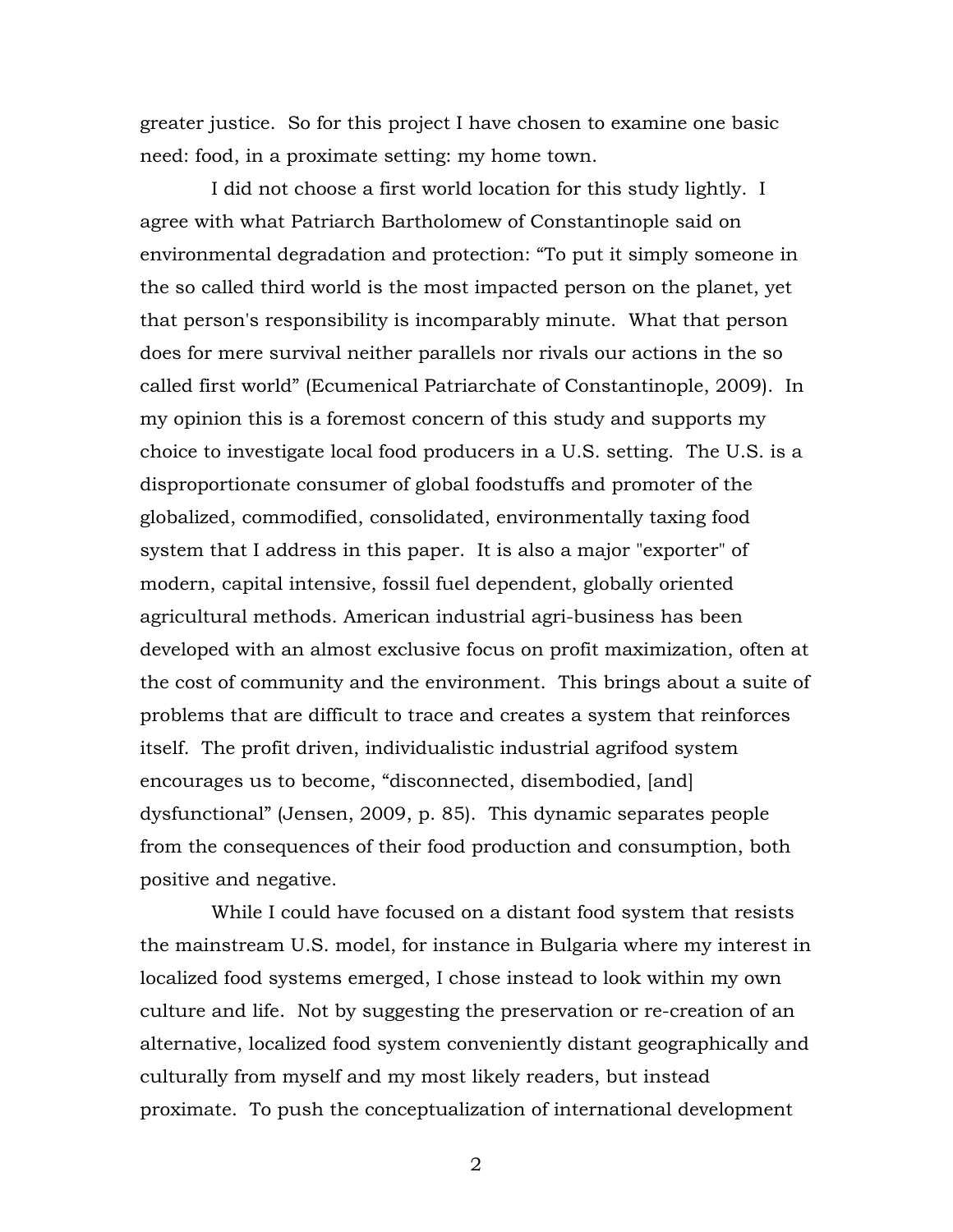away from the "other" and back towards the sphere I consider the most appropriate for action: the personal and by extension ordinary, everyday life. Leading an examined and purposeful life in the first world can have a profound impact at every level, from the personal to the global. We are disproportionate consumers of global resources, with many options for voluntarily decreasing unsustainable consumption patterns that create injustices and uneven development the world over.

The new frontiers of development lie within the realms of privilege; in the most destructive lifestyles in the world. One method to develop the first world is to reintegrate lives that have become disintegrated by reconnecting life and livelihood and re-investing in nature and community. Part of the process will involve voluntary divestment of the "privilege" to exploit people and the environment. The complementary positive aspect will be an investment of energy in the creation of something beautiful, meaningful, and fruitful.

And so in this project I am asking, how people here in Eugene, Oregon are resisting ecologically and socially unsustainable agricultural practices and why? Simultaneously I am exploring how these producers fit within the larger discourse of creating and preserving alternatives in agriculture.

Through my research I have discovered people acting in resistance to the mainstream U.S. industrial agrifood system that has helped to perpetuate the dichotomous world of plenty and want. In many cases these producers are choosing to temper profit maximization with other environmental and social goals. They are demonstrating alternatives in community and often making personal sacrifices to engage in a meaningful livelihood that is compatible with their values. They are working within a framework that Jensen identifies as an appropriate and powerful counter-measure to the dominating system of estrangement: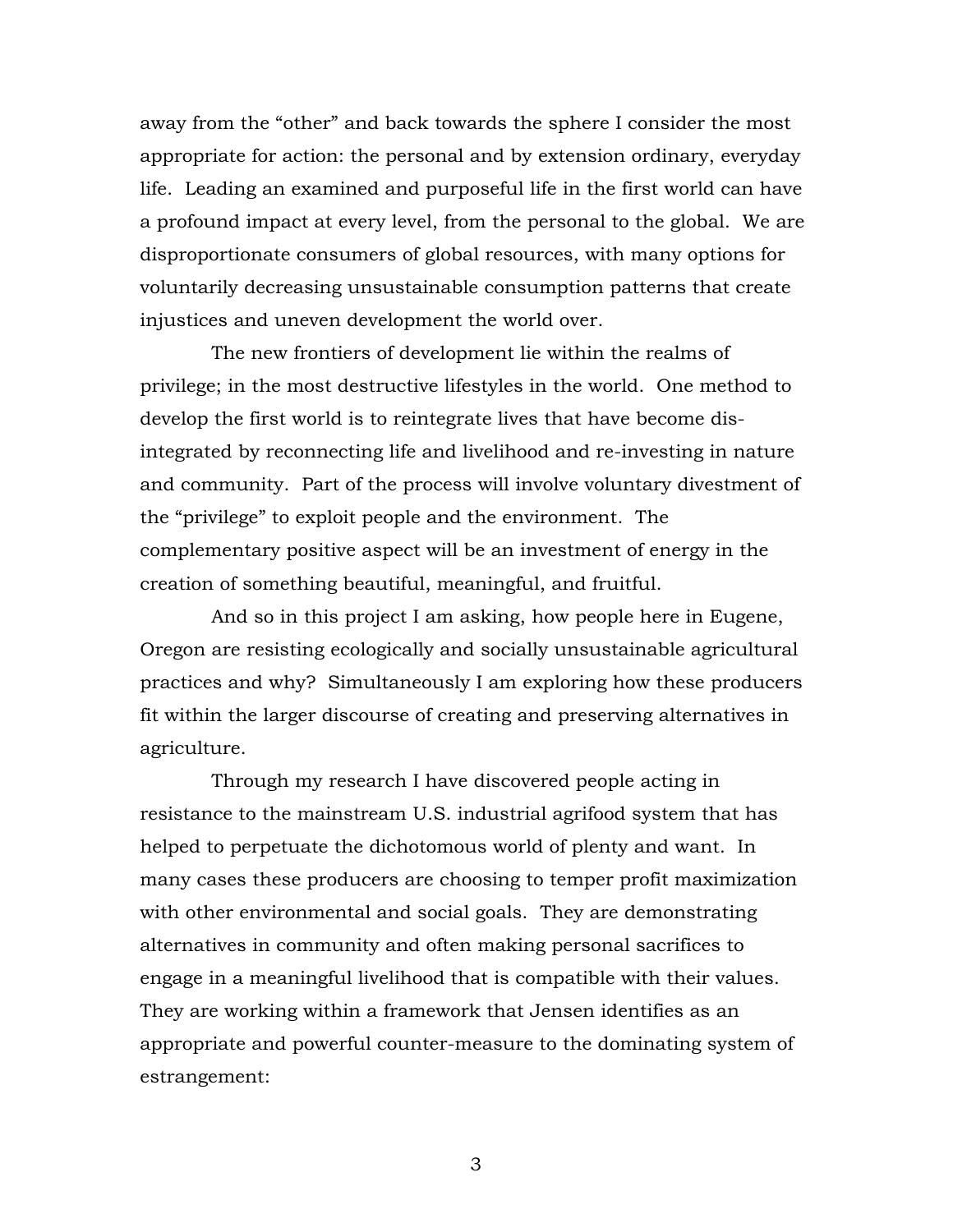Our efforts should be focused at this most basic level, the communities where we are rooted, which we can truly know and love. At the same time, we should understand that our communities exist in connection with all other communities around the world. When we grasp this, we worship not money nor power but instead embrace life and love (2009, p. 172).

What I propose as one entry point for future global development is a revolution that challenges the current hegemonic industrial food system and encourages all global citizens to produce and consume at environmentally and socially appropriate levels. I see the local food movement, as represented in one iteration by this study, as part of that revolution.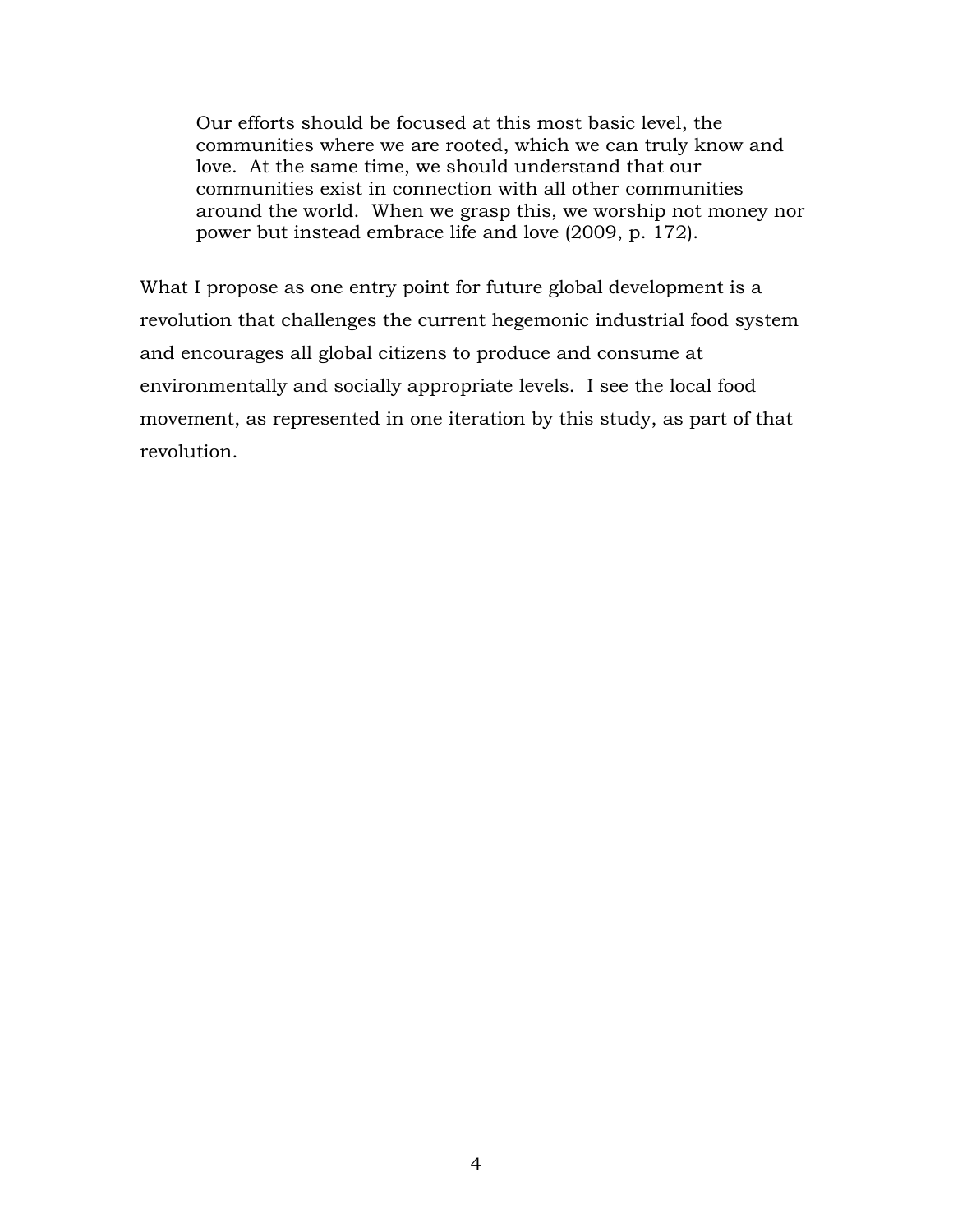### **CHAPTER II**

# **INDUSTRIAL AGRIFOOD, EXTERNALITIES, AND RESISTANCE**

### **Industrial Agrifood**

In order to understand alternative food movements we must first investigate the mainstream international food system and its ramifications. The current model of mainstream agriculture and food production, what I refer to as industrial agrifood, in the U.S. and the rest of the world is consolidated, vertically integrated, globally networked and highly fossil fuel dependant (Pollan, 2006; McMichael, 2009; Shiva, 2000). This system has many negative social and environmental consequences. Smaller farmers producing for local markets are being edged out by larger producers growing for commodity markets (Strange, 1988). Local channels for processing and distributing local products are disappearing and in many cases traditional food cultivars are being supplanted by new, often proprietary, varieties (Nabahn, 2002; Patel, 2008; Roberts, 2008). As local products become increasingly unavailable, reliance on the national and global food chain sets in (Kingsolver, 2007; Patel, 2008). This increases reliance on imported and transported food, often to the point of total dependence (Kneen, 1995, p. 205). There are negative consequences on the local economy as well. Money that once flowed into the hands of local growers or traditional retailers now flows into the hands of large agribusiness and remotely owned supermarkets (Hess, 2009; Reardon & Hopkins, 2006). This system also has negative environmental impacts. There are regionalized problems, as in the case of water supplies. For instance large monocrops require large inputs of fertilizers and often pesticides. This pollutes local and downstream watersheds (Economic Research Service (ERS), March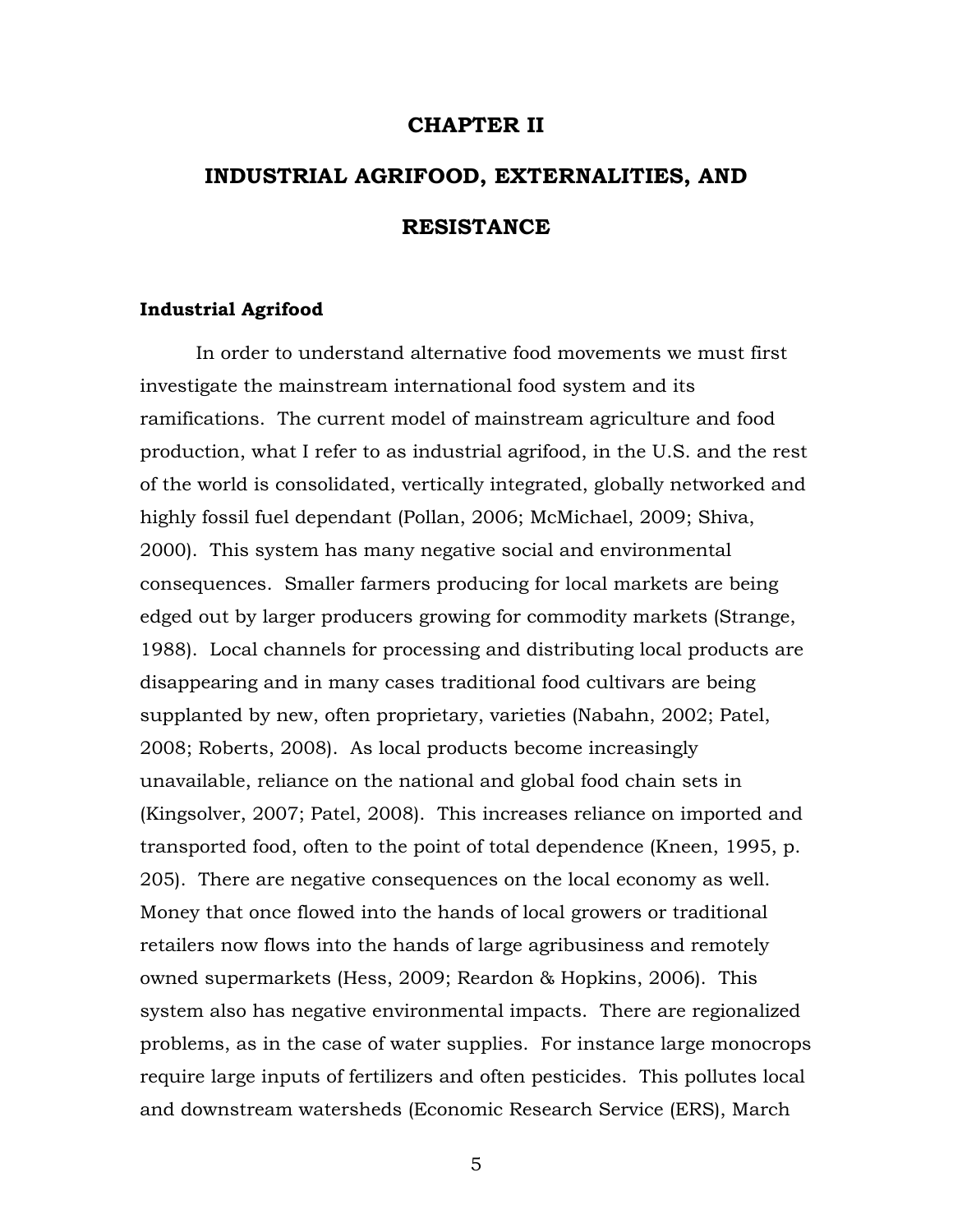2009; ERS, 2006). There are also globalized impacts such as carbon emissions from production, processing and transport. Or in the case of Concentrated Animal Feeding Operations (CAFOS), enormous methane emissions (ERS, 2008; Fiala, 2009).

This system has created a very inexpensive supply of calories in the short run in simple economic terms. However, many costs have been  $ext{centralized}$ <sup>1</sup> putting the long term economic, environmental, and social sustainability of the global food system in jeopardy (Halweil, 2002, pp.7- 10) .

The industrial model of food production and distribution is ubiquitous. Every sector, from seed and chemicals to processing and retail, is experiencing accelerating consolidation of corporate ownership (ERS, 2000; Halweil, 2002). By comparison, direct agricultural sales from producers to consumers amounts to a mere .7% of the U.S. agricultural market (USDA, 2007 Census of Agriculture). Looking at production style, conventionally produced (non-organic) food accounts for 97% of the U.S. market (ERS, September 2009). Of the tiny 3% remainder that is produced organically, 93% is distributed through conventional supermarket channels (ERS, September 2009). These statistics demonstrate that industrial system is hegemonic and selfreinforcing (see also Wright & Middendorf, 2007). It is useful to view the industrial agrifood system through Focault's conceptualization of power; which emphasizes not only centralized, top-down enforcement but also bottom up acceptance and normalization (Johnston, 2007).

If power is exercised in multiple locations (and not simply from a centralized power holder), then resistance requires multiple points of contact, as well multiple projects that seek to problematize, or "de-normalize", the exploitive relationships we have grown accustomed to in consumer-capitalist societies. One example is

 $1$  Externality is an economic term that describes costs or effects of a product that are not internalized in the price. One common example would be the costs of water pollution that occurs due to agricultural pesticides that are not paid for by the consumers or producers of agricultural products.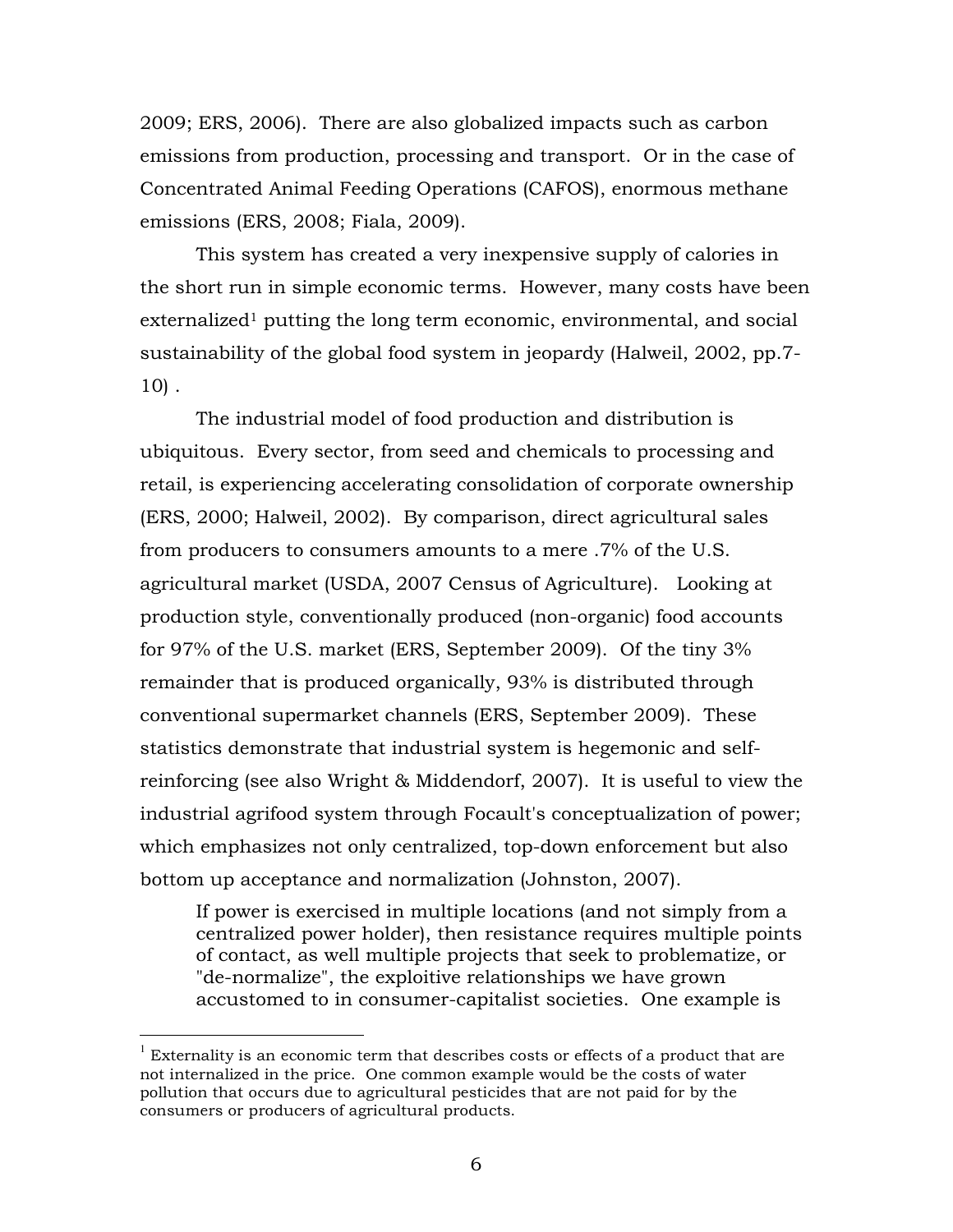the conviction, "normal" for most North Americans, that food should be available at a bargain price, a belief that relies on labor

exploitation and environmental exhaustion at multiple points along the commodity chain (Johnston, 2007, p. 95). The unsustainable nature of the industrial agrifood system has inspired resistance amongst producers, distributors, and consumers who are now seeking to create alternatives to and also problematize the mainstream industrial agrifood system by preserving and as well as re-creating local food economies (Desmarais, 2007; Nabahn, 2002; Petrini, 2007).

### **Positive Alternatives**

For consumers wishing to opt out of the globally networked industrial food supply the local food system provides an alternative. Local food systems can also provide an opportunity for producers to pursue a meaningful livelihood, engage more deeply in community and respond appropriately to the local environment. All of these things in turn can lead to greater long-term sustainability in food production. Another environmental benefit of engaging in more localized agriculture is the focus on local production for local markets, which shortens the distance from field to table and decreases dependence on oil for shipping while increasing relationships between producers and consumers.

This study specifically investigates producers who are participating in an evolving localized food system near Eugene, Oregon, mainly through in-depth interviews with 11 locally oriented food producers.

The following focal questions oriented my exploration: What are the motivations, influences, techniques, challenges and opportunities affecting local food producers in Eugene, Oregon? How do these factors compare with producers growing for commodity markets?

Underlying these questions is the greater question of if these producers (and the system they participate in) see themselves or can be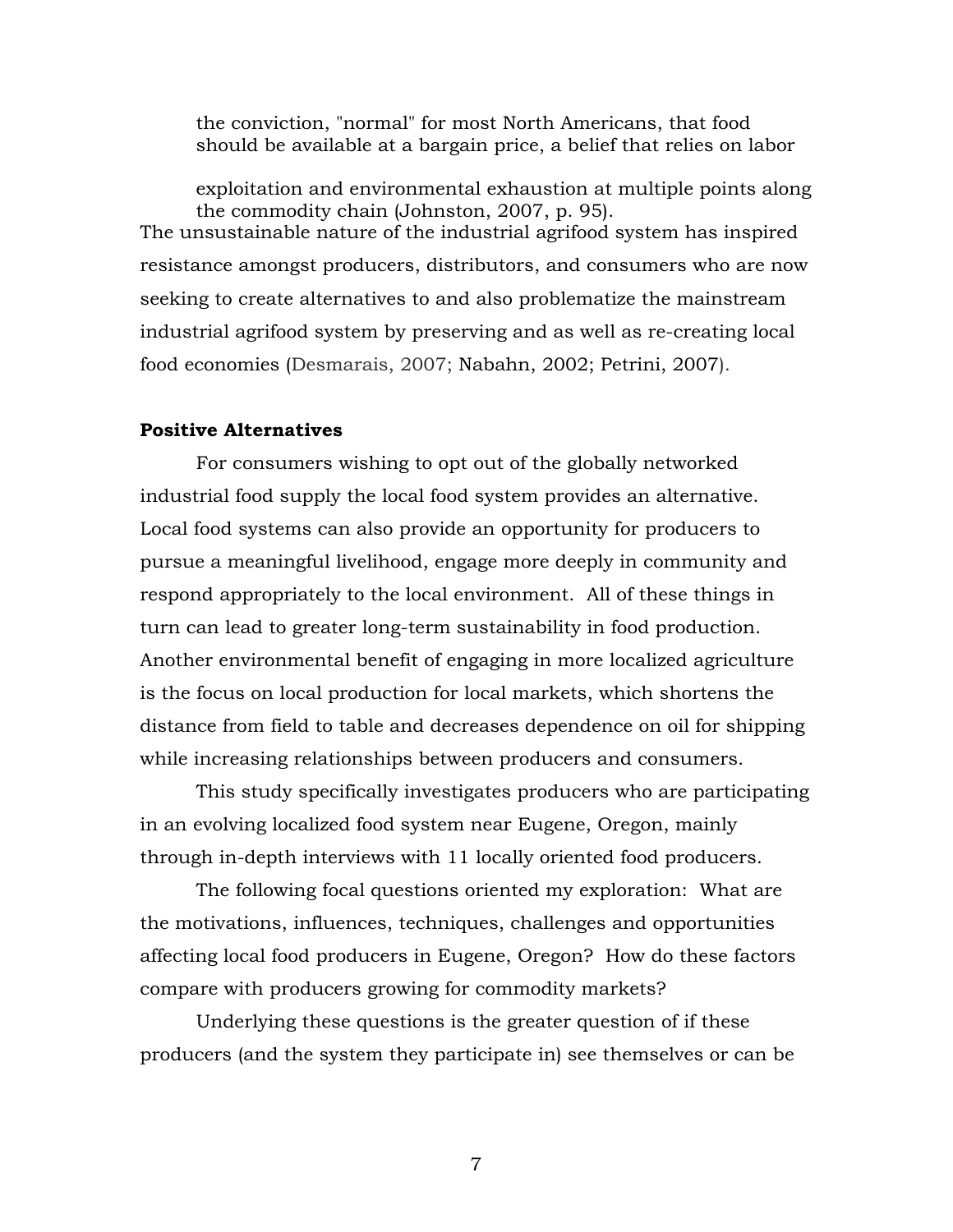seen as a viable alternative or effective resistance to globally sourced industrial agrifood.

My interview results demonstrated trends which led me to compare my results with the framework of "Civic Agriculture" (Lyson, 2000, 2001, 2004) and answer these follow-up questions: Are these producers growing for the local Eugene market displaying features of Civic Agriculture? Specifically are these producers tempering their strict neoclassical economic decision making with a more complex host of benchmark, evaluation and decision making techniques?

The overall goal of this project was to explore one potential alternative to the global structure and power relations of the hegemonic "food from nowhere" regime (McMichael, 2002) by examining a more localized and personalized system. While there is some dissonance within my sample, the producers interviewed for this study are generally resisting the distanced anonymity and negative externalities of mainstream globalized food production. Interviews reveal participation in the move towards production and distribution that are not only geographically traceable and ecologically sustainable, but that also emphasize reflexive communication between the producer and consumer. I go further to argue that my interviews reveal not only participation in the move towards "food from somewhere" or geographically traceable food production, and "sustainable agriculture" in terms of production methods, but also a burgeoning movement emphasizing food *from* and *for* someone (McMichael, 2002). My interview responses indicate that the vast majority of these farmers are espousing practices and attitudes that mesh well with the concept of Civic Agriculture (Lyson, 2004).

Interviews with these 11 producers demonstrate the divergence of these local food producers from conventional agricultural practices and demonstrates their proximity to the traits of sustainable agriculture on the production side: harmony with nature, diversity, and community (\*Beus & Dunlap, 1990) and also with Civic Agriculture in terms of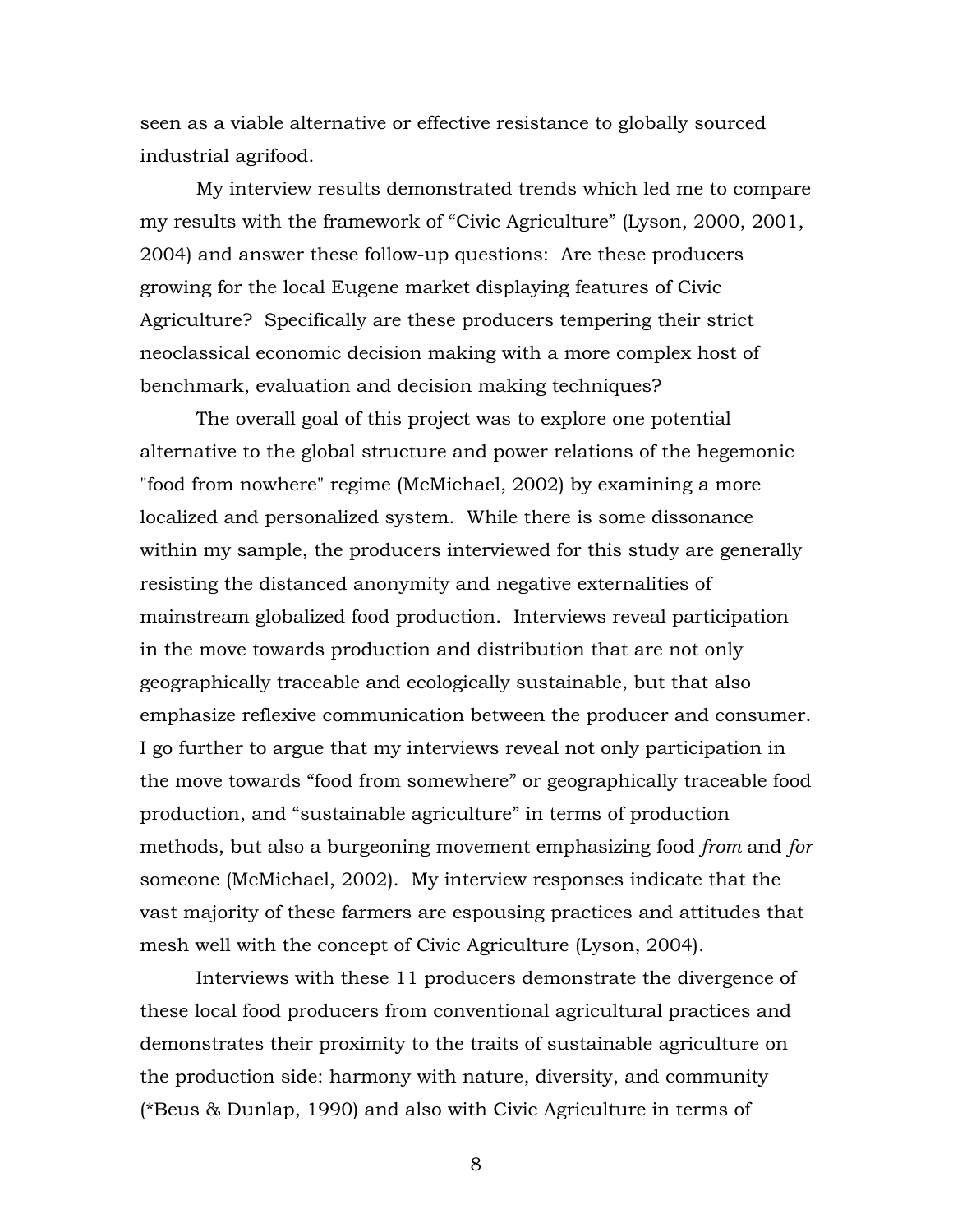producer consumer relationship, especially: local craft production serving local markets, concern for social and economic equity, locally and independently controlled businesses, and maintaining a focus on civic engagement and social movements. (Lyson, 2004). To support the importance of more direct contact between producers and consumers demonstrated by this study I also include a brief contrast to quality audit supply chain management strategies, such as those employed by the Slow Food Presidia via Co-op Italia. These labeling and auditing systems attempt to preserve socially and environmentally embedded production standards but rely heavily on distant consumers (Fonte, 2006).

The responses provided by the participants in this study give evidence that they are indeed embracing qualities of both sustainable agriculture and Civic Agriculture which is especially apparent in the divergence from strict, competitive, neoclassical economic behavior which Lyson identifies as hallmark of Civic Agriculture and Hoffman has gone on to support through a similar study in Vermont (Lyson, 2002 pp. 70- 81; Hoffman, 2007). Surveys also reveal a strong connection between these producers and their customer base. These relationships, with two way communication between the producers and consumers, are very difficult to preserve at a distance providing a useful contrast to the "local production for distant consumer" model (Fonte, 2006).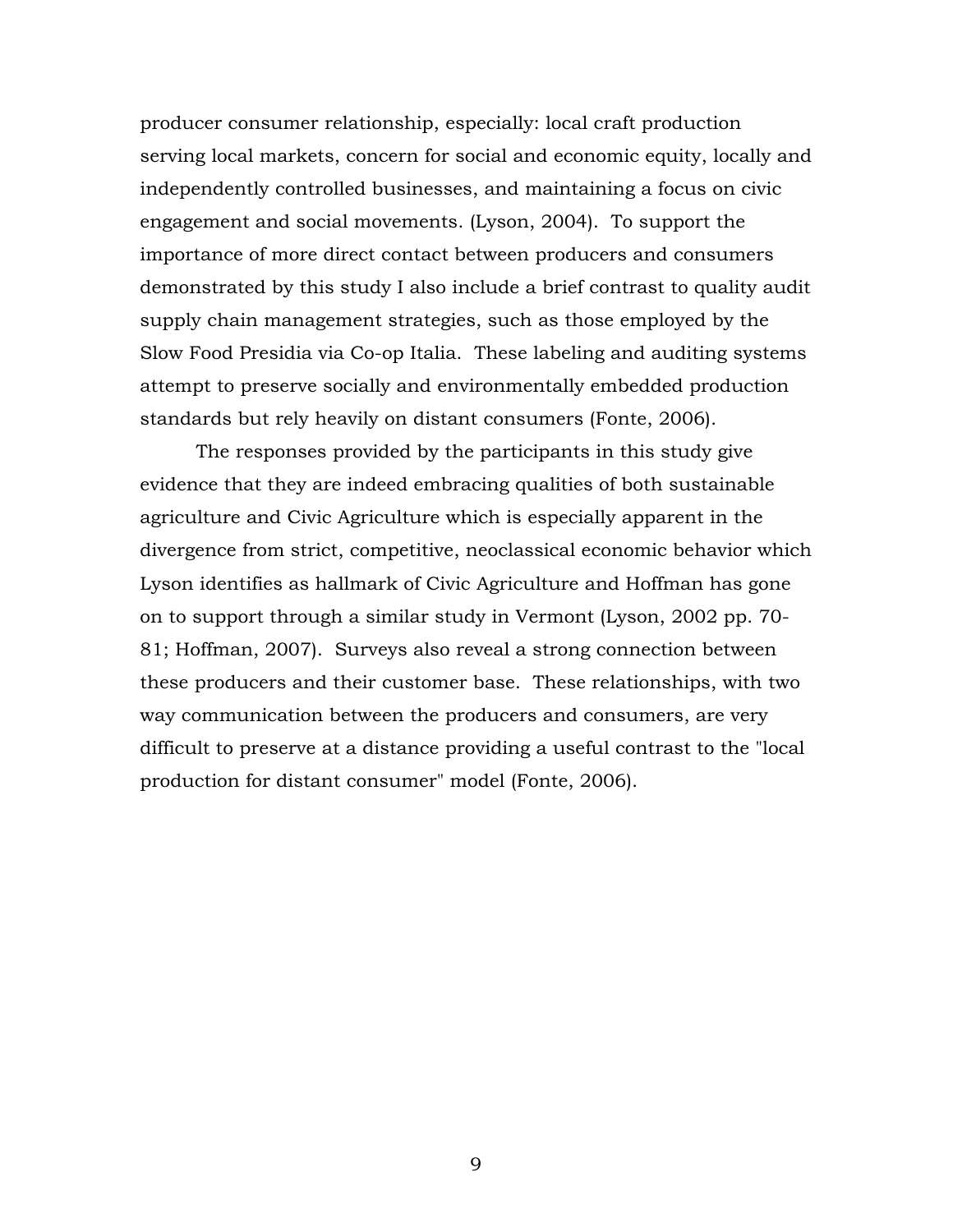### **CHAPTER III**

### **LITERATURE REVIEW**

### **Food Regimes - Historical**

"Food Regime Theory" is a useful backdrop for alternative food movements such as Civic Agriculture and "Food from Somewhere" (Friedmann & McMichael, 1989; McMichael, 2002). A brief description of these regimes illuminate the underpinnings of the current global food system and the power structures that have shaped it. Current analysis in Food Regime Theory, like this study, is focusing on resistance to contemporary regimes and possibilities for sustainable alternatives.

The concept of food regimes was originally outlined in the landmark paper "Agriculture and the State System" (Friedmann & McMichael, 1989). "The food regime concept historicized the global food system; ploblematising linear representations of agricultural modernization, underlining the pivotal role of food in global political economy…" (McMichael 2009). The first two food regimes and the role of food in global capital accumulation were detailed in the 1989 article while subsequent works have added detail to these and subsequent regimes and transitional periods.

In Friedman and McMichael's analysis, the first regime covers the colonial period of food history where power was concentrated in core colonizing states and wielded over the colonized. This system of extraction from colonial territories provided raw inputs for industry such as cotton, timber, sugar, vegetable oil, coffee, cocoa, tea, and tobacco, which were used either as materials or as cheap food for industrialized wage labor. "The distinctive feature of this trade was the complementarity of colonial exports to metropolitan economies – a geographical and climatic specialization that gave life to the prevailing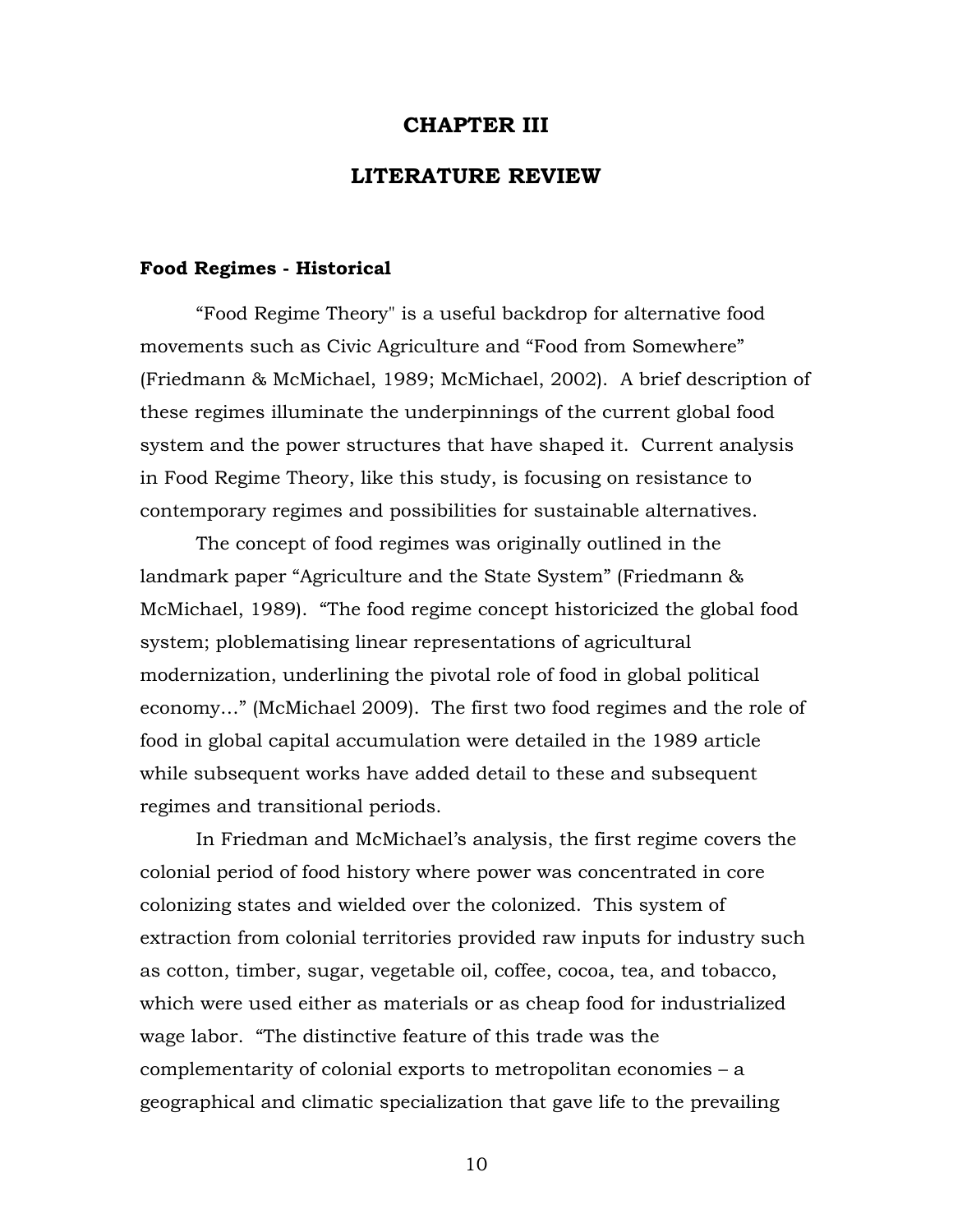liberal theory of capitalism as a system most efficiently organized through a global market based on regional specialization" (Friedmann & McMichael, 1989). In other words Ricardo's <sup>2</sup> theory of comparative advantage. The theory of comparative advantage has been absolutely key in the formation of the current global, industrial, agri-food network. Since the late 1800s farms around the world have moved away from diversity so that they could focus on crops for which they had a comparative advantage and good external market (Lyson 2004, p. 32; Roberts 2008). This has led to less diversity in plantings and therefore less genetic diversity overall in U.S. and global agriculture. Varieties of seed grown in sub-prime regions were specialized to the unfavorable conditions and could still produce a significant crop for regionalized consumption, though it would not be price competitive with national or global commodity prices. These specialized plant varieties go out of use as producers switch to other crops that they can grow cheaper than anyone else in the context of a national or global market.

The second food regime emerged concurrently with the "Green Revolution" 3 which, along with other U.S. agricultural policies led to huge surpluses of staple foods in the U.S (Roberts, 2008). These surpluses were then directed towards nations the U.S. wished to bolster against the threat of communism. The food aid entering these nations led to decreases in food prices which encouraged industrialization and also consolidation in the agricultural sector. National economic development, through industrialization, was promoted as the universal

 $2$  David Ricardo was an 18th century English economist, contemporary of Adam Smith, who is famous for detailing the concept of comparative advantage: when considering what to produce each locality should determine what it can produce most efficiently compared with trading partners and then exchange with other localities doing the same thing to create the most favorable outcome.

 $3$  The "Green Revolution" began in the wake of World War II. It is a system of agricultural production that relies heavily on human intervention in the form of petrochemical fertilizers, irrigation, mechanization and hybrid seeds. It has led farming to become more capital intensive and land extensive (Lyson, 2004).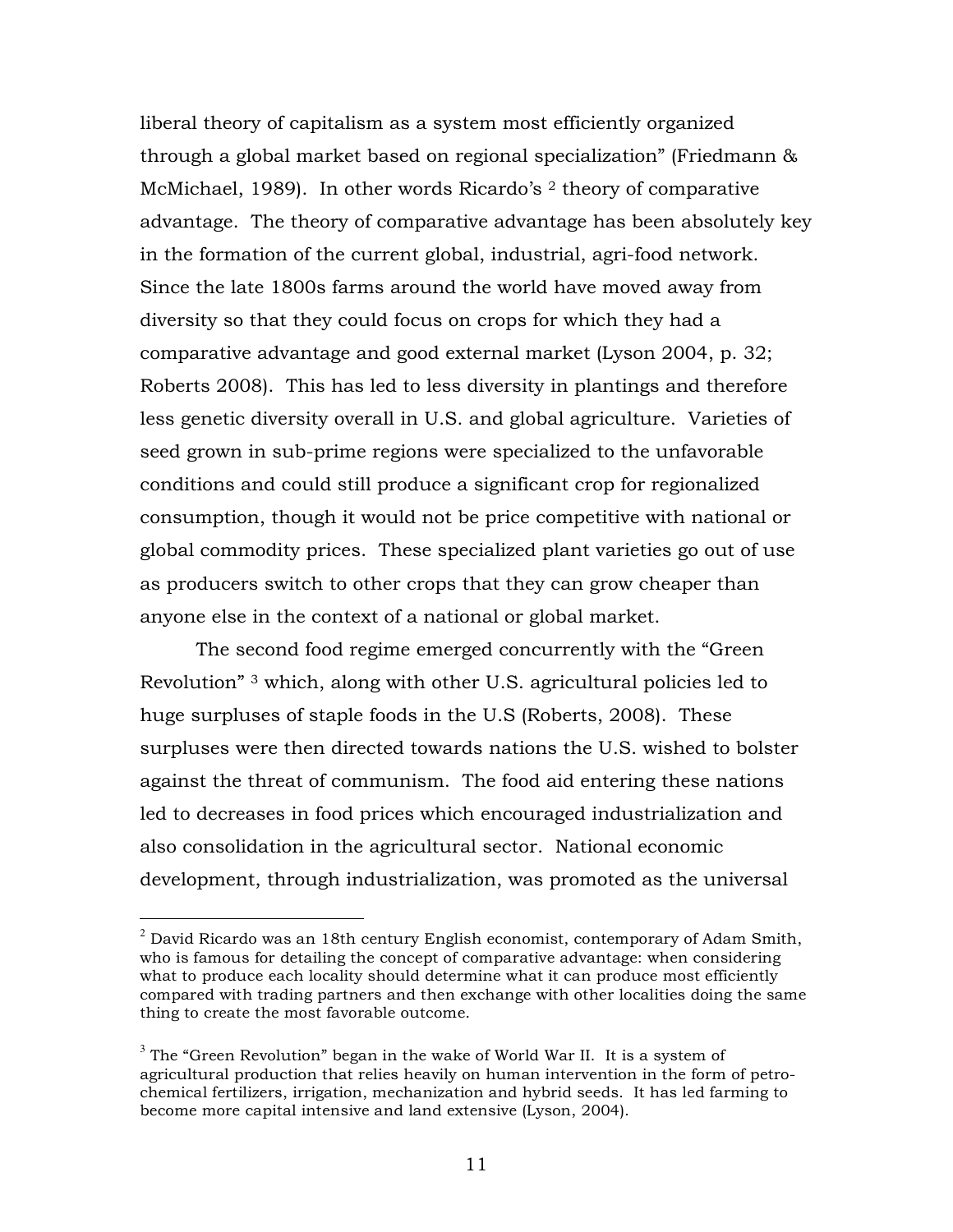platform for international development amongst non-communist countries. "Meanwhile, agribusiness elaborated transnational linkages between national farm sectors, which were subdivided into a series of specialized agricultures linked by global supply chains" (McMichael, 2009, p. 141). This was a key transition away from local, national or even regional control over agriculture towards the current globally networked, corporately controlled industrial agrifood system of today.

### **Emerging Food Regimes and Resistance**

Friedmann refocused her work on food regimes in 2005 to the transitions between regimes. She notes, "These are times of choice over alternative ways to organize power and property in land, labor and consumption" (Friedmann, 2005, p. 229). She argued that we are potentially exiting one of those transition periods as a new regime emerges, one that she dubbed the "corporate environmental food regime". She argues that this regime is a product of social movements and pressure from consumers in response to environmental and health problems exacerbated by the previous regime. What was once a social movement, organic, has now become regulated and has become itself an industry with a focus on expanding market opportunities and in turn profits. She argues that, if this regime gels, the corporate-environmental food regime will be a current example of the ability of powerful corporations to co-opt a social movement to serve its own goals of profit maximization (Friedmann, 2005, p.31).

McMichael has also continued investigating resistance to food regimes, and has chosen to focus on transnational movements such as Slow Food, Food Sovereignty and Fair Trade which all operate "…in opposition to what he has termed a "food from nowhere" regime (McMichael 2002 as cited in McMichael 2009) or a "contemporary corporate food regime" (McMichael, 2005). He argues broadly that the reductionist, simplified industrial agriculture that has emerged over the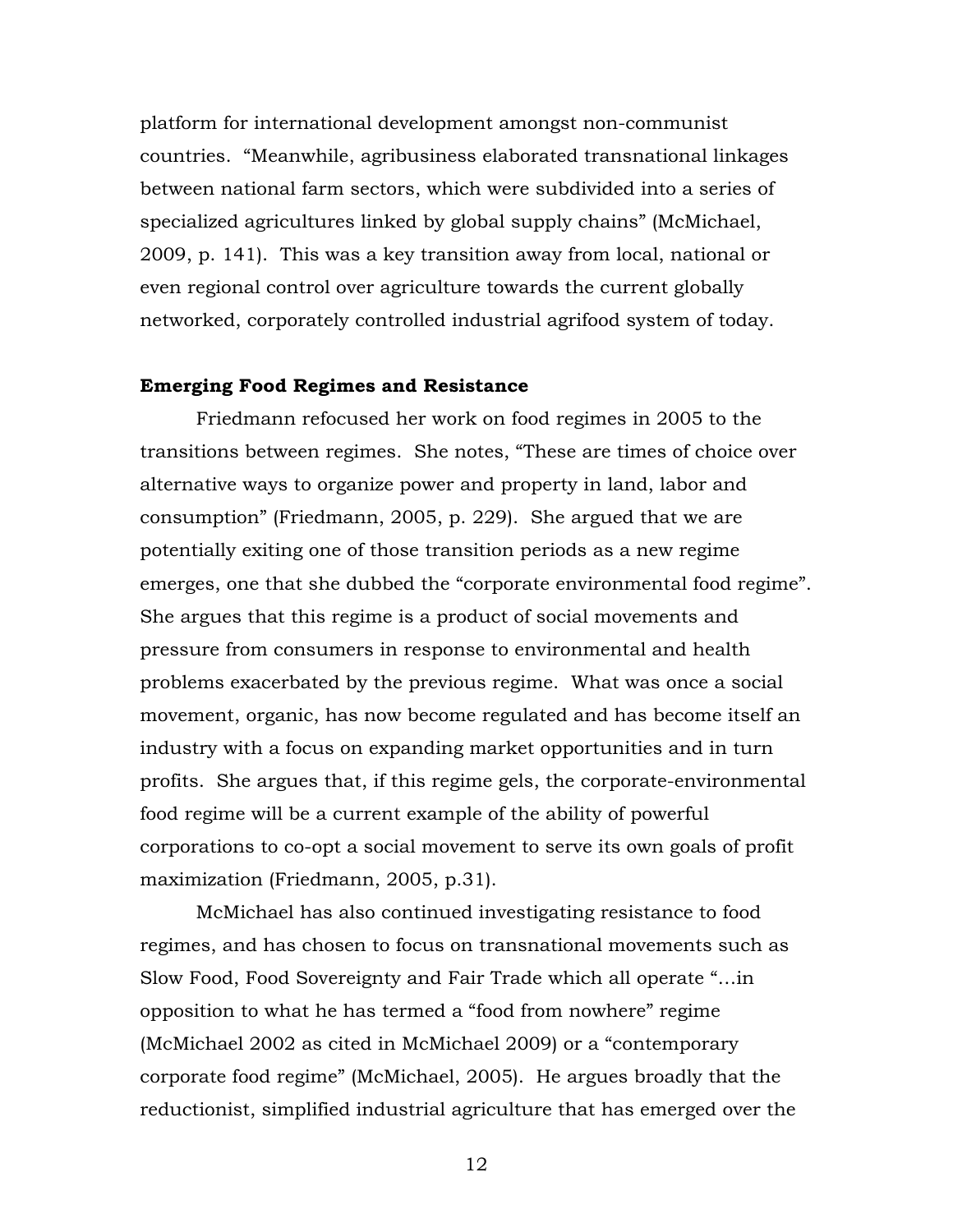past 150 years has reached a point of crisis (McMichael, 2009). "It is expressed in the emergence of a transnational movement of smallholders intent on asserting the critical importance of biodiverse and sustainable agriculture for human survival" (Desmarais 2007, as cited in McMichael 2009).

This resistance is inherently "food from somewhere", personal, traceable, embedded, as opposed to its counterpart which is anonymous, untraceable and disconnected (McMichael, 2009)4. I chose to work with a set of local farmers who seem to fit well within the framework of the "food from somewhere" movement, which I believe could be considered one aspect of the broader concept of Civic Agriculture.

### **Civic Agriculture**

Civic Agriculture embodies an alternative to the previously described dominant food system. Civic Agriculture is a social movement, described by Thomas Lyson, that utilizes local agriculture to reduce some of the negative externalities of industrial agrifood. There are social, environmental, and economic elements to Civic Agriculture. One of the main features of Civic Agriculture is the focus on local production geared towards local consumers. "Civic Agriculture is oriented toward local market outlets that serve local consumers rather than national or international mass markets" (Lyson, 2004, p.85).

Lyson also suggests that Civic Agriculture should address environmental and social concerns. It does not dictate a particular production style, such as organic, but rather has a paradigm of production that more closely mimics natural processes and takes site specifics into account when making decisions (Lyson, 2004, pp. 78-81). In general, Civic Agriculture promotes an agriculture that is more land

 $4\,$  For more examples of "food from somewhere" see Petrini, 2007 and Nabhan, 2002.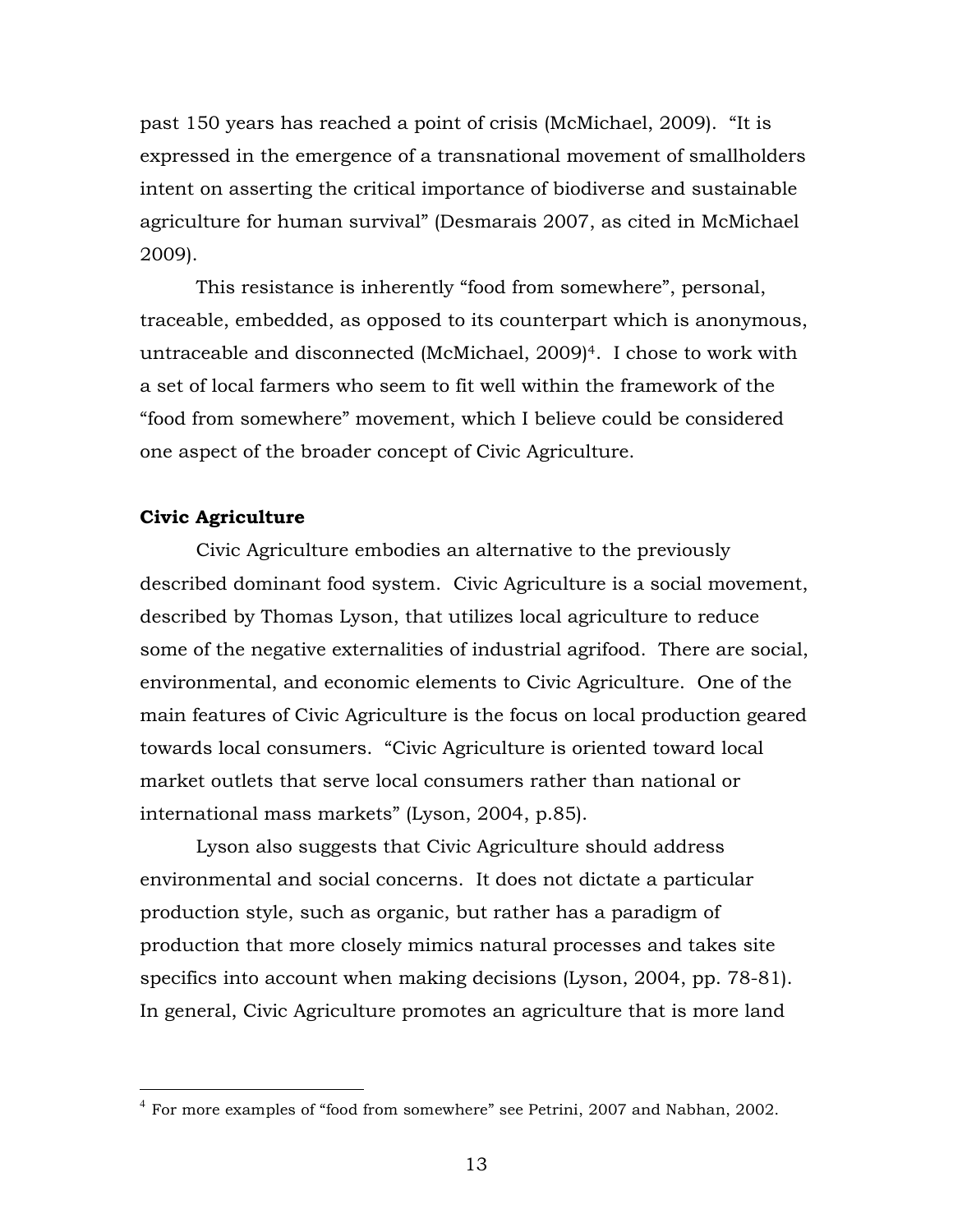and labor intensive and less land extensive and capital intensive (Lyson, 2004, p.85).

"The direct contact between civic farmers and consumers nurtures bonds of community" (Lyson, 2004, p. 85). Lyson argues that Civic Agriculture promotes community engagement and the reintegration of relationships between producers and consumers. He describes consumers in Civic Agriculture as "food citizens", acknowledging their significant power and role in determining the future of agricultural production and also highlighting the potential collaborative rather than competitive nature of this relationship (2004, p.77). If people value this proximity, these social and environmental benefits, then they may work towards producing and consuming in ways that support these outcomes even when the economic outcomes are diminished as a result. This is a key finding that is supported by my interviews.

### **Another Alternative? Local Production for Distant Consumers**

The Slow Food Presidia and Co-op Italia agreement provides a useful example of what Fonte refers to as "local production for distant consumers" (2006, p. 203), playing on the Civic Agriculture notion of local production for local consumers. Fonte argues that it is necessary to engage farther flung consumers in order to maintain sufficiently high prices for producers. This model essentially expands the notion of community to include consumers who are geographically distant but espouse similar values.

There are several key assumptions underlying this argument that are worth noting. One is that as more producers or simply more product enters the localized markets prices will naturally drop This drop in prices will make it economically unsustainable for producers to continue to serve the local market. This would be true in two very specific scenarios: either as saturation is reached in the marketplace or when the customer base does not grow, but the number of producers growing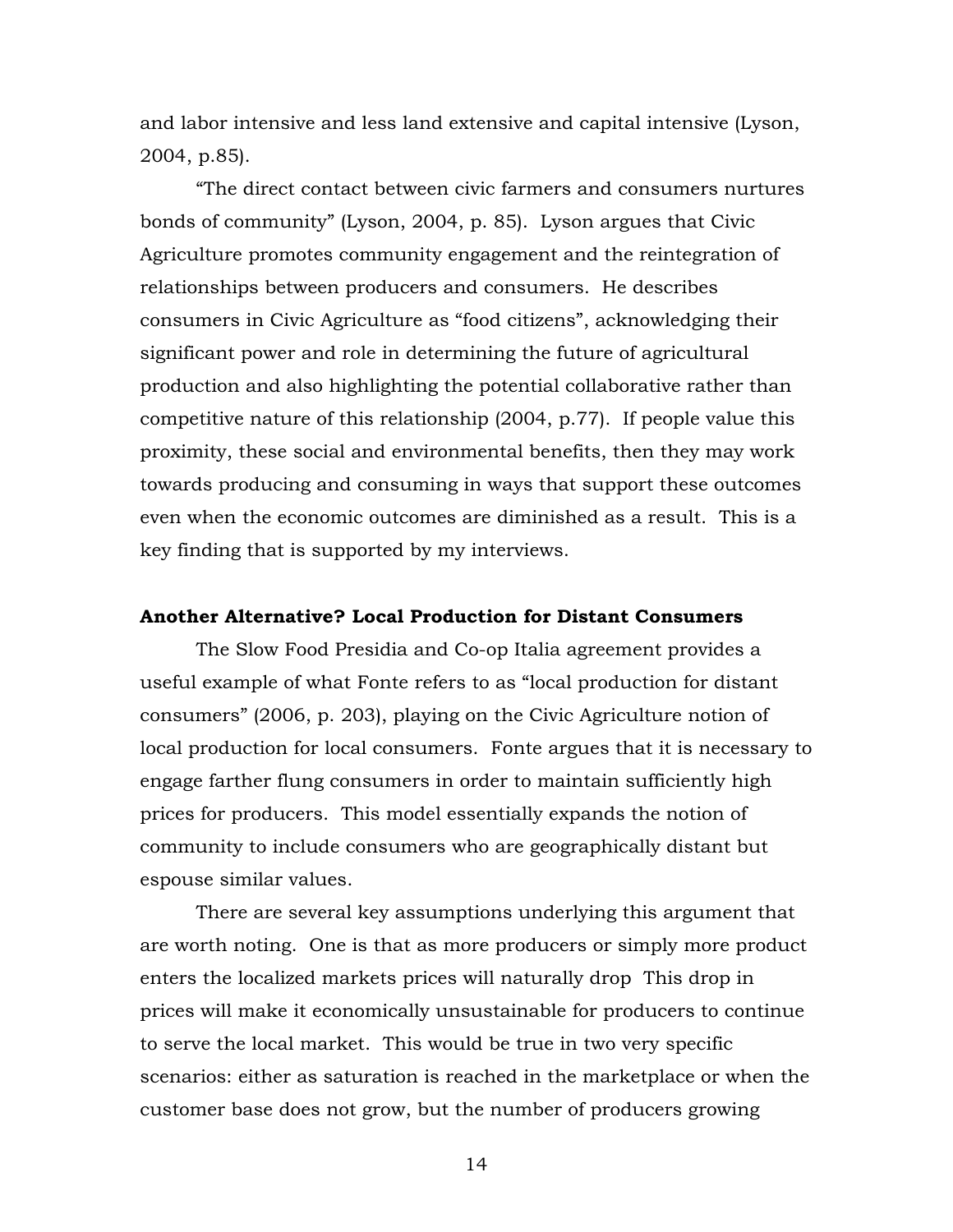similar products does. Falling prices would occur as the percentage of local food needs met by local producers neared 100%, alternatives to local food dwindled, and more producers still entered the market. This is far from being the issue in the U.S. The vast majority of food purchases are made through the conventional system. According to one farmer I interviewed the latter issue, however, is certainly of concern in this particular food economy (steady consumer base, increasing production). Therefore seeking distant consumers could be one solution. However there is the assumption that it is possible to effectively communicate everything necessary to consumers who are distant from producers. This requires intricate systems of labeling, certifications, and even customer education at the store level to achieve. Meanwhile, the producers in this system receive almost no reciprocal communication from their customer base except sales information. In addition the "local food for distant consumers" model only works well for foods that keep and transport well and that are of high enough value to absorb transportation and distribution costs. This limits the scope of most "local food for distant consumers" to high end luxury goods as opposed to ordinary staples.

### **Decreasing the Distance**

My interviews reveal a distinctly different model from both the corporate environmental food regime and even local production for distant consumers. While both of these frameworks seek in some way to re-embed agricultural production in environment or society the consumer is still distanced from the producer both geographically and also by middlemen such as processors and brokers. The relationship between players (consumers, producers, processors) is boiled down to a legal one; is this product certified, traceable, properly labeled? Breaches of the relationship are legal rather than social, personal, or community matters. Civic Agriculture works in opposition, in effect cultivating closeness or proximity between consumers and producers. The food is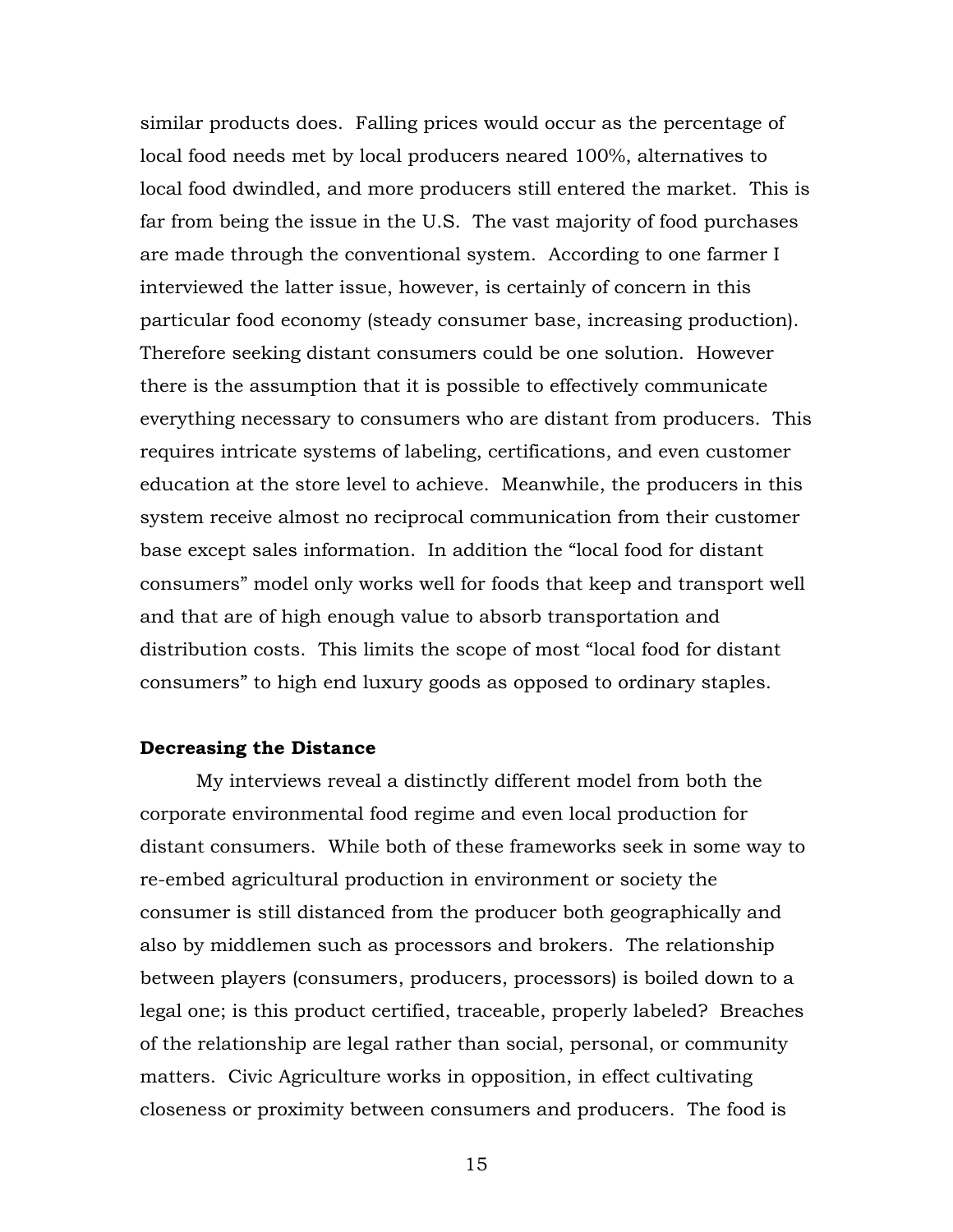often less processed (less value added) and therefore must be sold through fewer intermediaries to provide sufficient profit to the producer. The producer, generally, works smaller pieces of ground and is therefore in more close contact with the natural system at work. The consumer that actively supports this system is more familiar with seasonality and regional capacities due to cues in availability and price and adjusts their consumption patterns accordingly.

Civic Agriculture is a system that relies more heavily on personal, rather than legal, relationships. And the scale and proximity of the players make such personal relationships possible. As Joel Salatin is quoted by Michael Pollan, "…we ask for too much salvation by legislation. All we need to do is empower individuals with the right philosophy and the right information to opt out en masse" (2006, p. 260). The Civic Agriculture model offers one path for communities comprised of consumers and producers to opt out of and resist the industrial agrifood system. Their geographic and social proximity to one another allows for this system to operate within the context of personal and community relationship as opposed to only economic, legalized, contractual relationships.

Please note, however, that this is not always a clear cut distinction. Organic certification, for instance, has caused some producers in my sample to balance their priorities for a more personalized less legalistic relationship with consumers with their desire to demonstrate adherence to a specific production standard that they feel their customers demand. As I will address below, some producers that I interviewed have chosen to be certified as organic. Others have eschewed this certification because they feel that the concept of organic has been co-opted and tainted and so choose to adhere to similar (or more stringent) standards but forgo the certification. While still others have opted for alternative certifications such as Certified Naturally Grown which basically uses the same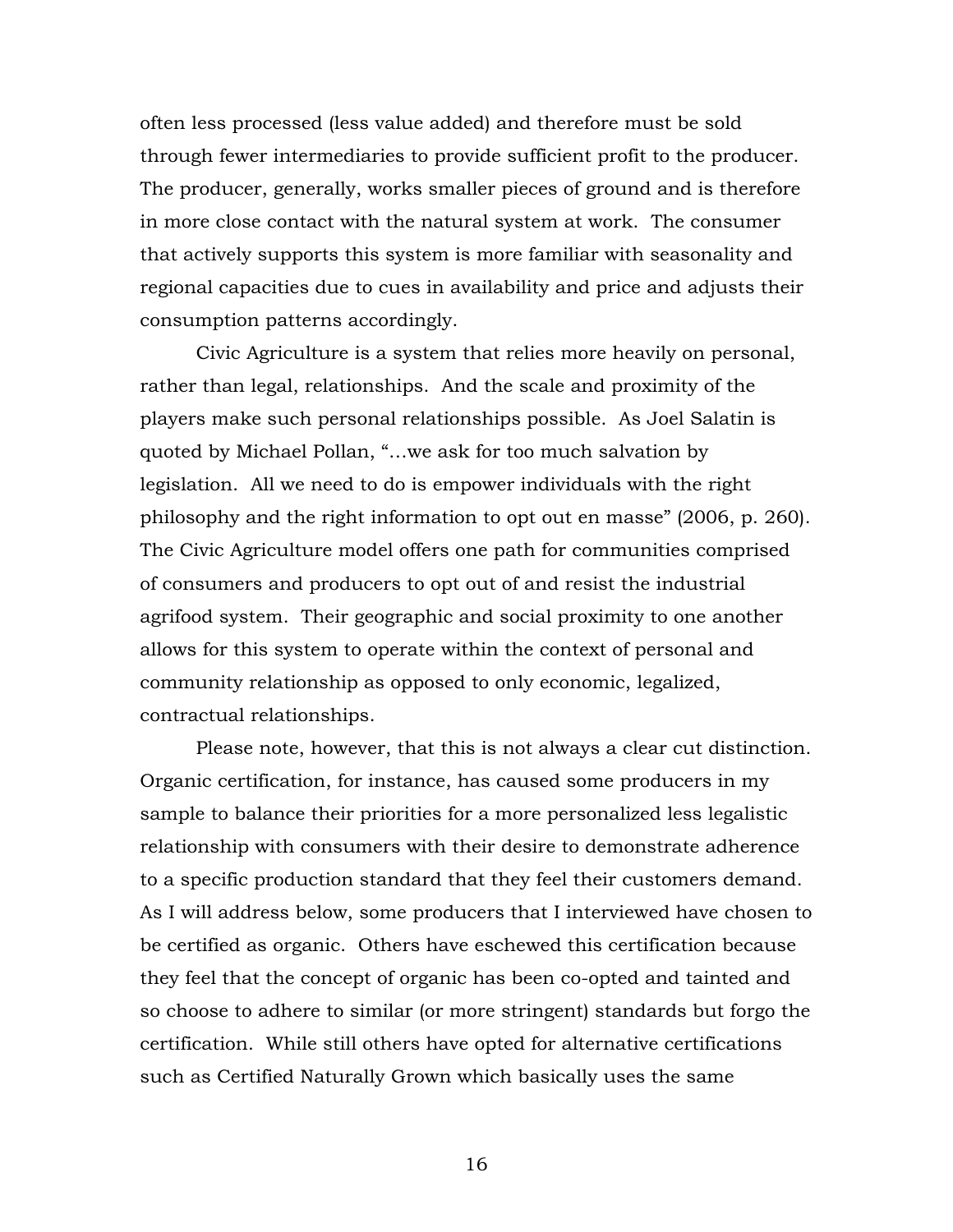guidelines as USDA organic program but relies upon a cooperative inspection and certification model.

### **Conclusion of Literature Review**

Food Regime analysis is useful in examining assumptions of development and industrialization in relation to agriculture and by extension issues of global food security and sovereignty. By teasing apart the complex relation between food and industry in the context of the recent history of global capital accumulation and also questioning assumptions about paths to development in the third world, food regime theory allows for analysis about alternatives to industrial agrifood and also insight into the future of what global social and ecological sustainable practices might look like. Harriet Friedmann was paraphrased in an article by Hugh Campbell as concluding, "The appropriate site for reshaping global food relations in more sustainable ways lay outside the global-scale relations of regimes: it is sited at the local, regional, communal and ecologically-embedded level of food relationships" (Campbell, 2009, p. 310). In other words, a move towards the Civic Agriculture model espoused by Lyson with a focus on relationships between sustainable local producers and their counterparts, the local consumer or as he puts it food citizen.

In what follows I examine one case of resistance to industrial agrifood through surveys and interviews with producers who are growing food aimed at the local market in Eugene, Oregon.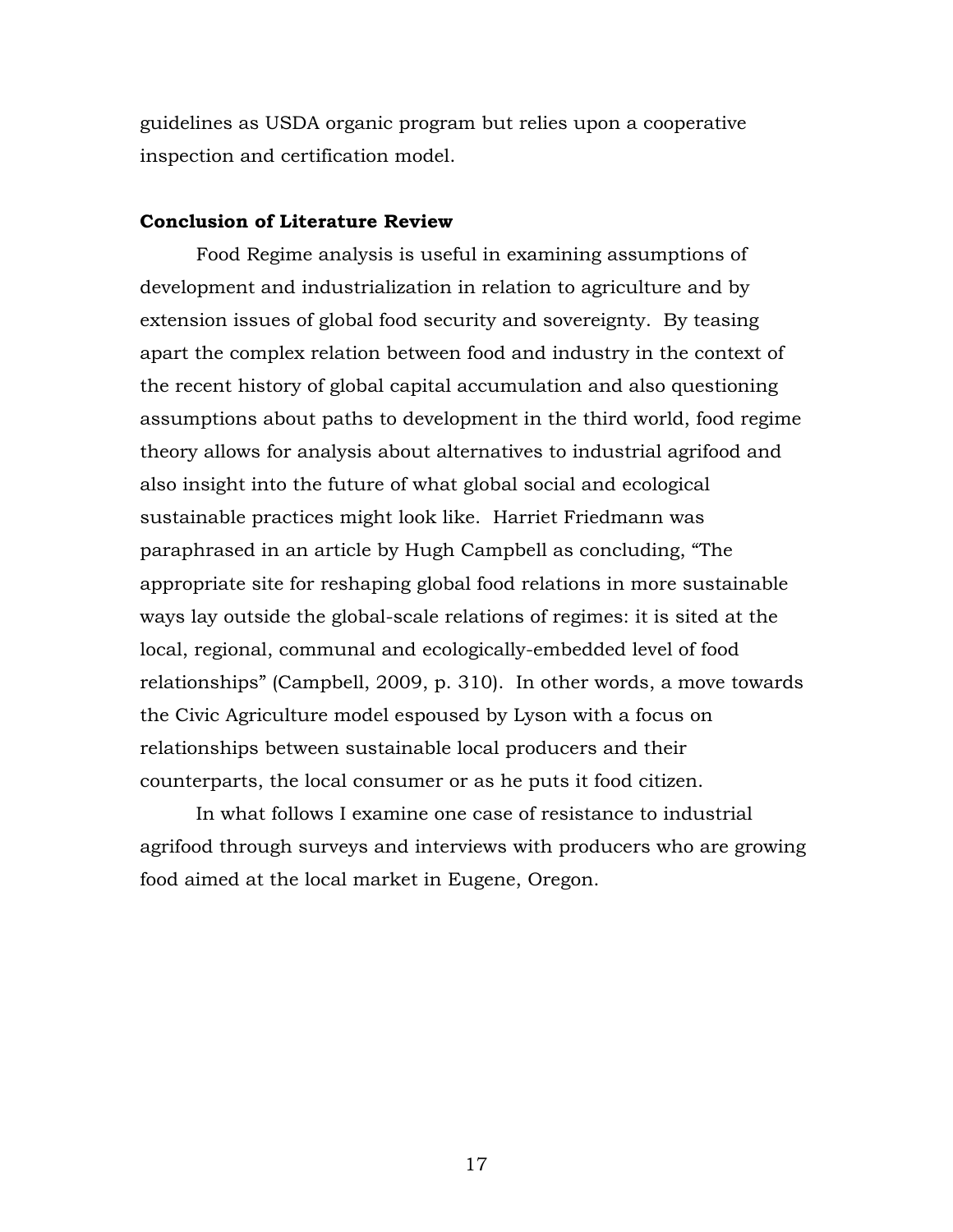### **CHAPTER IV**

### **METHODOLOGY**

Agricultural statistics tend to be gathered by agencies such as the USDA and present a picture that I suspected to be very different from small scale farmers in the southern Willamette Valley, especially those producing for the local market. As Lyson put it in his book *Civic Agriculture*, "…what we know about this new form of agriculture and food production comes mainly from the Civic Agriculture community itself" (pg. 1). And so I set out to learn a little more about a small group of producers both to create a more detailed picture of the producers themselves, and also the framework within which they work; where they've come from, where they think they are going, and why. The goal was to present a more balanced, human perspective in combination with arguments and approaches to more ecologically sustainable agricultural practices. To accomplish these goals I designed a multi-part, multimethod study including surveys, in-depth interviews and farm visits.

### **Previous Work in the Field and My Response**

This series of interviews with producers in the Southern Willamette Valley is in the same vein as the work of Hoffman in South Eastern Vermont (2007). His work included in-depth interviews with 13 farmers scattered around one large town. I followed this approach using one central town, which is presumably the destination for most locally oriented agriculture, and then drawing a 50 mile radius around it.

Hoffman's premise was that many communities are beginning to demand alternatives to industrial agriculture due to the many negative social and environmental impacts. He points out that the current industrial agricultural system has been developed because of a particular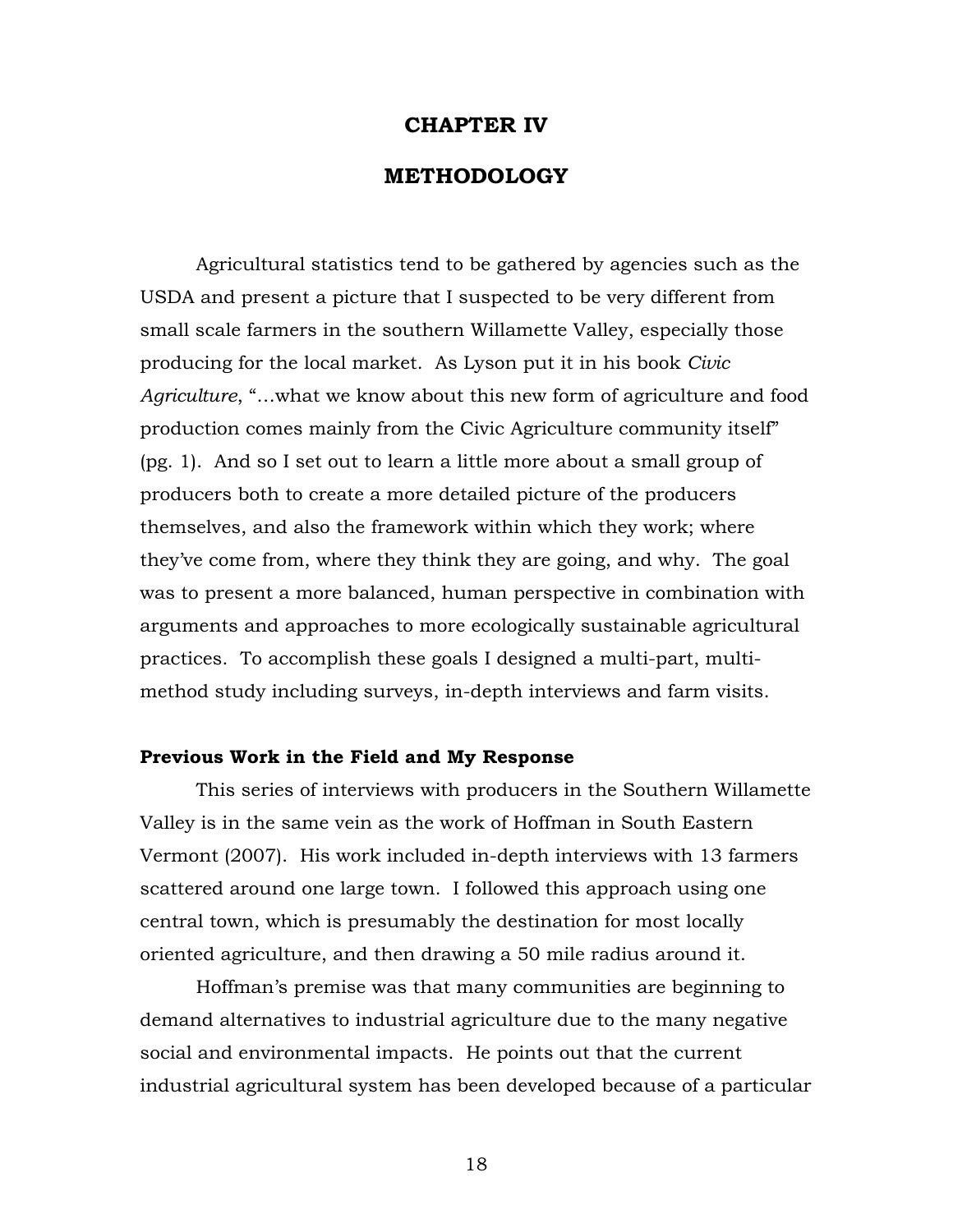economic system. He goes on to argue that alternative agriculture will therefore require not only more environmentally sustainable farming practices but also an alternative economy.

His study was aimed specifically at investigating Lyson's claim that, "community problem-solving, rather than economic competition, is the social foundation of sustainable agriculture" (Lyson 2002, p. 195 as cited in Hoffman 2007).

While I included a slightly different line of questioning and solicited more information about past influences and rewards, it is interesting to note that the results of this study and Hoffman's share many similarities and seem to support Lyson's argument that sustainable and Civic Agriculture is more suited to a collaborative community oriented model rather than a competitive neoclassical economic model.

While this study mirrors Hoffman's in some ways, the method for choosing participants is purposefully different. He narrowed his field of potential producer participants by production style. Alternatively, I chose to include all producers in the area, regardless of production style, and limited the pool instead by targeting those producing food for local distribution. Both concern about sustainability in production methods and production oriented to a local market are attributes of Civic Agriculture. However I felt that limiting by production style would entail the problematic task of defining sustainable methods, limit farms in transitional phases, and potentially provide a deceivingly uniform set of responses. While my conclusions are similar to Hoffman's I believe I have a slightly more diverse representation of local agriculture, including producers who are being "pulled" through the market by local consumer demands as well as those collaborating with consumers who hold shared values.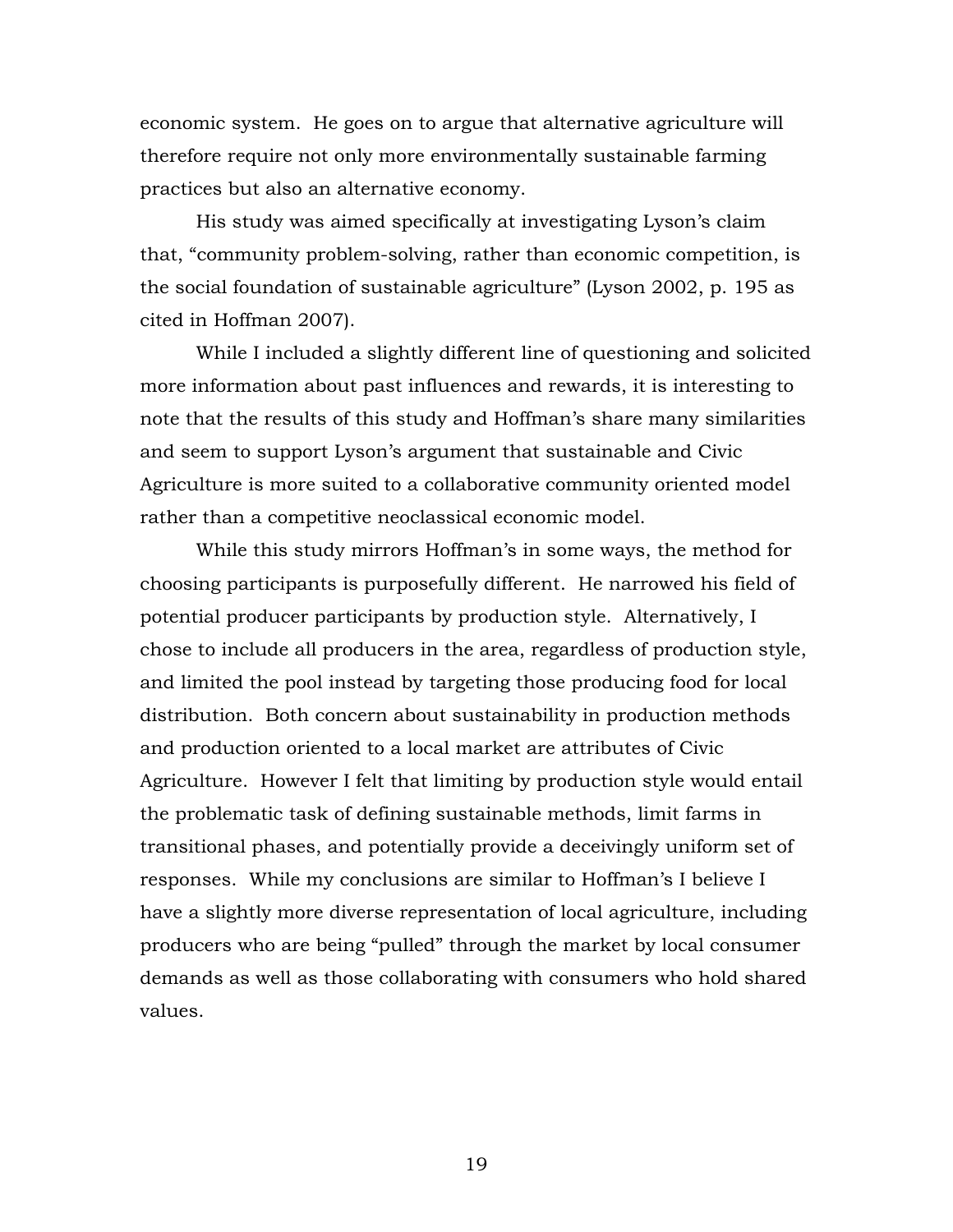### **Choice of Participants**

My goal was not to present a statistically relevant sampling of all agricultural producers in the Southern Willamette Valley. Instead I focused on those who publicly advertise to be growing for the local market near Eugene, this was my main screening criterion. I used the Willamette Food and Farm Coalition's "Locally Grown" directory to target growers. I also sent out an announcement through the OSU extension service's list-serve, which is a common resource for many local farmers. Contact was made via email. The emails contained a link to an anonymous survey allowing interested parties to opt-in and then, if they wished, sign up for more detailed interviews.

The organic movement's original tenets were a precursor to a variety of movements working for alternatives to industrial agrifood in the U.S. Michael Pollan portrays the original tenets of the organic movement as being supported by three struts in his book *Omnivore's Dilemma*. The movement consisted of production methods, consumer choices and expectations, and distribution channels. As he put it, "…the early organic movement sought to establish not just an alternative mode of production (the chemical-free farms), but an alternative system of distribution (the anticapitalist food co-ops), and even an alternative mode of consumption (the "countercuisine")" (p. 143). This study is really an investigation into all three elements of this counter culture food movement's tenets, however as seen specifically through the lens of producers. There seems to be more research regarding producers in terms of production styles and methods, but less investigation on why they choose to do what they do in a socio-cultural sense and then how they engage the local food systems as a whole (Hoffman, 2007; Allen, 1993). So with this study I wanted to present a brief portrait of who these producers consider themselves to be both through demographic analysis and also by questioning their motivations, influences, challenges and perceived opportunities. I have tried to add a more social and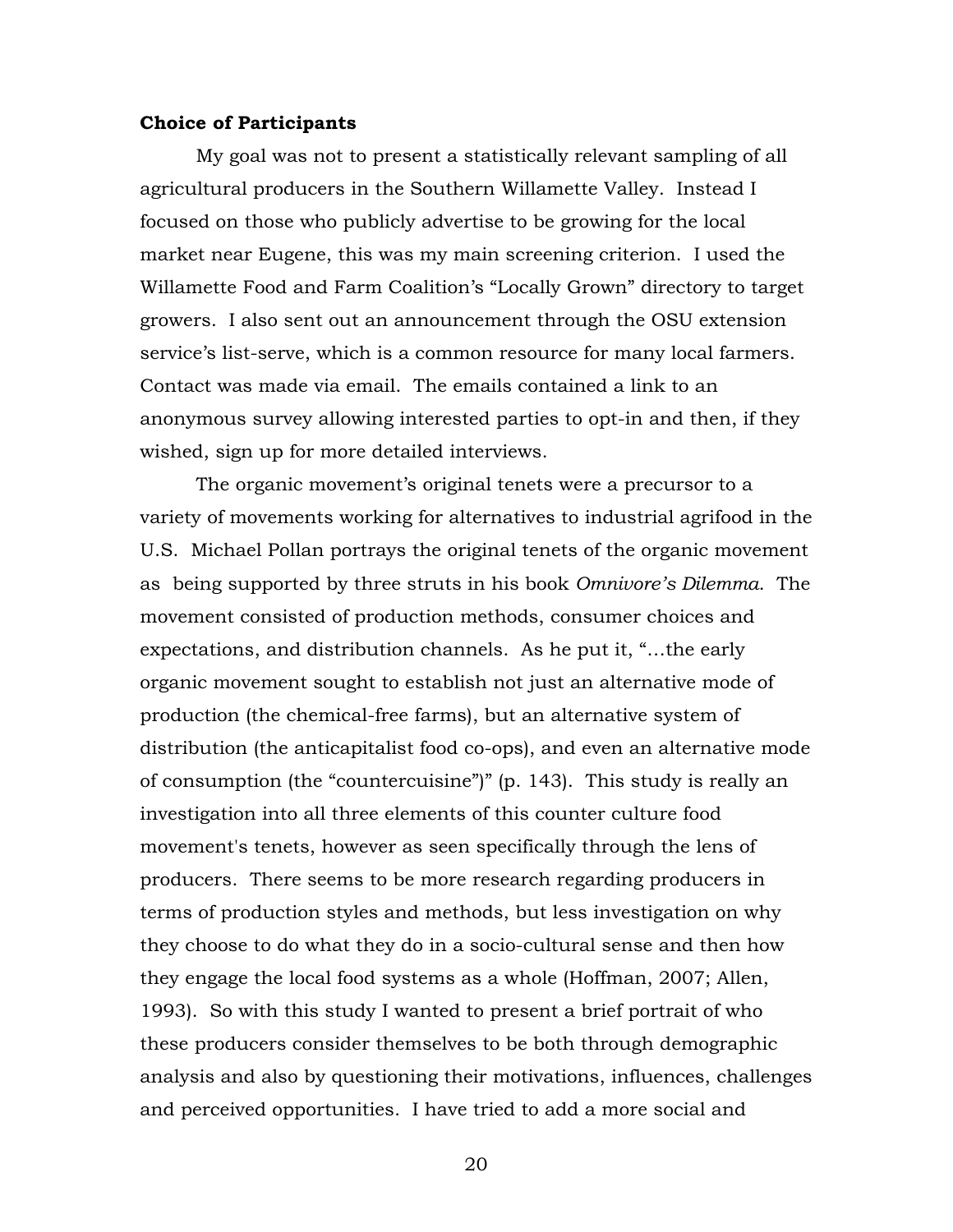cultural dimension to counter the criticism that sustainable agriculture studies are often too heavily rooted in the natural sciences and have in the past overlooked the intrinsically interconnected human elements at work (Allen, 1993, pp. 6-11; Thrupp, 1993, pp. 47-74).

### **Location**

I chose to look at producers growing for the local market within a 50 mile radius of Eugene, Oregon. This location is significant to me personally being my birthplace. From a research point of view it is also a useful, though perhaps exceptional, site.

Eugene is situated at the southern end of the Willamette River valley. It is characterized generally by rich soils, and a good proportion of arable land to developed areas. It has a mild, maritime climate with ample winter rain and drier summers. Eugene is home to the University of Oregon which infuses the community with a diversity and level of education that would otherwise be unusual for a town of its size. It is also known for the remaining influences of the social movements of the sixties and seventies. The Lane County Farmers' Market, held in downtown Eugene two times a week from April though October, cites on their website that "…its beginnings can be traced back to the first public market in this part of Oregon, the Eugene Producers Market, which began in 1915" (Lane County Farmers Market, 2010). Though it should be noted, the market was closed from 1959 until its re-emergence in 1979. Several organic farms in the area, such as Wintergreen (part of this study) which are still in operation today, were also founded in this time period of the late seventies or early eighties. There are also a number of surviving locally owned grocery stores, shops, butchers, and fish mongers. And it should be mentioned that there are a couple of innovative local distribution methods available utilizing technology to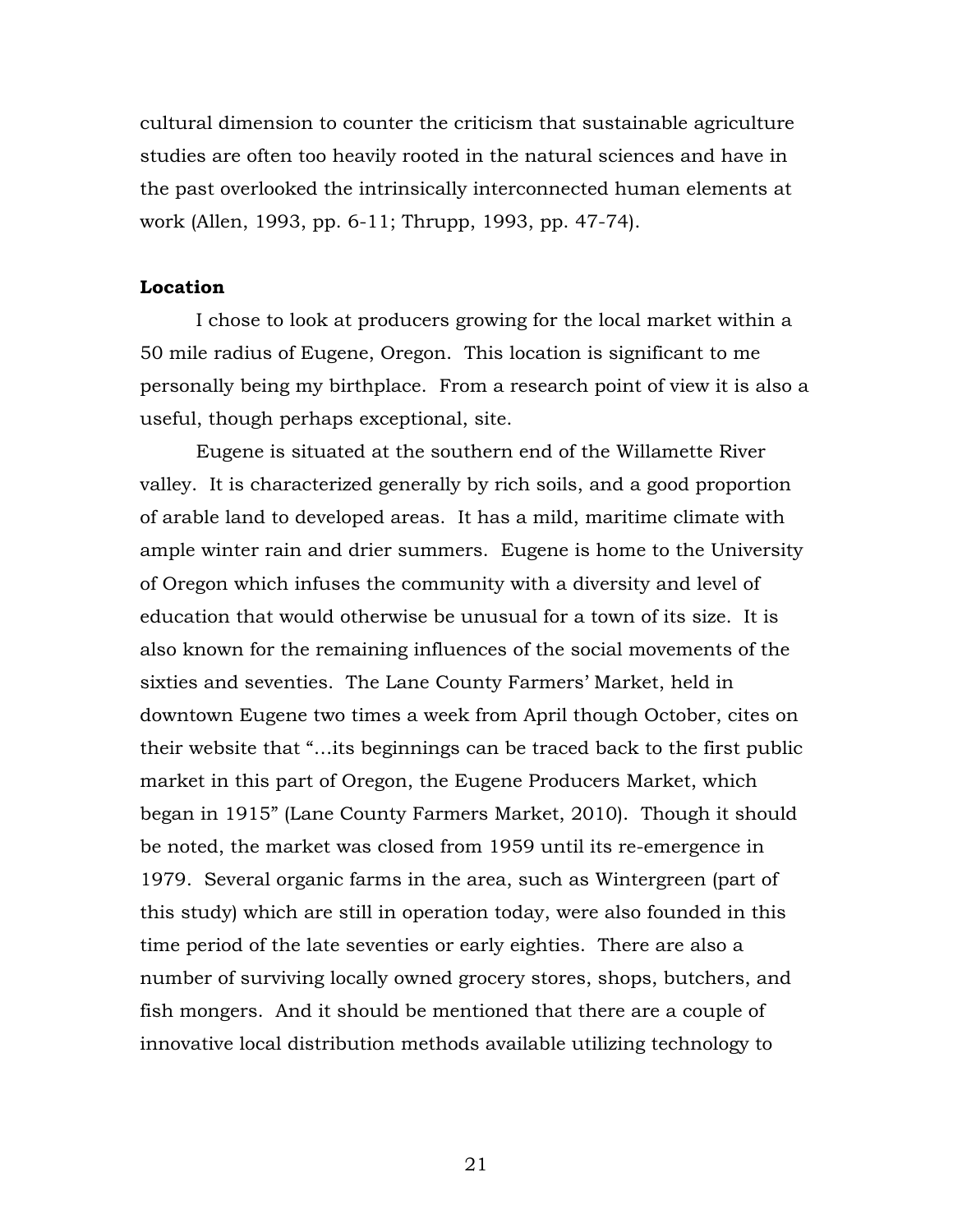connect producers and consumers such as Eugene Local Foods and Food Hub  $5$ .

While Eugene is certainly not representative of the situation in all U.S. cities, I think it is a useful community to investigate because there is a semblance of a framework to support local production and distribution of food. Teasing the edges of a functioning, if not robust, community food system helps to reveal the groundwork already laid and also the areas still in need of improvement. Many communities across the country are experimenting with local food improvements such as farmers' markets and community supported agriculture schemes (CSA's). Eugene is a community that has been active in these areas for decades which may be helpful in analyzing the life-cycle challenges that are faced over time. Also, due to the active local food momentum, it is a community that is pioneering novel approaches to local food distribution which may be appropriate in other communities as well.

### **Timing**

These producers were interviewed during the summer of 2010. Summer is a challenging season to approach farmers who are often at their peak work load. However, it also provides an ideal time to observe the farms while they were actively producing a wide variety of products and engaging their customer base through markets, farm tours, festivals, etc. In addition it was a convenient time for me due to scheduling as I had a break from other class work.

 $5$  For more information on these organizations please see Appendix A at the end of this paper.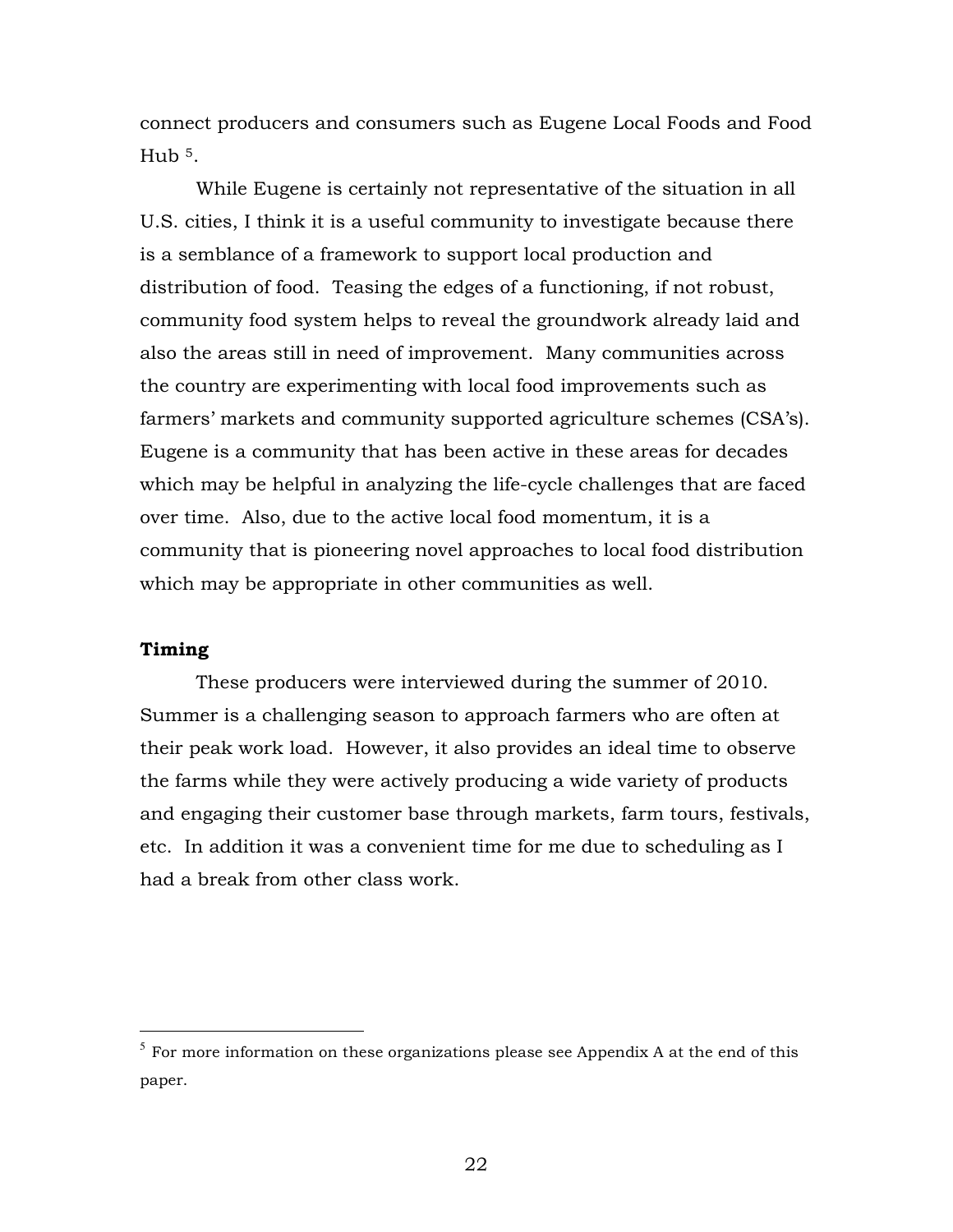### **Surveys and Interviews**

Of the approximately 60 producers who were specifically targeted 23 completed the survey and 15 volunteered for more in depth interviews though only 11 actually followed through and completed the in-person interviews.

The surveys included demographic questions and also questions about farm size, output, products, etc. The main goal of the survey, however, was to gather a pool of local food producers who were willing to participate further in the research by volunteering for more detailed interviews, preferably on their production site, about their motivations, challenges, influences and perceived opportunities.

The interviews followed a standard set of questions. I had a sufficient number of participants opt-in to the interviews from the survey sample and therefore did not have to rely on my back-up method of approaching particular producers to specifically request their participation, which is positive since the resulting sample is more randomized.

I asked a standard set of open-ended questions to each farmer. I asked questions to explore their influences, motivations, and history, their current and previous marketing and distribution strategies, their perceived challenges, resources they have found helpful, their understanding of their customers as well as their visions for the future. See Appendix C for a complete list of questions.

I focused on representing the producers in their own words and asking open ended questions which reveal both in the answer and the interpretation of the question the views of the individual interviewee.

In the first two interviews I relied on copious note taking, fearing that a digital recorder might be off-putting for some. I however changed my approach, with the express permission of the interviewees, at the third interview and feel this was the superior method. I do not think that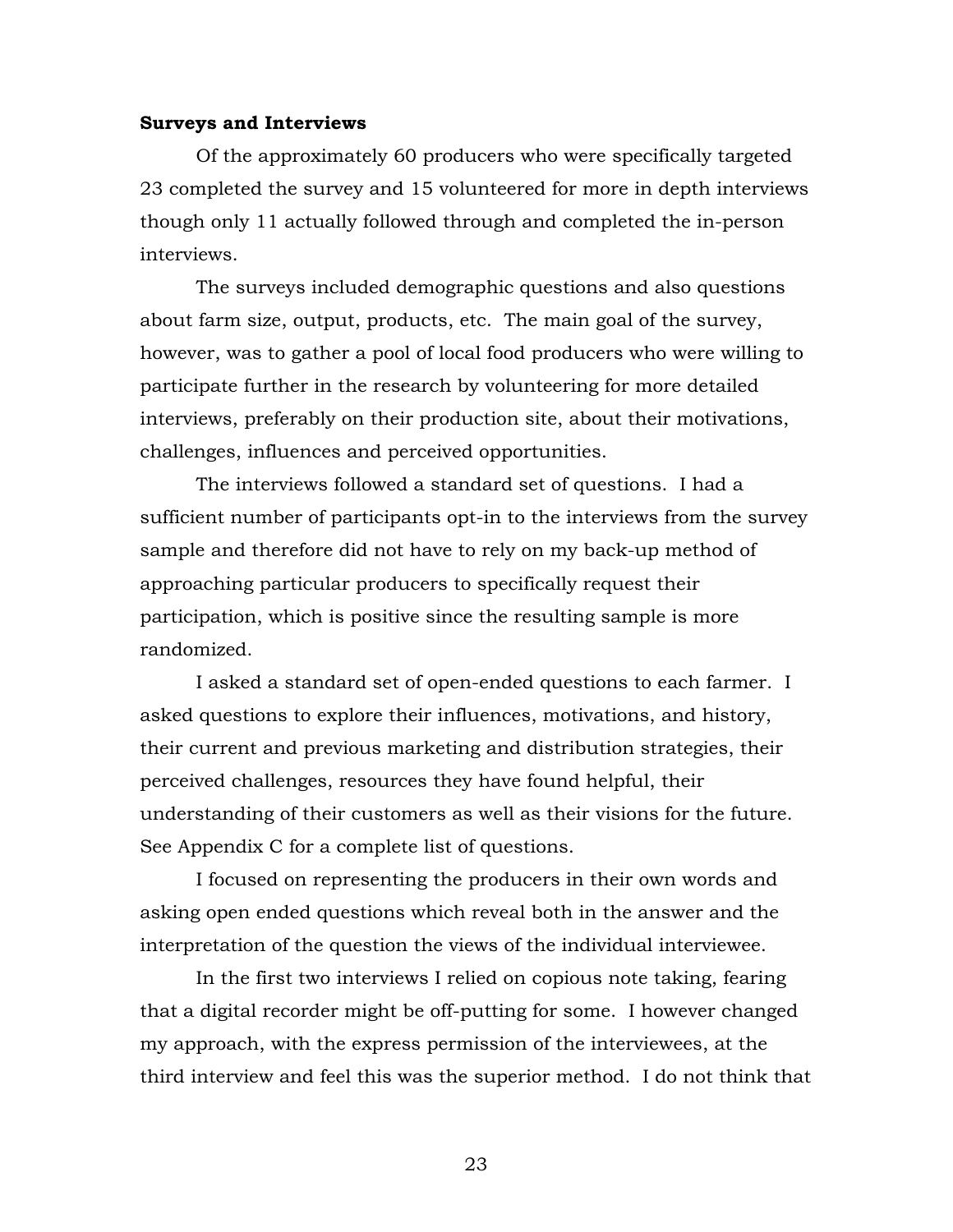the results were significantly different, however it was much easier for me in practical terms.

There was certainly a wide variety of responses to many questions and I have included information disclosed by farms, in some cases even if only one producer felt that way. With such a small sample of such a small segment of agriculture I think even one response may prove useful and worthwhile to investigate. There were of course also trends that emerged. I have tried to indicate when there was a general consensus of experience amongst producers on certain topics.

I have chosen to specifically mention individuals and their responses in some cases and purposefully obscured individual identity in others. The producers shared a lot of detailed information and I feel that in some cases it could be detrimental for them in business and social terms to reveal their responses. In these cases I have made charts that detail the number of farms in particular categories, but have not attributed individual identities.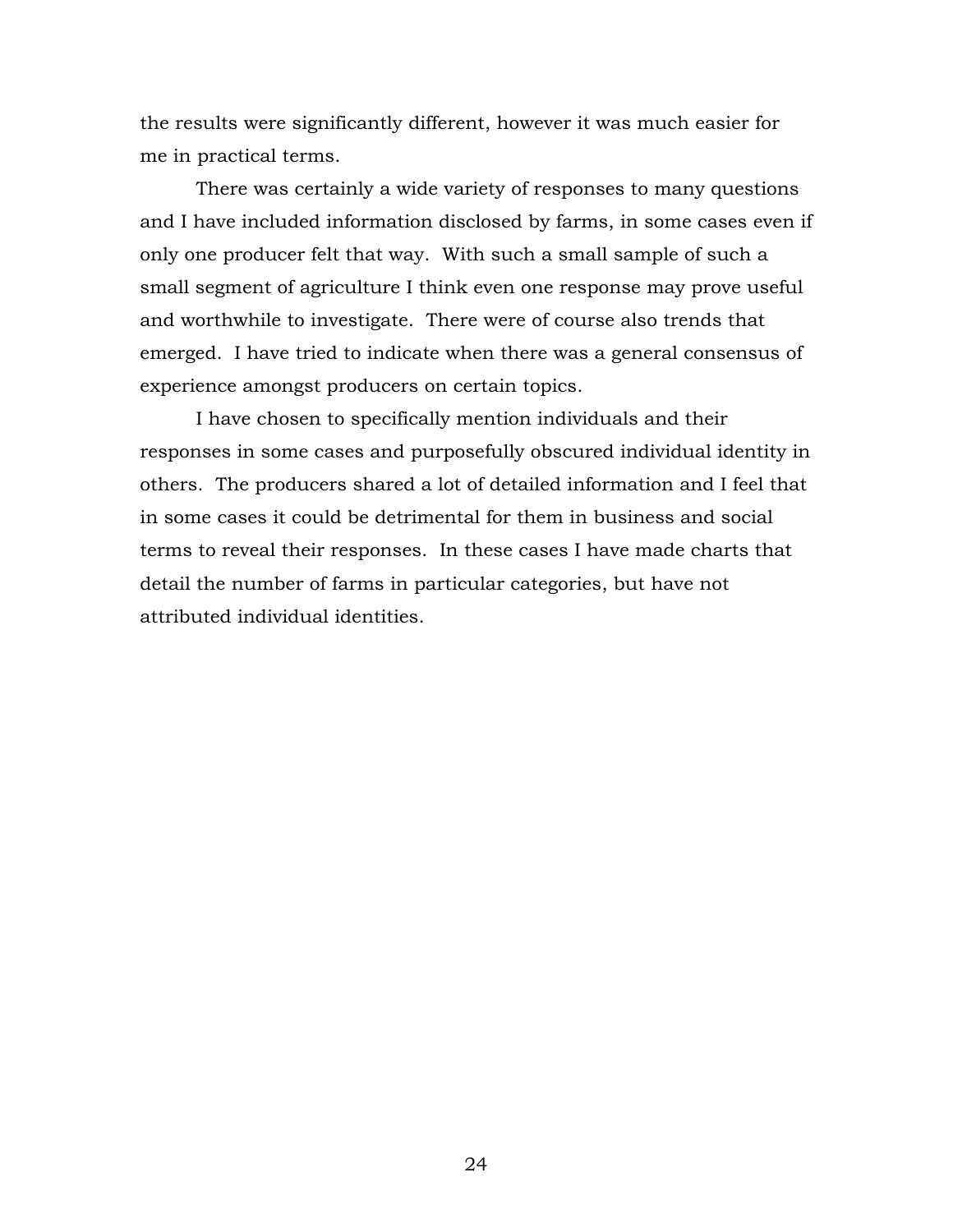### **CHAPTER V**

### **SURVEYS**

As stated in the methodology section, I specifically targeted 60 farms who advertise food production aimed at the local market by distributing an email with a link to an anonymous, online survey in June of 2010. Additionally, I advertised the survey through the OSU Extension's listserve, which reached approximately 200 farms. This listserve has a wider range of farms and farmers than those that I was specifically targeting, including those that produce non-food crops or sell through commodity channels. However, I wanted to encourage participation by all local food producers, including those that may not have had the chance to actively and publicly advertise their products in places that I was likely to find them. I sent out a total of three messages, an initial letter and two reminders to encourage participation.

The anonymous survey contained 27 questions, concerning mostly demographic information and general farm composition. The final section included a request for producers to opt-in to the interview portion of this study. For a complete list of survey questions please see Appendix B. Participants were not offered any compensation for their participation.

The result was a total of 24 completed surveys, with 18 participants answering all questions. The most commonly skipped question was about estimated gross sales.

Even from the preliminary surveys an interesting picture began to emerge. Those who participated in the surveys diverged in many ways from the demographically average U.S. farmer.

Please note that I have not included all information gathered from these initial surveys since the interviews, rather than the surveys, were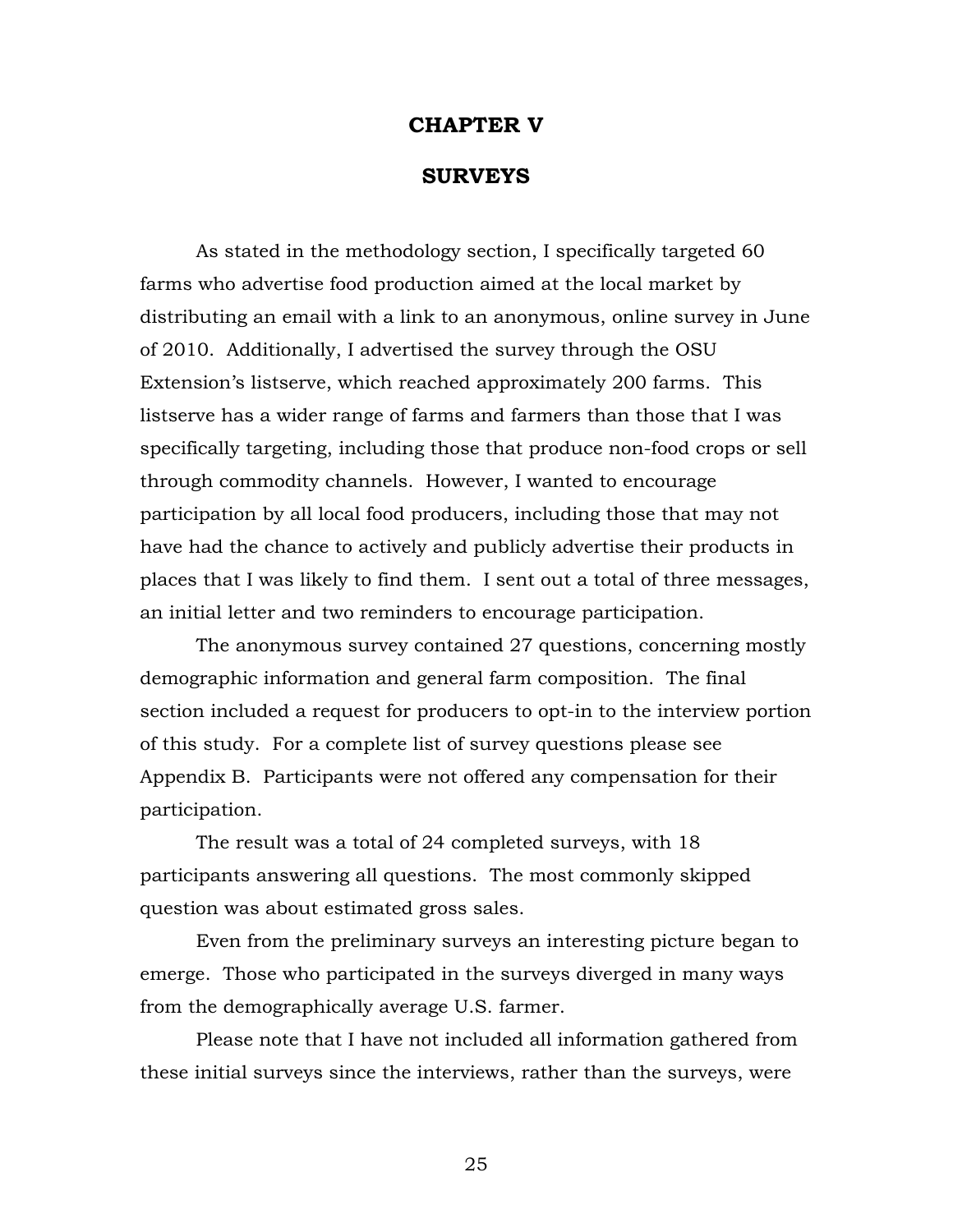the primary focus of data collection. I have focused on brief, pertinent demographic information.

### **Demographic Results**

### *Age*

The producers who completed the survey are slightly younger on average than the national average of about 57 years old (USDA Agricultural Census, 2007). Sixty percent were under 55 and 40% were 56 to 70 years old. Refer to Table 1 for more detail.

### *Gender*

I was struck by the number of women who responded (63%) and was interested to discover that this is the largest demographic trend change nationally in farmers. In the U.S. there has been a large (7%) increase in the number of women farmers from 2002-2007, the date of the most currently available agricultural census. This brings total women farm operators up to 30% (USDA Agricultural Census Factsheet, 2007). My survey did not specify whether the participants consider themselves the head of farm operations, and so I chose to compare my resulting pool to USDA data that also generally categorizes farmers, not specifically "farm heads". My sense is that I likely drew a disproportionately female pool in the surveys due to common distribution of labor which I witnessed later on in my interviews and farm visits. Often women were responsible for the computer related tasks such as email correspondence and accounting, which would mean that they were the most likely recipients of the online surveys. I also think that the national increase in female farmers documented by the USDA could in part be influenced by women's changing definition of themselves and their roles in the farm enterprise. While certainly it is likely that there are more women entering farming, I think it is also likely that more women who have been in farming for a long time are now labeling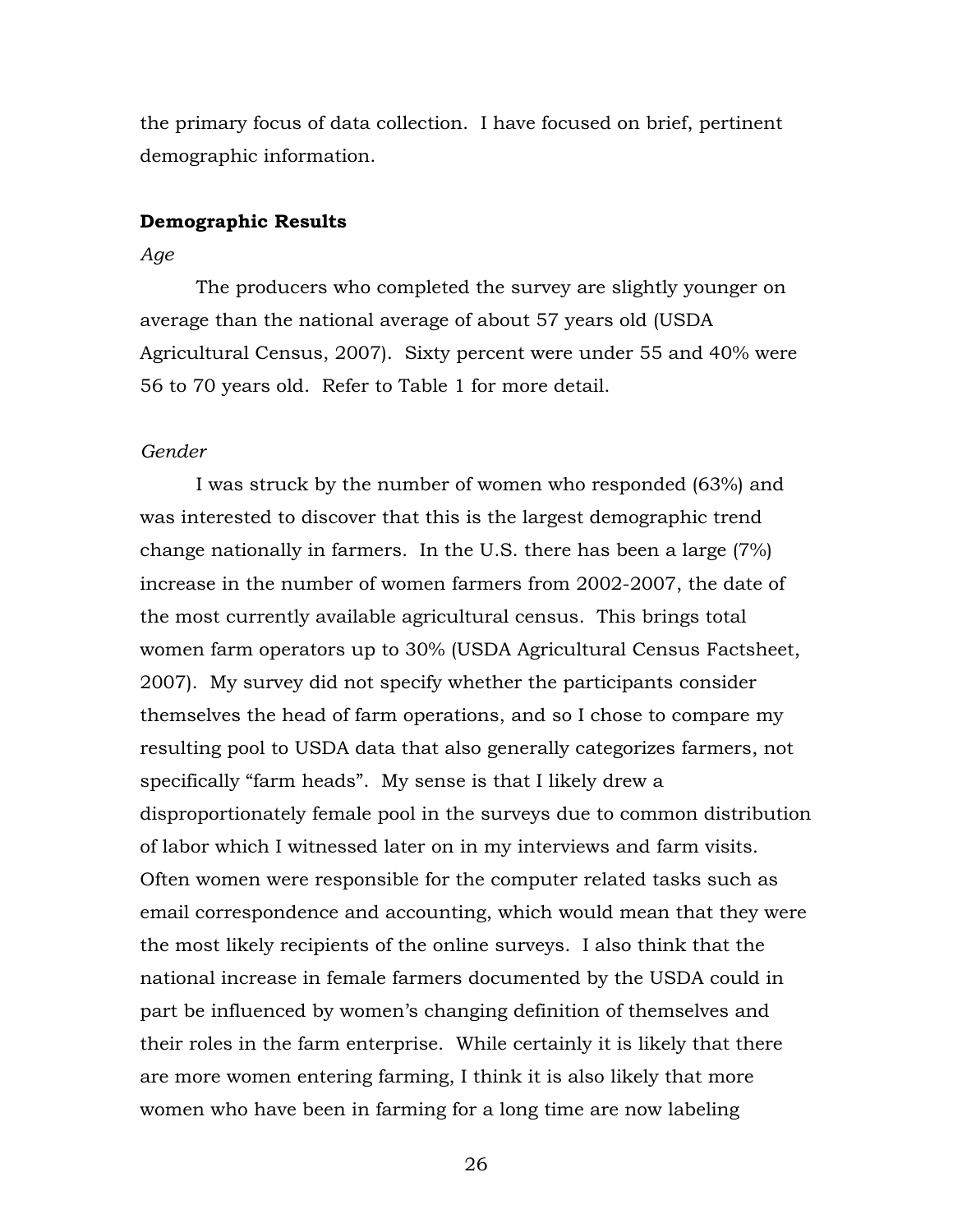themselves as farmers. Or that new generations of women farmers are defining themselves as such when perhaps the previous generation did not.

# *Education*

The producers surveyed are diversely and highly educated. All but three have obtained bachelor's degree compared with the national average degree achievement rate for farmers of about 25% (USDA, 2010). Incidentally the national average bachelor degree achievement rate, regardless of industry, is about 30% (USDA, 2010). So these producers are more highly educated than both the average farmer and the average American.

| This Study              |               | <b>U.S. Farmer Average</b>                                    |          |  |  |
|-------------------------|---------------|---------------------------------------------------------------|----------|--|--|
| Age                     |               | Age                                                           |          |  |  |
| Range                   | 26-70 Years   | Average                                                       | 57 Years |  |  |
| Average                 | 51-55 Years   |                                                               |          |  |  |
| Gender                  |               | Gender                                                        |          |  |  |
| Female                  | 63%           | Female                                                        | 30%      |  |  |
| Male                    | 37%           | Male                                                          | 70%      |  |  |
| <b>Education</b>        |               | <b>Education</b>                                              |          |  |  |
| Some College            | 10%           | Bachelor's Degree                                             | 25%      |  |  |
| Associate               |               |                                                               |          |  |  |
| Degree                  | 5%            |                                                               |          |  |  |
| Bachelor's              |               | (more granular data not available)                            |          |  |  |
| Degree                  | 65%           |                                                               |          |  |  |
| Master's                |               |                                                               |          |  |  |
| Degree                  | 15%           |                                                               |          |  |  |
| Doctorate               | 5%            |                                                               |          |  |  |
| <b>Years in Farming</b> |               | <b>Years in Farming</b>                                       |          |  |  |
| Range                   | 0-50 Years    | New Farmer $($ $10 \text{ years})$<br>Established Farmer (>10 | 20%      |  |  |
| Median                  | 0-10 Years    | years)                                                        | 80%      |  |  |
| Average                 | $11-20$ Years |                                                               |          |  |  |

**Table 1. Demographic Comparisons**

# *Years in Farming*

These producers, as a sample, are also newer to farming than the national average. Fully half have been in farming ten years or less,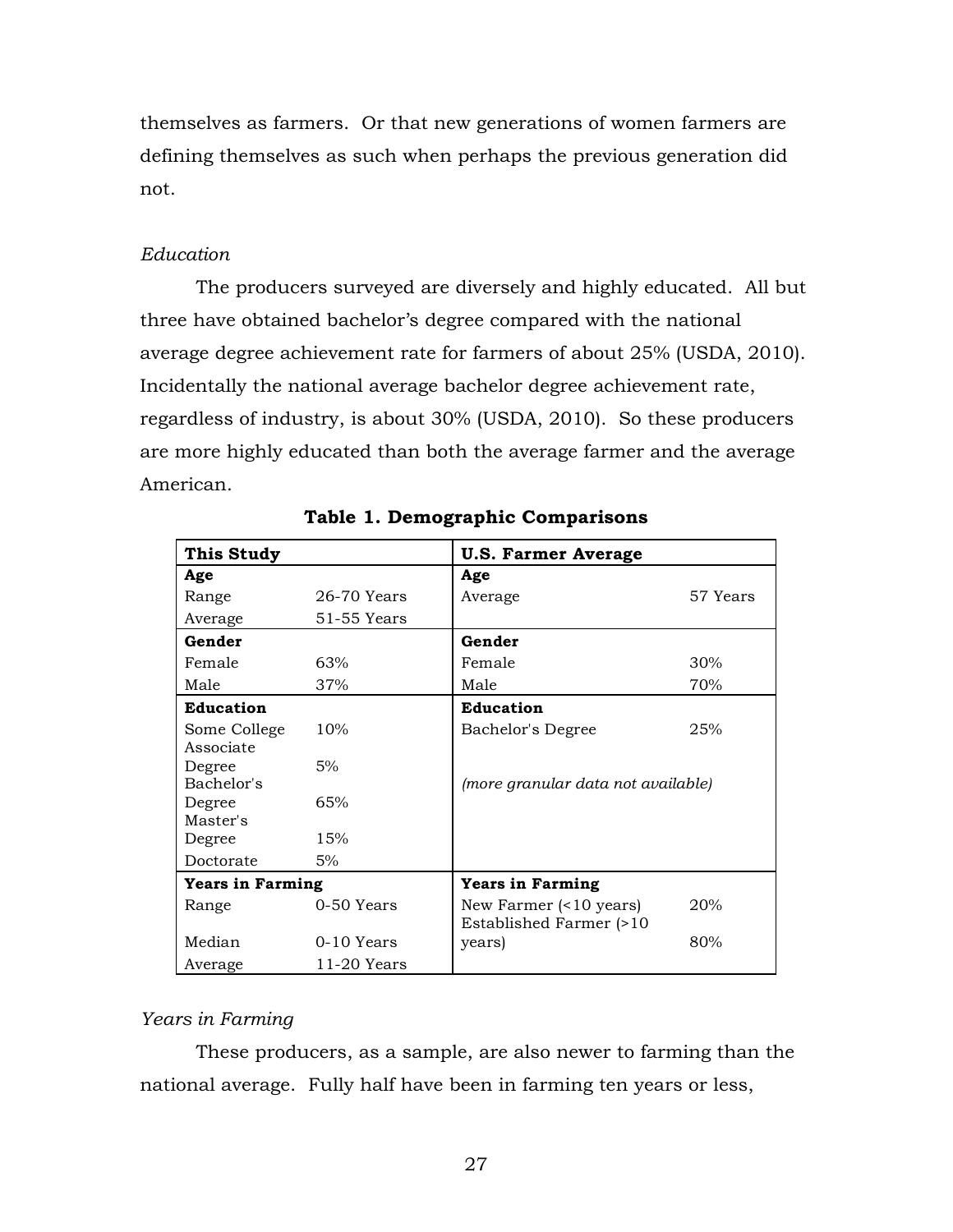which is the definition of new farmer by the USDA. Beginning farms make up about 20% of all farms nationally (USDA, 2010).

### **Products**

As Figure 1 below makes clear, there are a wide variety of products represented even by the relatively small sample size. In the "other" category grass seed, vegetable seeds, nursery starts, poultry for meat, culinary herbs, hard cider, baked goods, forest products and lentils were also listed.



Figure 1. What Types of Products do You Currently Produce? (mark all that apply)

To provide some context, Oregon's top agricultural commodity (in terms of cash receipts) are as follows: nursery, cattle, milk, hay, grass seed, potatoes, Christmas trees and onions (Oregon Department of Agriculture (ODA), 2009). Oregon is the nation's top producing state (in terms of units) of the following products: blackberries, boysenberries, loganberries, black raspberries, hazelnuts, plums, storage onions, grass seed (rye, fescue, orchard grass), Christmas trees and potted azaleas (ODA, 2009).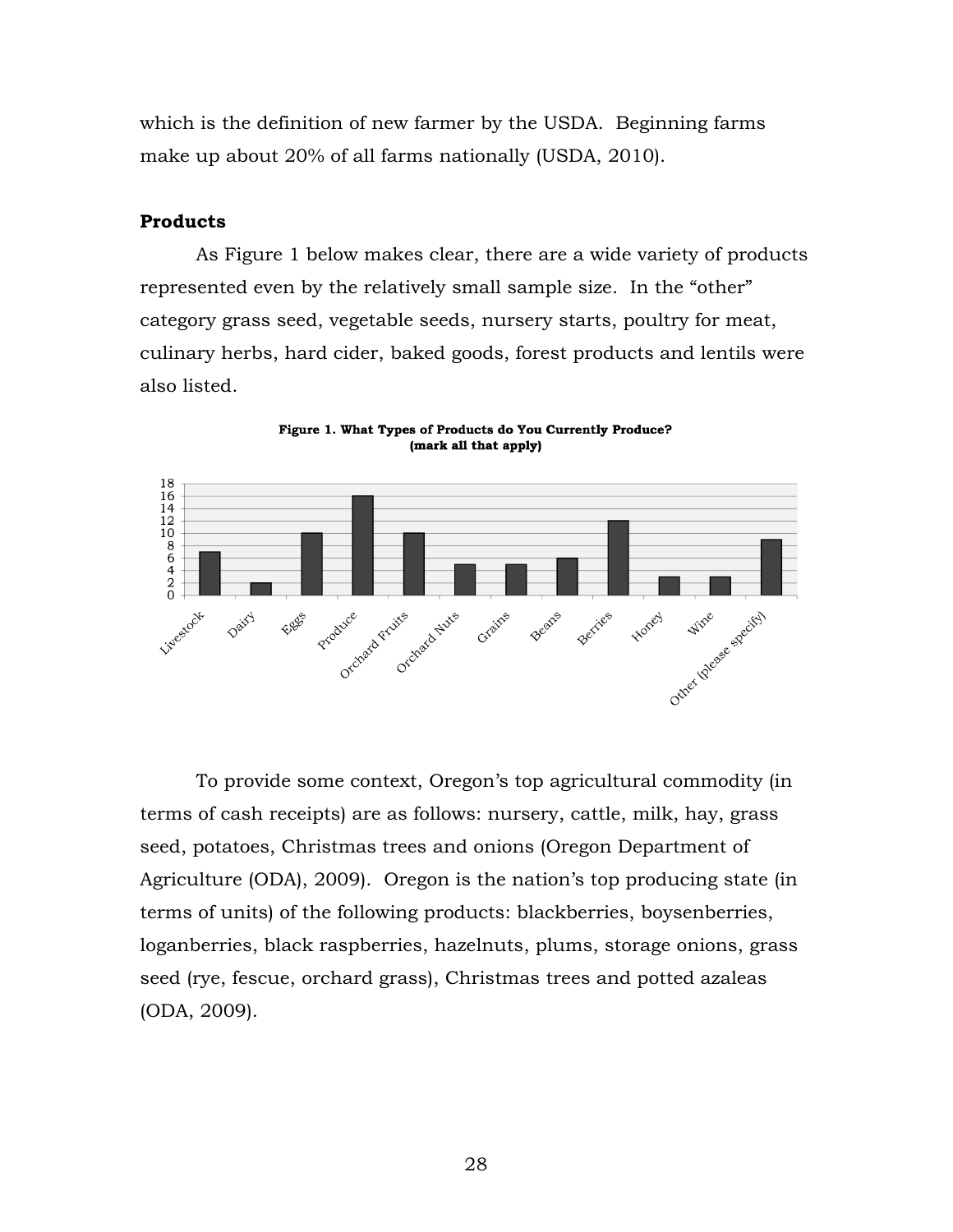### **Production Styles**

There was also diversity in production style, sometimes even on one farm site which is illustrated in Figure 2. Producers were allowed to select all production style characteristics that applied to their farms. This trend held true for the interview sample as well. There were conventional, organic (certified), organic (not certified), transitional, and "other" production styles listed. In the "other" category cage free poultry, and Certified Naturally Grown 6 were listed.



Figure 2. Mark All the Production Styles that Apply to Your Operations

### **Acreage**

There was a huge range in acreage amongst the survey respondents. The largest farm was 2800 acres and the smallest farm was less than one acre. The average acreage was 200 acres. Because the 2800 acre farm was 2200 acres larger than any other farm I think it is also useful to consider the average acreage after removing it from the sample. By removing the largest farm the average drops to 65 acres. I

 $6$  "Certified Naturally Grown" is part of the growing trend of "Participatory Guarantee Systems". It verifies production style by using USDA organic standards and cooperative inspections. For more details see www.naturallygrown.org.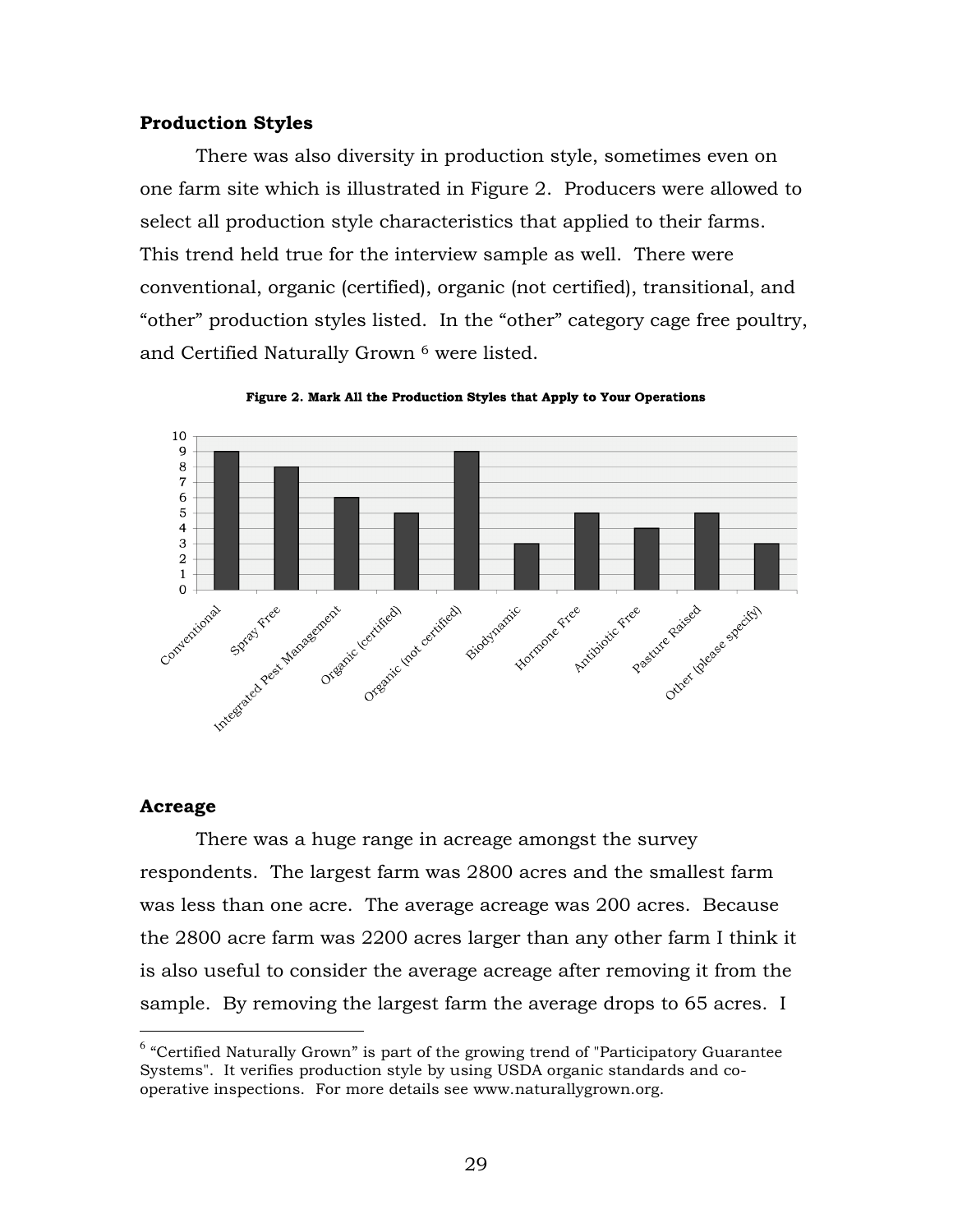think this is a more representative number but still higher than the mode and median. Interestingly, the median farm size in this sample is 10 acres. Thirteen of the respondents farm 15 acres or less. There is a notable jump between these farms and the larger seven farms, of which the smallest is 100 acres. See Figures 3 and 4 below for comparison.





The average farm in Oregon in 2010 was 423 acres, down slightly from 2009 figures of 425 acres and in line with the trend of decreasing average farm size since at least 1990 (ODA, 2011). This trend in decreasing farm size holds true for both national and state samples. According to USDA statistics in 1960 the average farm size was about 200 acres, compared with a little over 400 acres in the early nineties.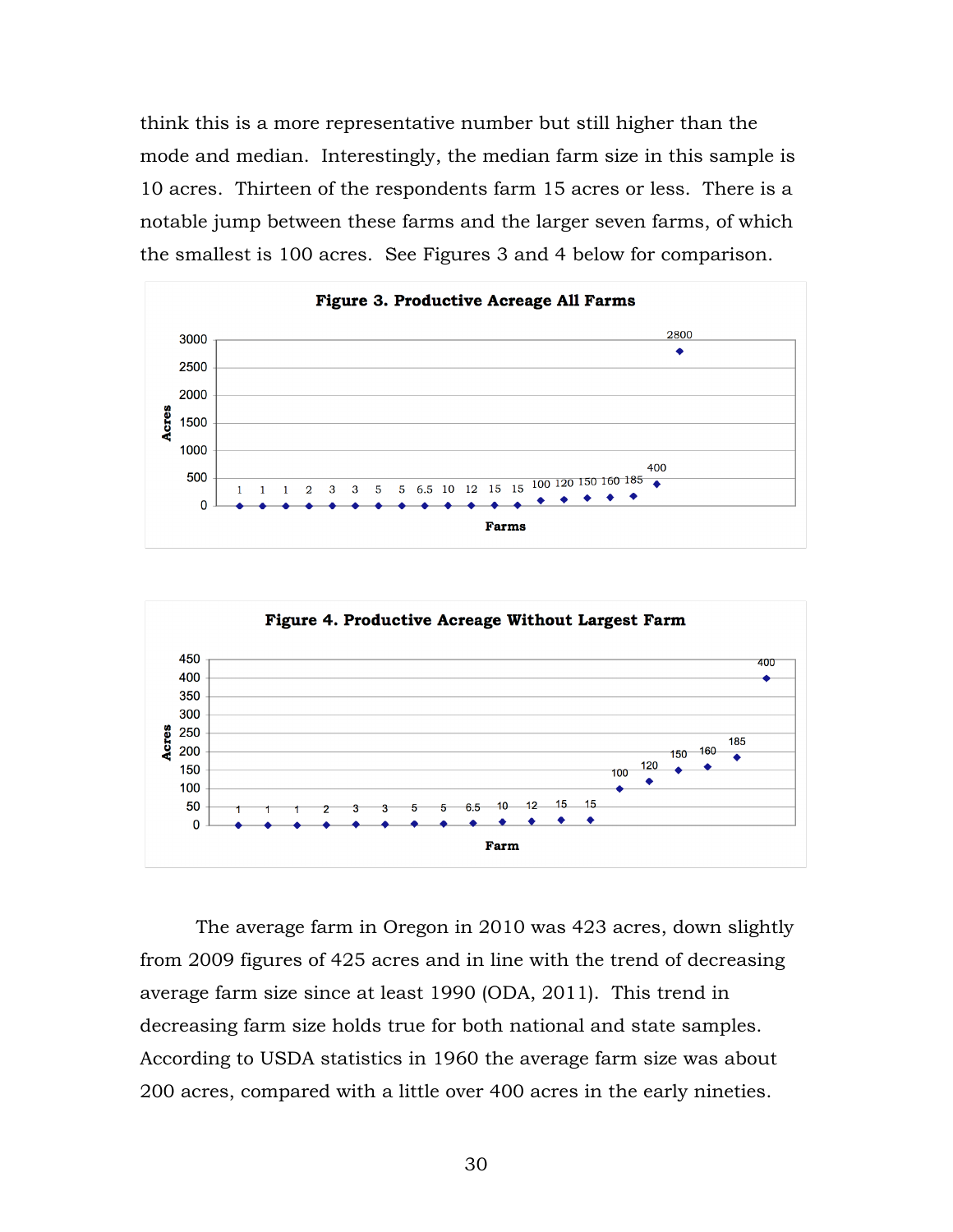Looking at averages however can be deceiving as the national trend is that very large and very small farms are on the rise while mid-sized farms continue to disappear (Key & Roberts, 2007). These averages don't reveal the full picture of consolidation in land ownership. My sample is therefore on average representing smaller farms, those that are more in line with historical farm sizes in the U.S. and fairly consistent with national trends in small farm growth. The number of new farmers likely influences these averages, as new farmers are likely to have less extensive land holdings. However my sample also contains one large farm and several farms that fit within the mid-sized farm range, which are of particular interest in national agricultural policy (Key & Roberts, 2007).

### **Survey Conclusion**

 I am pleased with the diversity of producers who participated in the surveys. There are producers who work larger 2000 acre operations and tiny 1 acre plots. I expected that there would be vegetable and fruit growers, as these are relatively high value crops that are common in local markets. Excitingly, there are also producers represented in this study growing grains like wheat and barley, legumes such lentils and black beans, chickens for meat and eggs, hazelnuts, and some small scale dairy. The diversity of these producers hints at a local consumer base that is looking to fulfill a large or at least increasing part, of their diet through local means. They are looking beyond fresh seasonal fruits and vegetables, so commonly the focus of local food system revitalization and perhaps a logical starting point. I think this indicates a maturity in a localized food system that, while perhaps unusual, is encouraging and worth investigating.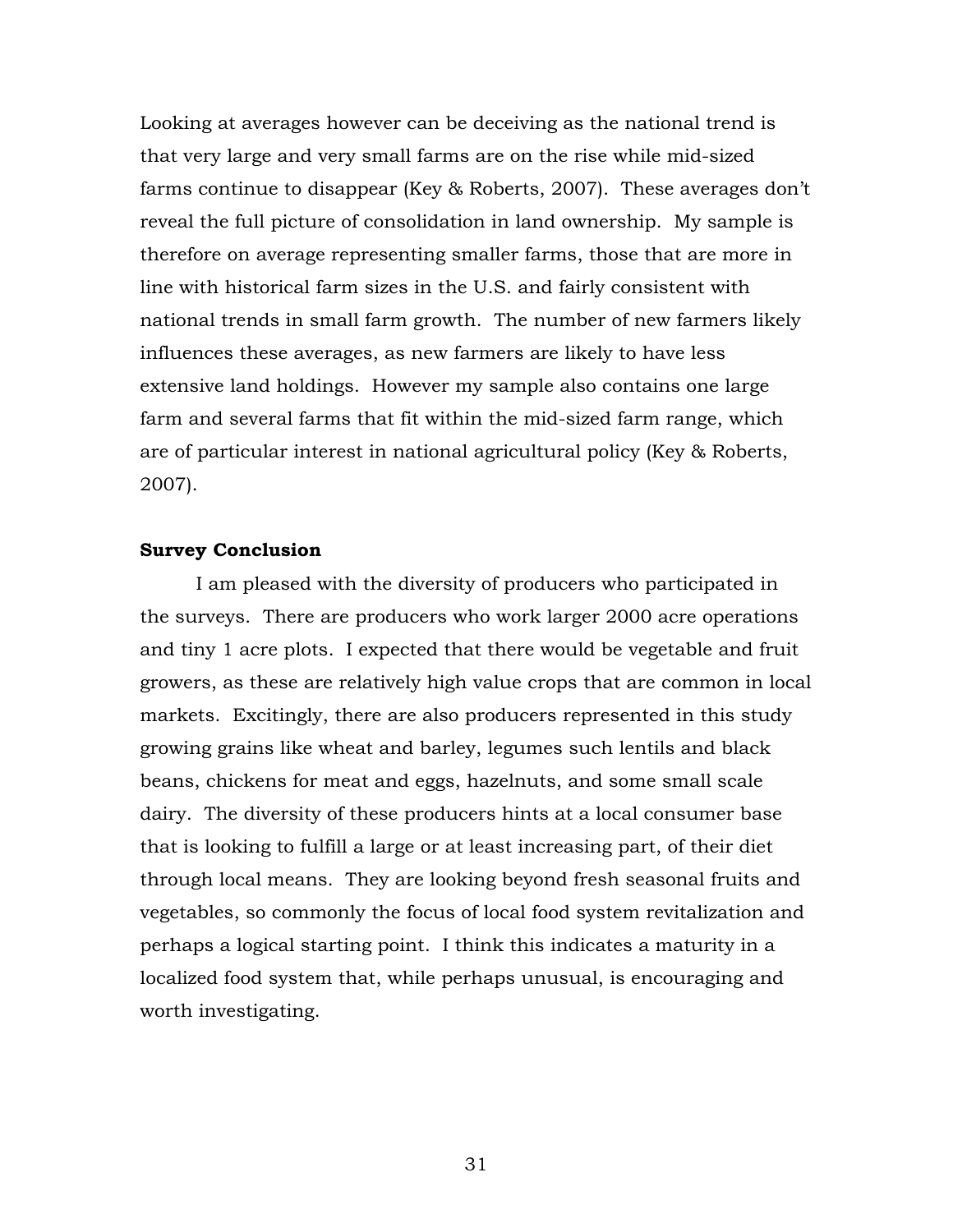### **CHAPTER VI**

### **INTERVIEWS AND FARMER PROFILES**

As stated in the methodology section, 15 producers volunteered to be interviewed in response to the final section of the survey. As with the surveys there was no compensation offered to participants, though I think some of the volunteers saw it as a good public relations opportunity. I contacted all 15 volunteers to schedule interviews. Of these, 11 followed up with my requests and completed the interviews. My goal was to interview at least ten producers, so after three attempts to get in touch with the remaining four producers I discontinued contact.

As previously mentioned, 11 producers completed the in depth interviews for this project. I gave each farmer the option to remain anonymous, though no participants chose that option. I asked a standard set of 27 questions to each farmer. What emerged from the interviews was a wide array of influences, motivations and elegant localized solutions. All of the producers indicated awareness of the greater industrial agrifood system and their place outside of or on the fringes of this way of farming. I have chosen to outline brief farm and farmer profiles, and then to focus on the motivations, rewards, and challenges indicated by producers during the interviews for the sake of this thesis. For more complete and detailed responses given by each farmer please see Appendix D.

#### **Farm and Farmer Profiles**

The following are brief sketches of the farmers who volunteered to be interviewed and also a simple description of their farms. They provide a hint of the level of detail and individual context inherent in evaluating local food systems. I have included sections of the interview that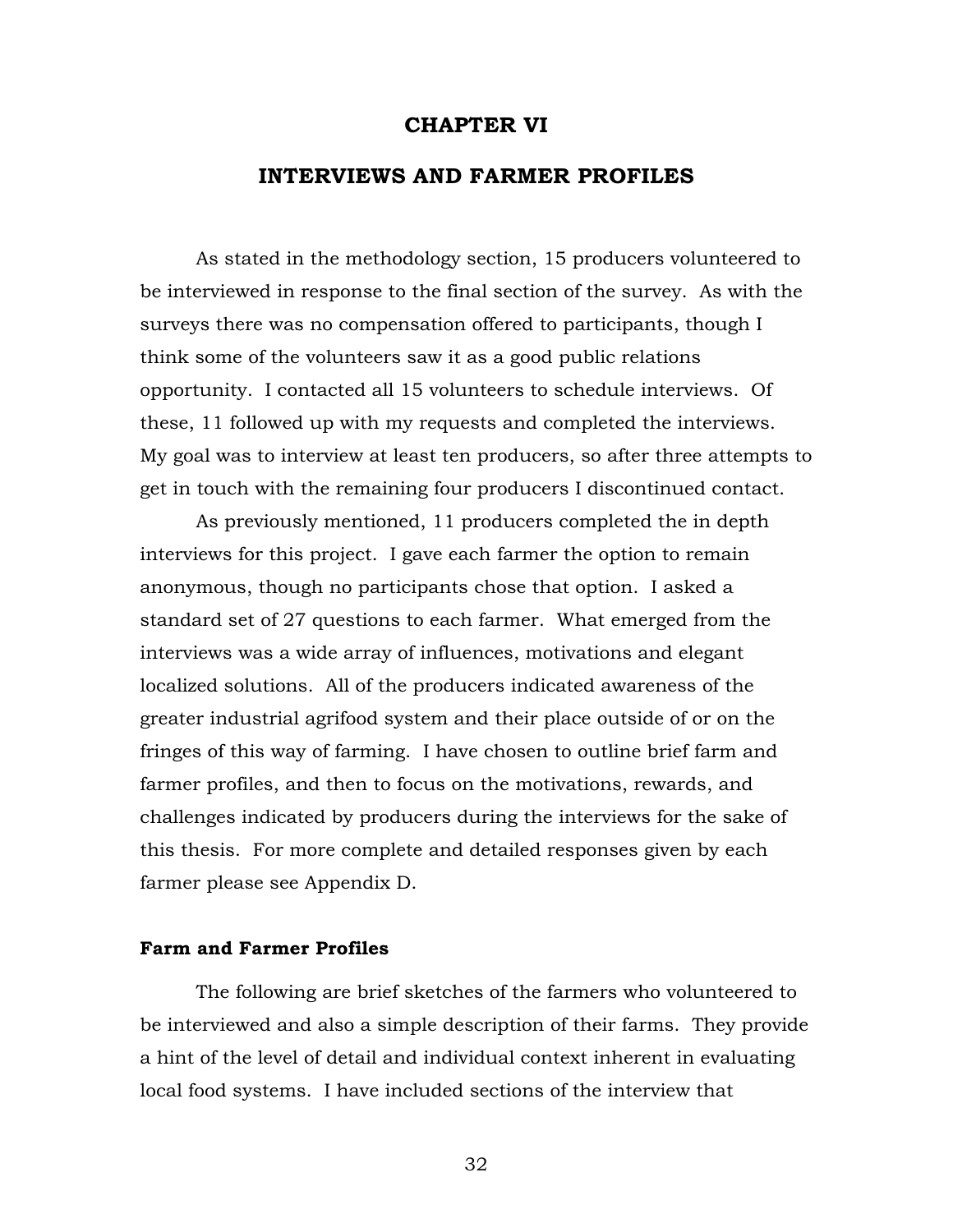describe who the farmers are, what they are doing and why. Full descriptions are located in Appendix D of this paper. The complete list of interview questions can be found in Appendix C.

Though I asked a standard set of questions to each producer the interview results are somewhat uneven. Some producers honed in on certain topics and strayed a bit from the original outline. There were also a couple of producers who seemed rather guarded in their answers, especially to questions about production and land-holding details. This is not surprising given the competitive nature of business and also the fact that most of the farmers had never met me before the interview. None of them declined to answer any questions, but there were certainly some vague replies.

### *Sharon Blick, Living Earth Farm, Eugene, Oregon*

I interviewed Sharon Blick while touring her operations at Living Earth Farm. We spent most of our time outside visiting the various animals in their respective enclosures and also toured the building that she uses for processing milk and customer pick-ups.

Sharon was in 4-H as a child. Though she grew up in the city her parents let her keep animals in the backyard illegally. She has always loved animals. She started the non-profit "Nearby Nature" and has also worked in education. She has been concerned about food and where it comes from for a long time. She mentioned that she and her husband were vegatarians for about 20 years due in part to the influence of reading *Diet for a Small Planet* (Lappe, 1971). However she has decided that some land, like theirs, is marginal and can be used for grazing which produces food where otherwise food production would be unlikely. She felt like she needed to learn how to butcher the animals if she was going to eat them so she began taking any classes she could find (she mentioned specifically Sunbow farms and Harry McCormack). They now eat occasional meat but only what they grow themselves or friends raise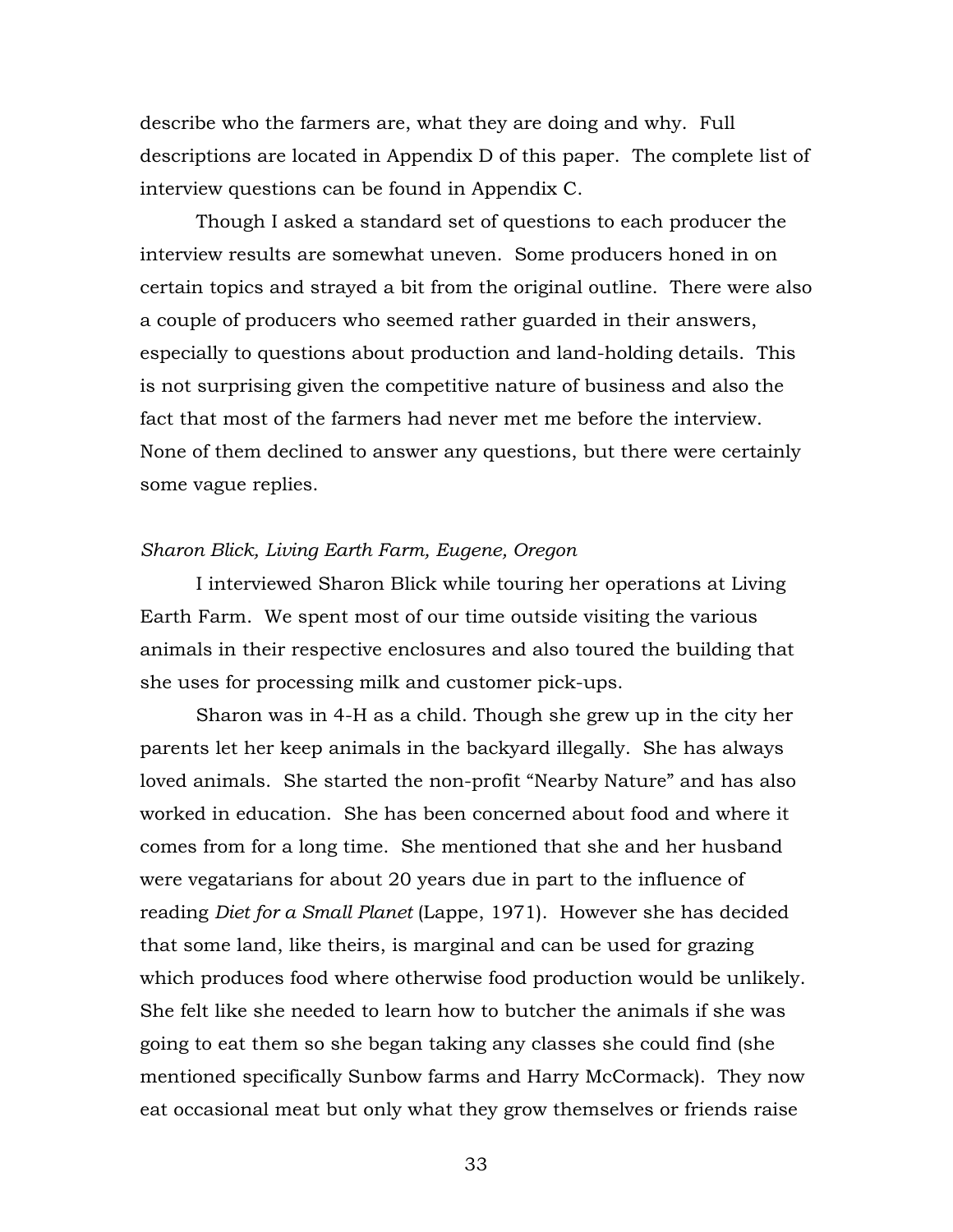and slaughter. She is very opposed to concentrated animal feeding operations for animal welfare and food safety reasons.

She went to school at University of California, Davis and studied ecology. She did research for the Environmental Protection Agency for a little while and then got a master's degree in education. She taught in the small Oregon town of Drain for a year. She lived in Alaska for a few years and did environmental education and then moved back to Eugene and started working with the school garden project. She got connected to local farms and that really gave her the idea to become a farmer. She also cited the importance of the book *Omnivore's Dilemma* (Pollan, 2006). She didn't grow up on a farm but her grandparents were farmers and passed the farm to her cousin. She says that she always wanted to live in the country.

Living Earth Farm is located on the west side of Eugene, about 10 miles from downtown just outside the city limits. Sharon bought the property three years ago with her husband, who works at the University of Oregon. She lives there with her husband and daughter. It wasn't farmed originally. There was a lot of blackberry, no irrigation, and it was not properly fenced. There was a building at the front of the property, which was used as a daycare by the previous owners. Currently they process their goat milk there and have refrigerators for customers to pick up their orders. Sharon originally had planned to wait to start farming until her daughter was out of high school since she was concerned about quality education in a rural district. However, she and her husband thought by then they'd be too old. So they were excited to find a place that is still in Eugene 4-J school district. It is a 30 acre parcel, long and skinny, with limited irrigation. Most of it is being used for rotational grazing of the various animals, and the goats are being used to clear blackberry and poison oak. She estimates that about five acres are currently in active use.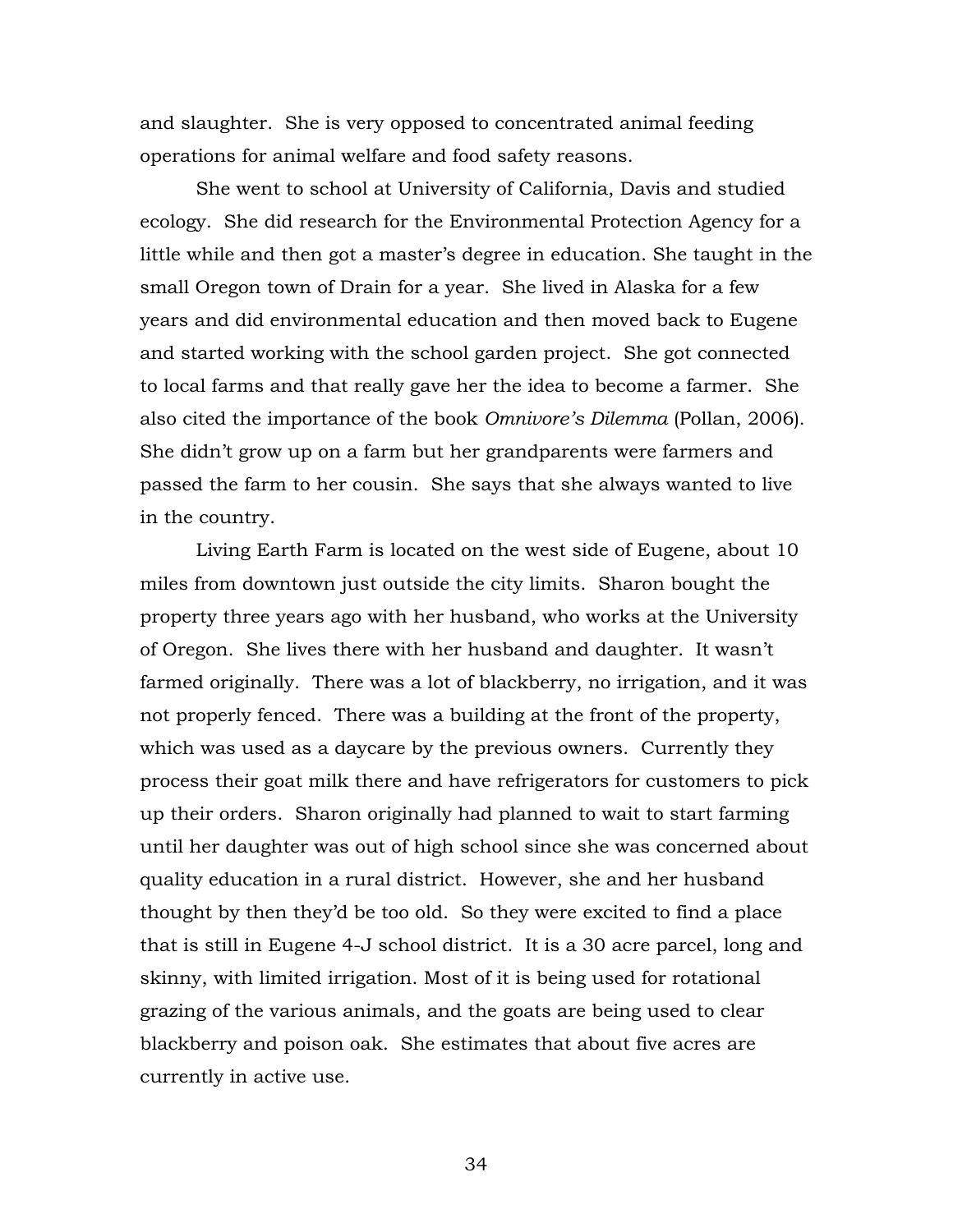Their current products include goat milk, duck and chicken eggs, and a small amount of produce. They also raise pigs, sheep, Rhode Island Red chickens which are a mixed purpose meat and egg bird, and run bees. They are at the beginning of their farming career, but the milk and eggs have been the main focus of their operations. This may change in the future with a more expanded garden area.

Her motivation for serving the local food market is to help connect people with where their food comes from. "Most people don't have time to be a full time farmer" she says, but many can help with things around the farm occasionally in exchange for food. In terms of reward she really enjoys that customers, friends and acquaintances send notes about how excited they are about what she is doing. "There's all these people out there that are living vicariously through my newsletter about farming. It's like they want to do it but can't for some reason and they really eat it up". She relates story about how she enjoys the work parties for butchering chickens and that people are interested in coming out and learning how to do it. In a way Sharon says Living Earth Farm has become a chicken butchering school. She notes that it is hard to see the process, but she feels alright about eating the meat knowing that the animal had a happy life and that they don't seem to know that the end is coming. She agrees with Michael Pollan that people should eat less meat but of a higher quality. "We charge a lot for our chickens but we always sell them". Sharon thinks people are coming around to this idea of paying more for higher quality food, which means they have to cut down meat consumption.

### *Jack Gray, Wintergreen Farm, Noti, Oregon*

I interviewed Jack Gray under some oak trees overlooking the fields of Wintergreen Farm. Our interview went long so my tour of the farm was limited but I did get a glimpse of the processing area for the basil and pesto business.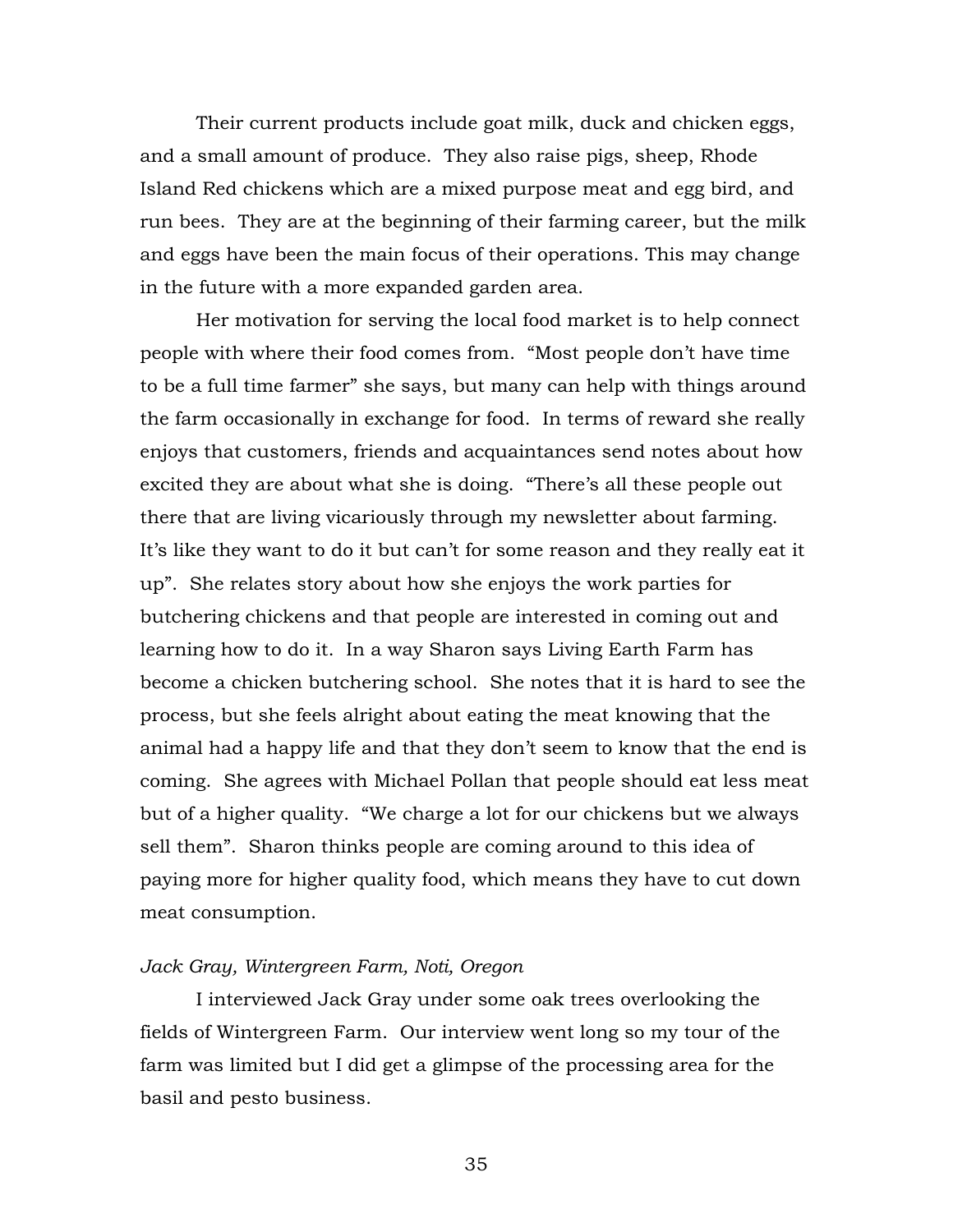Jack studied environmental studies and geology in college and considers himself an environmentalist. He knew he wanted to work outside. He started out working for a magazine called the "Small Farmers Journal". At the time the journal was located in Junction City, now it is run out of Sisters, Oregon.

His family has off and on agricultural ties. His grandfathers were in agriculture. His dad worked agriculture growing up until "he could get away" and after that was a business man in Portland. After working at the journal for a while Jack realized that he wanted to be outside and in farming so he started looking for a place. He found this place while he was still working for the journal and then transitioned into full time farming. He bought this farm in late 1980.

Wintergreen Farm is located about 20 miles west of Eugene near the foothills of the coastal range. There are three families that own it now, they are all partners with equal say in the farm but different ownership levels. Jack lives on the farm. It is organized as an LLC. They run about 170 acres and there are a few non-contiguous pieces that are rented, especially for cattle production. When I asked how much land was in "active production" he had an interesting take on the definition of productivity: "There is some land that is non agriculturally productive. We've done some restoration work with our watershed council [Long Tom River]. So there's a fair amount of land that's not productive".

 They grow a wide array of fresh vegetables. They also have strawberries, blueberries, organic grass fed beef that they sell as locker meat), both fresh and dried burdock root, and basil which they process into pesto. They bought a small pesto business about three years ago that supplies pesto and pesto base to the food service industry through large distributors like Sysco. They have a cold storage facility in Portland and they pick it up and deliver it to various institutions like universities and hospitals. "In terms of what they're used to dealing with we're tiny".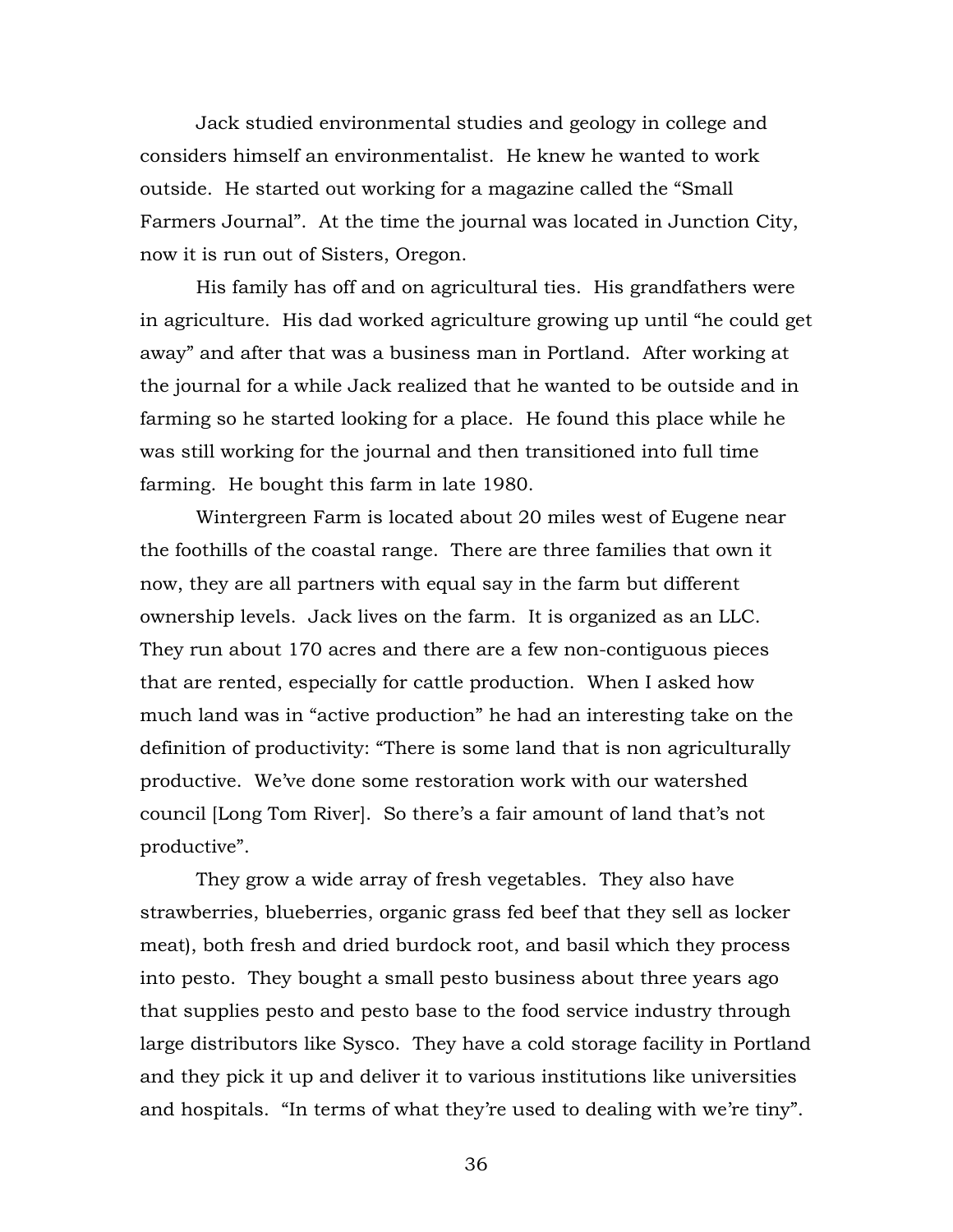Their production has changed a lot over time. They were a founding member of the Organically Grown Co-op, which is now Organically Grown Company (OGC). Now the only thing they sell through OGC is burdock root. So they "Had an evolutionary process where we started out with raspberries. Those were our first crop back in the 80's. Then OGC started up and we started growing a lot of lettuce, cauliflower and celery for the co-op. We kept doing that but then we started doing medicinal herbs. Then around 1990 we started a CSA. And then the CSA grew, medicinal herbs started going doing, partly because of Eastern Europe's competition…then medicinal herbs went out. We brought on a new partner and they started up farmer's markets and since then CSA and farmer's market has been predominant". Now they are primarily a CSA and fresh market operation with a few wholesale crops.

In terms of motivation for serving the local market through food production he said, "Well we believe it's what really needs to happen. We have a strong belief that it's what we need to be doing. In the long run it's the only real security we have is if we're producing our own food". "I think of the instability of marketing channels at a global level, I don't see how anyone can think that's very stable. Beyond that, environmentally, sustainability wise we think it's the way to go. On a geo-political basis on an environmental basis it all makes sense. It doesn't make economic sense all the time."

The rewards of producing local food that he mentioned focused primarily on relationships with customers. He loves "feedback from people, how much they love it". They have a series of different farm events out at the farm and he really enjoys having people out there and recognizing where their food is coming from. He also likes the contact and feedback from the "That's My Farmer"7 event at the First Methodist

<sup>—&</sup>lt;br>7  $\mathrm{^{7}}$  See Appendix A for more information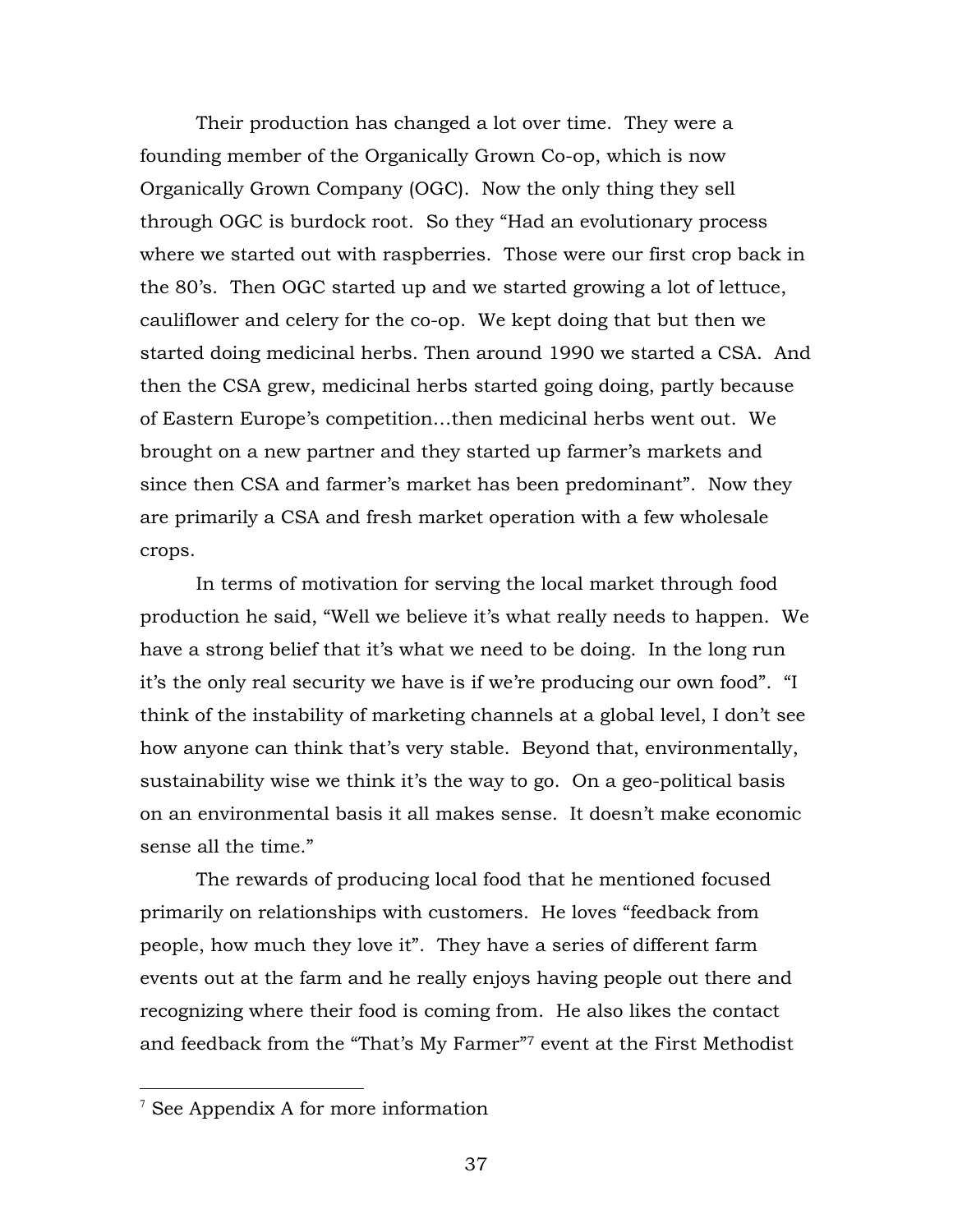Church in Eugene. He also mentions that he considers farming a "right livelihood". "We believe this is the right thing to be doing. It's somewhat rare in our society to get paid and make a livelihood doing what you actually believe in and so that's pretty phenomenal".

### *Herman Hempke, Quality Acres/All About Quality Sod, Coburg, Oregon*

I met up with Herman Hempke at his home in Coburg where he farms and runs Quality Acres and All About Quality Sod. I accompanied him on sod deliveries while we completed the interview.

Herman grew up on a small family farm in the Netherlands. He went to university and studied agricultural business management. He missed farming though and when he graduated he got back into it. He did so on leased land and was a separate business from his family. That's when he started in sod. He moved to the U.S. a few years ago and started All About Quality Sod.

Herman now farms 160 acres about three miles north of Eugene in the town of Coburg. He started diversifying, especially into food crops, because he was worried that sod orders would decrease because of the bad economy. He has two employees and wanted to keep them busy so he started diversifying into other crops. He lives on the rented farm with his wife and their five children.

Sod is his primary business in terms of acreage and revenue. He also grows a variety of seed crops, mostly on contract, including a variety of vegetables and some grass seed. He has grown peppermint, experimented with soy for the bio-fuel market and most recently diversified into food crops. His food crops include carrots, particularly specialty varieties, eggs and some wheat and flour for the local market. He grows his food crops without the use of chemicals.

Growing organically is different for him. He finds it interesting to see what he can do by working with and understanding nature. "It's a nice test for me personally to check my skills". "If you are not in tune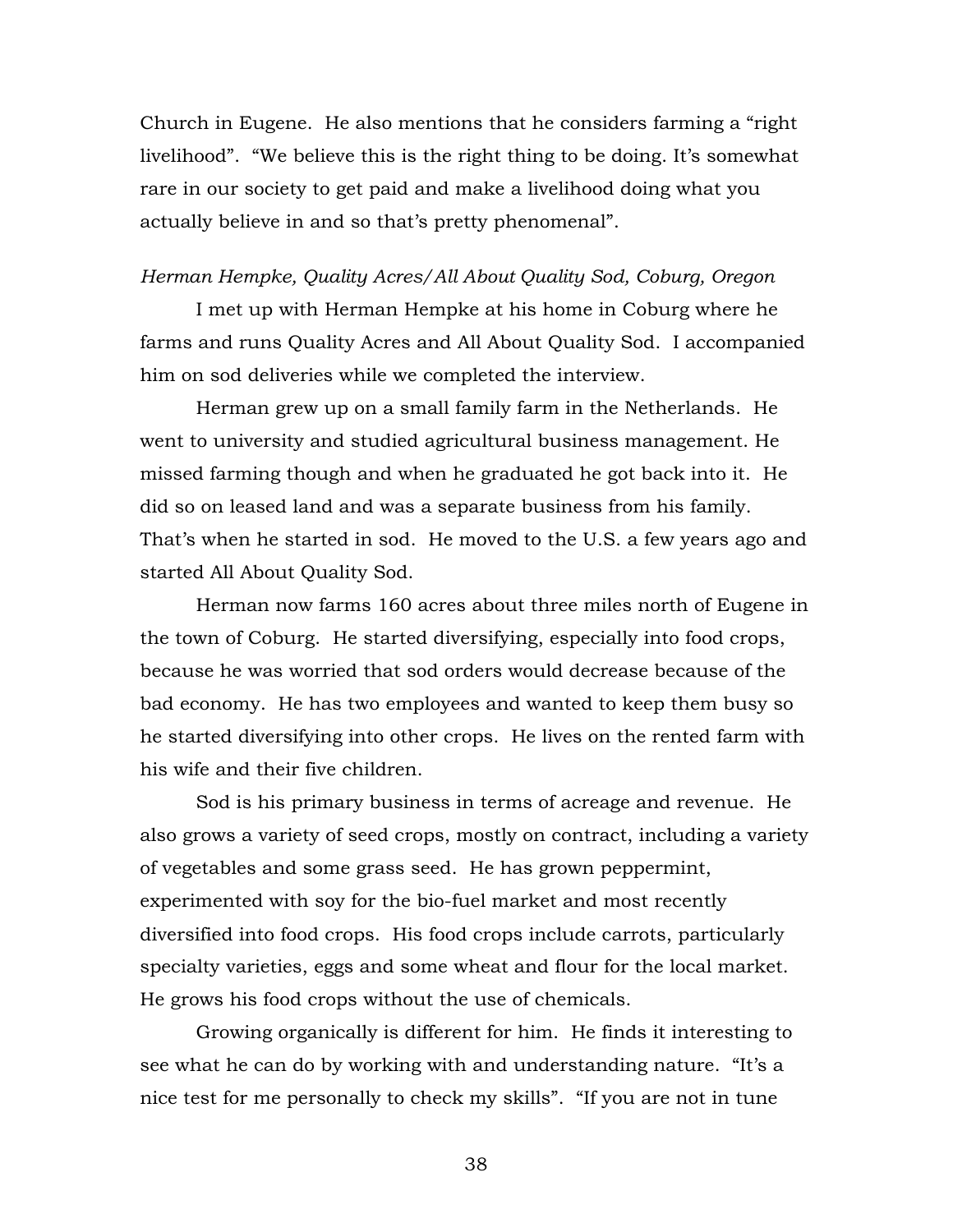with nature you get rewarded with bad crops. I think I understand nature to a certain degree, to be able to work with nature to grow organic crops." So far in Willamette Valley Bean and Grain Project<sup>8</sup> meetings others are having problems with weeds, but he hasn't had this challenge so far. "That makes the difference I guess between the farmers, their skills and abilities to understand what they are doing with nature. I don't want to say that I am a master there, but I think I understand what is going on and try to anticipate as much as possible. And so far I am rewarded with satisfying yields and results. It takes a lot of dedication of time and effort it's not all easy, you have to stand behind it".

He was motivated to start in local food production for a couple of reasons. First, as previously mentioned, he was worried about decreases in sod orders due to the bad economy. Also it is something that his kids can be involved in. It gives his kids a summer job and also provide income for their college funds. He enjoys knowing his customers, and communicating with them. Though his contact with food customers is limited as sod is his primary source of revenue and therefore demands most of his time.

### *Tom Hunton, Hunton Farm/Sure Crop Farm Service, Junction City, Oregon*

I interviewed Tom Hunton in his office, which houses administration for his fertilizer and seed cleaning business as well as Hunton Farms. I came out a second day to tour a few of his fields.

Tom grew up farming. His parents raised him in Harrisburg, and moved the family to the farm that he currently runs in 1954. Tom went to school at Cal Poly in San Luis Obispo and graduated with a degree in animal science and a minor in crops. He always wanted to farm. After college he came back to the farm. He says he went away to see new things get an education elsewhere and then came back. His dad started the farm and seed cleaning business and Tom started the fertilizer

 $\overline{a}$ 

<sup>8</sup> For more information see Appendix A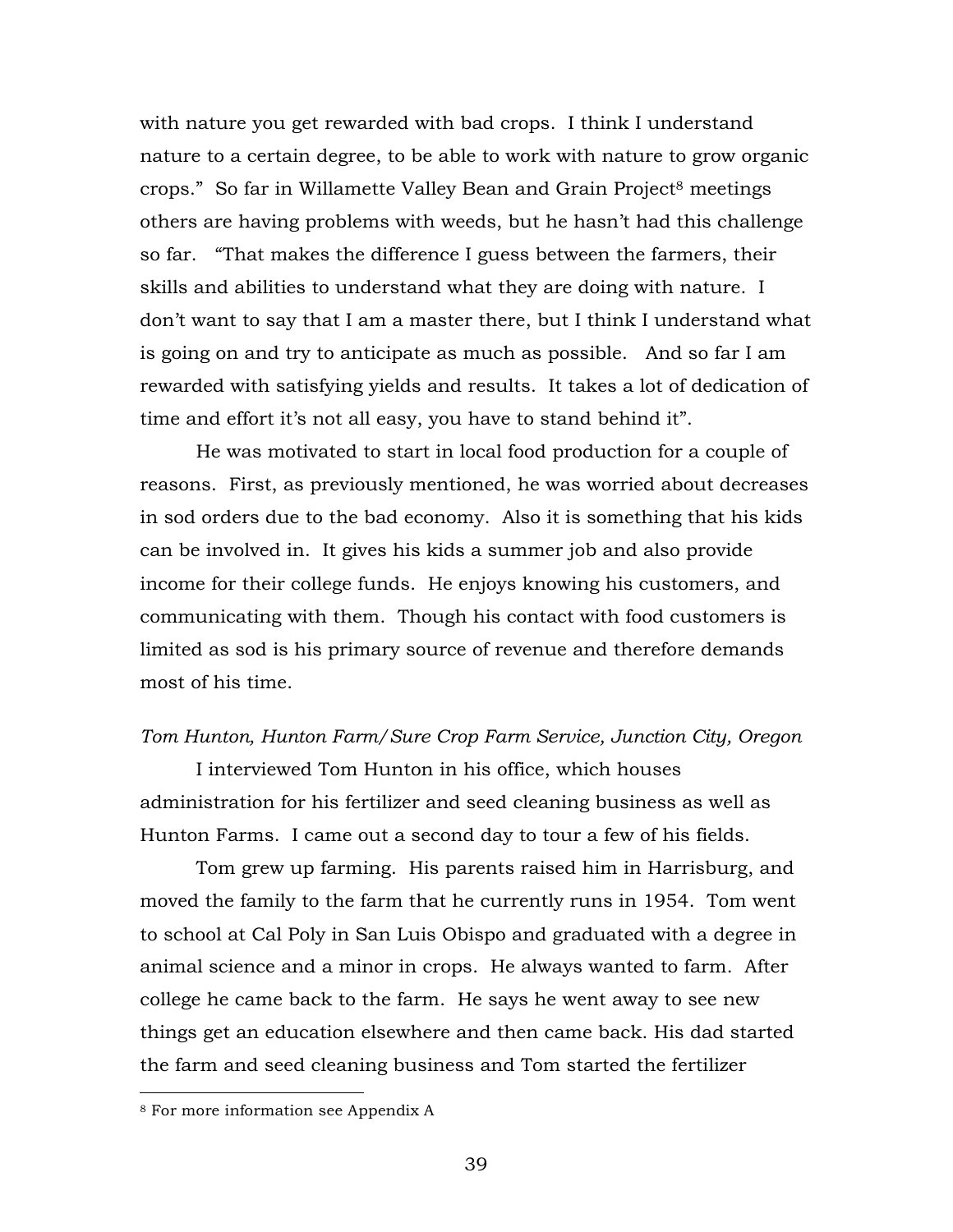business. Tom's son now works for the family businesses as well. He says they've tried a lot of different crops over the years. He values the connection with the community and the land. "It something we enjoy doing, not for the money, but for the experience".

Hunton farms is located about ten miles north of Eugene, just north of the airport, on the southern side of Junction City. It is a 2700 acre farm and also houses a fertilizer and seed cleaning business. Tom's son is the third generation of Hunton's to farm this land, and currently works on the farm. They also have hired employees. Tom lives on the property with his wife, Sue.

In terms of business importance, fertilizer and seed cleaning are primary. In terms of crops the vast majority of the land is planted to grass seed. After that winter wheat for the export commodity market and meadow foam are significant crops. Soft winter wheat has a low gluten content and is not suitable for bread baking. Now they are also diversifying into regionally oriented food crops: hard red spring wheat, hard white spring wheat, pinto beans, garbanzo beans, black turtle beans, teff, and three different kinds of lentils. Growing and milling hard wheats, which are used for bread baking, is a new venture that started in 2009. The first year for the bean and lentil crops was 2010. They are expanding their seed cleaning capabilities to process the beans and lentils, which will also allow them to process their own clover seed (which they've outsourced in the past). They have also grown red, white, and crimson clover seeds, turnip seeds, pea seeds, barley, and coriander.

Tom delineates a two part motivation for producing food to serve the local market. First of all he addresses the economic reasons. He thinks the food business model is going to radically change, and he doesn't want to get run over. He says that they tend to be early adopters in their operations that they think there is an advantage to that. He thinks that their scale helps to bring a "critical mass" to the local food movement. He also states that he has a more liberal/environmental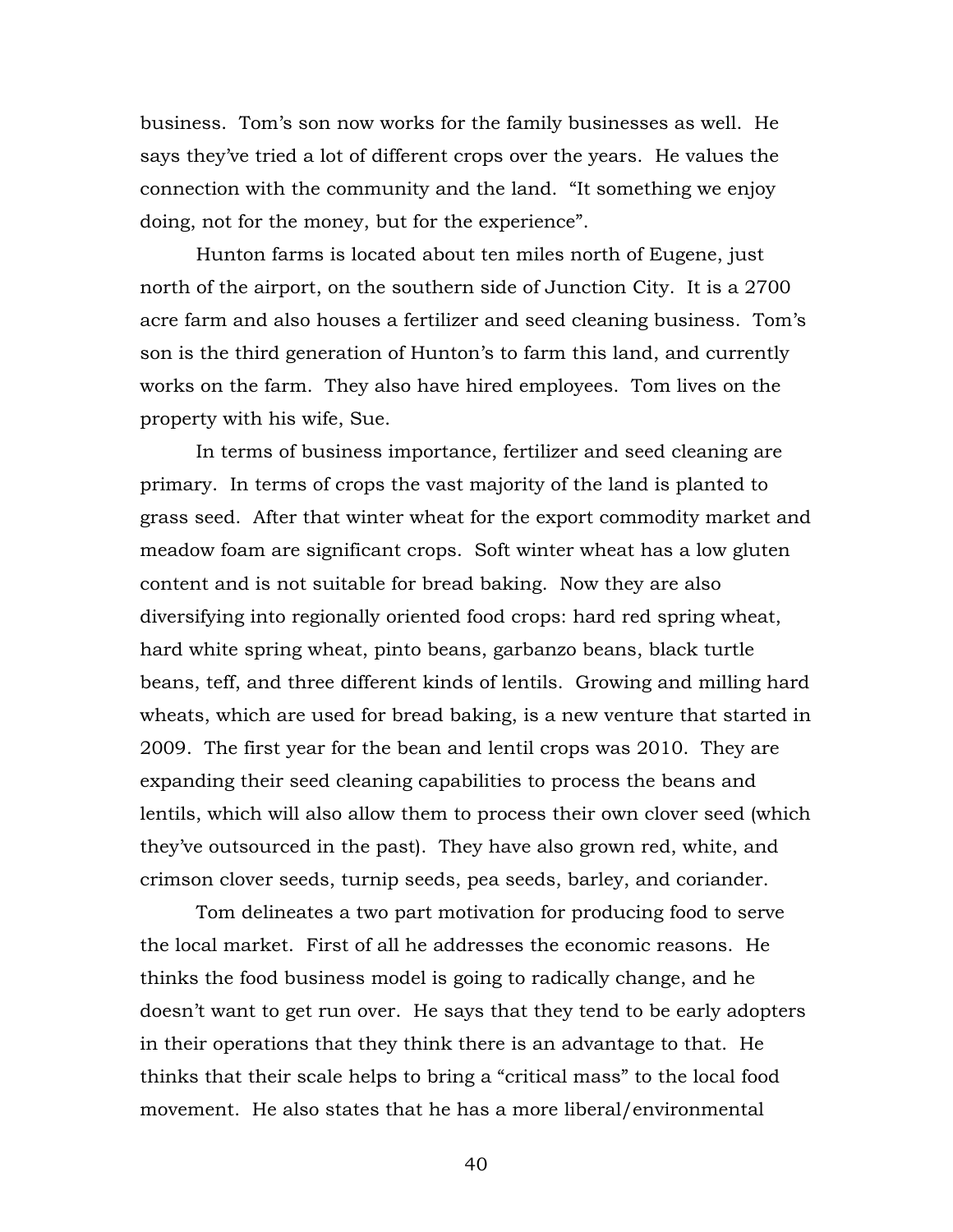mindset than his neighbors and he is comfortable working with people from a variety of backgrounds and viewpoints. "It's not economically satisfying yet, but I am confident that we are so fortunate in Western Oregon and Washington to have an educated consumer, who are willing to pay a premium for locally and sustainably produced food". He also details "emotional or societal motivations". "There's a wonderful feeling and connection to be able to say that you're feeding your neighbor, and to be a part of that". He tells a nice story about John Pitney, who is an old classmate of Tom's sister and a neighbor. John is the current minister of the First Methodist Church in downtown Eugene. Tom says he has always stayed in touch with John and likes his connectedness. They don't go to that church but the Sunday after Easter John invited Tom and Sue to participate in the Earth Day service. John asked them to bring some wheat berries, flour, and bread for the service and to share with the children. "So my wife baked some beautiful hearth loaves from our wheat". Along with John from Deck family farms and Wally from Wintergreen they came forward and talked about what they do on their farms. "Then they used Sue's bread for the communion bread that day. You can't make a better connection with community than that. It was really a moving experience".

Tom illuminated an important twist on comparative advantage in agricultural production. "People tell me you can't compete with Montana wheat. No I can't, but the Montana wheat grower can't compete with me for a market. They're 1000 miles away or 800 miles away and don't know these people…or do whatever it takes to be a part of this community like we can". The way he sees it, they have the comparative advantage of relationship in the local grain market.

He feels the greatest reward of growing food for the local market is getting people out to the farm who are excited about what they are doing. This is a big contrast to his experience coming from the grass seed business, which is perceived as bad for the environment. He says that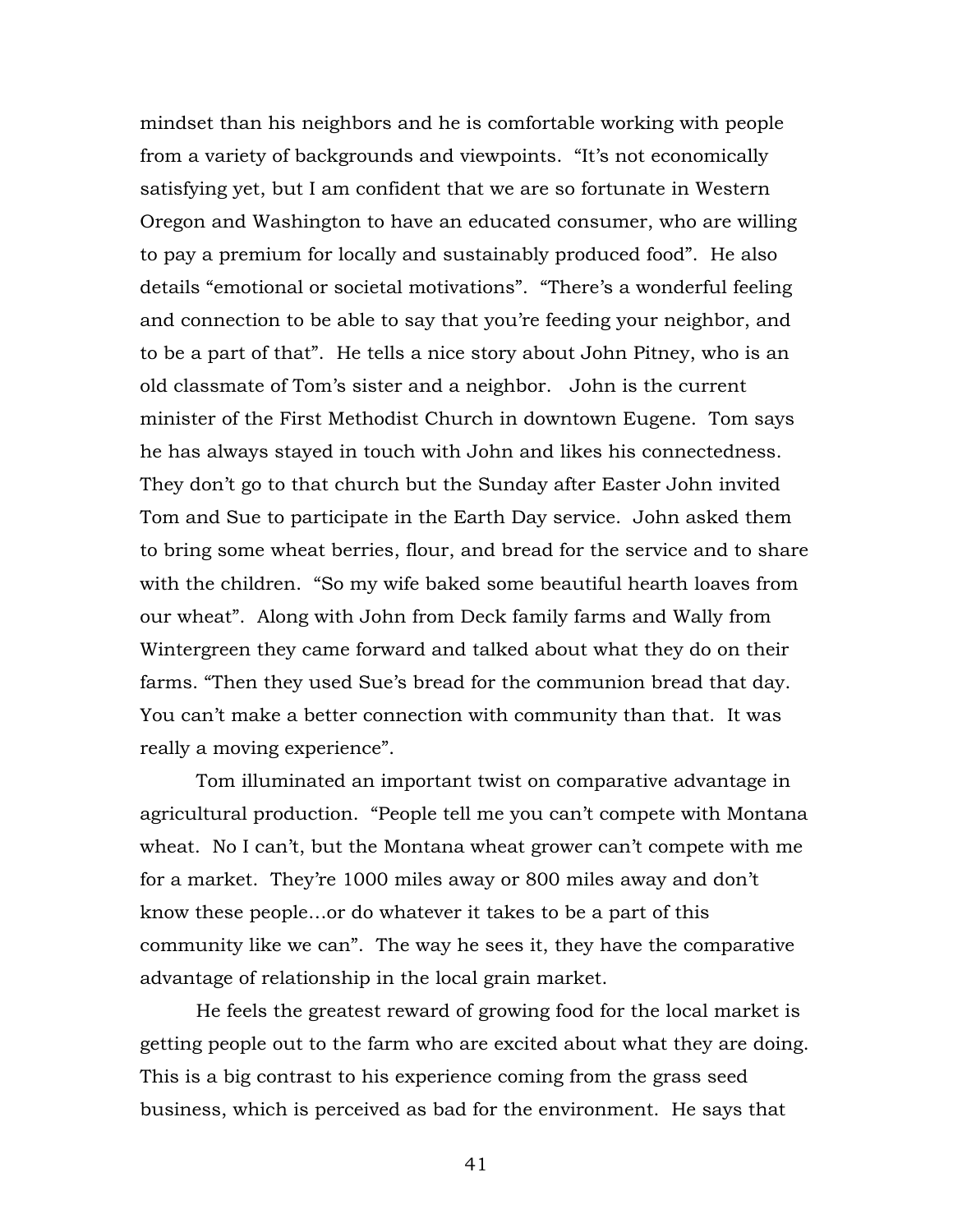growing locally oriented food crops make him feel "like a valuable community member".

### *John Karlik, Sweetwater Farm, Creswell, Oregon*

My interview with John Karlik was done in two sessions. The first interview began in his home on Sweetwater Farm and continued while he ran an errand to the neighbor's to pick up horse manure. We toured some of his fields as well as his shop and greenhouses. The second part of the interview was completed over the phone.

John says that farming, "got into me". His mom kept a garden that he participated in as a child. She grew up on a farm and he has fond memories of visiting that place as a child. By the age of 16 he knew that he wanted a rural lifestyle. He had a meandering educational path with a strong interest in the sciences such as biology and physics. He has also taken classes in psychology and urban planning. He settled in on a pre-med track but by his early twenties came to the conclusion that western medicine was not really about healing it was about treating symptoms. John thinks his dad influenced this conclusion as he was an early adopter of natural health foods. About ten years ago he came to the conclusion that health all starts with food and that nutrient dense food comes from good nutrient dense soil. Other points of interest along his path to becoming a farmer include being a founding member of University of Oregon's urban farm in the early seventies. He also recalls a venture he had selling "pick your own" basil with the produce vendor at what has become Sundance Market in Eugene. He would tend the plants and people would pick their basil and pay for it. He eventually started just bagging up the basil and selling it through the same guy. Now he lives on the farm and focuses mainly on food with a variety of plants and animals.

Sweetwater Farm is located about 20 miles south west of Eugene, seven miles west of the town of Creswell. It is about 20 acres, including a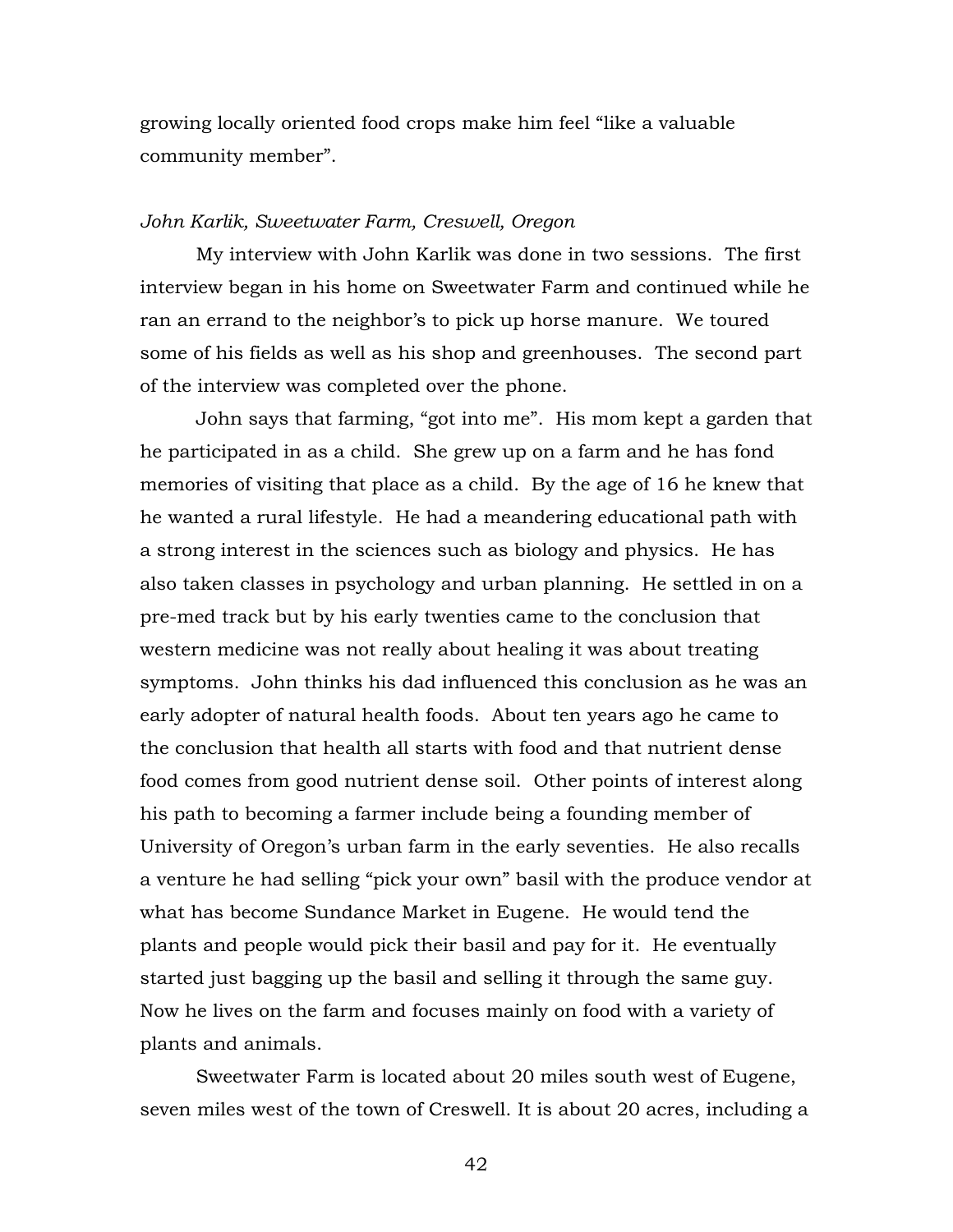woodlot, greenhouses, fields, and is supplemented by some additional pastureland that is cooperatively managed with a neighbor and a hay lot that is owned by a neighbor and used for free. John lives on the farm with his wife Lynn. He bought the current property that he lives on and farms cooperatively with a group of friends in 1979. He now owns the land. He spends a lot of time, energy, and money on soil testing which he believes is important to growing truly healthy food. He is also passionate about educating new farmers and helping to develop solutions for farming secondary agricultural land. He also enjoys inventing labor saving devices. He showed me a mobile chicken pen that he has fabricated that is sort of like a hoop house on wheels that will keep out predators and is easy to move.

They grow year-round. He laughed when I asked him about his main products and said that he grows over 300 varieties of fruits and vegetables. They grow "most vegetables" from both direct seeding and transplant. They also raise mushrooms, pasture raised hens for eggs, meat chickens in mobile pens, pastured steer, tomatoes in greenhouses, eggplants, and they are starting an orchard with Asian pears and plums. Production has changed a lot over time. They started out growing house plants and bedding plants (ornamentals). The next evolution was beekeeping and then gardening for personal use. Then came the pick and pay basil operation which became the bagged basil operation, that led to a thriving herbs business. He grew 30 varieties and sold through many local grocers such as Price Chopper (now Market of Choice) Winco, health food stores, and then also restaurants like the Excelsior. He states that he got tired of growing for restaurants and grocery stores. He wanted to grow food directly for people. In 2000 he started his own farmer's market at 28th and Oak in Eugene. Shortly afterwards he started a CSA which is year round with between 180 and 200 members. His products are all organically grown but he isn't certified. He believes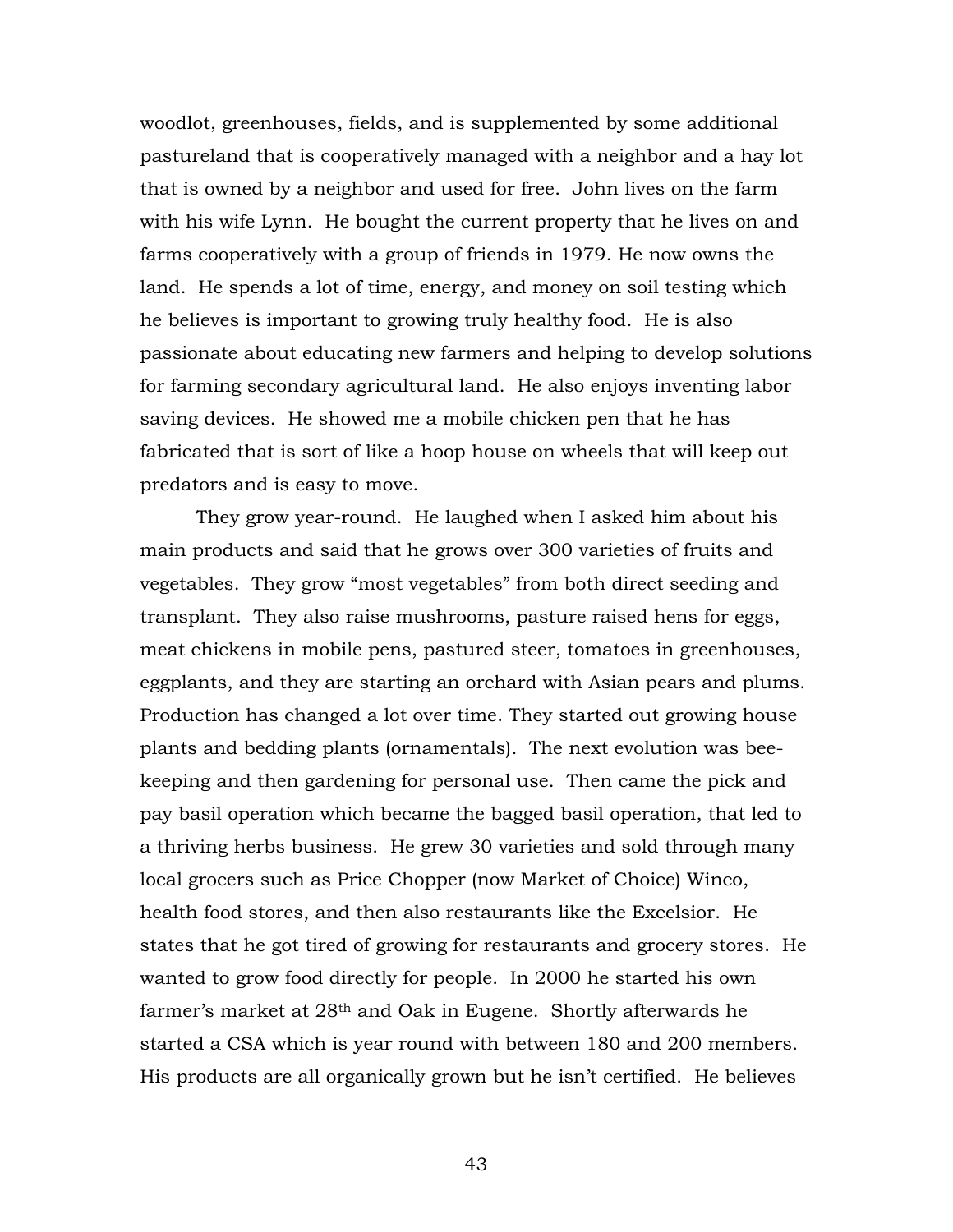that the certification has been co-opted and robbed of its true value. He considers himself really beyond what organic has come to mean.

We had a lengthy discussion on organic standards and certification over time. "I can call it organic I just can't label it organic. You can call it whatever you want. That's freedom of speech they can't really mess with that". However he says that "The term organic means less than what I invest it with. I mean that you start with the NOP<sup>9</sup> rules, that's a good start, and you go from there". "Organic agriculture internalizes all the costs where as chemical agriculture externalizes all the cost. We don't internalize the costs of cancers…" for instance as a society. He has been involved in the organic movement for many years. "I think organic was a real dream early on, in the seventies it was a youthful concept…use compost, use this fair and clean production method, [it was] more egalitarian, more diffuse. When we came together in Ellensburg in '74 to talk about the NOP it attempted to codify that concept and make it something that could become law. A lot of things fell by the wayside, like there really isn't any concept of human health codified into the law. It's now you either have organic by neglect or you have substitution organic".

He states that serving local people and providing them with health through a very high quality, nutrient dense diet is a great motivation and reward of producing for the local market. He thinks it is important to produce "…mineral dense food for people which quite frankly they aren't getting unless they are paying attention". He goes on to point out that, "Just because it is an organic farm doesn't mean it is mineral dense production. It's something very few people pay attention to. It incurs cost that you don't need to incur to make a product that looks the same. We go beyond the surface level of value".

 $\overline{a}$ 

<sup>9</sup> National Organic Program rules outlined by USDA Organic Certification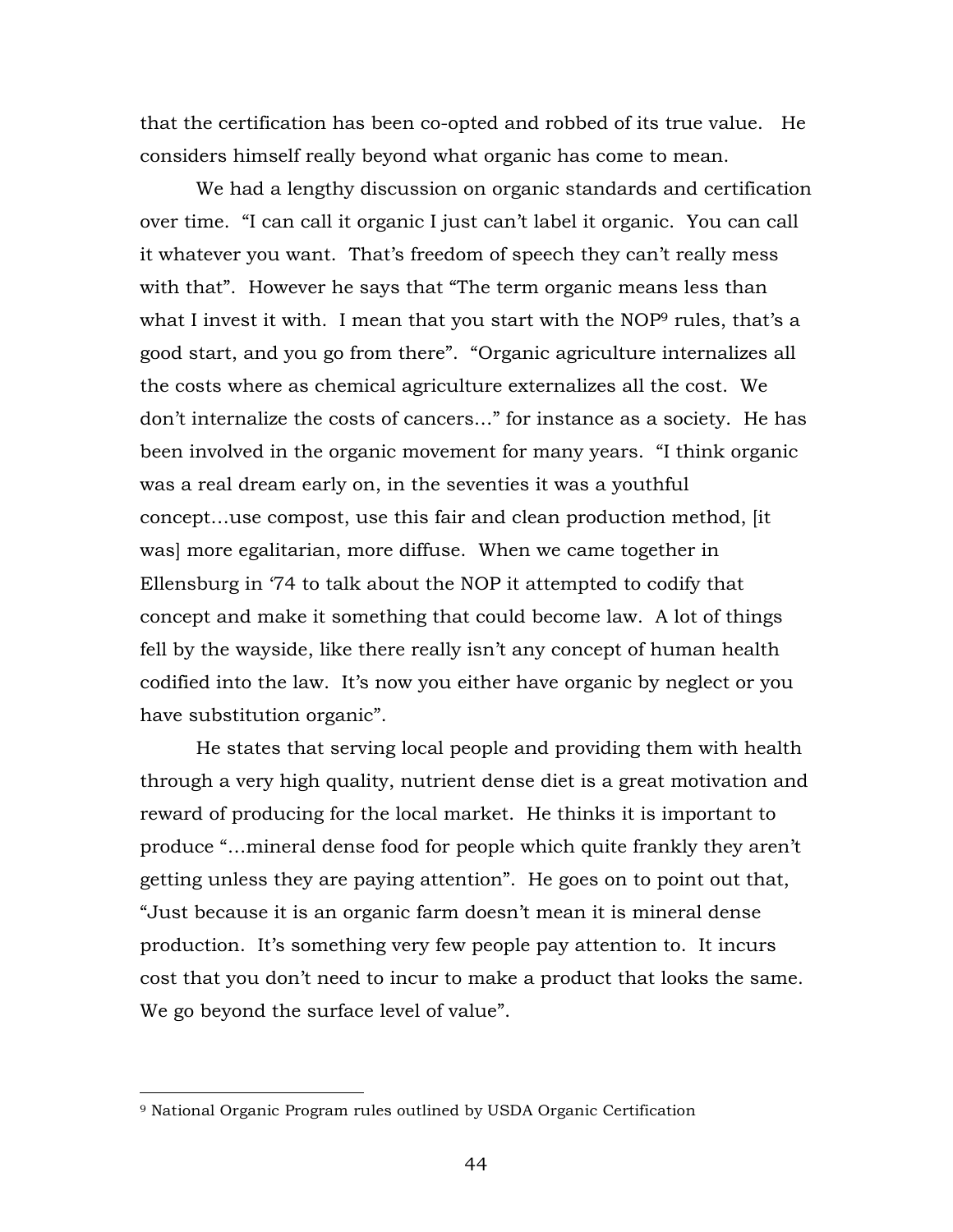# *Sarah Kleeger and Andrew Still, Open Oak Farm/Adaptive Seed, Crawford, Oregon*

Sarah and Andrew volunteered to be interviewed together at their home on Open Oak Farm, near Crawford, Oregon. We completed the interview over coffee and then toured their seed operation Adaptive Seed, and some of the grain fields along with the barn and farmyard animal enclosures.

Neither of them come from farming backgrounds, though both of them had grandmothers involved in farming. Sarah is originally from urban Anaheim, California and hated all the cement. She went to University at Humbolt State in Northern California, majored in Political Science, Environmental Politics and Sustainable Society with a minor in appropriate technology. When she graduated in 2001 she was eager to leave theory behind and "do something real". She saw so much about the world around her "promoting death" and she wanted to do something that "promoted life". Andrew was a wildlife biology major originally and then switched to philosophy. "Philosophy told me I needed to find something real and go out and do it practically". They met at Humboldt State and then also worked at Willow Creek Farms together which was a 20 acres operation in mixed vegetables. They also worked at another local organic farm together. They reflect that they learned a lot in their practical farming experience, though it wasn't necessarily a lot of fun. They say that they learned "how to work". They also learned how they would do things differently on their own place. "Here we're working for ourselves so if something is painful we can design it differently and change things. And we have the flexibility to do so because our financial situation is not dictating absolute production necessarily".

Open Oak is a 30 acre farm located about 30 miles north east of Eugene, ten miles east of Brownsville. Sarah and Andrew are in their first season of production on this land and are currently working about seven acres. The unusually rainy summer weather prevented them from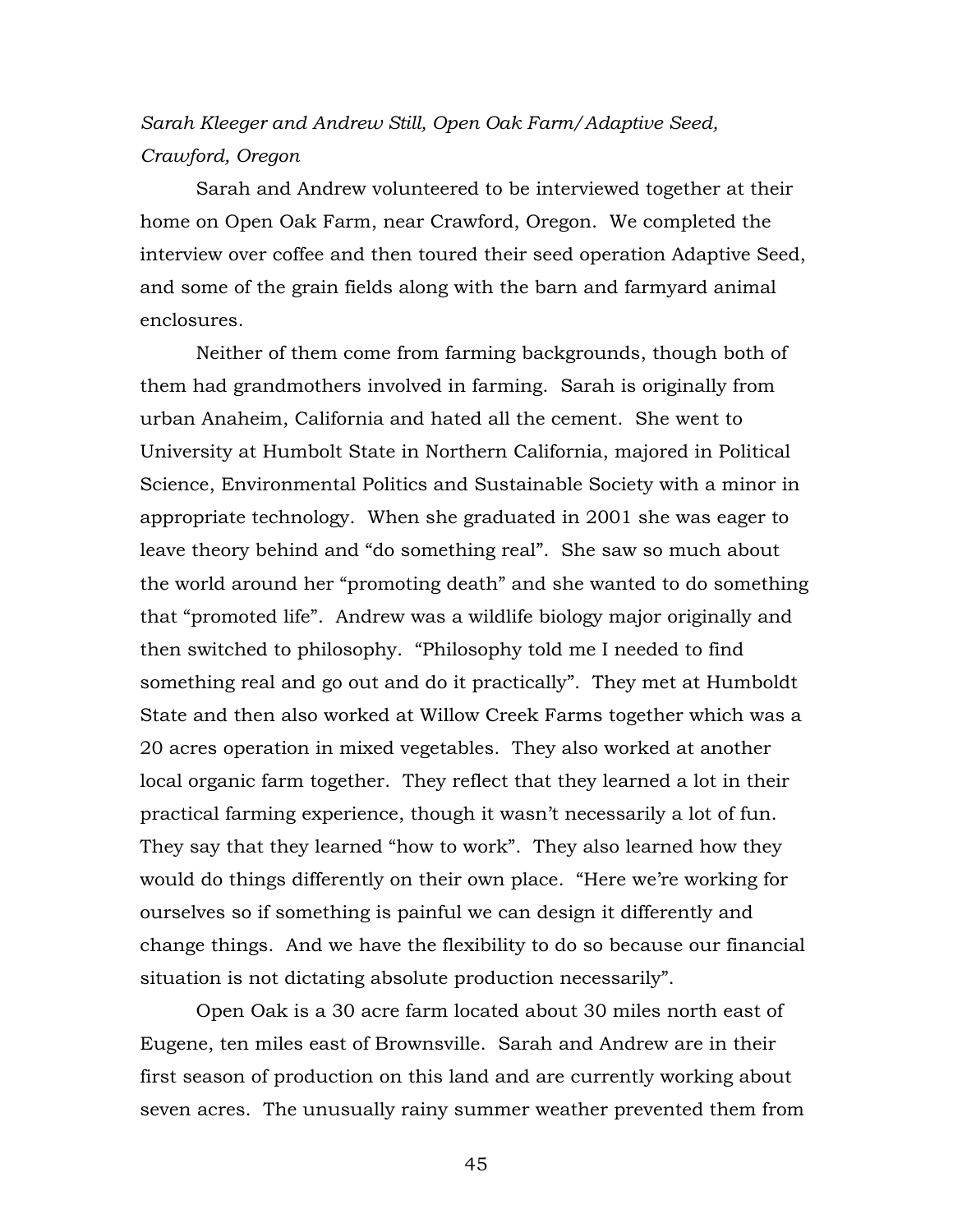planting as much as they had hoped. They live on the farm which was purchased by another family about a year ago. That family leases Sarah and Andrew the land and has helped to capitalize start-up expenses for a share in the bean and grain CSA that they are founding.

Their intention is to pioneer a bean and grain CSA. In this first year, they were hoping for nine acres of beans and nine acres of mixed grains, but the weather and the soil made it impossible. Instead they have three quarters of an acre heirloom dry beans and about one acre each of rye, oats, barley, hard red spring wheat and winter wheat. They plan to have about 20 acres in production next year by bringing existing holdings into production. They also have an heirloom seed business and keep about 1 acre in seed production on the property. They spend a lot of time working their diverse seed crops including varieties of beans, wheats, rye and also vegetables. "Plan B" for this year is to do a winter vegetable CSA. They are planting an acre of kole crops and root crops supplemented with beans and grains. They also showed me garlic and shallot crops, ducks, chickens and a turkey (that they keep for eggs and fertility).

When discussing motivations for producing for the local market at the top of the list was "peak oil". They mentioned that the people who own the property want to be prepared for "doom" scenarios. They go on to discuss trying to facilitate local eating and raising foundational crops like beans and grains. Sarah points out, "It's a gaping hole in our local diet. We have really incredible soils here, why aren't we growing things that are the foundation of our diets?" Andrew also points out the necessity of local, direct distribution to make their small scale staple production economically viable. "If you're growing wheat and sell it as a commodity it's a borderline looser. If you grow it here on organic soil, and mill it yourself and sell it to people you know you can get for \$4 per pound for it …it's a completely different kind of scale and it works". They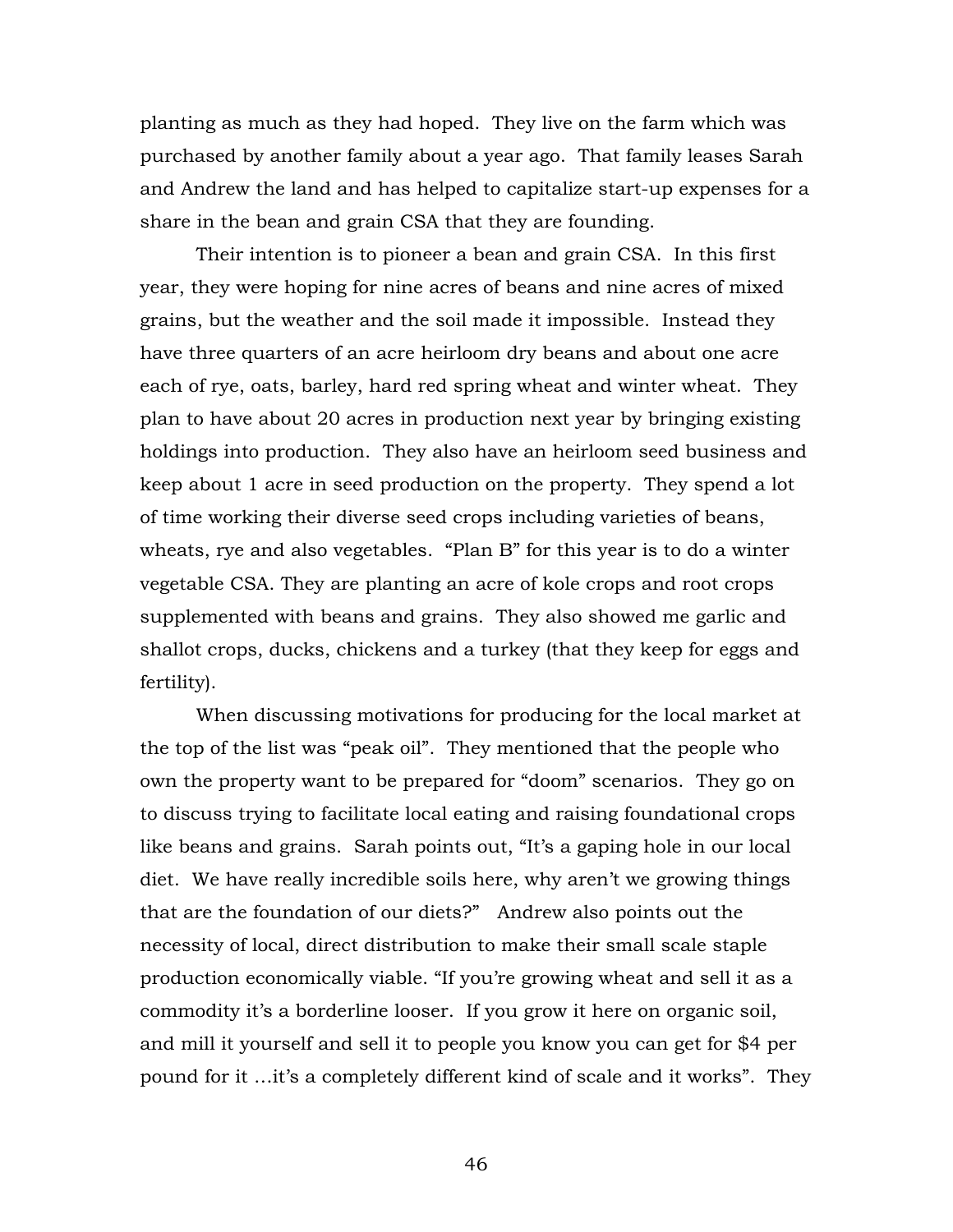find the local market provides them with an opportunity to be financially viable and do something personally fulfilling.

Andrew also details that they place a high priority on agricultural biodiversity. He mentions that there are only about four varieties of wheat commonly grown in the Willamette Valley, and that this year for instance many of them got rust really bad. Their wheat didn't. Though they aren't sure whether that is because they don't over fertilize (which they think is part of the problem) or because the different varieties that they grow are more rust resistant and more tolerant to trouble in general. In terms of future agricultural sustainability they think that, "We need more good seed that's adapted to organic growing on low input fields We need to get these varieties out and get people saving it…Growing local food for local markets using seeds from who knows where is not necessarily good. For the system to be sustainable the seed should be internalized…which will also improve resilience."

They think the rewards of producing food for the local market are, "Greater health for people because they are eating good quality staple foods" and also "a more resilient food system" (Andrew). This will ensure the availability of food that is, "Tasty, flexible, and adaptable to changes in availability of oil" (Andrew).

### *Annette Pershern, River Bend Farm, Pleasant Hill, Oregon*

Annette agreed to be interviewed on her place, River Bend Farm. We completed the interview in front of the store and saw a few fields, though I did not tour the whole operation.

She was raised in Lorane, Oregon on a property that is now owned and operated by Hey Bales Farm. Though her folks weren't farmers they did raise strawberries and cattle. She notes her ethnic background and that her mom was raised in a predominantly Polish community in Illinois. She considers herself German- Polish. She feels that the love of agriculture amongst these people led her to highly value agriculture. She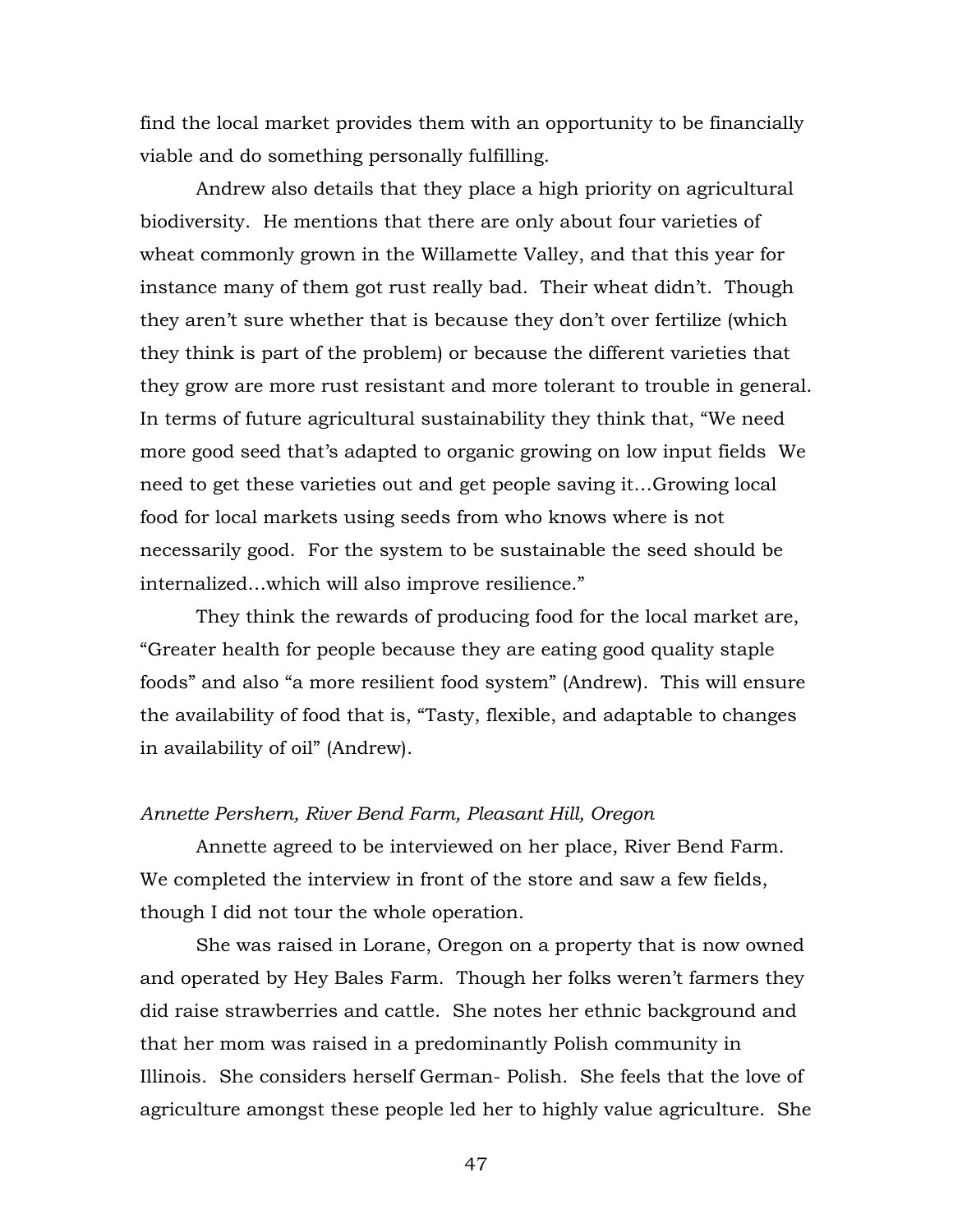participated actively in 4-H as a kid and also helped in the family garden. She thinks growing up in Oregon, a big agriculture state, and being exposed to a lot of local agriculture while she was young got her interested in farming. She says her mom used to drive her down River Road, which was mostly farms at the time. This left an impression on her of the richness of agricultural possibility here.

In college she was a biology major and she expressed a deep interest in things that grow. Her brother studied at Oregon State University and developed an interest in managing orchards.

When her daughters were quite young she lived in west Eugene. It was at that time that her brother approached her with the idea of an orchard and farm. She wanted a farming lifestyle and experience for her kids and was glad to move out of the city a bit.

River Bend Farm is a 50 acre farm situated about ten miles south of Eugene on the northern end of Pleasant Hill. It is run by Annette. Originally her brother, her parents and herself were all one third owners. She has since taken over the management of her brother's portion and owns the land equally with her parents. She lives on the farm together with her two daughters and her husband. Her parents also have a home on the property. Her two daughters work on the farm with her when they're not busy with school. She also has hired labor. She mentions that her husband works a full time off farm job which provides income and, importantly, health insurance.

They raise mainly cane berries which include raspberries, marionberries, and tayberries. They also grow strawberries, orchard crops like peaches, cherries, apples, and hazelnuts. Though she didn't mention it in the interview I also saw vegetable starts and some corn growing. There is a newer farm store on the property, which is open about half of the year. The store also houses a certified kitchen that turns out a variety of baked goods, jams, jellies, and soups. The store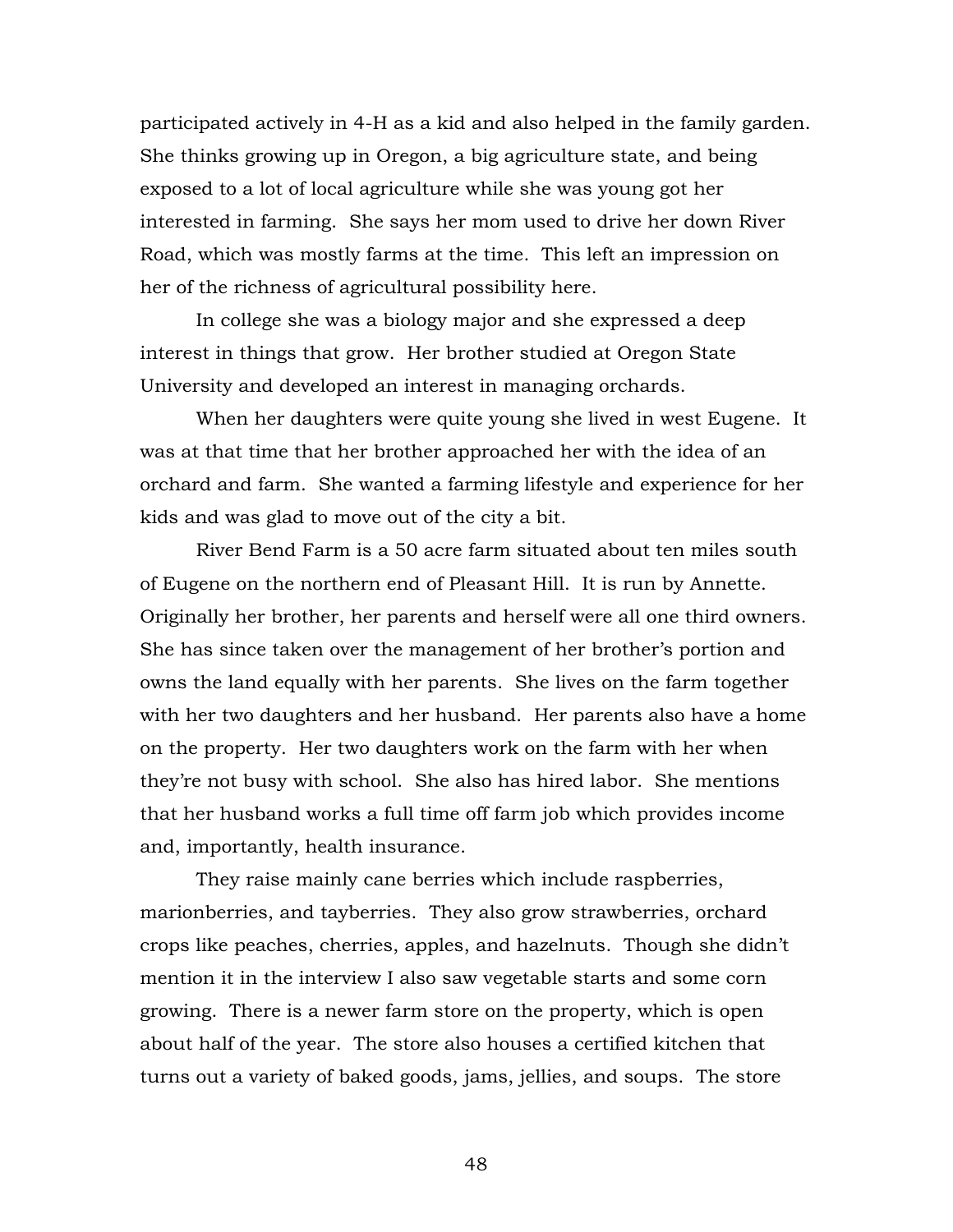also features nuts, and a few other local products like pork and some craft items.

When asked about her motivation for serving the local market she reminisced a bit about growing up in the sixties when sustainable food production was "a big thing". She reflected on her childhood in the area and her impression of the agricultural potential here. She also stated that she felt the current globally networked food chain cannot provide people with "safe nutritious food, clean water, clean soil, and a clean environment for our kids". She considers herself lucky to live in an area where it is possible to produce a wide variety of seasonal foods for local people. She is also concerned about global fuel supplies. She thinks that decreases in supplies and increases in price will make long distance (especially trans-hemispheric) shipping of foods impractical. In short, she feels the globalized system is "unsafe and insecure".

Annette feels a great sense of pride producing for the local market. "I'm planting this seed and it's growing and it comes to fruition, it will be tasty nutritious, what is should be. Compared to produce in the supermarket it will be superior in safety, tastiness and quality, it has not been shipped and stored".

#### *Shanna Suttner, Smith's Blueberries, Springfield, Oregon*

I interviewed Shanna Suttner in her home overlooking the Smith's Blueberries operation. We also walked through both blueberry patches and the u-pick boxing and weighing area.

She grew up on this blueberry farm. Shanna does not consider herself from a farming background however, since it wasn't her dad's primary occupation. Her family gardened extensively and ran the blueberry business on the side. Her husband was from the Midwest and was from a farming family. She went to Oregon State University to study art, and then married her husband who studied agriculture and was from Illinois. They moved away, spending time mostly in Midwest and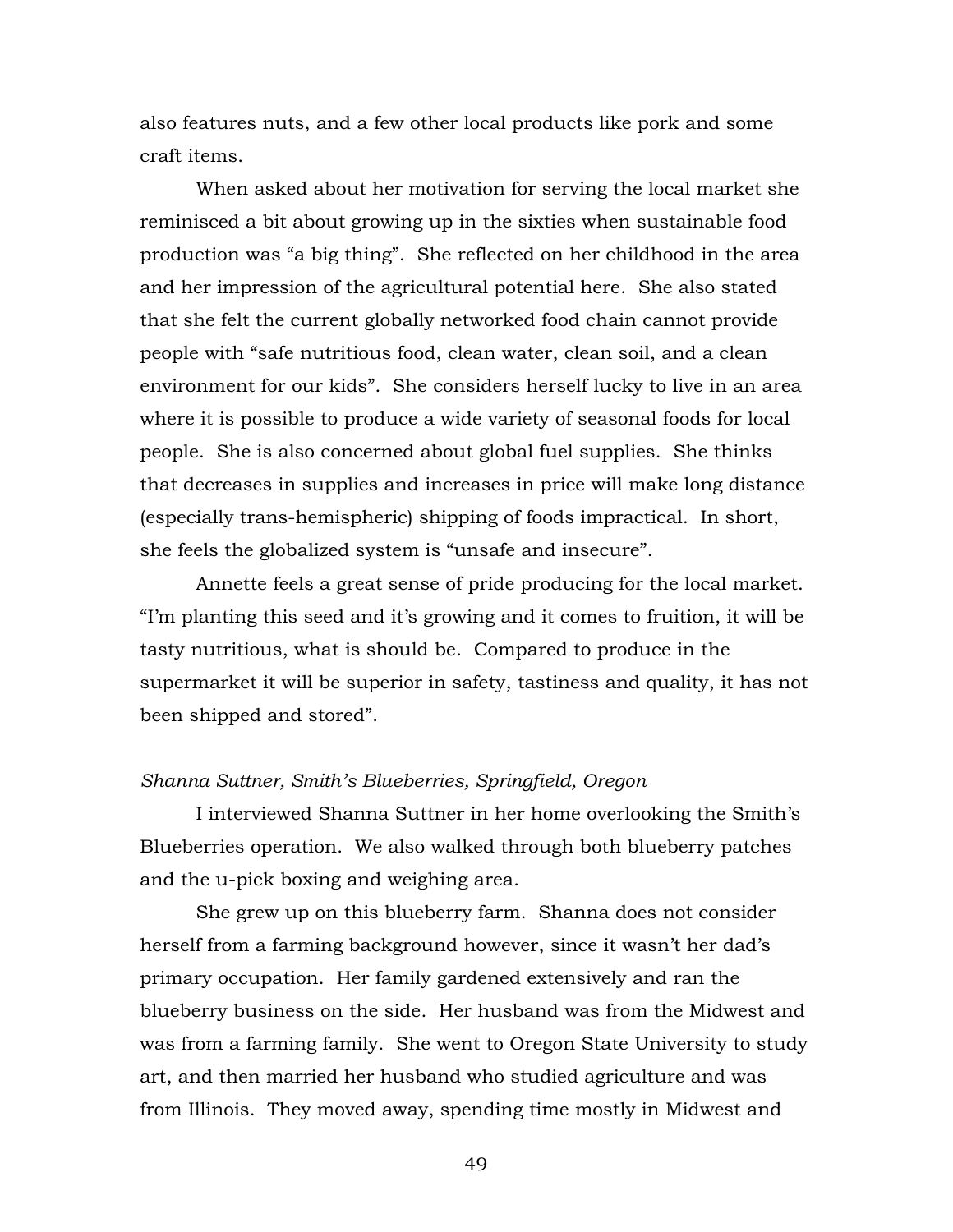then Singapore. Her parents continued doing the blueberries part time until Shanna and her husband bought the place a few years ago.

Smith's Blueberries is a one acre blueberry farm located just east of Eugene/Springfield. It is owned and operated by Shanna and her husband (who was not present for the interview). Her dad was a carpenter and like many in the neighborhood started a little side business to add to their income. Others in the area sold eggs, sharpened saws, etc. He put in blueberries in the late fifties and began selling in the early sixties as best she can remember. Her mother was a school teacher so she tended the blueberries and ran the picking in her summer breaks which Shanna says her mother didn't like at all. When Shanna's husband retired they moved back and bought the place from her folks, that was in about 2006.

Blueberries take about five years from planting to harvest. The bushes are mostly original from her fathers' plantings. They replace sick or dead bushes periodically but their production seems to be more or less indefinite. They have one patch that is about a half acre of "Olympias" which produce a smaller berry that have a more complex flavor. She considers this somewhat of a "heritage" variety as they have had a hard time finding replacement bushes of this type commercially, though they have been able to find a local farmer who is scaling back their blueberries and buy some off of her. The front patch is about one half acre also and is mixed with about two rows each of "Jerseys", "Dixies", "Herberts", "Covilles", "Ivanhoes", "Early Blues", "Blue Rays", "Dukes", and "Toros". They started out row by row and as they needed to replace bushes they'd get mixed in with different varieties.

When asked about her motivation for serving the local market she listed a few reasons. Practically speaking u-pick is the easiest, cheapest, and least time consuming method of selling. She also mentions that she enjoys seeing the same people every year. Her mother always knew everyone and their families and she finds she is learning the stories and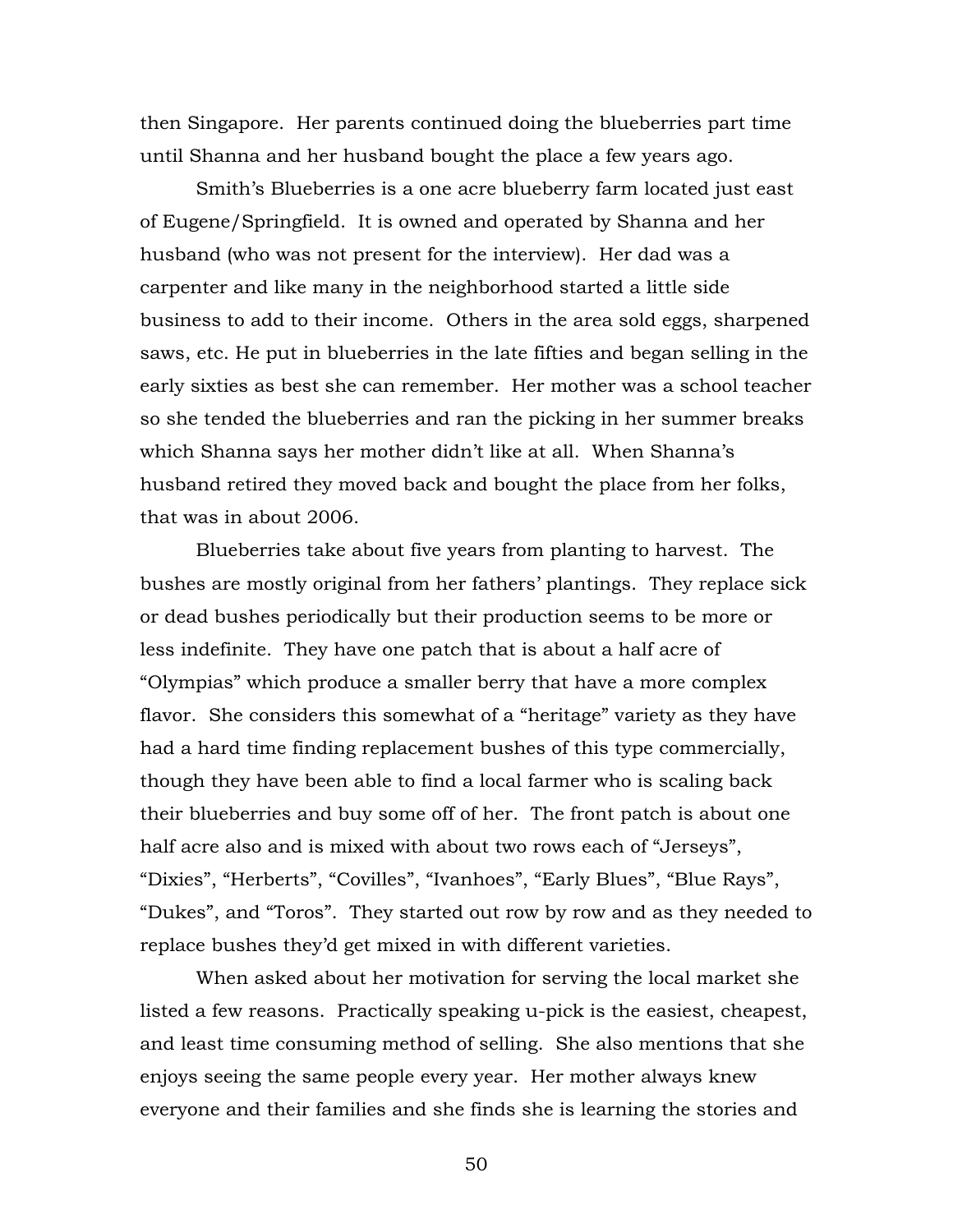people as well. Many people come from as far away as Grants Pass, Coos Bay, Albany. Some have been coming for years from when there weren't very many blueberry places. "People have been coming for years", one customer told her that she had been picking there for 32 years. "We have people who came as children to pick who now bring their grandchildren". Also, Shanna and her husband wanted to move back here when they retired. The farm was already set up, the location was great, and it gives her husband a great outlet for his "tinkering and farm interests".

### *Gina Thomas, Stillpoint Farm, Veneta, Oregon*

I interviewed Gina on a cool, rainy day, which was typical for the summer of 2010. We talked under the shelter of her farm-stand and also toured the nearby historic barn that they recently re-roofed. Customers stopped by as we completed the interview to buy eggs and tomatoes and we were interrupted numerous times by calls coming in.

Gina is not from a farming background. She grew up in Los Angeles and felt like it was too urban with too much asphalt. She always loved the earth and felt a deep connection with it, so when she had the chance she left Los Angeles and moved to San Luis Obispo and spent time outdoors. She mentions that she grew up in the seventies and has a degree in behavioral studies. She cites her extensive gardening experience in St. Helens, Oregon as a huge influence on her current occupation. She grew many things in her garden there and relished feeding family and friends. Gina and her partner were searching for a new place and wanted horse property when they came across their farm. She says that they hadn't really intended to farm but saw the property and they decided it was a great place to have a u-pick strawberry operation. She notes that it was an adjustment due to the change of scale from gardening. For instance she thinks it took about three years to learn how to grow the strawberries, which are an ever-bearing variety,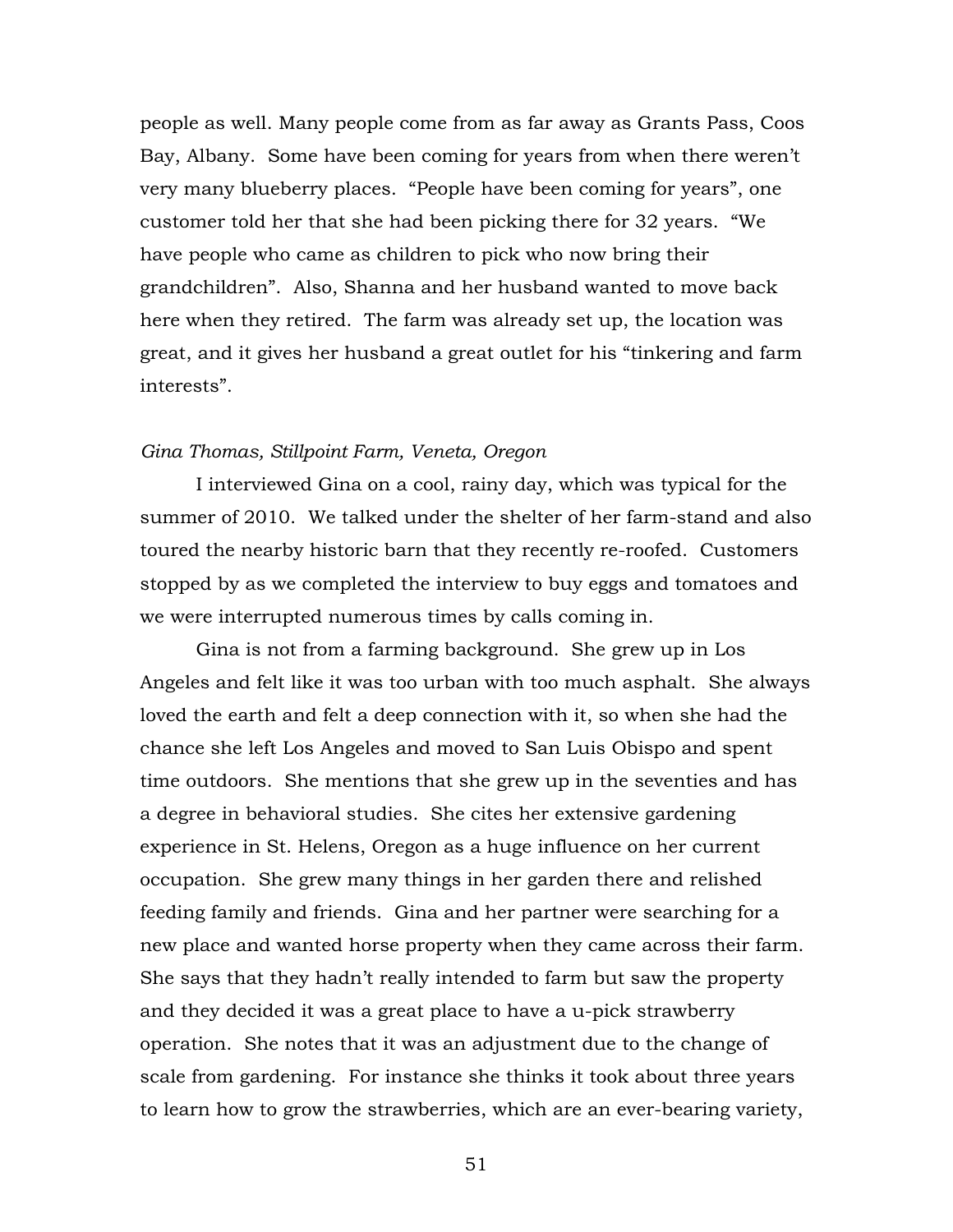really well. In terms of their production she says that they are providing things that the community is telling them that it wants. Then, she devotes herself to growing those things really well.

We talked a lot about the feminization of agriculture and culture in general, shifting the human condition from being one of greed and competition, which is masculine to one of sharing and openness which is feminine. "When we live separate from the whole, we live separate from the whole, we are not whole…stop the judgement, the division, the competition and what happens when you stop is that you open, open to abundance, open to community, to support to the love that's there."

Stillpoint Farm is located about 12 miles west of Eugene, just two miles south of the town of Veneta. It is about five acres in active production, mostly strawberries. The farm is bordered by timber property and conveniently located on the way to a couple of wineries. Gina farms full-time and lives on the farm with her partner, who also helps with farm management part-time. They also host events on the farm, such as The Mother Earth Festival, which was held for the first time in summer of 2010. They are on their eighth year at Stillpoint.

Gina says that they specialize in "sweet" which aptly describes their strawberries and raspberries. They also grow basil, garlic, okra and melon. This year was a tough year because of the weather, especially the cool rainy summer. The okra and melon crops failed, so they put in extra basil. They also raise chickens for eggs and I tested some sweet yellow cherry tomatoes at their farm-stand as well.

They are "Certified Naturally Grown". "Certified Naturally Grown is the quintessential alternative because it's a coop of farmers across the United States that help each other certify. You don't even have to be a certified naturally grown farmer because you're given such a complete and specific [set of guidelines]. It's like six pages to do and the farmer doesn't go along with the certifier and pressure them. You just go along and walk the farm and take along the questionnaire which asks [the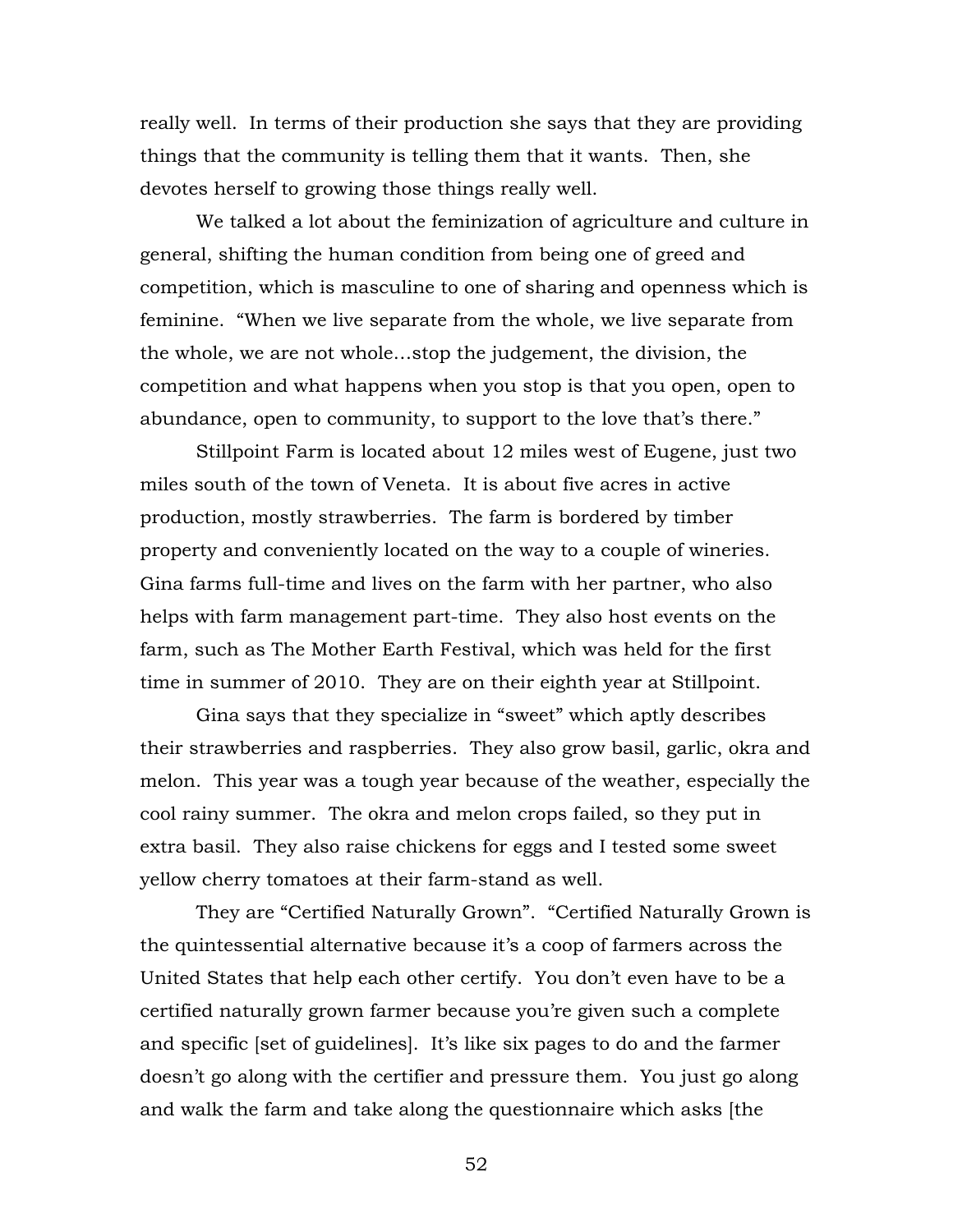certifier] you know do you see weeds, do you see no weeds, do things look healthy, do you see any chemicals stored away in the barn or whatever. It goes on and on and on. If you're moving away from the top down large organizational, which I think we are, then accepting things like one person who has your best interest at heart supporting someone else who has your best interest at heart, being Certified Naturally Grown is exactly what that is".

When asked about her motivation for farming she had a two part answer. "On the more esoteric side, and I've thought about this a lot, the acceptable way for me to share the love I have for others is growing the product, putting the love into the product and then someone coming and taking that product into their bodies." She thinks that she is "helping people get in touch with the land and listen to the land". "On the practical side, boy it makes sense. We grow a better quality product, people appreciate that we grow a better quality product, they are willing to pay a fair price for it. It gives people an alternative to the conglomerates which is huge because if you talk about this movement that people are waking up and thinking oh my god these conglomerates and what they've done…that's just awful, we have asthma and diabetes and fertility issues…there's something terribly wrong, but if there's not an alternative to it that what can we do? Nothing. So we offer an alternative to people who really do care". She relates a story about how they have two families that are customers who are vegan and never eat eggs. "But they buy eggs from us because they know that the girls are treated royally, the eggs aren't fertile…etc". She says that they feel comfortable eating their eggs because they trust that the chickens and eggs are being raised in a way that is compatible with their values, unlike the industrial alternative.

"The answer is not understanding it scientifically but understanding it from our heart understanding it because we know it is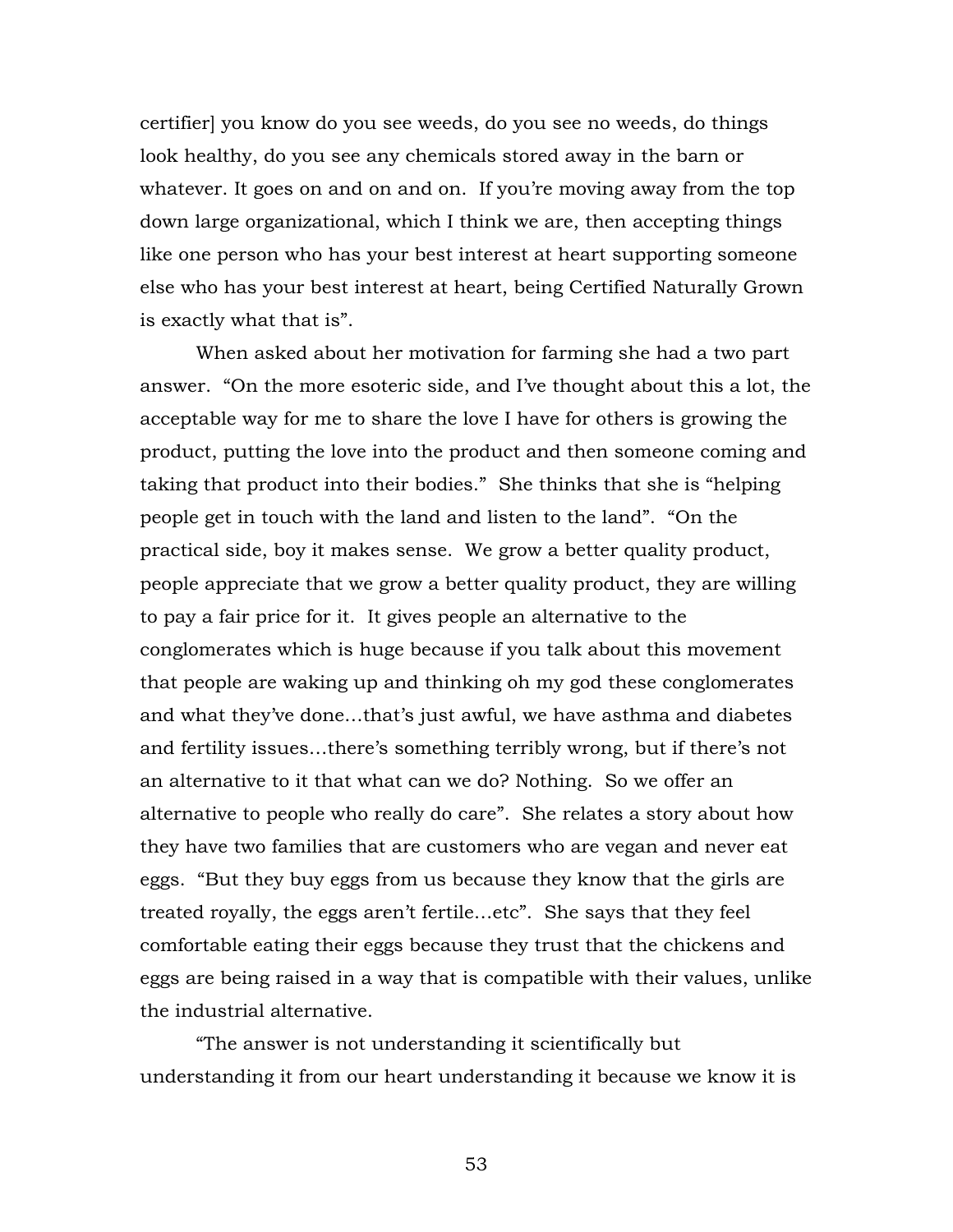the right thing that it fits, that's the motivation, that's the reward. Our job is to hold the light".

#### *Rachel Weiner, Seasonal Local Organic (S.L.O.) Farm, Eugene, Oregon*

I interviewed Rachel Weiner as she gathered strawberries and blackberries for CSA members of S.L.O. Farm. We walked through most of the fields and the orchards on the Seavey Loop site as she worked.

Rachel is not from a farming family. Her mother was from New York City, her dad from Chicago and she grew up in Washington D.C. She didn't garden as a child; in fact she didn't even have a yard. She says that she got into farming "by chance". She was drawn to farming following a stint gardening in a community living and education situation. She thinks a keen interest in quality, healthy food also influenced her path and mentions the books *Omnivore's Dilemma* and *Nourishing Traditions* as important contributors to her decision to go into farming. She has a strong interest in fruit trees which serves her well at S.L.O. since they specialize in orchard fruits. She met Tom and teamed up with him since he needed help establishing S.L.O. She feels that travelling was an important influence and that ultimately it has brought her to this place. She studied cultural anthropology so she is generally interested in people and how they live their lives. Seeing places where people have very little resources or access to resources gives her a great appreciation of what is possible here. "This place is such a playground, we have access to everything. We can do so much with so little." She thinks seeing how people live with very little makes her appreciate the simplicity of life, how easy and important it is to be happy. Though she points out it doesn't always add up financially to farm this way. "It's more than about the money, it's more about community and eating well and being healthy and living a positive life". "I feel that when I'm outside the US people understand that and live that way".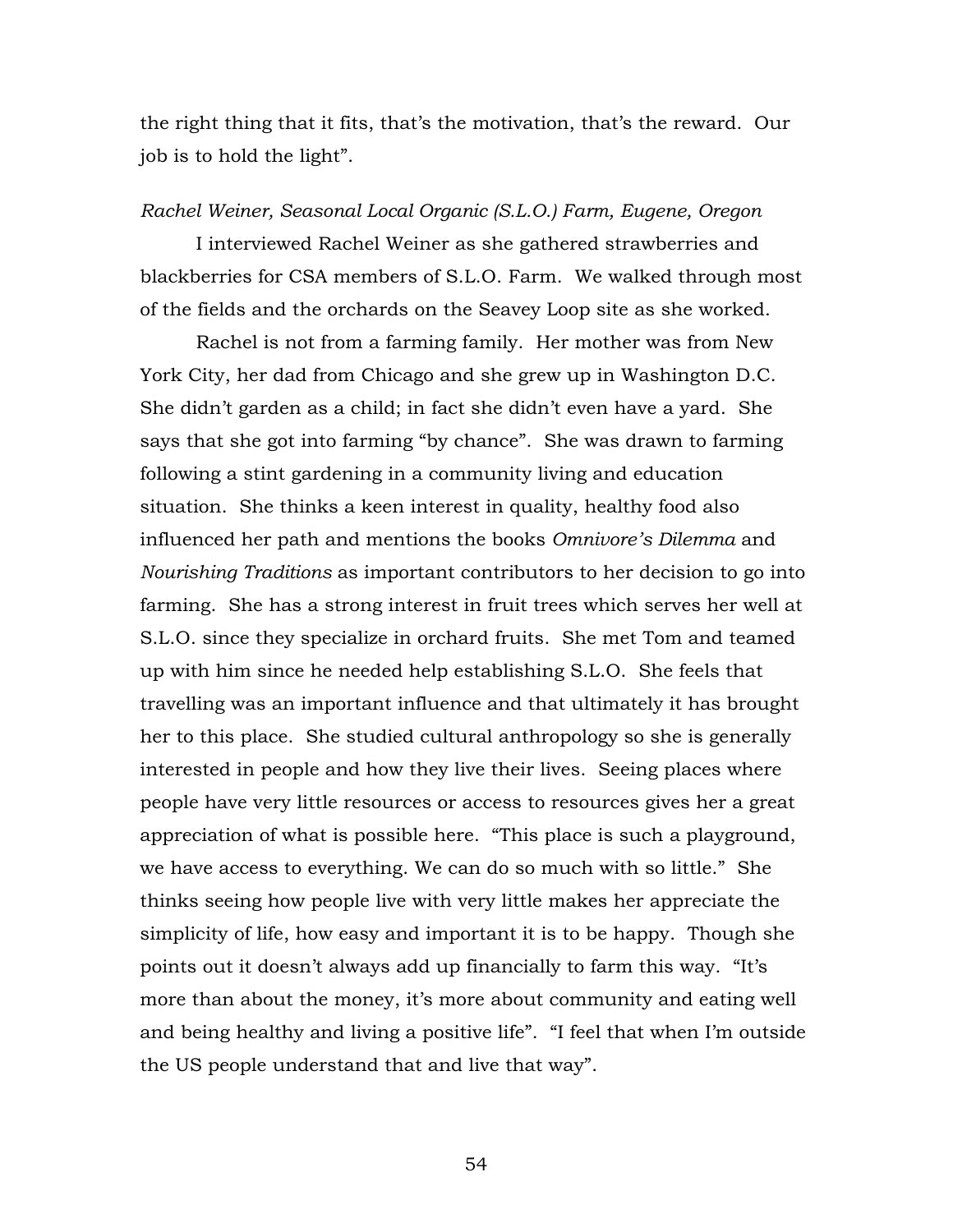S.L.O. Farm is located off of Seavey Loop in Eugene, Oregon. Rachel farms this land with her partner Tom, who was not present during the interview. The land was at one time part of the farm "Me and Moore" and is still bordered by that farm. There are about 13 acres in mixed orchards and two acres in field production. Currently this land is leased. This land is all in active production. It is also shared with a seed producer who raises mostly flowers for seed. S.L.O. was in their fourth year of production at the time of the interview. The same farmers (Rachel and Tom) also lease an orchard in Cottage Grove, 20 miles south of Eugene. It is two acres of apple orchard. Rachel does not live on either farm site. Rachel mentions that she usually also works part time for the Eugene Library, which is helpful both for income and health insurance.

Their main product is apples, including 17 cultivars. They also grow asian pears, pears, plums, strawberries, blackberries, raspberries, potatoes, garlic, beans, tomatoes, leeks, and cucumbers. They are looking to increase their potato production and utilize a tractor for cultivation and harvesting to increase the supply in the local market.

"Connection to local people and community" is Rachel's motivation for serving the local food market. "Our local community is big enough in local and healthy foods, why go farther away?" She does note that they could get a higher price by going to Bend or Portland but "The ideal is to get rid of everything locally. It is easier to set up market here than to drive to Portland or Bend". Staying local also helps to keep their investment in vehicles and time lower. Rachel cites a sense of pride and sense of community as the greatest rewards of producing food for the local market. She also mentions peak oil and feels a sense of urgency to preserve local knowledge and build relationships in the local food system. She thinks this will help to cushion the blow when it becomes impractical to ship food long distances.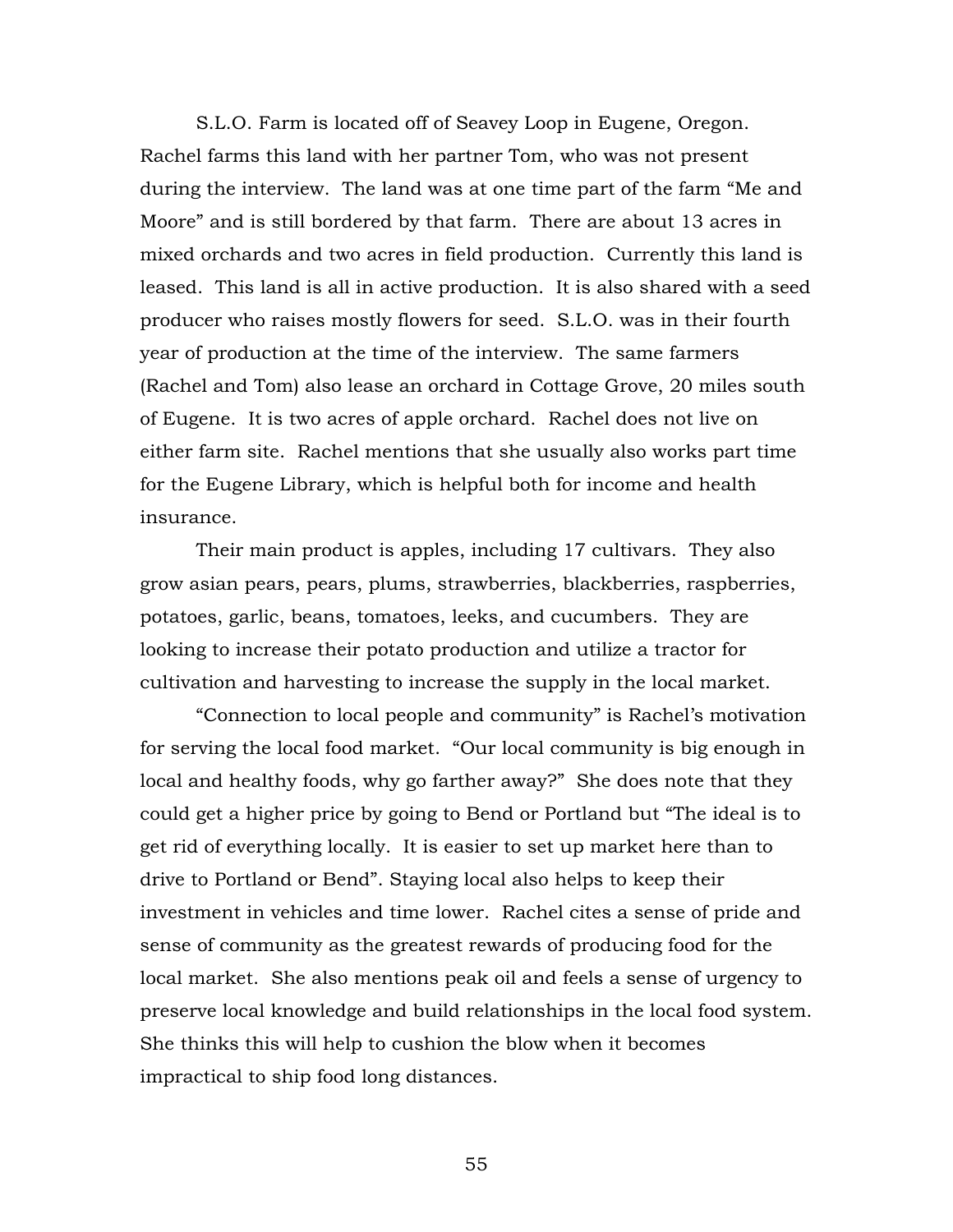#### *Richard Wilen, Hayhurst Valley Organic Farm, Yoncalla, Oregon*

Richard is the only farmer that I did not interview on farm. Instead, we met in town at my home on his way back to the farm after making deliveries. He owns and operates Hayhurst Valley Organic Farm near Yoncalla, Oregon.

Richard is a first generation farmer and has been in agriculture for over 30 years. He got into farming as part of the "back to the land movement" in the seventies. He enjoys that farming is a "jack of all trades" occupation which has allowed him to try and learn many different skills. He mentions a love for growing things and states that watching things grow is "kind of a miracle". He also has a doctorate degree in archaeology, and thinks that the best form of human habitation can be found in tightly knit agrarian societies. In addition to all these things he also mentions that he considers his occupation a "right livelihood" in the Buddhist sense.

Hayhurst Valley Organic Farm and Nursery is located about 45 miles south west of Eugene. Richard and his family own the 83 acre farm, of which only a few acres are in active production including several greenhouses. He says that though they are small they are very intensive and take great advantage of the space and resources they do have. They purchased the farm about 19 years ago. Hayhurst Valley Organic Farm grows produce for the local market, which they have done for years. They also have a burgeoning nursery business specializing in organic vegetable starts.

They raise a wide variety of truck garden produce almost exclusively for direct sale. Richard has participated in the Lane County Farmers Market and also a smaller local market in the community of Drain, which is near to the farm. He said that he prefers to focus on direct marketing, especially for the vegetables. This allows him to focus on quality vs. quantity since wholesale is quantity driven. He sells the nursery starts both directly and through wholesale accounts. Over time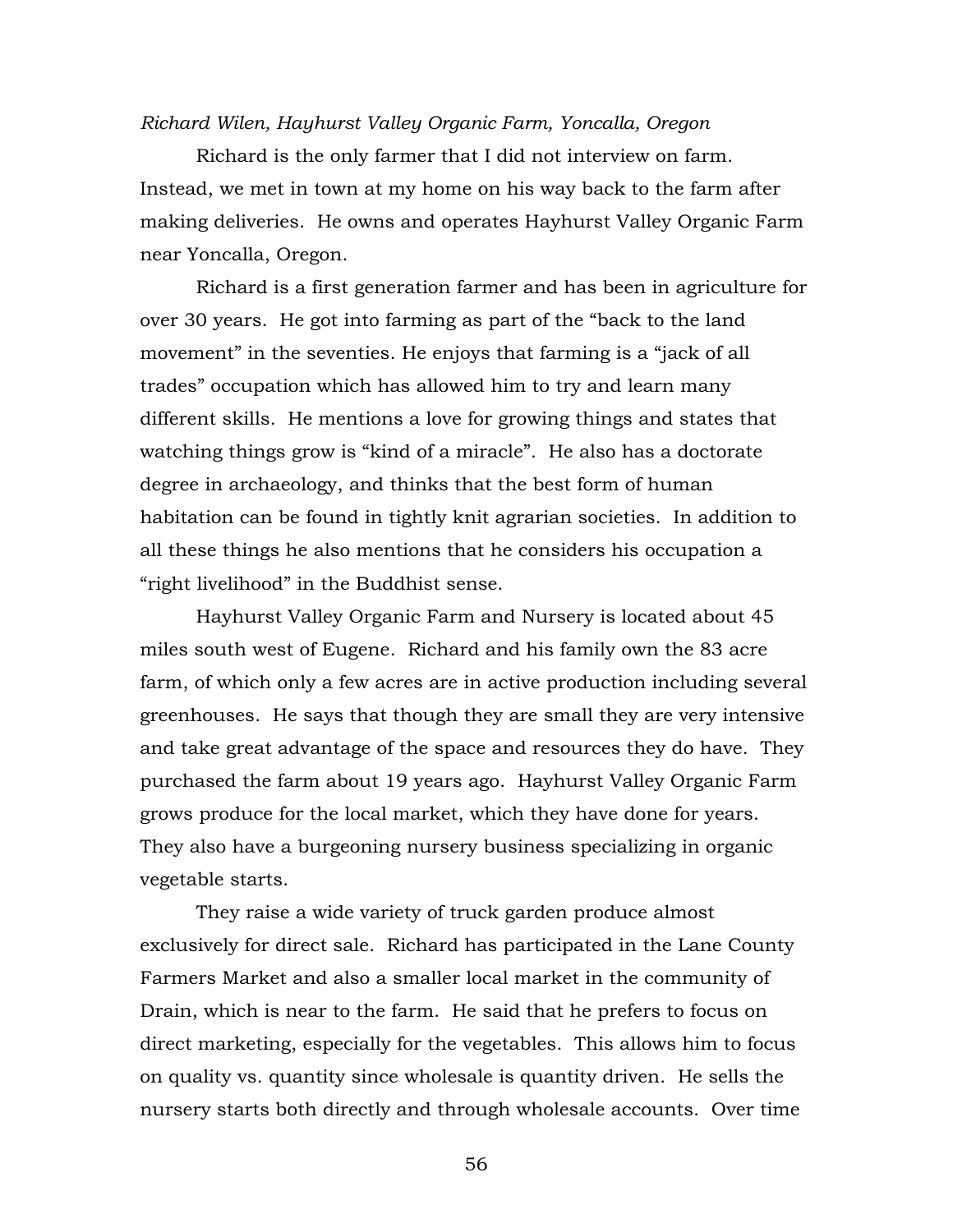the nursery part of the business has grown a lot. Richard enjoys this because it is "farming in miniature" and he also feels it is less competitive than the produce market. He mentions that the produce business can be a "real grind" and that the nursery business has provided a nice alternative opportunity. Even though the farmers markets are very labor intensive he mentions how important they are in social ways, "If you were a government entity you couldn't spend dollars any more effectively to build community than in a farmers market…the social discourse that goes on down there is so important and necessary to our society…".

When asked about his motivations for serving the local market Richard states that "I just believe in the local food system". He mentions that every mile food is transported makes it less ecologically viable and also poses a risk to domestic food security. He also brings up the point that this is an abundant area, what the pioneers called "the land of milk and honey". Because of this access to high quality land, water and a sympathetic consumer base he thinks the local area is in a position to have a strong local food economy. He thinks that this area is an important test case for local food because if it can't be done here it will be very difficult anywhere. Ultimately he concludes that, "We should have more people living and working on farms, more people involved with the food network, and keep it closer so that it all sort of feeds together. This is my home these are my community, neighbors. It's important to be part of a system and a process".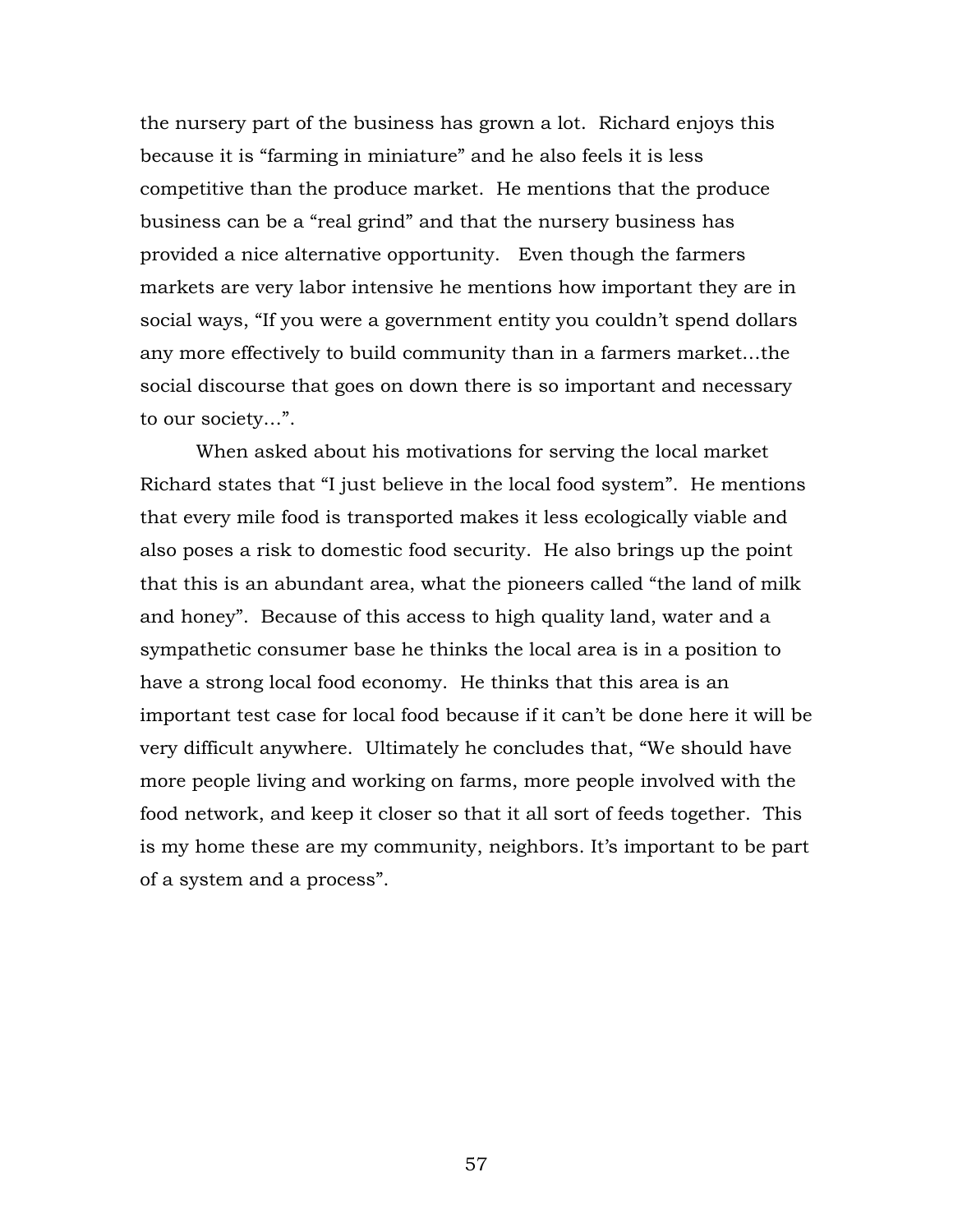### **CHAPTER VII**

## **INTERVIEW DETAILS AND COMPARISON**

#### **Distribution Methods**

Since I targeted producers who specifically advertise food crops for the local market it is not surprising that all of the interview participants have at least one direct market distribution method. However, some are also employing other distribution methods such as local online consolidators like Eugene Local Foods and mixing in wholesale accounts. The following is a chart of the distribution methods that these 11 producers described during the course of our interviews. Please note that though some of these farms produce agricultural products other than local food, these distribution methods are focused only on the local food crops. These answers were provided in response to the question: What distribution methods have you historically used?

Producers detailed current distribution practices and also gave me a brief history of other methods that they have tried or considered over the years. Figure 5 on page 59 represents current distribution.

Direct marketing through CSA's and farmers' markets are important for the farmers in this study, which is not surprising considering they have a local food focus. It is clear however that the Lane County Farmer's Market is not meeting all local producers' needs, especially less established growers with a small diversity of products and those who are newer to the farmer's market scene. Smaller markets are emerging both around town and in surrounding communities. The long term viability of these smaller markets is still unclear, but many of these producers are participating in them none the less. It is interesting to note five of these 11 producers are utilizing online tools such as Eugene Local Foods. Farmers just beginning to dabble in local food like Herman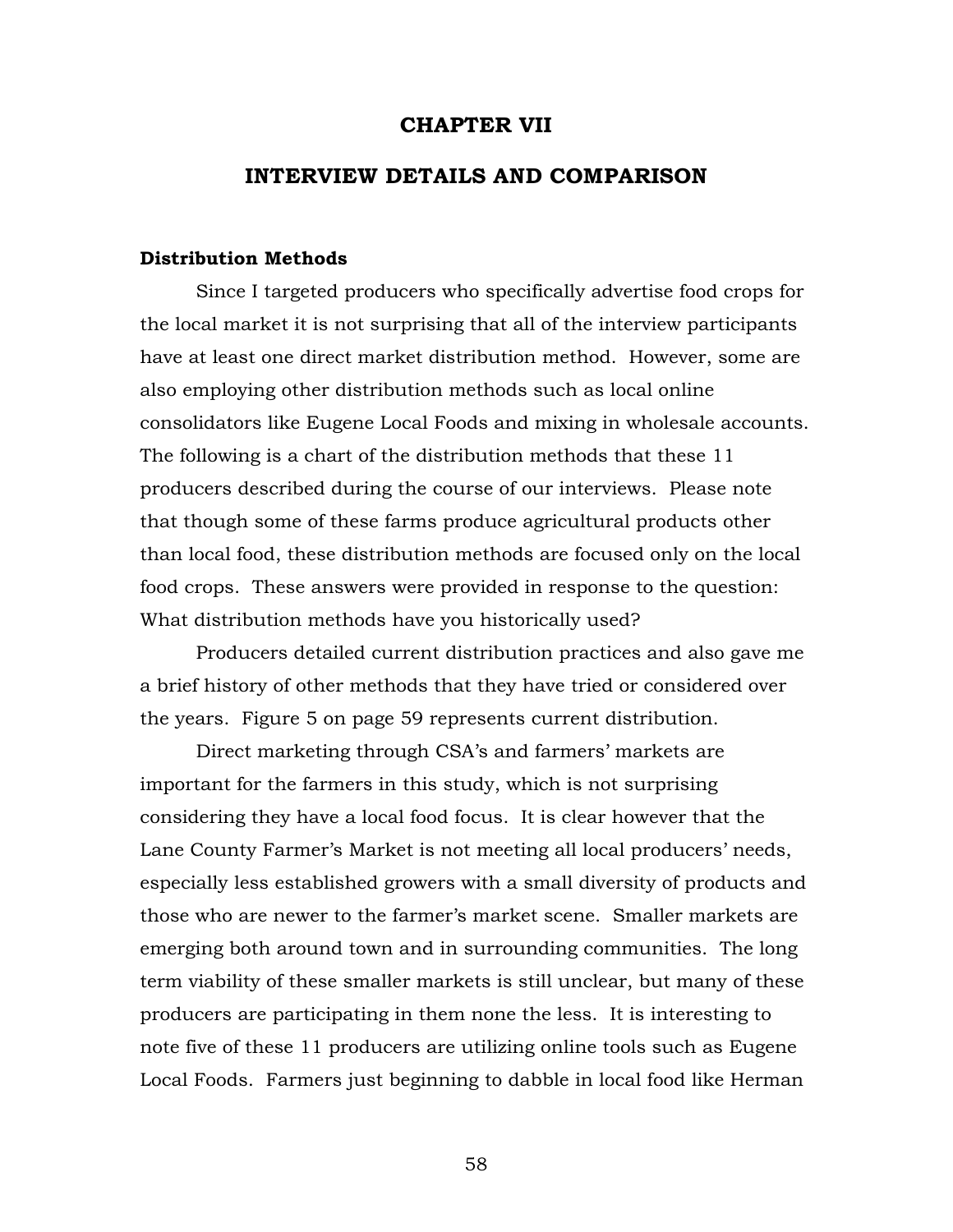Hempke and Sharon Blick both cite the ease of use and flexibility of Eugene Local Foods. It is also important to point out the level of local wholesale business that these farmers are doing. I think that this is indicative of the relatively large number of thriving local businesses that are providing local farms with an outlet for their products. U-pick operations and on site farm-stands encourage interaction between the producers and their customers at the farm which adds another layer of connection between consumers and their food, five farms are encouraging this kind of business. Every farm uses more than one distribution channel for their local food crops. Overall, every farm in this sample has at least one face to face distribution method even if they make use of other more removed outlets as well. This puts them squarely outside of mainstream industrial agrifood in terms of distribution.

To provide comparison, direct sales accounts for only .7% of all agricultural sales in the U.S. annually. However of this .7%, 97% is sold directly by small farms (USDA, 2007).

|                               | <b>CSA</b>  | Lane<br>County<br>Farmers<br>Market | Other<br>Local<br>Farmers<br>Market | Other<br>Distant<br>Farmers<br>Market | Internet<br><b>Sales</b><br>Direct<br>and<br>Other* | U-pick | Farmstand      | Wholesale<br>Local | Wholesale<br>Distant |
|-------------------------------|-------------|-------------------------------------|-------------------------------------|---------------------------------------|-----------------------------------------------------|--------|----------------|--------------------|----------------------|
| Hayhurst                      |             | x                                   | X                                   |                                       |                                                     |        |                | X                  |                      |
| Hunton                        |             | $x^{**}$                            |                                     |                                       |                                                     |        |                | X                  |                      |
| Living<br>Earth               |             |                                     |                                     |                                       | X                                                   |        | $\mathbf{x}$   |                    |                      |
| Open Oak                      | $\mathbf x$ |                                     | X                                   |                                       | X                                                   |        |                |                    |                      |
| Quality<br>Acres              |             |                                     |                                     |                                       | X                                                   |        | X              |                    |                      |
| Stillpoint                    |             |                                     | X                                   |                                       |                                                     | X      | X              | X                  |                      |
| Riverbend                     | X           | X                                   | X                                   |                                       | X                                                   | X      | X              |                    |                      |
| Smith's<br><b>Blueberries</b> |             |                                     |                                     |                                       |                                                     | X      |                |                    |                      |
| S.L.O.                        | X           | X                                   | X                                   |                                       | $\mathbf x$                                         |        |                | X                  |                      |
| Wintergreen                   | X           |                                     | X                                   | $\mathbf x$                           |                                                     |        |                | X                  | X                    |
| <b>Totals</b>                 | 4           | 4                                   | 6                                   | 1                                     | 5                                                   | 3      | $\overline{4}$ | 5                  | 1                    |

**Figure 5. Distribution Methods**

\* Eugene

Local Foods

\*\* holiday

market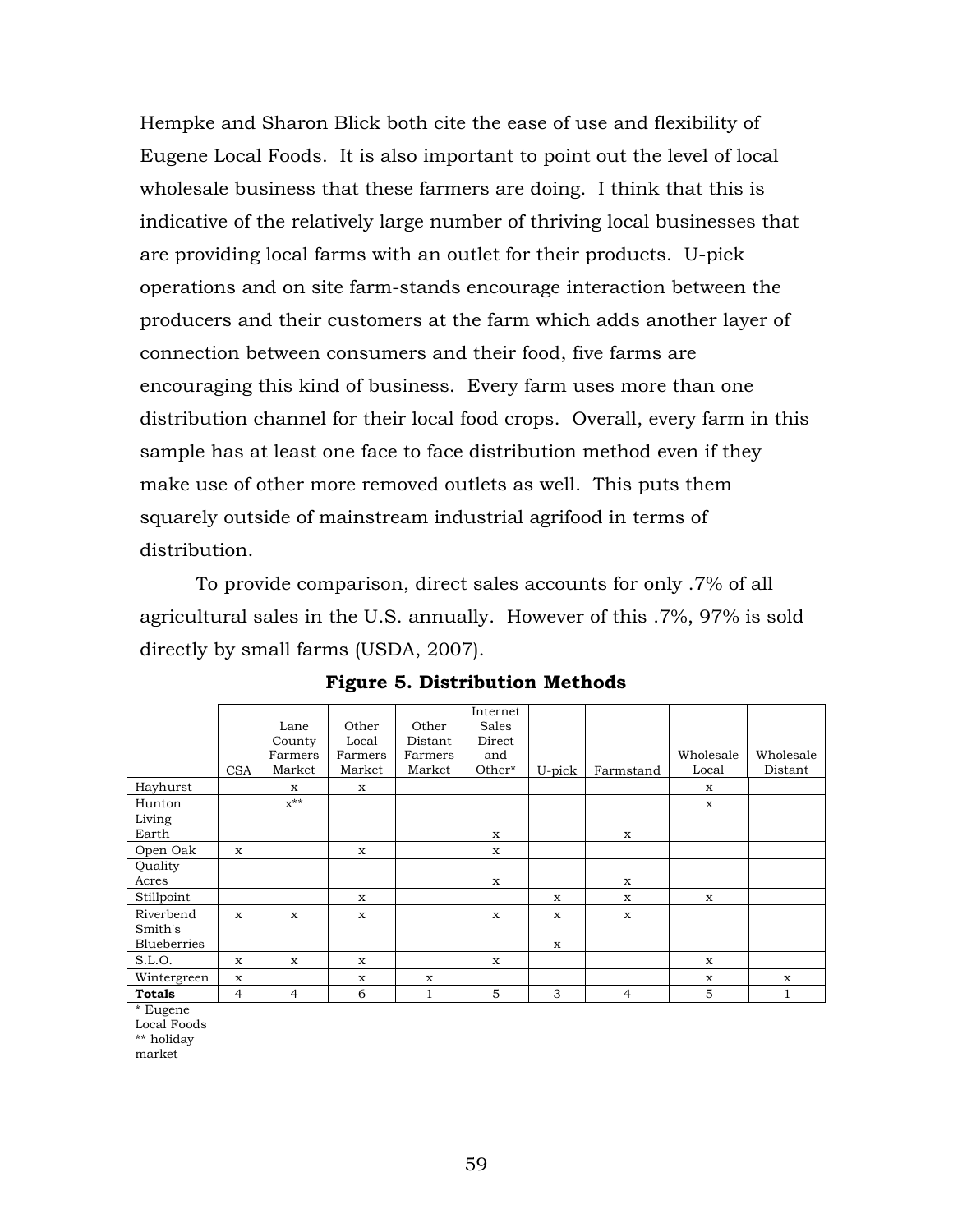#### **Motivations**

The following two sections will specifically highlight and compare answers to these two questions that I asked during the course of my interviews: What is your motivation for serving the local market/family needs through food production? And also, what is the greatest reward of producing for the local market?

Answers to these questions illuminate key differences between these producers growing food for local consumption and those involved in more mainstream industrial agriculture. These answers also emphasize the pivotal role that relationships play in production that is geared for local eaters as opposed to "local production for distant consumers" (Fonte, 2006).

I questioned the producers on their motivations to produce food for the local market. Please note that some of these producers produce both food for the local market and a variety of other agricultural products such as sod and seed which have both local and global markets. The producers were instructed to focus their answers to these questions on the local food production aspects of their businesses.

The motivations fall roughly into six categories: economic, community, environmental/ecological, food/homeland security, stewarding local gifts, and lifestyle.

These categories demonstrate motivations that are self-rewarding in nature and also those that concern things beyond direct personal benefit. As I will detail below, it is important to note that economic motivations are only part of the picture.

## *Economic*

Eight of the 11 producers explicitly cite economic motivations for local food production. There were a number underlying economic benefits that these producers listed.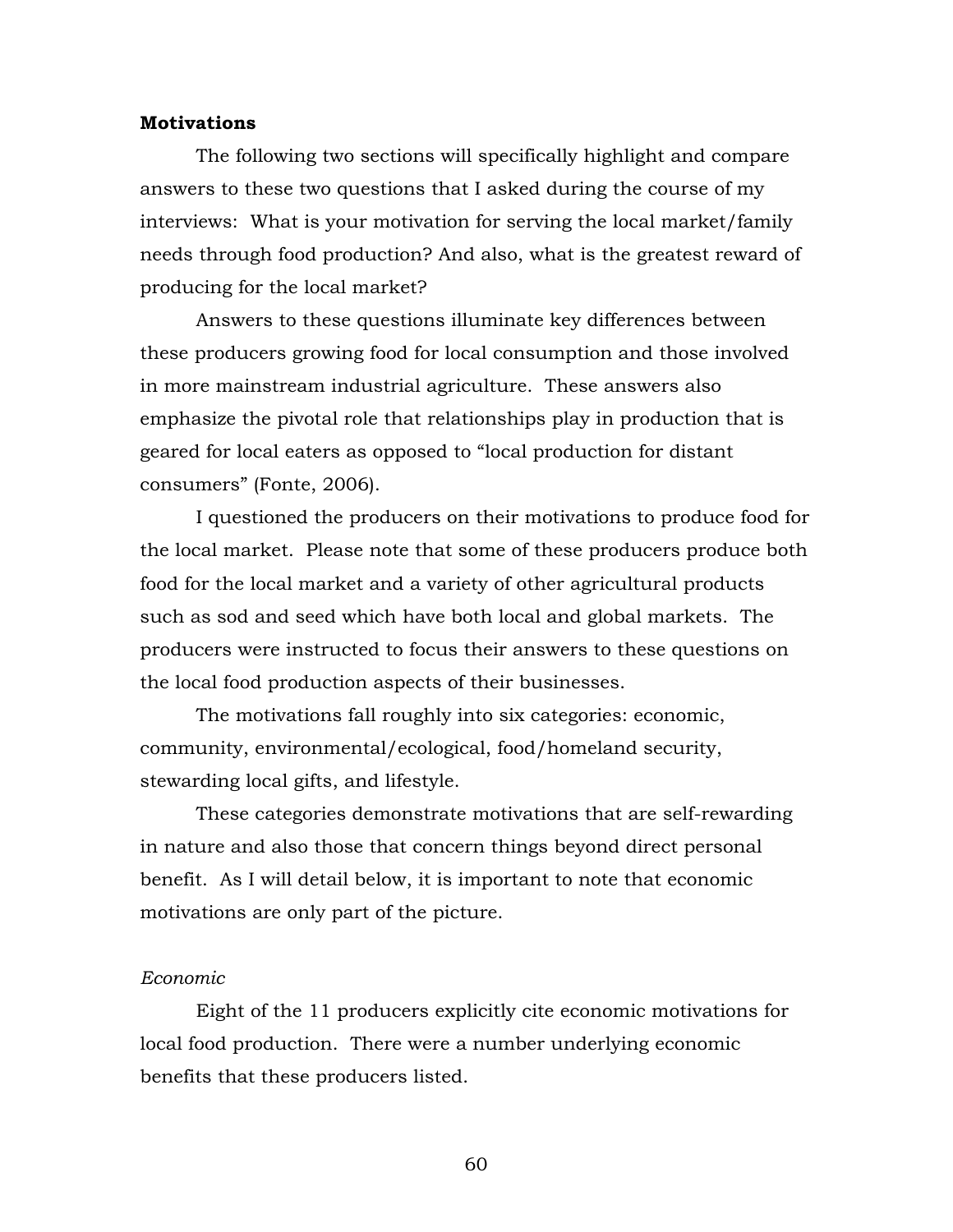Shanna from Smith's Blueberries for instance focused on the fact that for her small 1 acre blueberry patch u-pick is the easiest harvesting and marketing method. She has looked into other outlets for her blueberries but has really only considered other local options such as the nearby Springfield farmer's market. She determined however that the cost and logistics were prohibitive. Picking, boxing, and spending the day at the market didn't seem like a good investment of resources when she can sell the blueberries for free at her place and reliably dispose of the entire harvest that way. The cost and energy required to find a nonlocal buyer is nonsensical in this case. So the small scale of her operation and the fact that they can sell their entire harvest easily through a local channel without paying for labor, transport or booth fees provide an economic incentive to sell this way. Similarly, Rachel from S.L.O. farm lists the economic benefits of selling to the Eugene market as opposed to a more distant clientele. She said that it keeps their investment in time and vehicles lower to sell in Eugene versus driving to a more distant market like Portland.

For Sarah and Andrew at Open Oak Farm they identify the economics of the local market as key to their financial success and also go a step further to link the higher margins to their ability to pursue a meaningful livelihood that would otherwise be impossible. Sarah said, "I don't understand what motivates people in conventional farming or how they make it financially feasible". Alternatively growing for local markets gives them the opportunity to be financially viable and do something personally fulfilling. "If you're growing wheat and selling it as a commodity it's a borderline loser, if you grow it here on organic soil, and mill it yourself and sell it to people you know you can get \$4 per pound for it …it's a completely different kind of scale and it works" (Andrew). What Andrew identified are key components of the economic advantages to producers of selling in a local market. The producer has the opportunity to eliminate many middlemen, processors, brokers, etc. and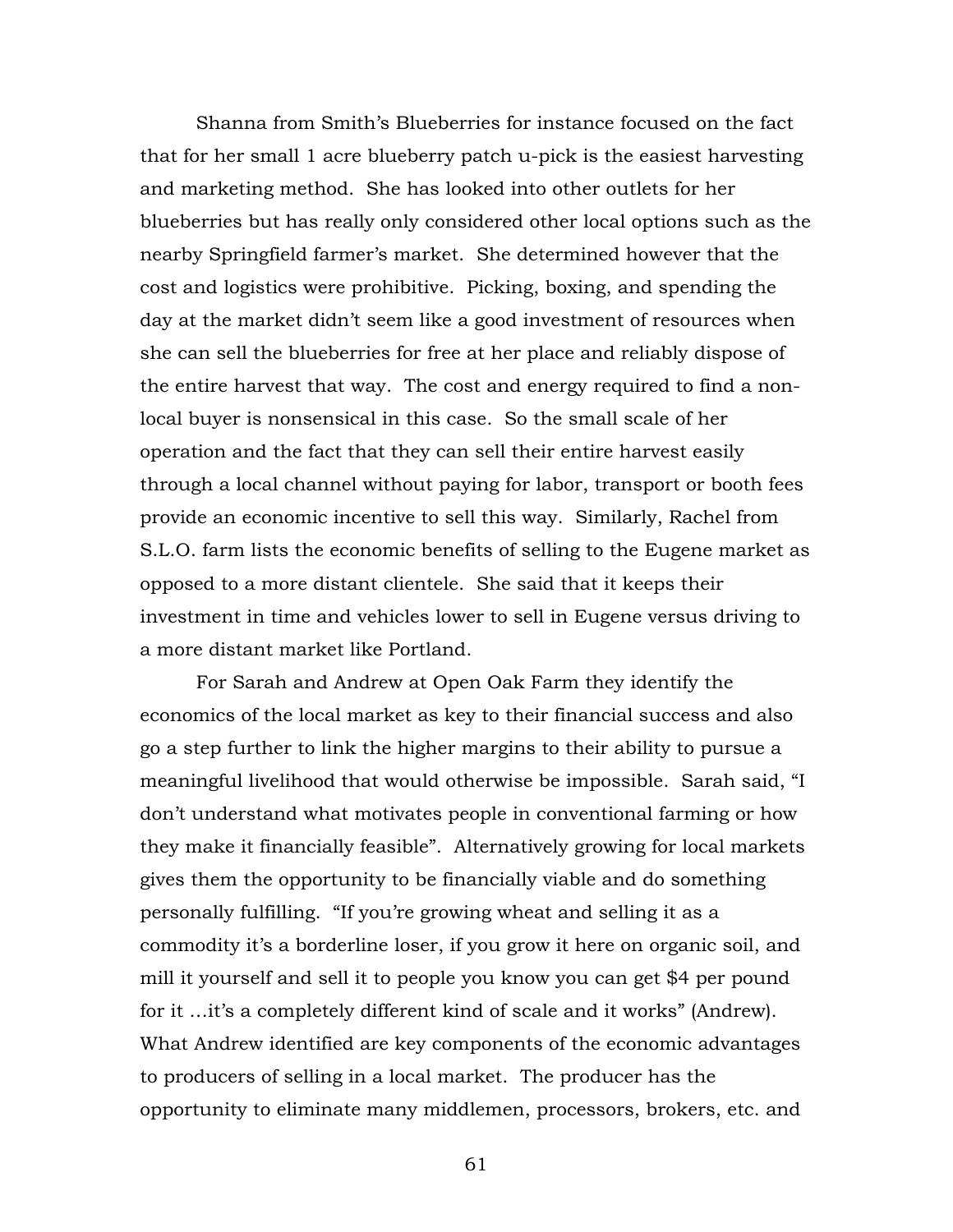therefore capture a higher margin for their product. In addition the local producer can differentiate themselves from the more homogenous products and conventionally grown products and therefore command a higher price by capitalizing on quality.

This is an important point in the category of economic motivation; the ability to capitalize on quality through the local market. Gina from Stillpoint illustrated it this way: "On the practical side, boy it makes sense. We grow a better quality product, people appreciate that we grow a better quality product, and they are willing to pay a fair price for it". The insinuation is that a better educated and connected local consumer is going to be more likely to pay a fair (usually higher than average) price for quality products. Tom Hunton supports this idea with his comment in regards to growing locally oriented staple crops that "It's not economically satisfying yet, but I am confident [that it will be]. We are so fortunate in Western Oregon and Washington to have an educated consumer, who is willing to pay a premium for locally and sustainably produced food". Andrew's earlier comment also includes an element of processing, which adds value that is not ordinarily captured by the producer in an industrialized system. Additionally Andrew hints at what Tom Hunton referred to as the "comparative advantage of relationship". These are all key elements that make growing at a smaller scale for a local market more economically appealing for producers. Selling a high quality, finished product, grown on organic soil, to people with whom they have relationships allows producers to command a higher price and also retain more margin. Though not all of the farmers interviewed explicitly mentioned these factors, they certainly provide economic viability to small scale production that would otherwise be impossible.

Herman Hempke, whose primary business is sod decided to diversify his production into local food crops. He started diversifying, especially into food crops, because he was worried that sod orders would decrease due to the economic downturn and he has two employees that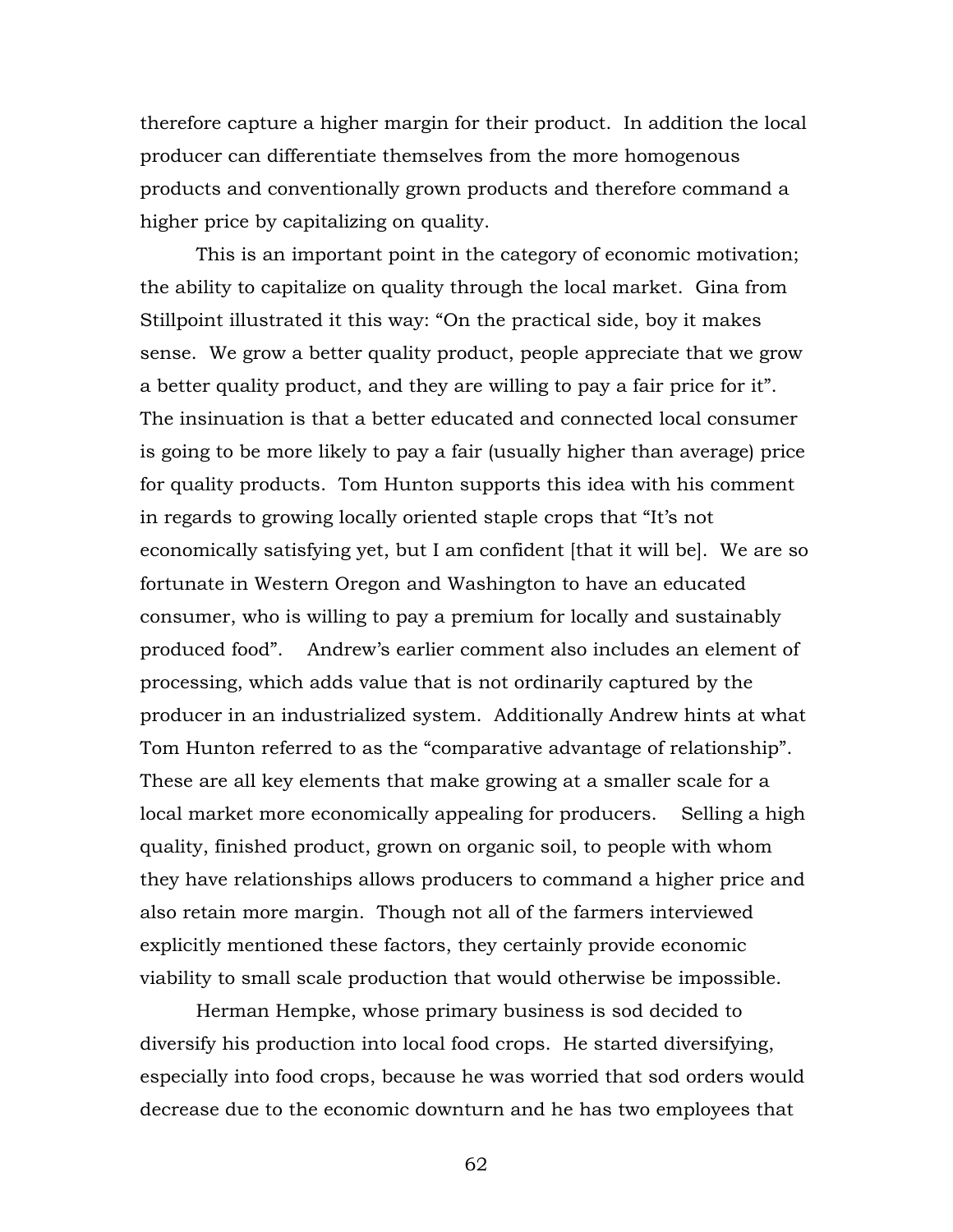he wanted to keep busy. He also mentioned that "It is something that the kids can be involved in." It gives his kids a summer job and also provides income for their college funds. Local food in this case was seen as a way to diversify business holdings and capture different market segments. Herman also perceived local food as a more stable market, likely to have more consistent demands than an ornamental product like sod. He is motivated to diversify his business and seek out new market opportunities to keep his employees busy and also support his family. It is worth noting that he is the sole wage earner for his large family and that as such he must have a close eye on the bottom line. This type of economic decision making is closely in line with neoclassical values. In fact, Herman's interview is the most closely in line with conventional agribusiness decision making. This is not surprising given his agricultural education, number of years in farming, and status as primary breadwinner. Even his motivation to produce his food crops organically are tightly connected to profit maximization and market demand. He believes that people who purchase local food are likely to expect that it be grown organically. He therefore chooses to manage his food crops without chemicals, in contrast to his other products. I think that Herman's responses add useful diversity to the sample. I think that his move into local food is based on perceived market demand and opportunity which indicates he is being "pulled" through the market. This makes him distinct from the other producers who are more closely following a market "push" strategy.

# *Community/Society*

Engagement in community is another motivating factor for producing local food. Five of the 11 producers specifically mention the importance of community in their motivation for serving the local food market.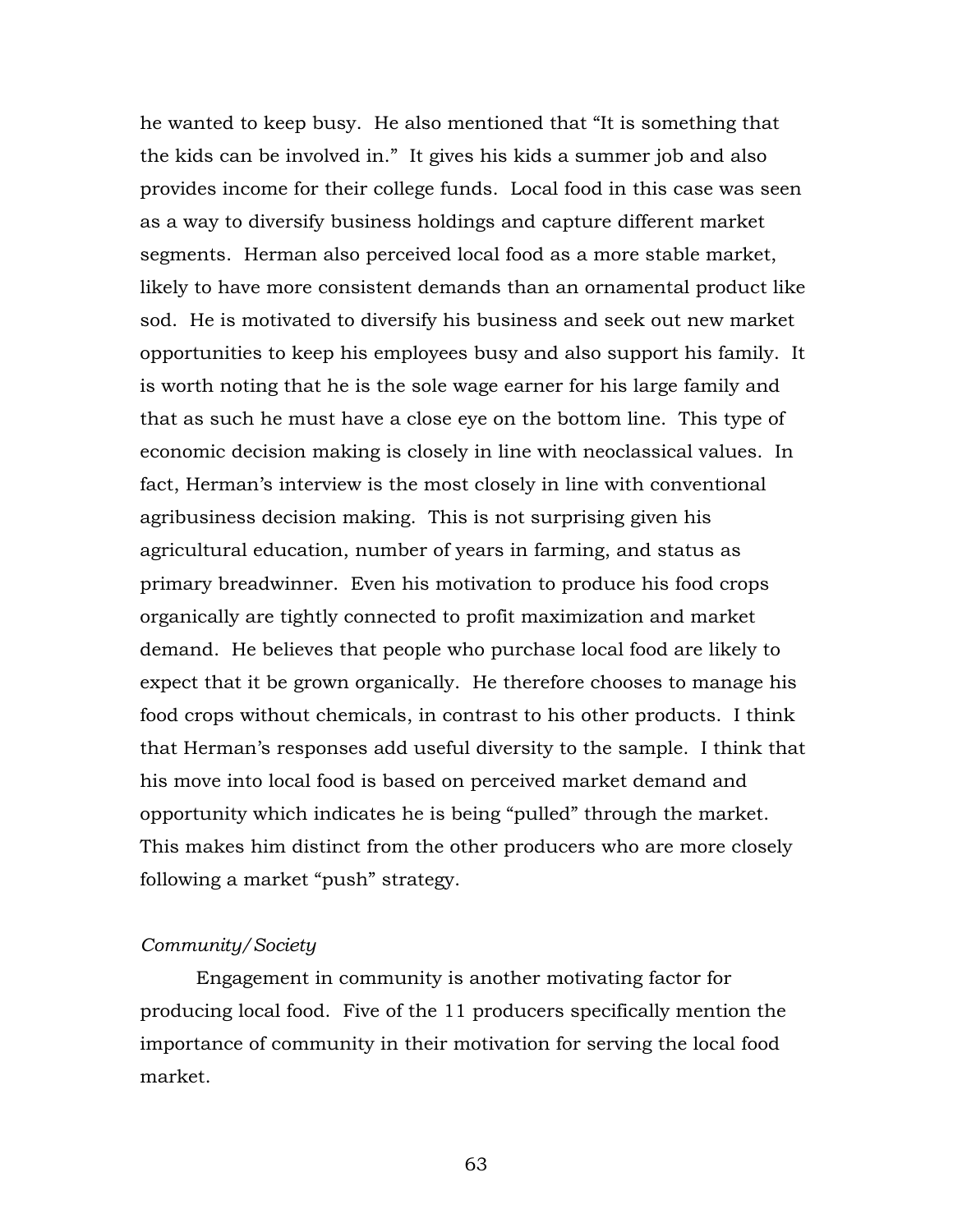Tom Hunton, who also produces commodity crops for the global market, reflected upon growing food for the local market in this way, "There's a wonderful feeling and connection to be able to say that you're feeding your neighbor, and to be a part of that." As detailed in his profile, he was deeply moved by the experience of participating in Earth Day communion at a local congregation and commented on what a profound sense of community he experienced. He cited this sense of community as a main motivating factor in changing his production towards locally oriented bean and grain production. He contrasted this with his experience as a grass seed farmer, which left him feeling that he was not a valuable community member. Rachel from S.L.O. Farm also specifically mentioned "Connection to local people and community" as motivation for producing locally oriented food.

For Gina from Stillpoint farms producing food for the local market is a way to nurture people and the community. "On the more esoteric side, and I've thought about this a lot, the acceptable way for me to share the love I have for others is growing the product, putting the love into the product and then someone coming and taking that product into their bodies." This is a powerful statement demonstrating feelings of deep connection to others through the act of locally oriented food production and distribution. This physical, visceral connection to community through food is also connected to other comments made by Gina in reference to health and Annette Perhern's motivation to provide food for the local market that is healthful and wholesome. Annette referenced the importance of growing nutritious produce for local families and children. Gina also elaborates that local food production provides a healthy food alternative to large industrial agrifood producers, "Which is huge because if you talk about this movement that people are waking up and thinking oh my god these conglomerates and what they've done…that's just awful, we have asthma and diabetes and fertility issues…there's something terribly wrong". Though health could be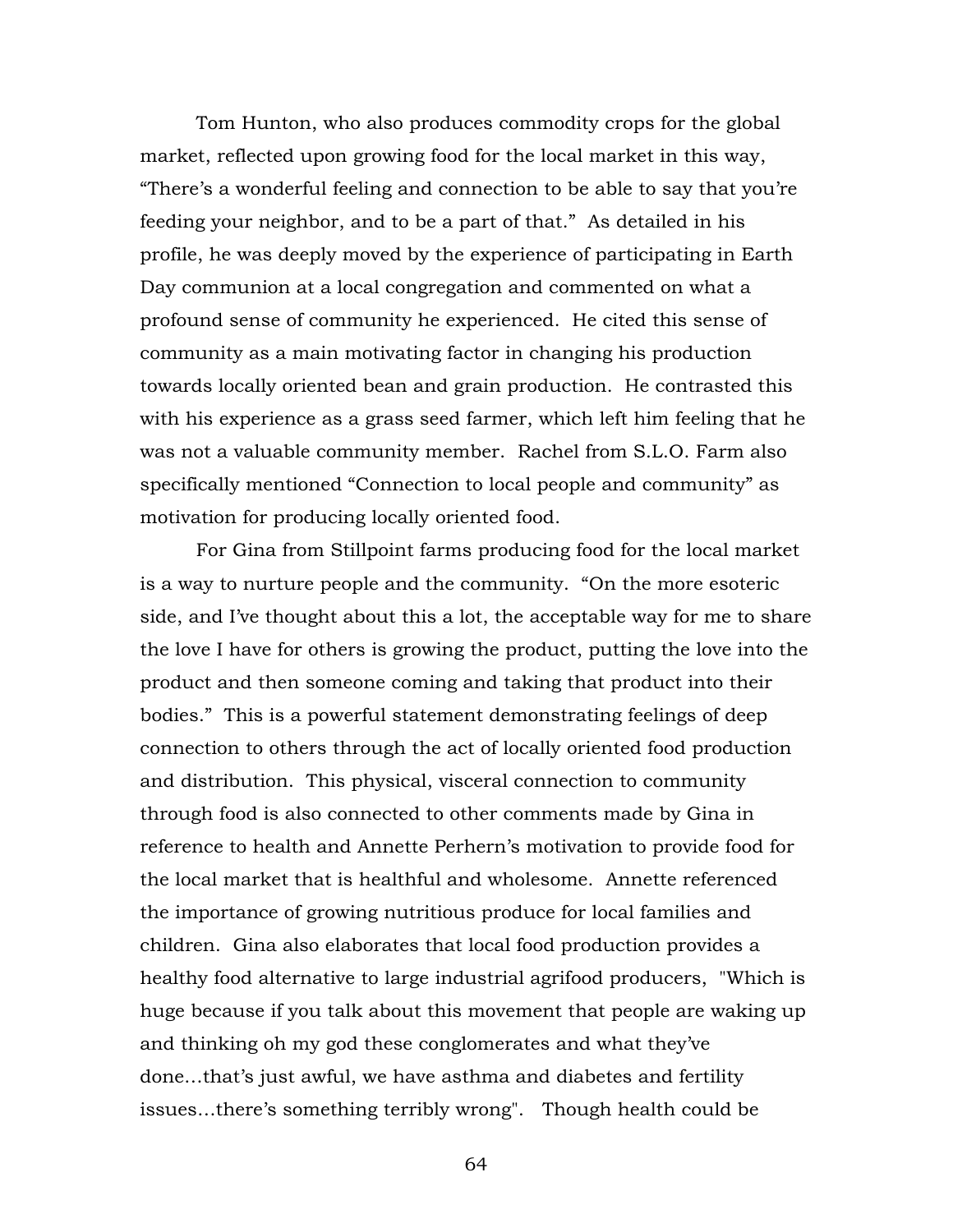broken out as its own section I have chosen to classify it as an extension of community motivation. I think this is in line with the intent of these responses.

For Richard Wilen, his belief in the importance of agriculture on community life comes from a background in archaeology. "I've studied the history of agriculture and humans so to me agrarian societies that are really strongly knitted is the best form of human habitation. I really feel that we've strayed so far from that so this is re-building that. We should have more people living and working on farms, more people involved with the food network, and keep it closer so that it all sort of feeds together. This is my home these are my community, neighbors. It's important to be part of a system and a process." This reference to previous experience in a different field was common in the interviews. Most of these farmers did not come from agricultural backgrounds or study agriculture at university. It is interesting to see how their diversity of experiences informs their chosen agricultural livelihoods.

#### *Environmental/Ecological*

Environmental motivations were wide ranging in this sample of producers. It is worth mentioning that three producers came from environmental science backgrounds and explicitly produce food for the local market due to their conclusions about what an environmentally sustainable system looks like.

There is the benefit of reducing food miles, as expressed by Richard Wilen of Hayhurst Valley Organic Farm, "I just believe in the local food system. I believe every mile you transport stuff makes it less ecologically viable". Annette Pershern, of River Bend, agrees with limiting miles but also goes beyond food miles and states that the current global food chain cannot provide people with "safe nutritious food, clean soil, clean water or a clean environment for our children". In a general way, Jack Gray from Wintergreen Farm agrees, "environmentally,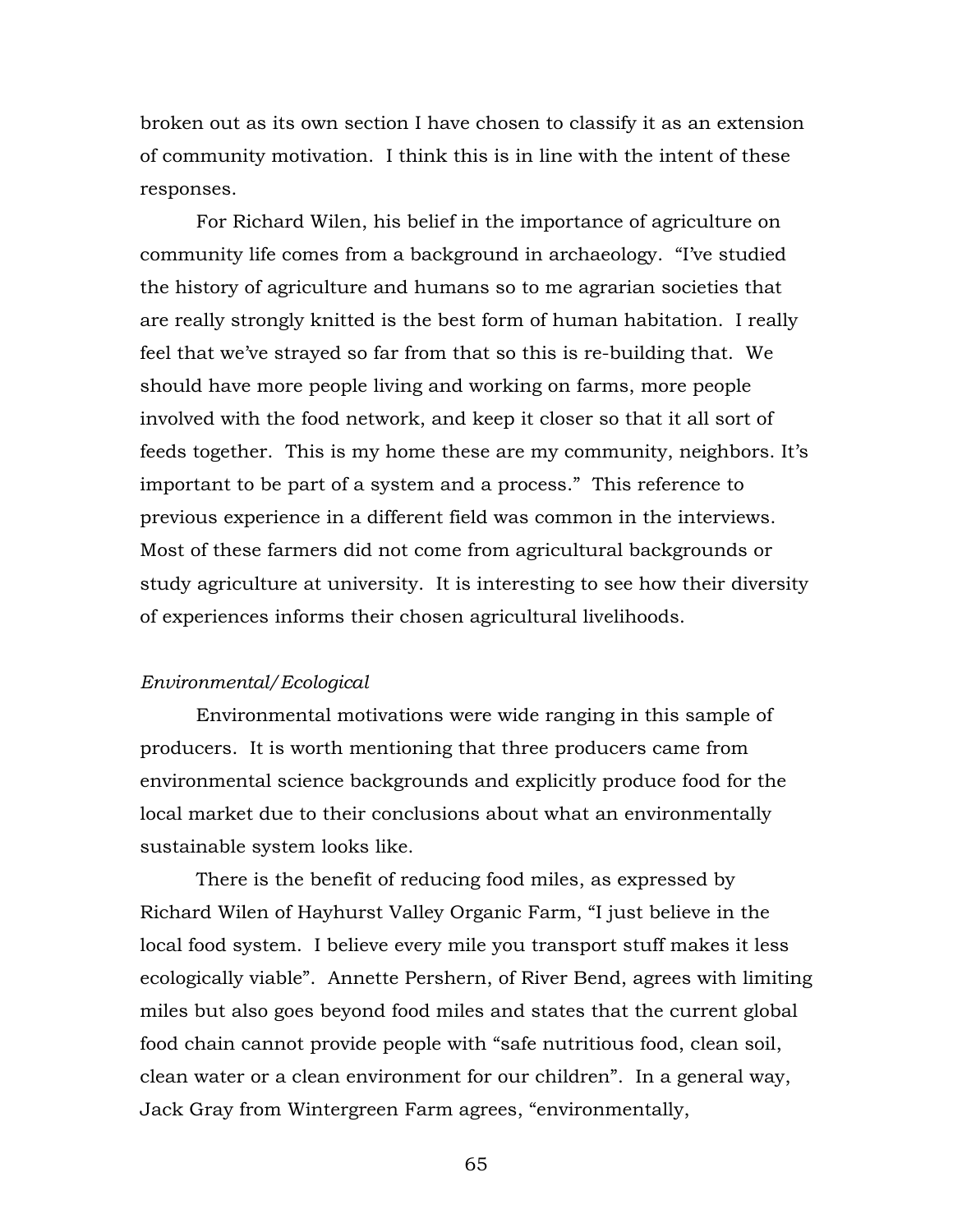sustainability wise we think [producing food for the local market] is the way to go".

Another way that this set of producers diverges from mainstream industrial agriculture is land use decisions. When farmers are competing on the national or global commodity markets the margins are often very thin. This encourages farmers to bring every inch of land that they can into active agricultural production to increase total yield, even if that land has environmentally valuable alternative uses. On the other hand, serving the local market allows these farmers to capture more profit from food sales than mainstream alternatives. This allows them to farm less land in a more considerate way. It also allows them to leave tracts of land in non-agriculturally active production, such as native riparian ecosystems. Two farmers specifically mention such projects that they have undertaken with their local watershed councils to restore and maintain riparian areas on their land.

Another key component of environmental concern was agricultural biodiversity preservation, which has implications for food system durability and food security as well. Agricultural biodiversity was both explicitly and implicitly addressed throughout the interviews. Though there were producers who specialized in one or two crops, for the most part producers were growing a wide variety of products, more so than would be expected from large scale, conventional agriculture. For instance when I questioned John Karlik from Sweetwater Farm about his main products he chuckled and replied that he grew over 300 varieties of fruits, vegetable, fungi and also raised chickens for meat and eggs and cattle for meat. Even when one crop was the main focus on a particular farm, the specific variety or varieties chosen are not always the most common commercially available, high yielding varieties. For instance Shanna Suttner of Smith's blueberries related that as they have needed to replace older "Olympia" variety blueberry bushes they have had difficulty in finding a supplier. They have found a solution in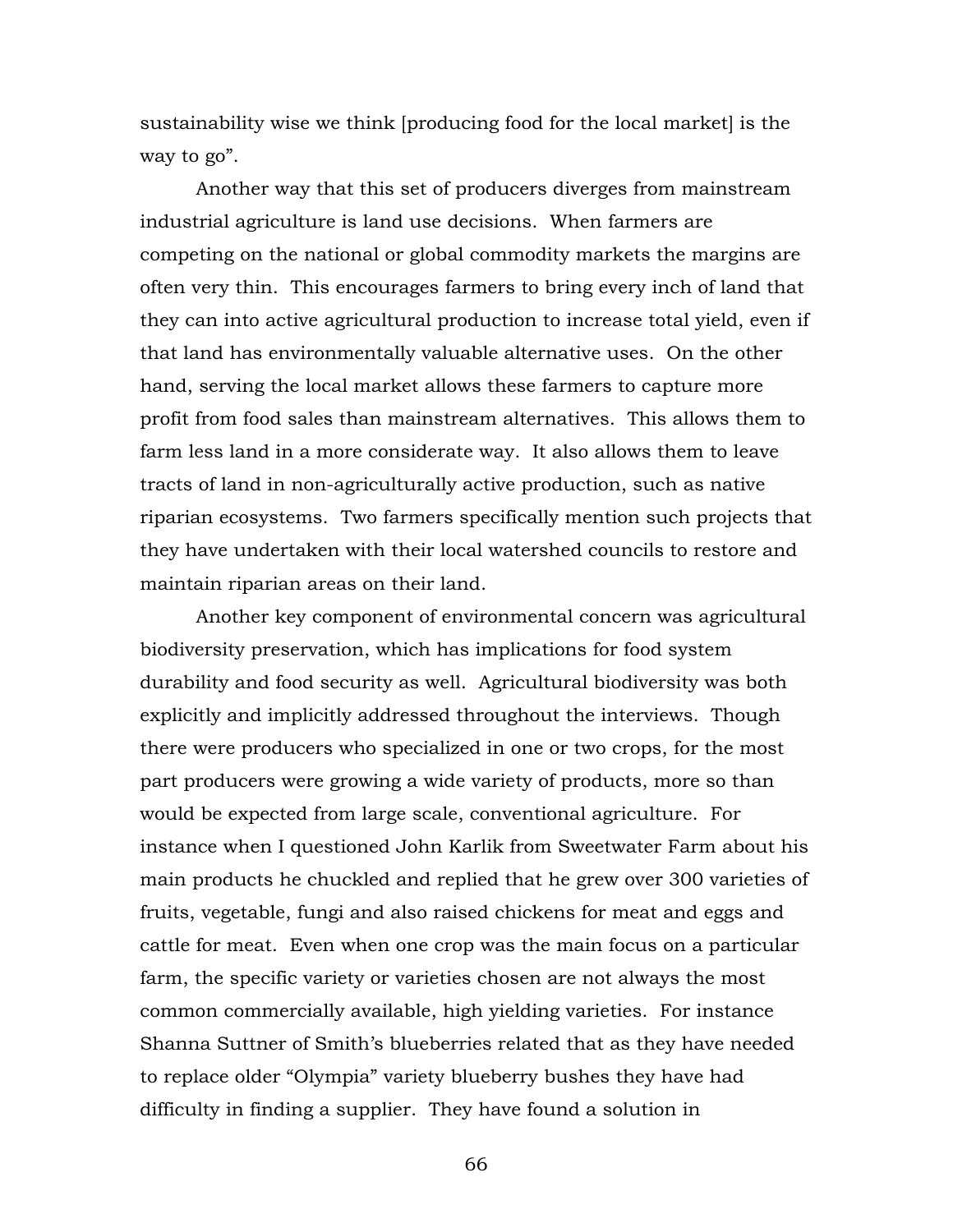transplanting bushes from another operation that is down-sizing as this variety is not commonly commercially available any longer. The crops and varieties chosen by these local producers are not chosen only for yield. They are chosen for a more diverse range of qualities: seasonality (early/late producers extend the season and fetch high prices), drought resistance, flavor, color, ability to process into value added products, even explicitly to preserve a rare variety for the sake of its survival. As is demonstrated by the work at Open Oak farm. Open Oak farm's founding farmers Sarah and Andrew have a particular focus in preserving agricultural biodiversity and also the benefits of saving seed. They also run the company Adaptive Seed. They have traveled extensively to both collect heirloom seeds and also to give workshops on seed saving and the urgency of preserving these techniques. In terms of future agricultural sustainability they think that, "We need more good seed that's adapted to organic growing on low input fields We need to get these varieties out and get people saving it…Growing local food for local markets using seeds from who knows where is not necessarily good. For the system to be sustainable the seed should be internalized…which will also improve resilience" (Andrew). He goes on to state, "My biggest reason for doing what we're doing is coming from the seed side. I got into beans and grains early on because I started finding these cool seeds of grain and beans varieties that no one else was growing. And when I grew it, it grew really well" He stated that there are only about four varieties of wheat in the valley and this year for instance many of them got rust really bad. Their wheat didn't. They think that their different varieties are likely more rust resistance and more tolerant to trouble in general.

There are also a wide variety of crops that are grown because of the diversity of desire within the local market, which also leads to agricultural biodiversity preservation. Tom Hunton, from Hunton Farms provided commentary on this. "People tell me you can't compete with Montana wheat. No I can't but the Montana wheat grower can't compete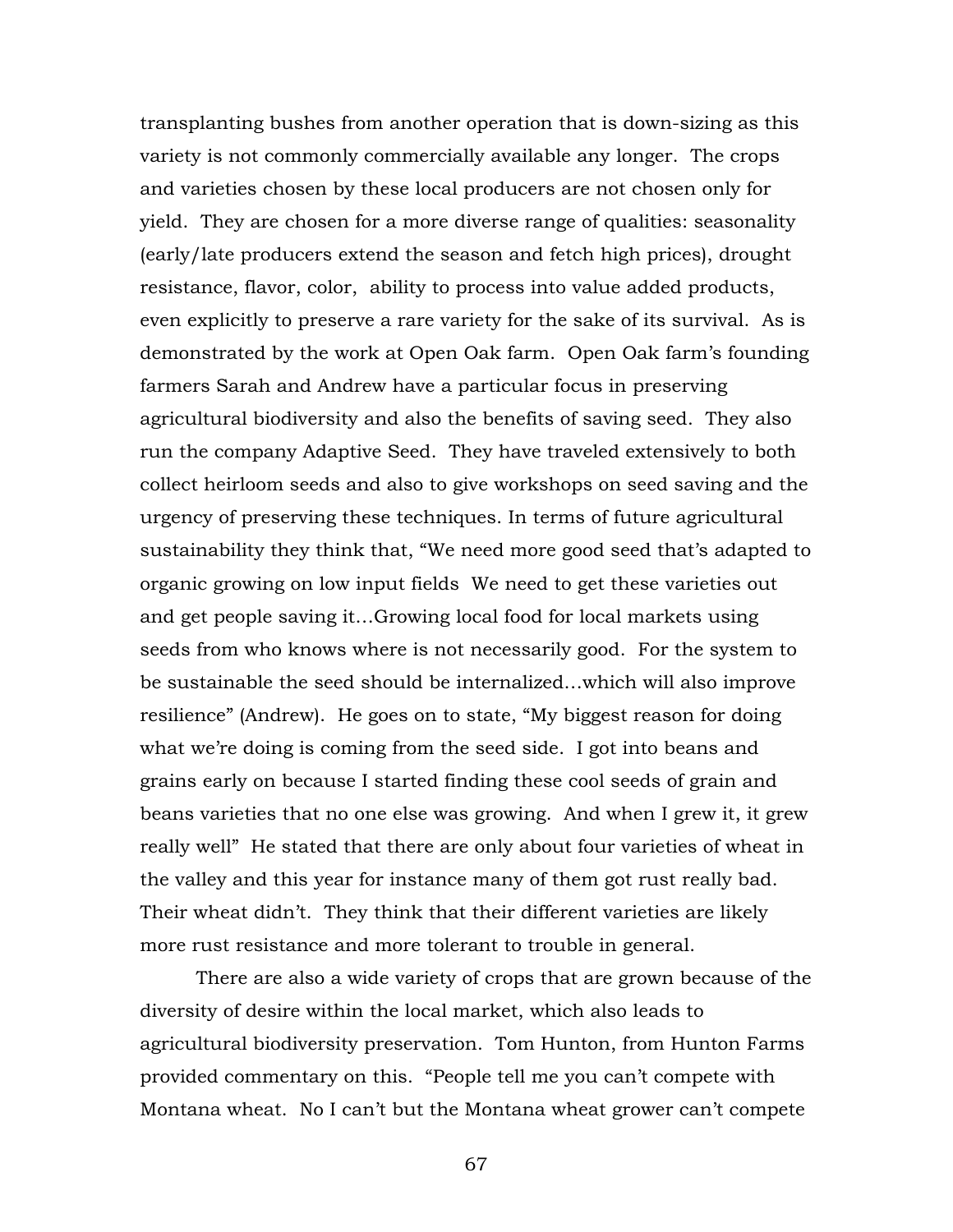with me for a market. They're 1000 miles away or 800 miles away and don't know these people…or have the ability to do whatever it takes to be a part of this community like we can". For them diversifying into hard red and white winter wheats and a variety of legumes is based on local demand for staple foods though it is at this point of questionable economic value. This is an interesting reworking of the concept of comparative advantage. Hunton Farm does not have the traditional economically defined comparative advantage in hard wheat production (high yields for the lowest cost). The farm does, however, have the comparative advantage in relationship to the local community, which cannot be easily replicated by growers farther away who are not embedded in the community.

Those growing for CSA's also have a high incentive due to consumer demands to produce a wide variety of products. Because people want to eat a wide diversity of foods, those who participate in a CSA as an integral part of their food consumption will be most content with a wide variety of products. This is similar to gardening in a way. Home gardens tend to grow a small amount of many things rather than a large amount of only one item, even if some of the crops are only marginally productive. Of the 11 farms, four use the CSA model of food box subscriptions to distribute at least some of their products. They vary in membership from about 12 families to over 200.

#### *Homeland Security/Food Security*

Richard Wilen succinctly describes security in the local system this way, "I believe [the local food system] is the ultimate form of homeland security. Getting food from overseas to me is a real bad idea, the less capacity we have at home sets us up for problems in the future. Part of it is just maintaining capacity, be it agricultural or manufacturing. If we loose this capacity it will be hard to ramp it up if we ever needed it." This concept of maintaining capacity to remedy vulnerability is echoed in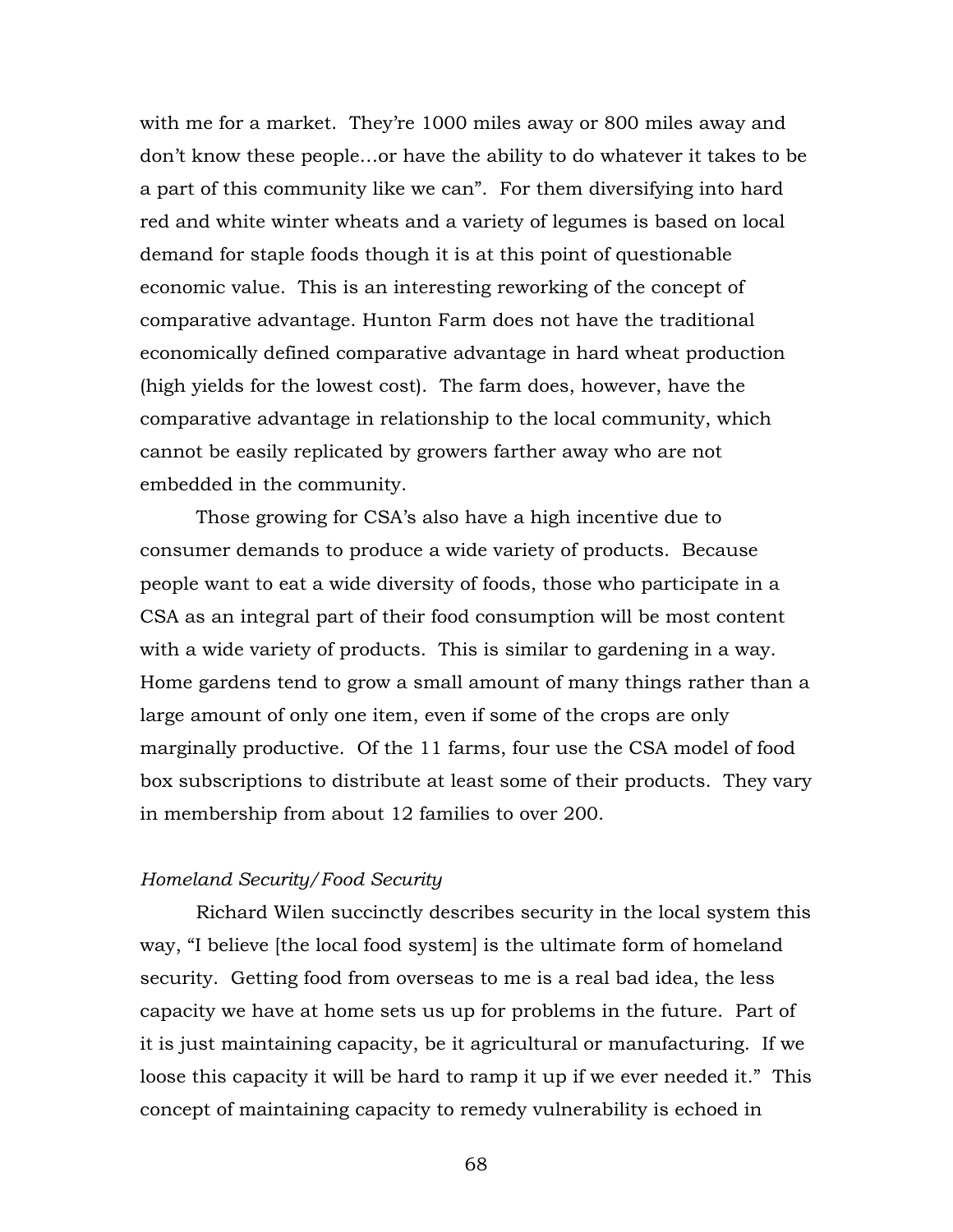several other interviews as well. Rachel Weiner expressed a sense of urgency to preserve agricultural knowledge, which will provide options and alternatives if the current system of food distribution fails. Andrew and Sarah from Open Oak also see maintaining diverse, heirloom seeds as a maintenance of capacity. Annette Pershern more generally referred to the globalized food system being "unsafe and insecure". While Jack from Wintergreen put it this way, "Well we believe it's what really needs to happen. We have a strong belief that it's what we need to be doing. In the long run it's the only real security we have is if we're producing our own food." "I think of the instability of marketing channels at a global level, I don't see how anyone can think that's very stable". Tom Hunton also refers to elements of food security by saying about his local food production, "on a geo-political basis on an environmental basis it all makes sense. It doesn't make economic sense all the time".

My sense is that many of these producers are absorbing economic costs in the short term due to a feelings of long term insecurity in the globally oriented industrial agrifood system.

The local food system provides an option for producers who want to avoid or diversify away from total reliance on the mainstream industrial agrifood system. It provides an outlet for their products that allows them to fetch a high enough price to be financially sustainable. From the consumer side, it provides the local community with the ability to opt-out of industrial agrifood as well. As Gina Thomas put it "If there's not an alternative to it that what can we do? Nothing". Related to food security is another common interview response, peak oil.

"Peak oil" was a common phrase in the interviews. It could be easily categorized as either an environmental motivation or a food security motivation. I chose to categorize it mainly as a food security issue since I think this is what most producers indicated was their primary concern. However I do detail some environmental concerns in this section as well. It was listed by several farmers as a reason they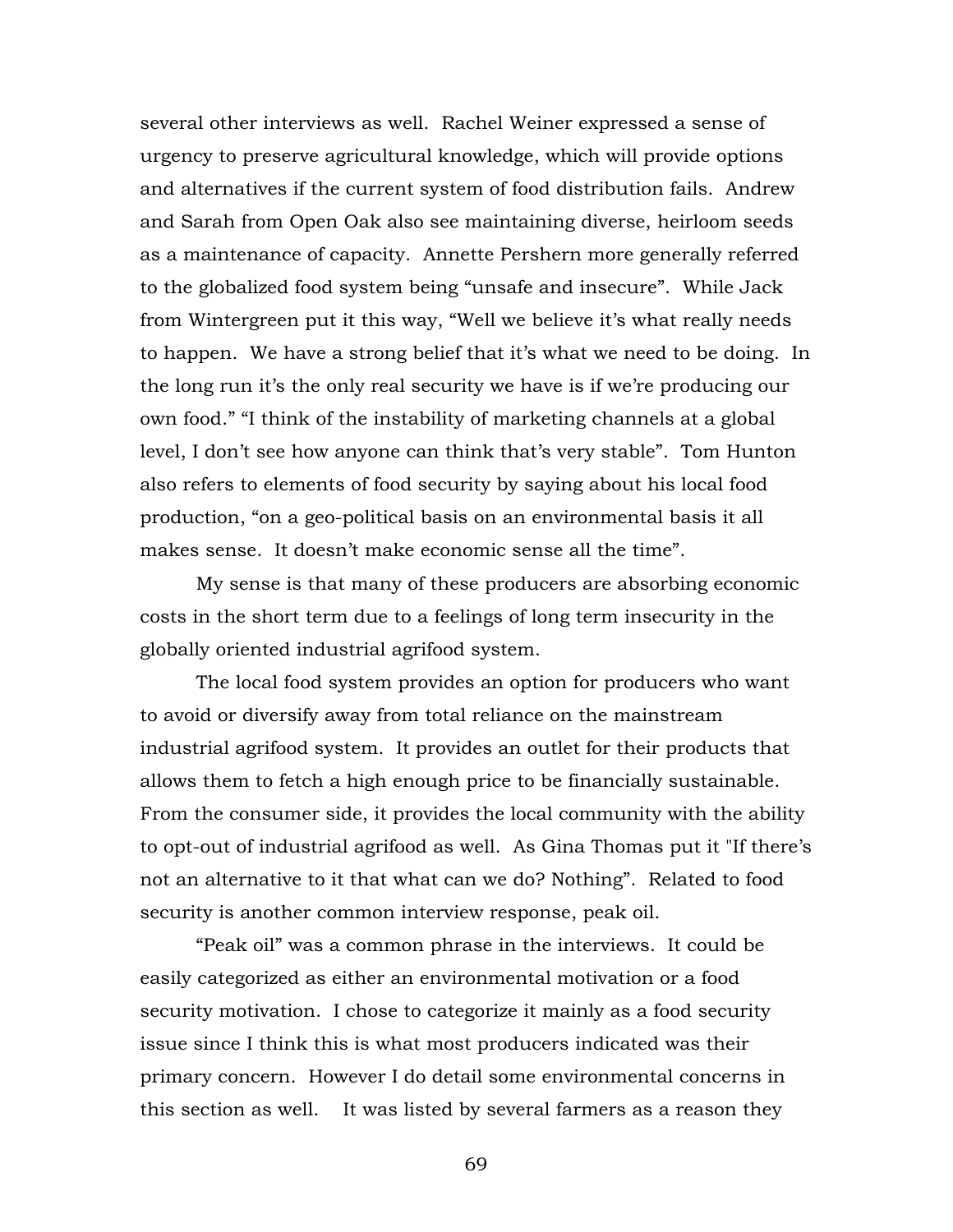got into farming for the local market. Since all but two of the producers I interviewed are first generation farmers, it was often cited as the primary reason they began farming. I'm not sure if it is significant, but I do notice that four of the farms represented were founded in proximity to the oil crisis of the late seventies, and another three producers shifted focus to more local foods in proximity to the oil and food crisis of this past decade. I think it is possible that the vulnerability of our current food system becomes obvious, and seeking alternatives becomes more urgent, when the system is stressed by high oil prices.

For instance Annette Pershern cited the trouble with shipping food long distances and noted that this type of transportation would become increasingly costly and unreliable as fuel prices rise. She thinks that in the future the price of fuel will go up and the availability will go down, that long distance shipping across hemispheres (she specifically mentioned New Zealand and Chile) will not be cost effective. She is motivated to produce for the local market in part to eliminate the need to ship food long distances, by producing a variety of locally demanded products that would require less overall fuel and also provide a foundation for a future system that is less fuel dependent. Sarah Kleeger and Andrew Still, indicated explicitly that one of their motivations in farming is to create a more "durable" localized food system that can withstand shocks in oil supply and prices and also challenges of climate, disease and pests. In their case the owners of the land that they rent for their farm were motivated to purchase the land and rent specifically to people who would use it to grow local staples because of their apprehensions about peak oil and the shocks it could cause to food supplies.

Many producers stated that they feel what they are doing is important for a future with less availability of oil, because localized production will: limit reliance on long distance transport, limit reliance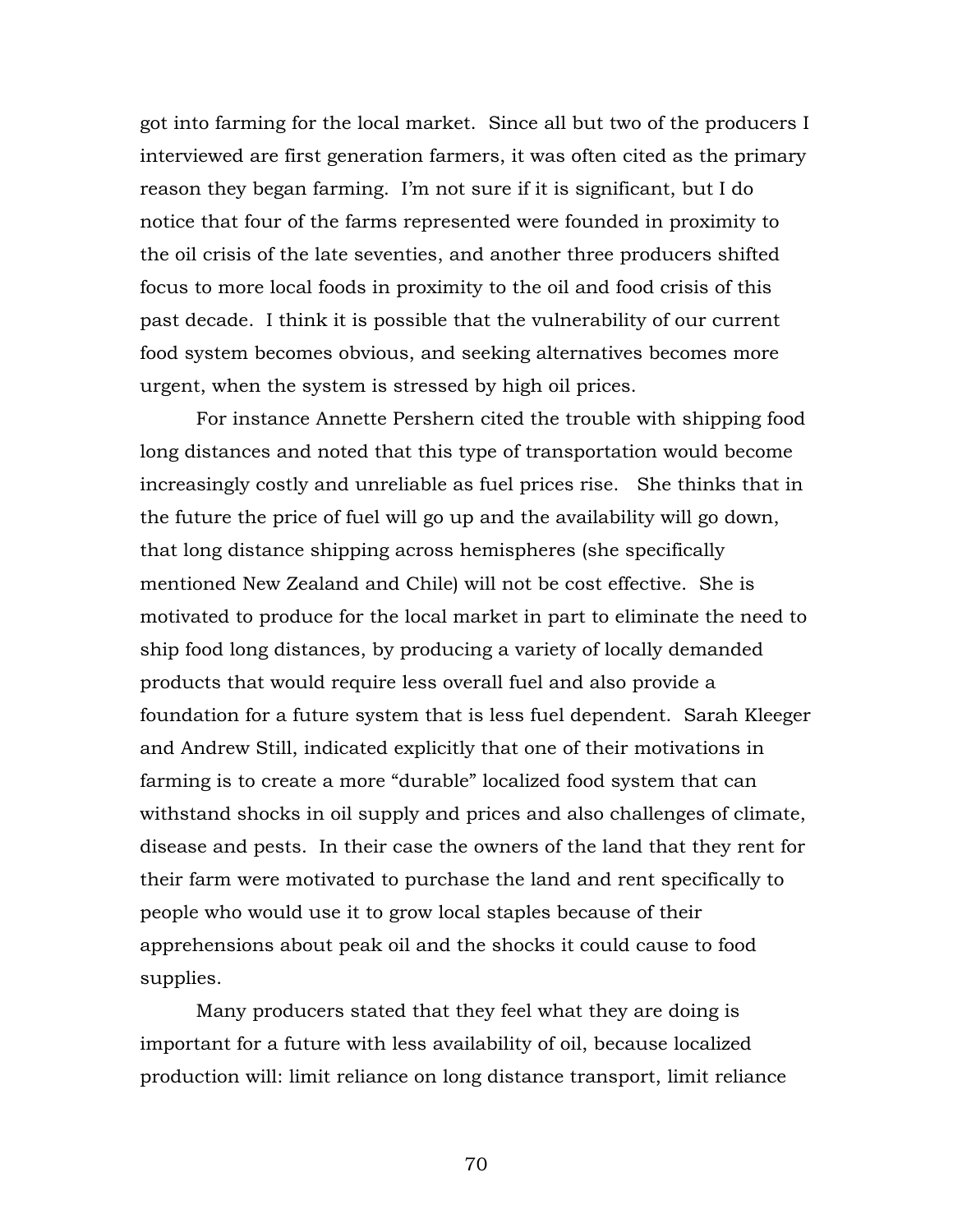on petro-chemicals, increase regional food independence, and act as a kind of national security.

#### *Stewarding Local Gifts*

This was a motivation that I hadn't anticipated in any way. Four producers explicitly reflected upon the unique situation in this area and indicated a sense of responsibility for maintaining both human and natural resources.

"We live in an abundant area, the pioneers called it the land of milk and honey so it is a shame to see an area like this not utilized to the fullest extent. We are in the position to have a strong local food network. And we could do it if we put our mind to it. Eugene is surrounded by really high quality land and water…If it can't be done in a place like this then it's going to be really hard to do it anywhwere: because people are really sympathetic to buying it, to producing it, and have the resources. To me it is an important test case." (Richard, Hayhurst Valley). Sarah Kleeger from Open Oak farm put it this way, "We have really incredible soils here, why aren't we growing things that are the foundation of our diets?"

Annette Pershern grew up in the area and has seen what Lane County can produce and how rich it is in agricultural potential. She thinks we are lucky that here we can produce a wide variety of seasonal food for local people.

## *Lifestyle*

Lifestyle was cited as a major motivating factor amongst these producers, which is not surprising given that it is often listed amongst farmers generally. Amongst my sample there were several lifestyle factors that were mentioned by producers.

In the case of Smith's Blueberries they wanted to move back to the area when they retired. They chose to purchase her family's blueberry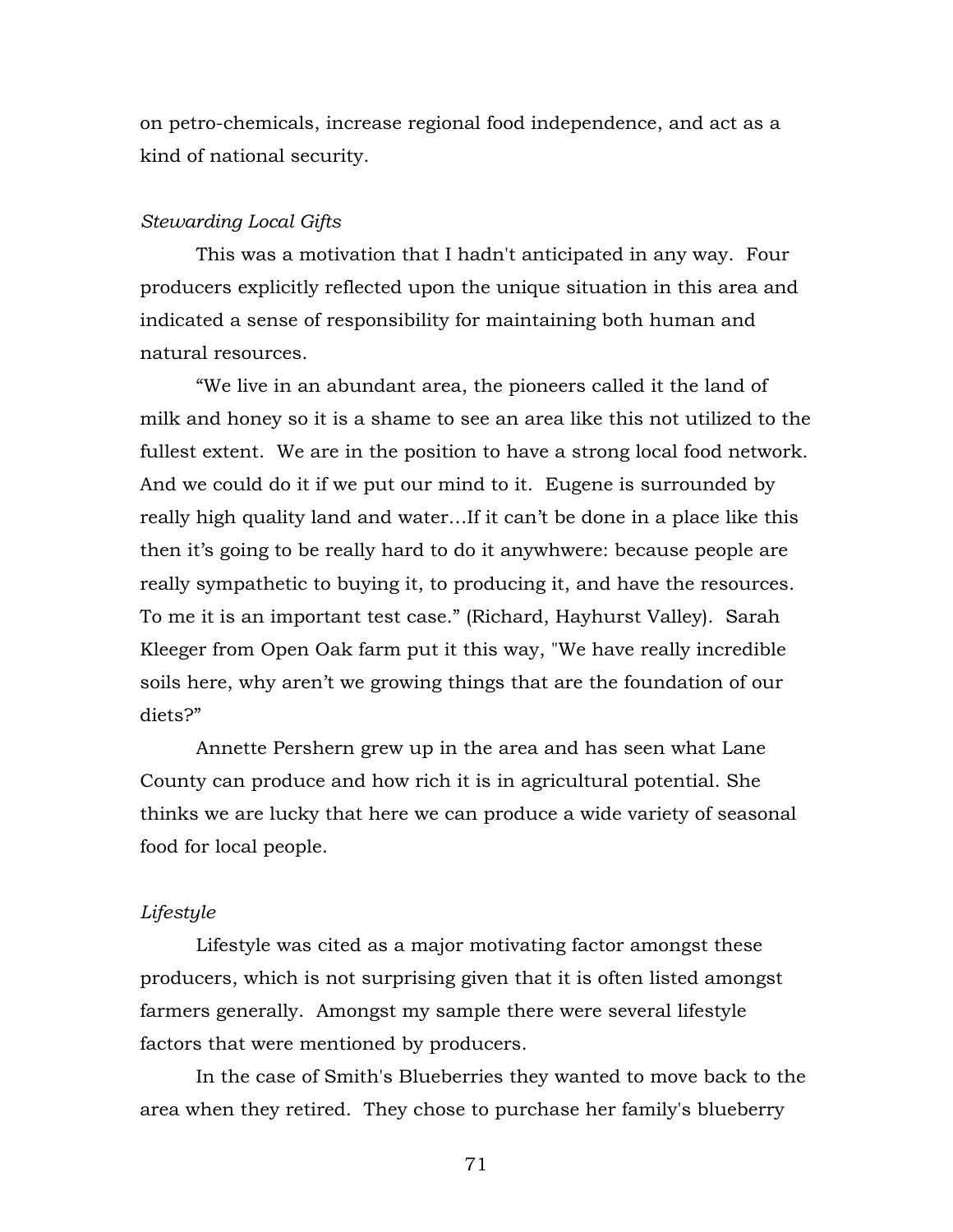operation because it was already set up, the location was great, and it gave Mr. Suttner a great outlet for his "tinkering and farm interests".

Others like Jack Gray and Herman Hempke mentioned the desire to work outside. Richard Wilen also indicated the appeal of an occupation that allowed him to be a "jack of all trades" as opposed to a specialist in any one thing.

Another lifestyle factor was the desire for a rural, farming upbringing for the producers' children. Herman Hempke and Annette Pershern specifically mention the motivation to farm because of family lifestyle considerations particularly the value of raising children in a rural environment with opportunities to participate in farming.

In summary, agriculture offers an opportunity to work outside, learn a wide variety of skills, and rely on one's own labor in a more direct way than many other lines of work. It also provides a rural experience for raising children, which has both social and environmental benefits.

#### **Rewards**

The following are a few categories of rewards or benefits that the producers I interviewed listed. It was a broad question, "What are the greatest rewards of producing for the local market?" I consider this slightly different than motivation, though it certainly was linked in some responses.

Not one producer listed profit or monetary gain as a reward of producing for the local market. In fact some producers expressed that they would be better paid in other lines of work. However, from my own observation as I discussed above, the scale of these farms preclude them from being able to compete well in a broader food market so the local market is really the only financially viable choice.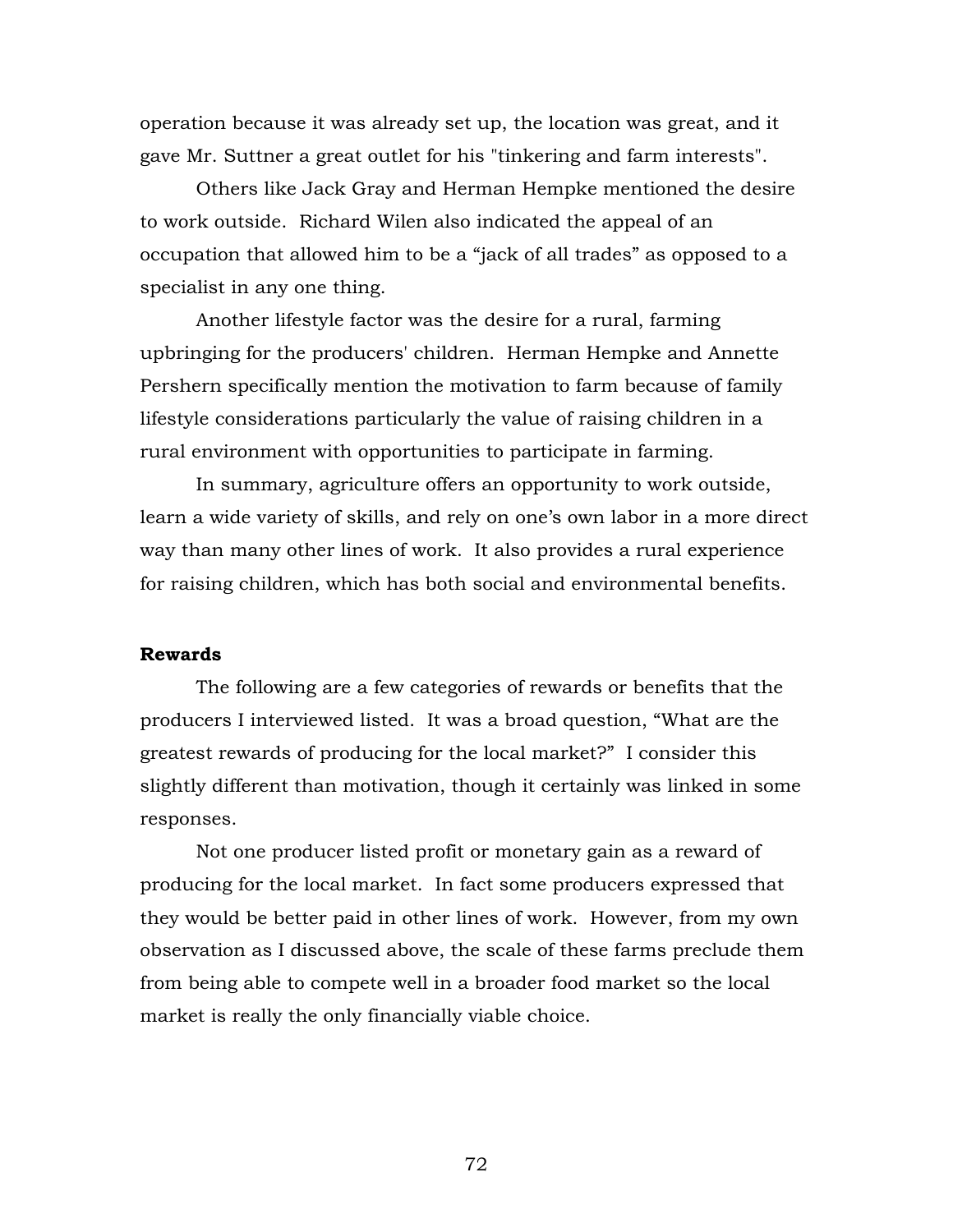## *Relationship with Customers, Sense of Community*

This was by far the most common response. Every producer indicated connection with their customers as a reward in producing for the local vs. the global market. This connection was translated into community by many in their responses to this question. The answer from Tom Hunton is a useful example since he has experience growing for global commodity markets and local food markets. He has grown mainly grass seed up until recently and he compared the experience being a grass seed farmer with his experience growing locally marketed beans and grains. He stated that he loved having people come out the farm, who were excited about what they were doing. He said that he now feels like "a valuable community member", which is in contrast to the sentiments he perceived as a grass seed grower. Herman Hempke also enjoys the direct customer contact. He said that the greatest reward of producing local food was similar to that for his sod business, "Knowing what the customer wants, what's on their mind, what's important to them".

Jack Gray also specifically mentioned how much he enjoyed people coming out and visiting the farm, being enthusiastic about what he is doing, and communicating with customers directly. Three producers, including Jack, also brought up the local "That's My Farmer" event sponsored by the First Methodist Church in downtown Eugene. They enjoyed the positive feedback, support, and sense of community that the event fostered.

## *Sense of Pride*

This response was listed by two producers as a reward. Annette Pershern from River Bend Farms put it this way, "I'm planting this seed and it will grow and come to fruition. It will be tasty nutritious, what is should be". She is proud that compared to supermarket produce her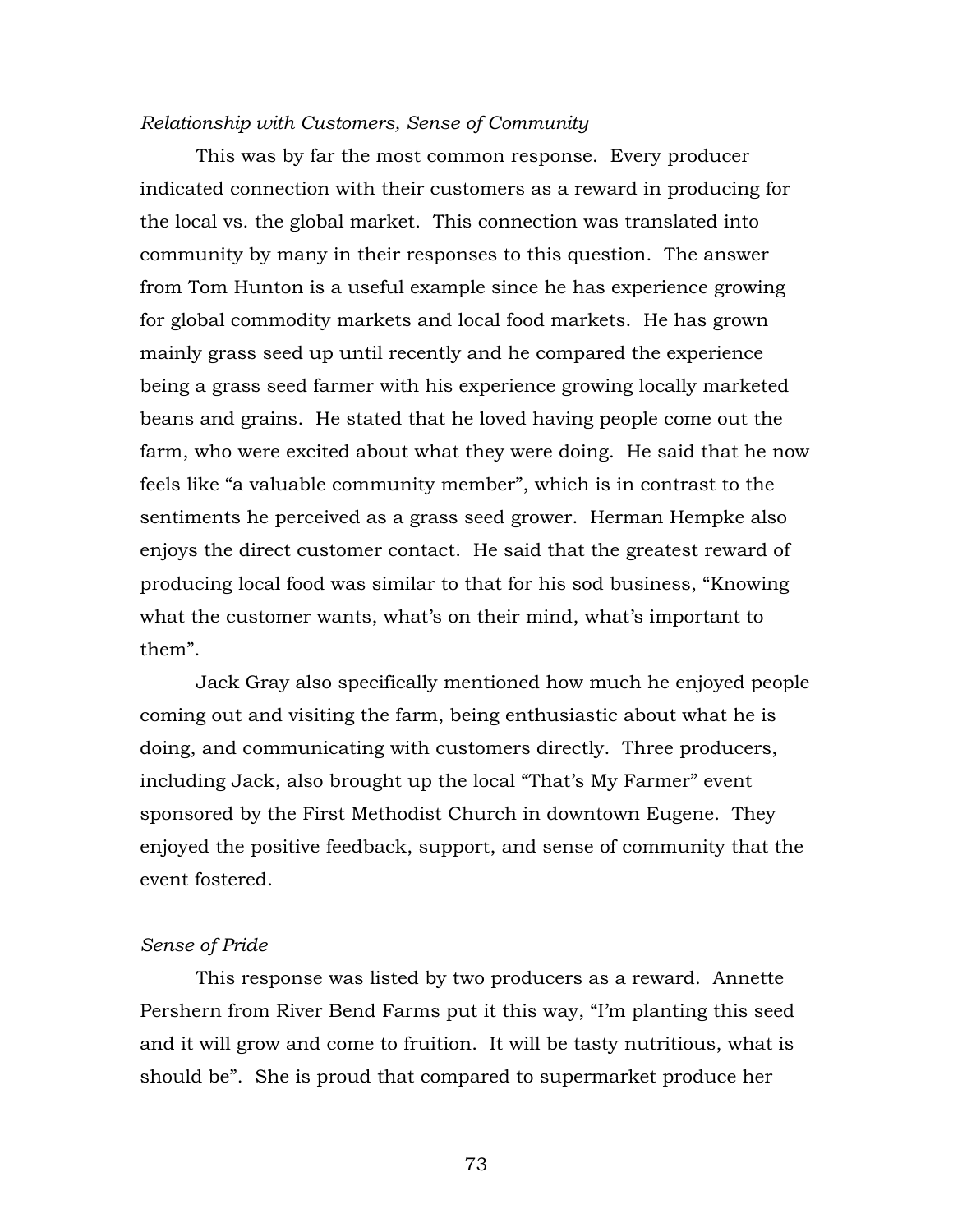food is superior in taste, quality and safety. Rachel Weiner also put "sense of pride" in her work at the top of her list of rewards.

# *Spiritual Satisfaction*

Three farmers stated spiritual rewards of producing food for the local market and one more alluded to spirituality indirectly. Gina Thomas said this, "Knowing that I'm following my truth and that I'm offering something that is so important to the survival of the planet and the humans and that I can be part of the support for those who are ready and are listening to that little voice inside…being able to connect. When you're being asked to go and find that; be that truth that bliss, that wholeness, that love, come here to find that". She goes on to say, "The answer is not understanding it scientifically but understanding it from our heart understanding it because we know it is the right thing that it fits, that's the motivation, that's the reward".

Both Jack Gray and Richard Wilen refer to the pleasure of being able to pursue a "right livelihood". Jack put it this way, "There's the whole right livelihood thing. We believe this is the right thing to be doing. It's somewhat rare in our society to get paid and make a livelihood doing what you actually believe in and so that's pretty phenomenal"

#### *Security in a Changing World*

Though he was the only producer to specifically list it as a reward, I think Andrew Still's comments on this topic mesh well with the motivations that other producers listed. He stated that a great reward of producing food for the local market was growing something that is, "Tasty, flexible, and adaptable to changes in availability of oil". This concept of food system durability and creating the potential for future alternatives to industrial agrifood is a concern to many of these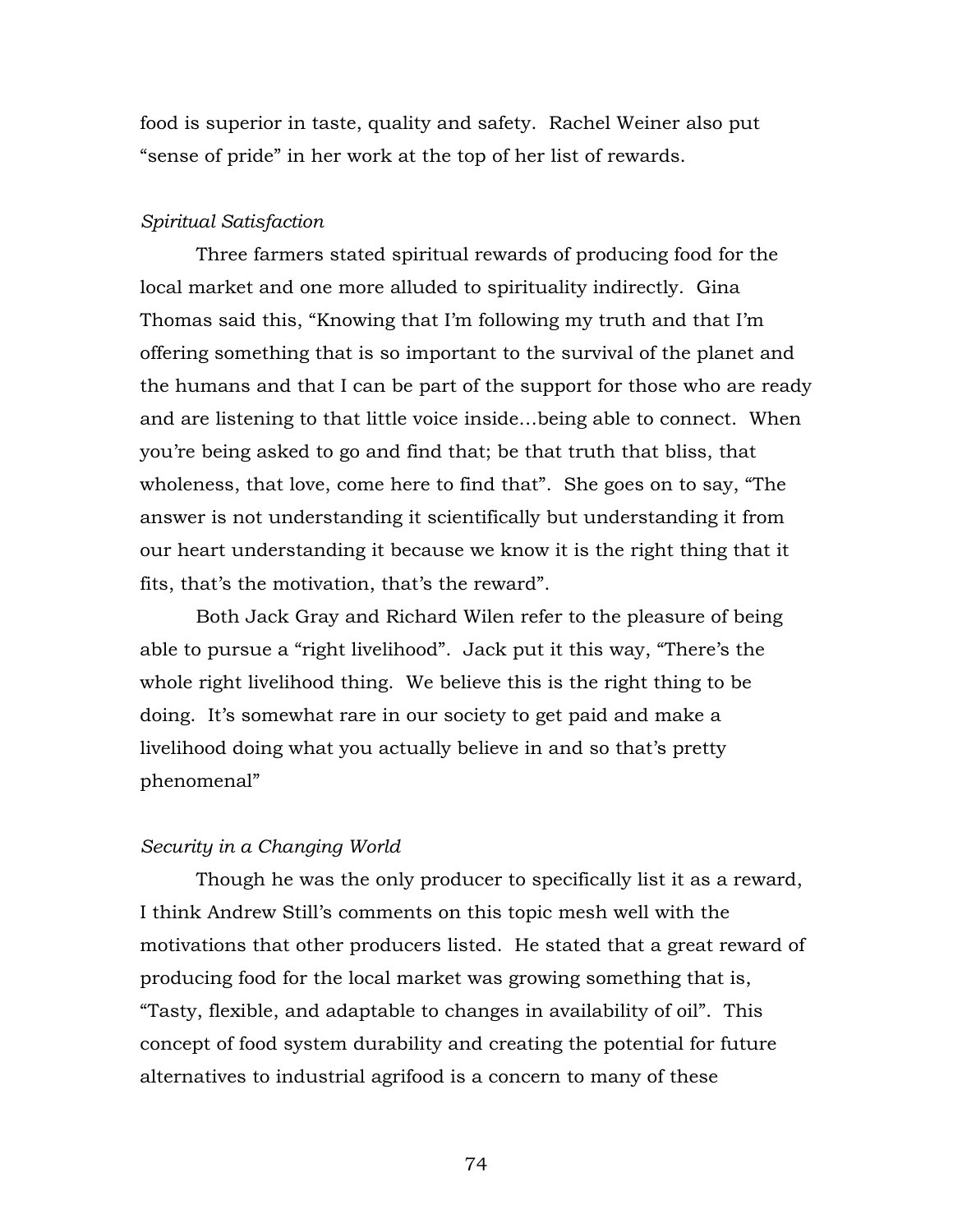producers, as is evidenced by their response both in terms of motivation and in Andrew's case, also reward.

#### *Health for Customers*

Andrew Still and John Karlik said that they are rewarded by the knowledge that their food is improving people's health. John put it this way, "Knowing that I'm serving people and to help increase the general health of the general population. Providing mineral dense food for people which quite frankly they aren't getting unless they are paying attention. Just because it is an organic farm doesn't mean it is mineral dense production. It's something very few people pay attention to. It incurs cost that you don't need to incur to make a product that looks the same. We go beyond the surface level of value".

This last statement cuts to the core issue demonstrated by the diverse list of motivations and rewards given by these producers. These producers generally are concerned with going beyond, "the surface level of value" in both physical and philosophical sense. They may all produce food that has some superficially similar characteristics to industrial agrifood. At a certain level an egg is an egg. However they would really consider the value of their products greater than the mere caloric utility, some would probably even argue that a locally, sustainably produced egg is actually a different product than an industrially produced egg even if they look similar from the outside. These farmers demonstrate that they think their foods are superior in nutrition and safety. They also demonstrate that they are embedding their foods with values such as positive community relationships, and greater security in a world with many uncertainties. The spiritual rewards mentioned go even one step beyond that to the spiritual value of producing locally oriented sustainable food, both for the producer and their partnering consumer.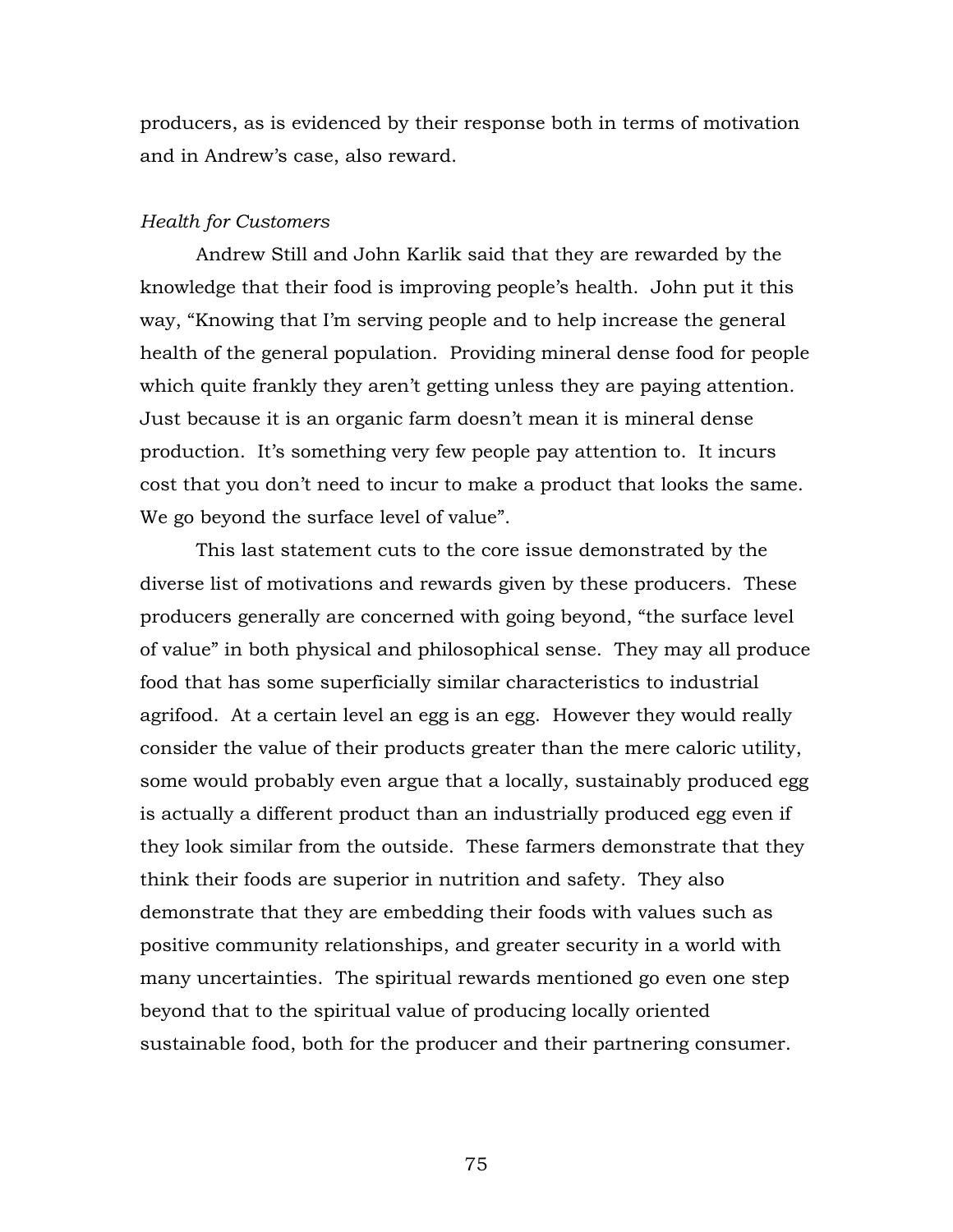#### **Challenges**

The challenges that these farmers face demonstrate the dominance of the mainstream agrifood system. Price sensitivity and perceptions of value was the most commonly listed challenge amongst these producers. The mainstream system encourages producers and consumers to focus on quantity over quality. Many of these farmers specifically mention their focus on small scale, quality oriented production, which for some is a transition from practices that they have used in the past. The mainstream system does not reward quality with a sufficiently high price to justify the costs to the producer. Consumers have been trained to "search for ten cent a pound potatoes" as Andrew Still put it; to maximize personal or familial utility by purchasing the largest quantity of calories for the lowest price. They have been purposefully distanced from the negative social and environmental consequences of their cheap purchases and indoctrinated into a system that glorifies inexpensive food above other qualities. The local consumers that these farmers describe are working against the mainstream system and choosing to voluntarily forgo their "right" to purchase cheap food. According to these farmers though some of their customers are sufficiently wealthy to shop irrespective of price, they think that most of their customers give up their "right" to purchase cheaper food at the cost of other expenditures. In other words they are sacrificing purchasing power in other areas of their lives to dedicate a larger percentage of their income to food purchases.

#### **Customer Descriptions**

This brings me to the way these producers described their customers. I asked two questions on this topic: What do you perceive is your greatest marketable attribute to your customers? and Describe your average customer.

This survey of customers is by no means all encompassing. However I think that since these producers do have fairly close contact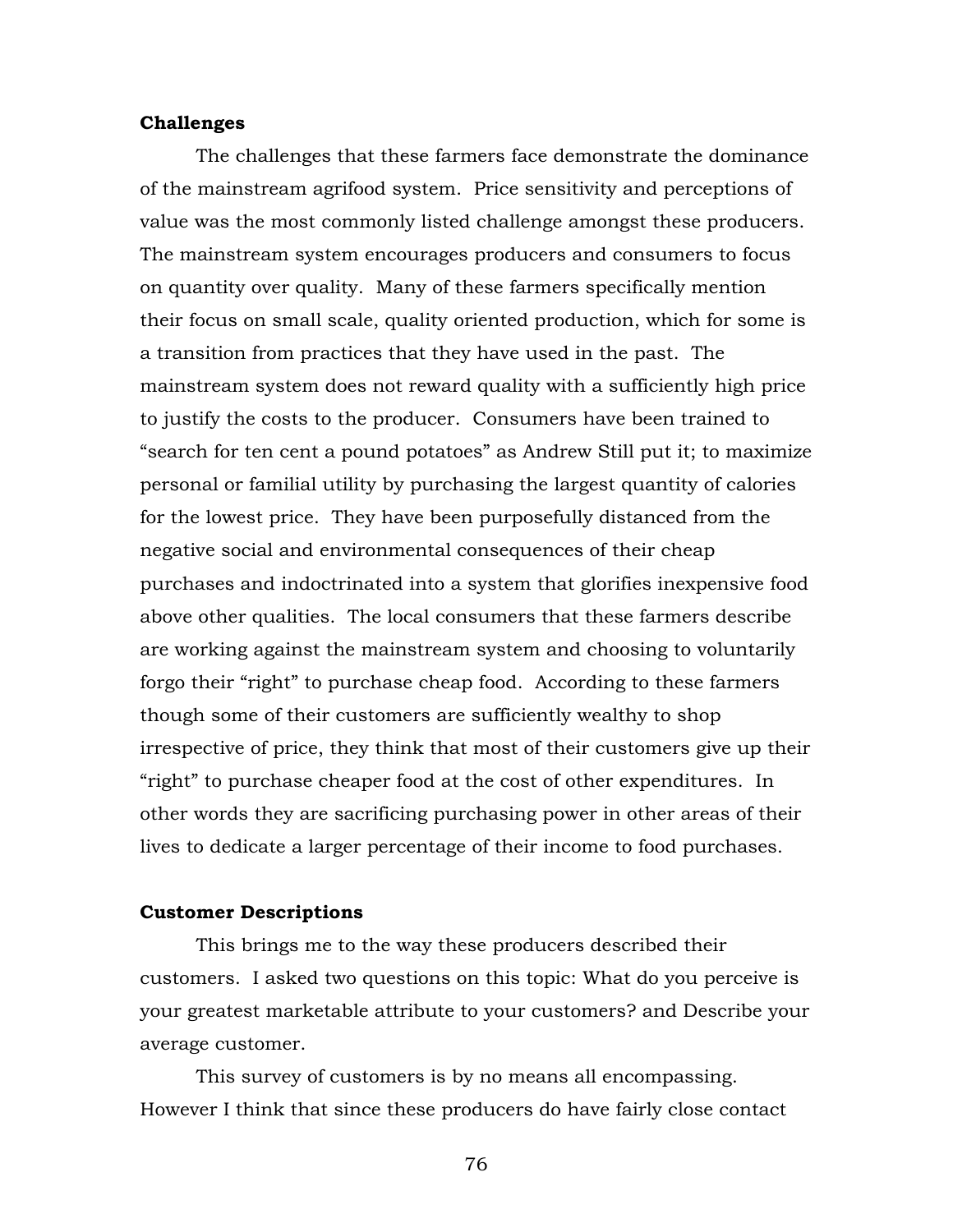with many of their customers that their observations are valuable. There are notable trends across the producers' answers that are illuminating and provide useful context for the local food system in this area.

Five producers indicated specifically that they have a pretty diverse customer base and were careful point out that they were broadly generalizing. Two also said that they don't think that they capture this kind of market information in a meaningful or systematic way and therefore their observations would be anecdotal.

#### *Demographics*

Five producers used age to describe their average customers. The most frequent age range listed were people in their thirties. However retirees were also mentioned. As John Karlik from Sweetwater Farm put it his customers are often, "people with families that want to serve their kids real food and old people that want to live forever".

Seven producers indicate that many of their customers have children and think that having a young family motivates them to buy local food. This would mesh well with the thirty-something age group.

Five producers specifically address income amongst their customers. Of these five, they think that middle and upper middle income people are a large portion of their customer base. However three specifically mention that they think some of their customers do not have high incomes, but instead choose to purposefully devote a large portion of their income to food. For instance Sharon Blick from Living Earth Farm said this, "They are not all high income, some of them are just really committed to sustainability and health and are willing to pay the price even though it is a big part of their income". Tom Hunton addresses the income amongst his customers this way, "Not that they shop irrespective of cost but that they have a different value equation that they are willing to support local agriculture to know where their food is coming from and that they are using it to make a social statement".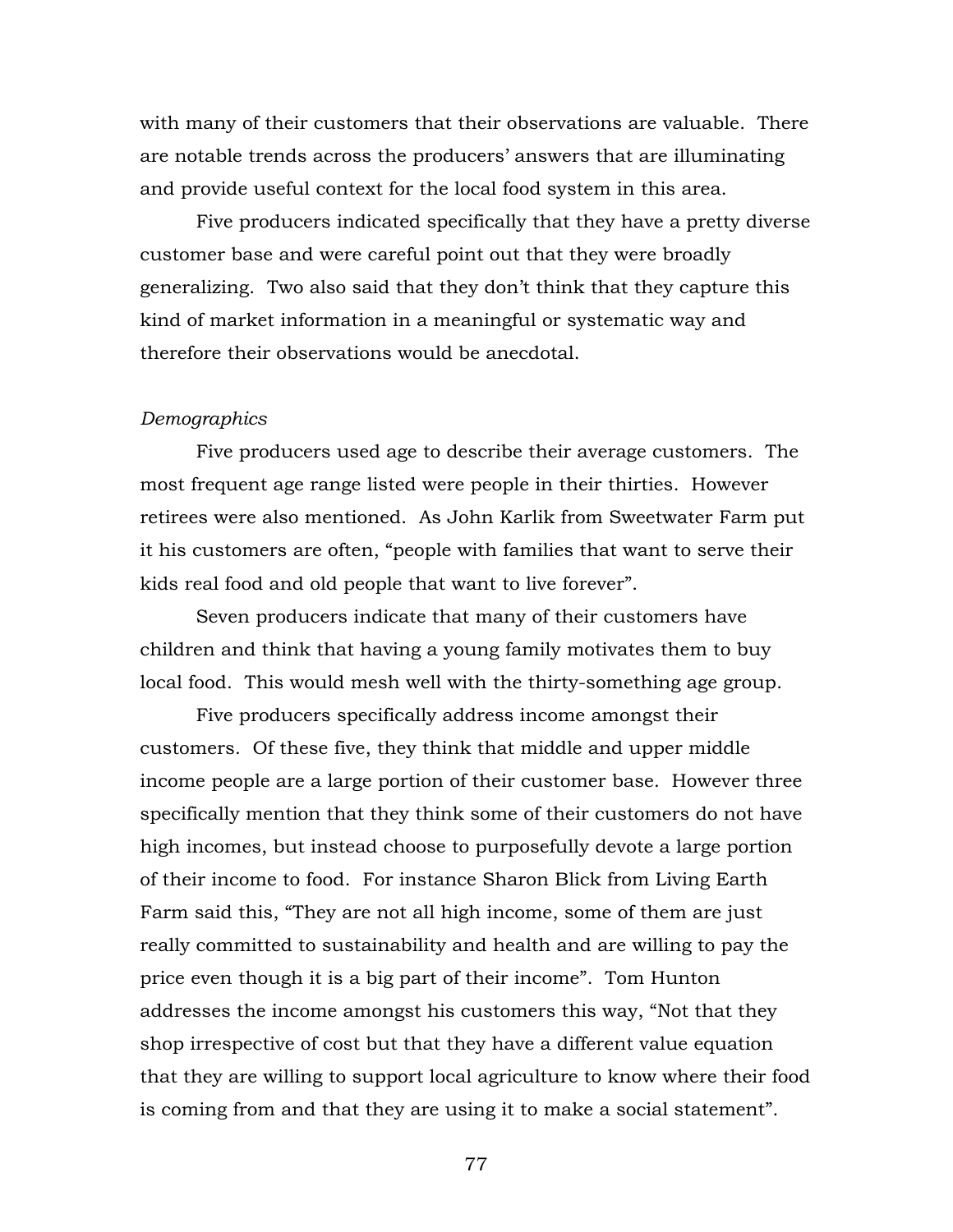There were also three producers who specifically mention that some of their customers utilize programs like WIC or other assistance aimed at low income people.

Of the five producers that mention education to describe their customers, all think that their customers are highly educated.

Taking all of this together, these producers generally describe their local food customers as often young with families or older and retired, of middle income, and higher than average educational achievement. This meshes well with the values listed below that the producers think are important to their customer base.

#### *Motivations and Concerns*

There were a few health and safety concerns listed including issues of food safety, the nutritive quality of food and also a desire to purchase foods grown without chemicals. Four producers indicated that safe food was a main priority amongst their customers. It is worth mentioning that during the course of my interview schedule there was a major nation-wide egg recall and several producers who were interviewed alluded to customer desires for safer and more traceable food in response to this crisis. Six producers think that their customers are concerned with the healthfulness of food and perceive local food as more healthy than industrial agrifood. This includes desires for whole, fresh foods and also nutrient dense foods. John Karlik says, "Some people rave about the health effects [saying], 'your food has healed my family'". Four producers mentioned that they think their customers value food produced without the use of chemicals.

Seven producers think that flavor and quality of food are important to their customers. As Shanna Suttner put it, "They always mention the flavor and that the patch is well taken care of and that it is easy to pick. They keep coming back because they 'like our berries'". Or as Rachel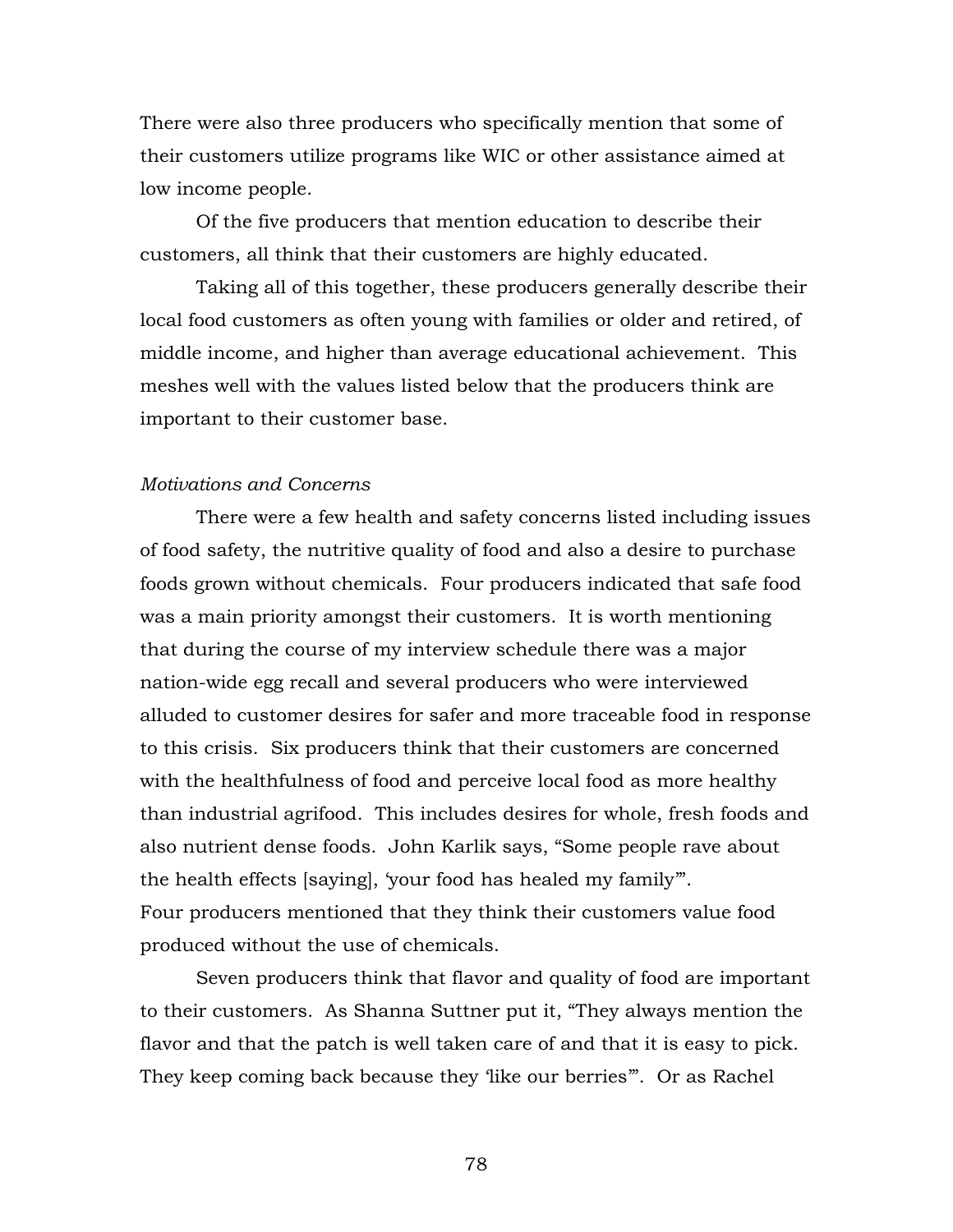Weiner put it, their customers at S.L.O. Farm, "Want to eat good food and recognize what good food is".

Three producers specifically mention the value of a farm experience for their customers. It is important to note that not all of the producers have operations that ordinarily invite customers to their farms, but most of them do have special events or encourage occasional farm tours. Four producers think that connection to food and knowing where the food is coming from is important to their customers. Like Gina Thomas who thinks that for her customers it's not just about getting food but also good for the farm experiences of being outdoors, playing with the animals and harvesting themselves. Shanna Suttner specifically mentions that in some cases it is cheaper to buy blueberries in the store however some customers value the experience of picking the berries themselves.

Four producers identify relationship to the farmer as an important value to their customers. Part of this relationship is built upon trust. Trust was mentioned by three producers as important to their customer base. Richard Wilen illustrated the importance of these trust based relationships with a story about his production methods and certification history, "People trust my food, there was a small period that I wasn't certified organic and it didn't make a difference. I was organic I just wasn't certified, but they trusted me. Who do you trust more, do you trust me or do you trust the USDA. You've been buying from me for 25 years". Just to be clear, Richard renewed his organic certification eventually and was certified organic at the time of interview. However this story demonstrates the value of a trust relationship that can at least supplement if not supplant certifications.

Five producers think that their customers highly value participating in a localized economy. They list local stores that they think their customers probably also shop at. They also mention that food may be just one way that their customers are aiming to live more local lifestyles. No one dwelled on this topic or offered a lot of detail,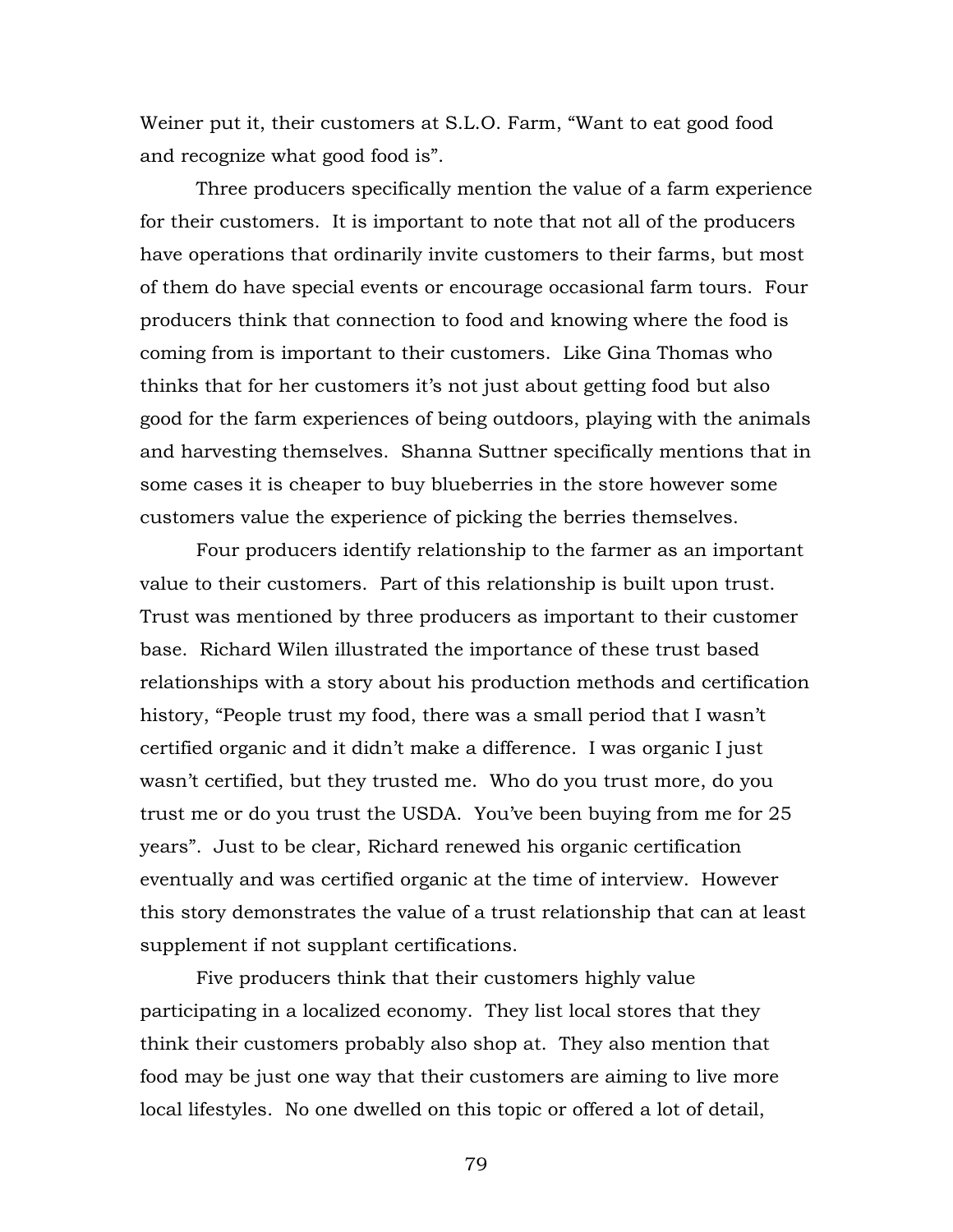however since five producers did mention it in passing I thought it was worth mentioning.

Five producers indicated that they perceive that their customers are doing more than just purchasing food when they go to a local market or purchase a CSA share. These producers say their consumers are also consciously "making a statement". Richard Wilen put is this way, "Definitely it's people that understand they're participating for a purpose, not just buying food…People are sort of making a statement when they go down there. It's not just that they are getting good food. They know where they're getting their food from and the purpose of doing that. Because they could go do a grocery store and get fairly similar organic produce". Herman Hempke agrees, "It's not the average person who wants to go out and buy food just to eat, but people who have an ideology they want to have fulfilled".

This final point ties in to the final question that I asked in the interviews. As you will see below, many of these local food producers and the consumers that support them are purposefully rejecting industrial agrifood and participating in a movement for a more localized and sustainable food system.

# **Local Production as Social Movement**

At the end of the interviews I asked each producer the following questions: Do you feel like part of a local, regional, national or global movement? Why?

Two producers were really outliers, feeling that they were neither connected to nor participating in a "movement". Interestingly, while these two outlying producers demonstrate some features of Civic Agriculture, they didn't fit as well as the other nine producers within that framework. In terms of motivation it appears that these two farms produce food for the local market for more economic than social or environmental reasons, though they both list social rewards as a nice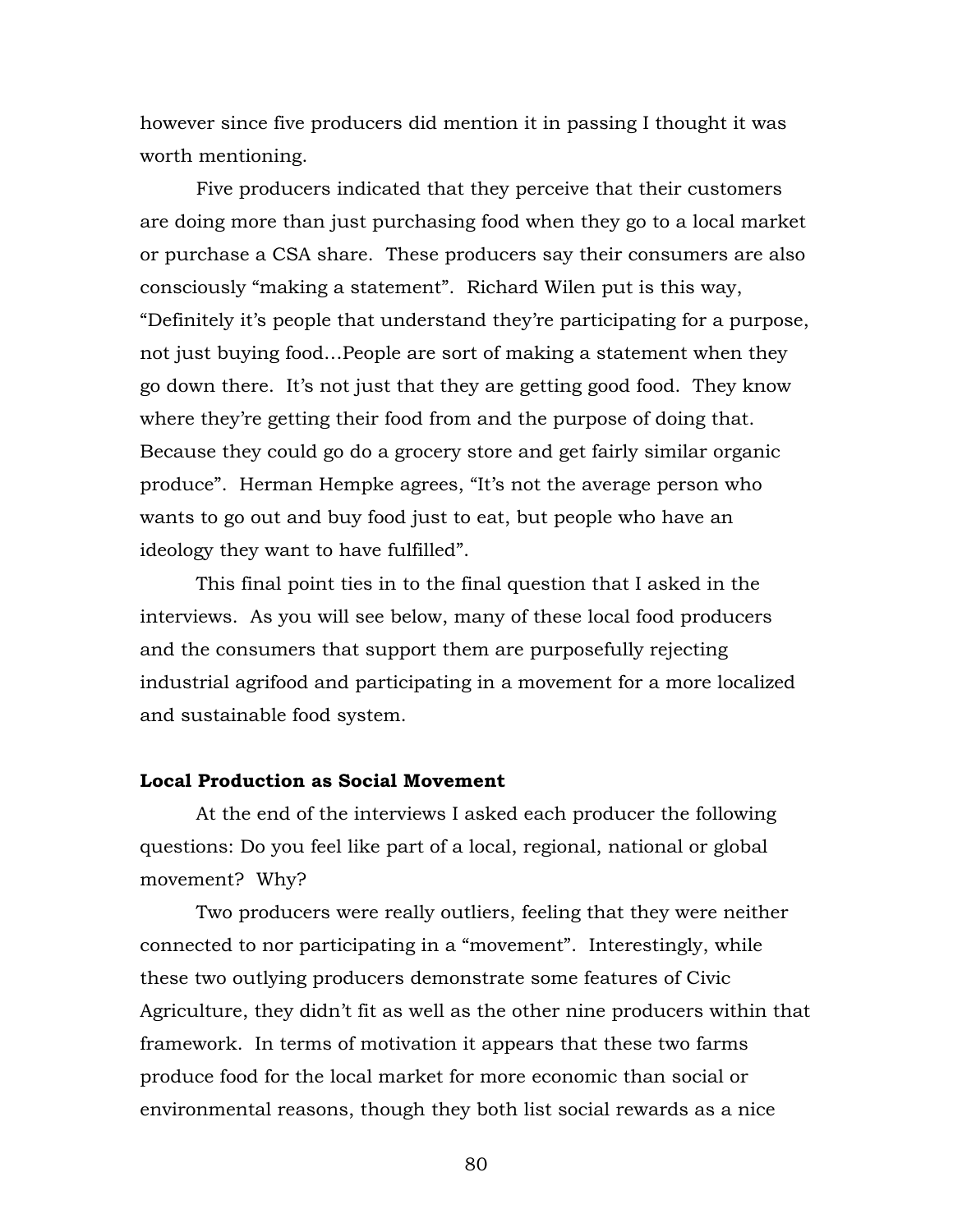benefit of producing food for local people. They also both described measures that they take that would have positive environmental sideeffects, like limiting or eliminating chemical use on food when possible and experimenting with organic methods. I think this indicates that they are being "pulled" through the market, and are mirroring features of Civic Agriculture due to perceived or actual consumer demand for those traits in a local food producer rather than personal conviction about any particular movement.

The remaining nine of the eleven producers indicate that they do feel like part of a "movement" or even something greater, more like an "awakening".

After completing my interviews and compiling the results I noticed a trend in the responses. When I compared the responses of the eleven producers against the social and economic aspects of Civic Agriculture (as outlined in the chart below) the nine of the eleven that indicate they do feel like part of a movement also have features that closely match. It is interesting to note though that none of the producers mentioned Civic Agriculture specifically by name. Several movements that were mentioned include the Back to the Land Movement, Slow Food, and the Environmental Movement. However there was no consensus or consistency between all the producers.

Civic Agriculture also has tenets that specifically address production methods, but these are really beyond the purview of this study. So I have chosen to focus on the tenets specifically addressed by my interviews which are generally more social and economic in nature.

While many of the producers I interviewed mentioned the Slow Food movement as important only two actively participate in the Slow Food movement in a formal way, as is evidenced by attendance at local meetings, participation in international events like Terra Madre, or reference to Slow Food publications. Slow Food and Civic Agriculture share many common visions and are generally compatible as resistance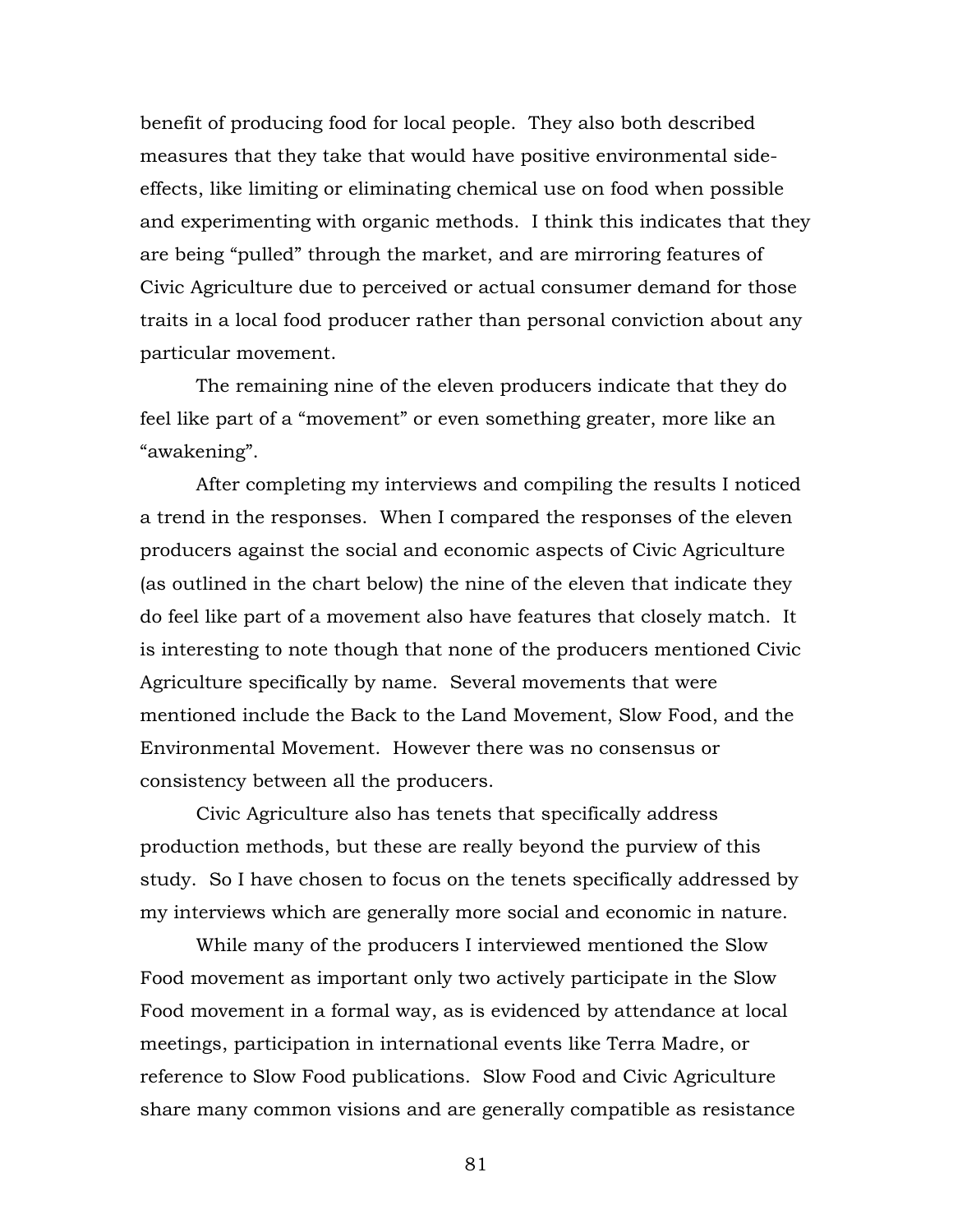movements. There are, however, some key distinctions that I think are important to describe, as well as some commonalities that I will reflect upon in my conclusion.

In terms of differences, the revalorization of taste and the pleasurability of eating is a key element of the Slow Food movement (Petrini, 2007, pp. 96-110). This fits within one of the three standards of the definition of quality for Slow Food, that food should be "good", "clean", and "fair" (Petrini, 2007, p. 93). Focusing on the valorization of taste and pleasurability of food, many in the U.S. marginalize Slow Food and perceive it as a bourgeoisie "foodie" affair or as described by interview participant John Karlik "a wine and cheese club". As John also points out however, the valorization of taste is really not the whole story, it supports the other two goals that food and agriculture should be environmentally and socially sustainable in a rather comprehensive and sometimes radical way. The valorization of taste is not part of the Civic Agriculture framework.

Another key difference is the level of interaction between producers and consumers. Both Civic Agriculture and Slow Food seek to reframe the producer/consumer relationship by creating "food citizens" in the Civic Agriculture framework or "co-producers" in Slow Food. It is clear that both movements are keen on creating viable methods for reintegrating consumption patterns within a more tightly woven social and environmental network in addition to the economic system. While Slow Food doesn't discourage personal, direct contact between producers and consumers, it also leaves room for relationships that are more distant either due to geography or supply chains. Meaning, Slow Food has made room for the concept of "local production for distant consumers" in a way that Civic Agriculture has not (Fonte, 2006). One of the key features of Civic Agriculture is the direct contact between producers and consumers. Ten of the producers interviewed for this study had at least one direct distribution method that necessitated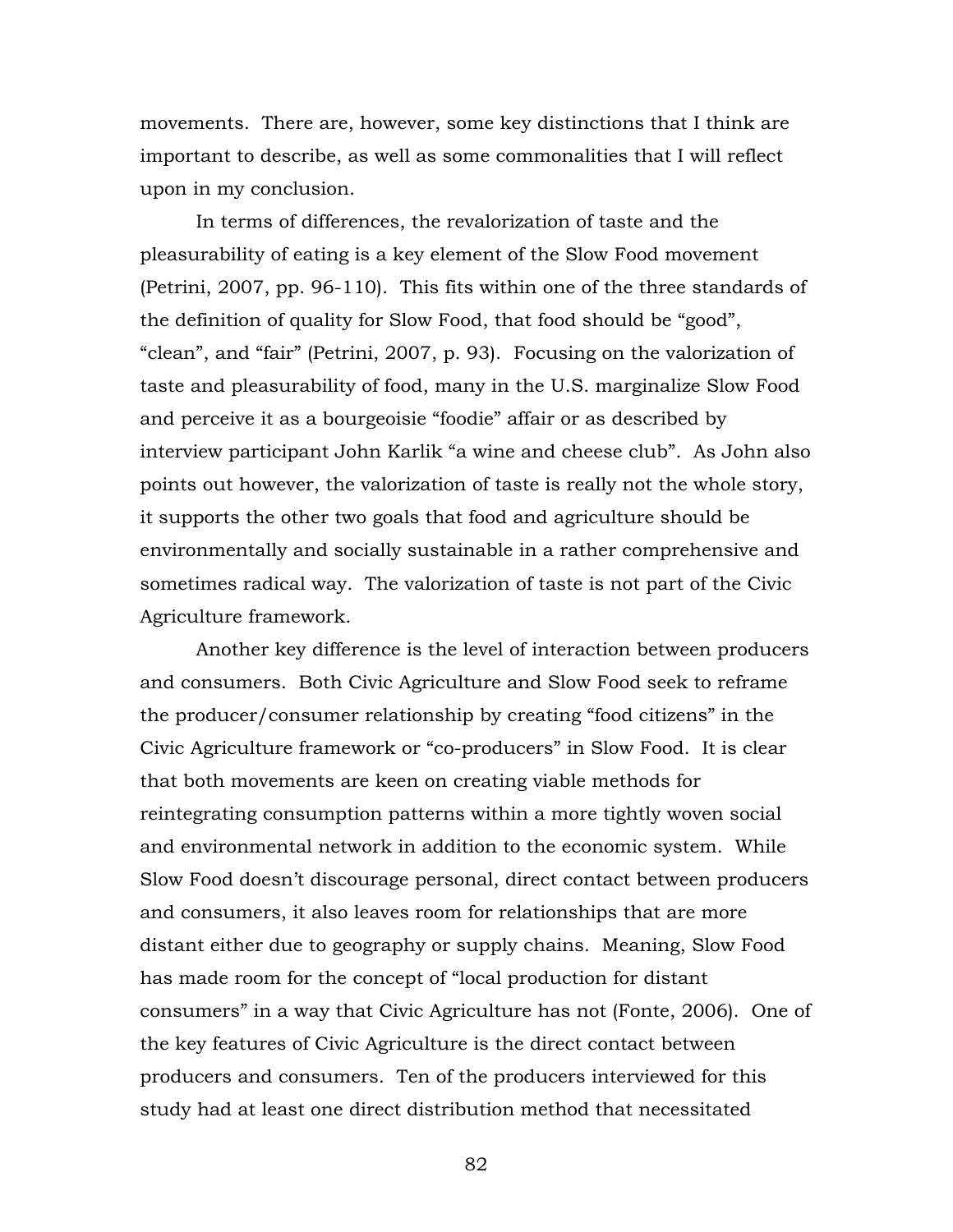customer contact. Because of the necessity for this contact in the Civic Agriculture model I have chosen to focus the rest of my discussion on that framework. As I stated previously in the introduction, I think the reflexive communication that is fostered by direct producer/consumer contact creates an important communication loop. It provides consumers with the opportunity to know their producer, create a relationship of trust, and perhaps most importantly provide direct feedback to their food producers. With a more distant consumer the relationship and communication is more one-sided, privileging the consumer. All the information flows in one direction, from the producer to the consumer, through a network of labeling laws, certifications, etc. The only communication left intact between the consumer and the producer is monetary. The producer can track and measure the amount of products purchased, the price consumers were willing to pay, etc. They miss out on a key benefit that all the producers in this study mention, the positive feedback from customers and social interaction that direct sales facilitates. This positive feedback is critical in terms of sustaining a movement opposing a hegemonic system. I will go into more detail on this topic in my conclusion.

So while these producers could be evaluated through the lens of Slow Food or Civic Agriculture I think Civic Agriculture is a better fit. Even those who are active in Slow Food still fit perfectly within the Civic Agriculture model, and therefore I think the conclusions won't be negatively affected.

Table 2 below is adapted from the six tenets of Civic Agriculture as outlined by Lyson (2004, p.85). I have chosen the four tenets that were explicitly addressed in my interviews. An "X" in the chart indicates that the particular farm possesses that particular trait. The chart clearly shows the proximity of these producers and their farms to social elements of the Civic Agriculture movement. I suspect that a more complete survey of production methods would support these findings on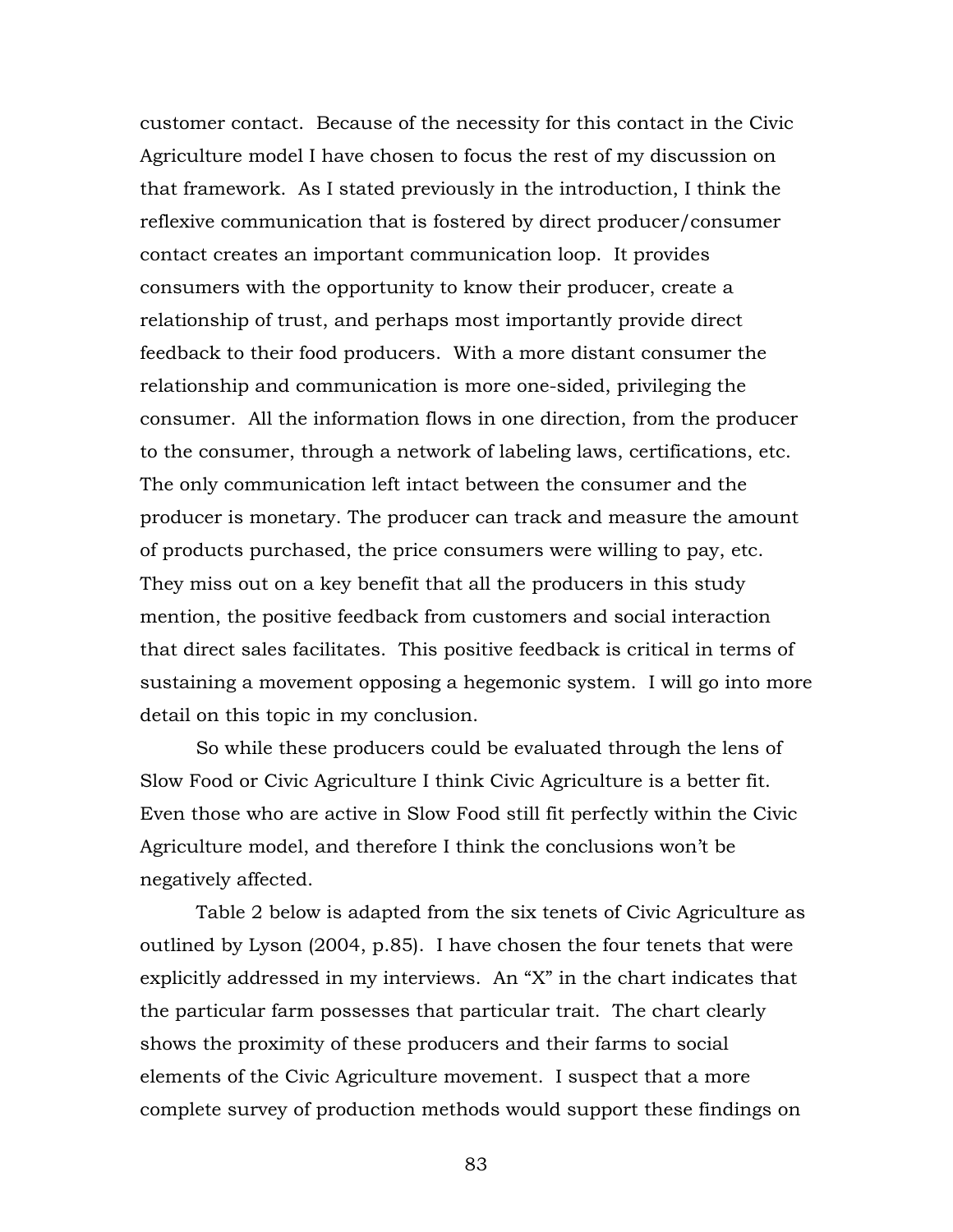the production side as well and provide a complete picture of all six tenets. I have also included my question about feeling like part of a movement on this chart. What emerges is a clear picture that those who feel like part of a movement also very closely matched the tenets of Civic Agriculture, more so than the two producers that don't feel like part of a movement.

|                                                  |              | $\overline{2}$ | 3            | 4           | 5           | 6           | 7           | 8           | 9           | 10          | 11 |
|--------------------------------------------------|--------------|----------------|--------------|-------------|-------------|-------------|-------------|-------------|-------------|-------------|----|
| Local Production for Local Consumption           | x            | X              | x            | x           | x           | x           | x           | x           | x           | x           | x  |
| Advertise to Local End Users                     | $\mathbf x$  | $\mathbf{x}$   | X            | x           | X           | X           | X           | X           | X           | x           | X  |
| Distribution Methods Focusing on Local Customers | $\mathbf{x}$ | $\mathbf{x}$   | $\mathbf{x}$ | X           | x           | $\mathbf x$ | X           | $\mathbf x$ | X           | x           | X  |
|                                                  |              |                |              |             |             |             |             |             |             |             |    |
| <b>Value of Community</b>                        | $\mathbf x$  | $\mathbf x$    | $\mathbf x$  | X           | X           | $\mathbf x$ | $\mathbf x$ | $\mathbf x$ | $\mathbf x$ | $\mathbf x$ | x  |
| <b>Stated Motivations</b>                        | $\mathbf x$  | $\mathbf x$    | x            |             |             | $\mathbf x$ | $\mathbf x$ | X           | X           | x           | x  |
| <b>Stated Rewards</b>                            | x            | x              | x            | x           | x           | x           | x           | x           | x           | x           | x  |
| Participation in Clubs/Organizations/Programs    | x            | x              | x            |             |             | $\mathbf x$ | X           |             | X           | x           |    |
|                                                  |              |                |              |             |             |             |             |             |             |             |    |
| <b>Contact with Customers</b>                    | $\mathbf x$  | x              | x            | X           | X           | x           | x           | x           | x           | X           | x  |
| Distribution with Direct Consumer Contact        | $\mathbf x$  | $\mathbf x$    | $\mathbf{x}$ | $\mathbf x$ | $\mathbf x$ | $\mathbf x$ | X           | $\mathbf x$ | X           | x           | X  |
|                                                  |              |                |              |             |             |             |             |             |             |             |    |
| <b>Quality Versus Quantity</b>                   | $\mathbf x$  | $\mathbf x$    | $\mathbf x$  | $\mathbf x$ | $\mathbf x$ | $\mathbf x$ | $\mathbf x$ | $\mathbf x$ | $\mathbf x$ | X           | x  |
| Stated Customer Values for Taste/Quality/Safety  | $\mathbf x$  | $\mathbf x$    | X            | X           | X           | X           | X           | X           | X           | x           | x  |
|                                                  |              |                |              |             |             |             |             |             |             |             |    |
| <b>Feel Like Part of a Movement</b>              | X            | X              | X            |             |             | X           | X           | x           | X           | X           | x  |

**Table 2. Civic Agriculture Comparison**

At the outset of this project my expectations were that the producers growing food for the local Eugene market would diverge from the strict neoclassical economic mindset, which is at the core of globally networked industrial agriculture. I suspected that they were growing a larger diversity of products, on less land, with more concern for environmental and social sustainability. In addition I expected that their decision making at a variety of levels, from why they got into farming to what they choose to grow, would demonstrate a more complex decision making process than strict profit maximization. I also anticipated that these producers would identify themselves as part of a larger movement in resistance to mainstream agriculture. For the most part, these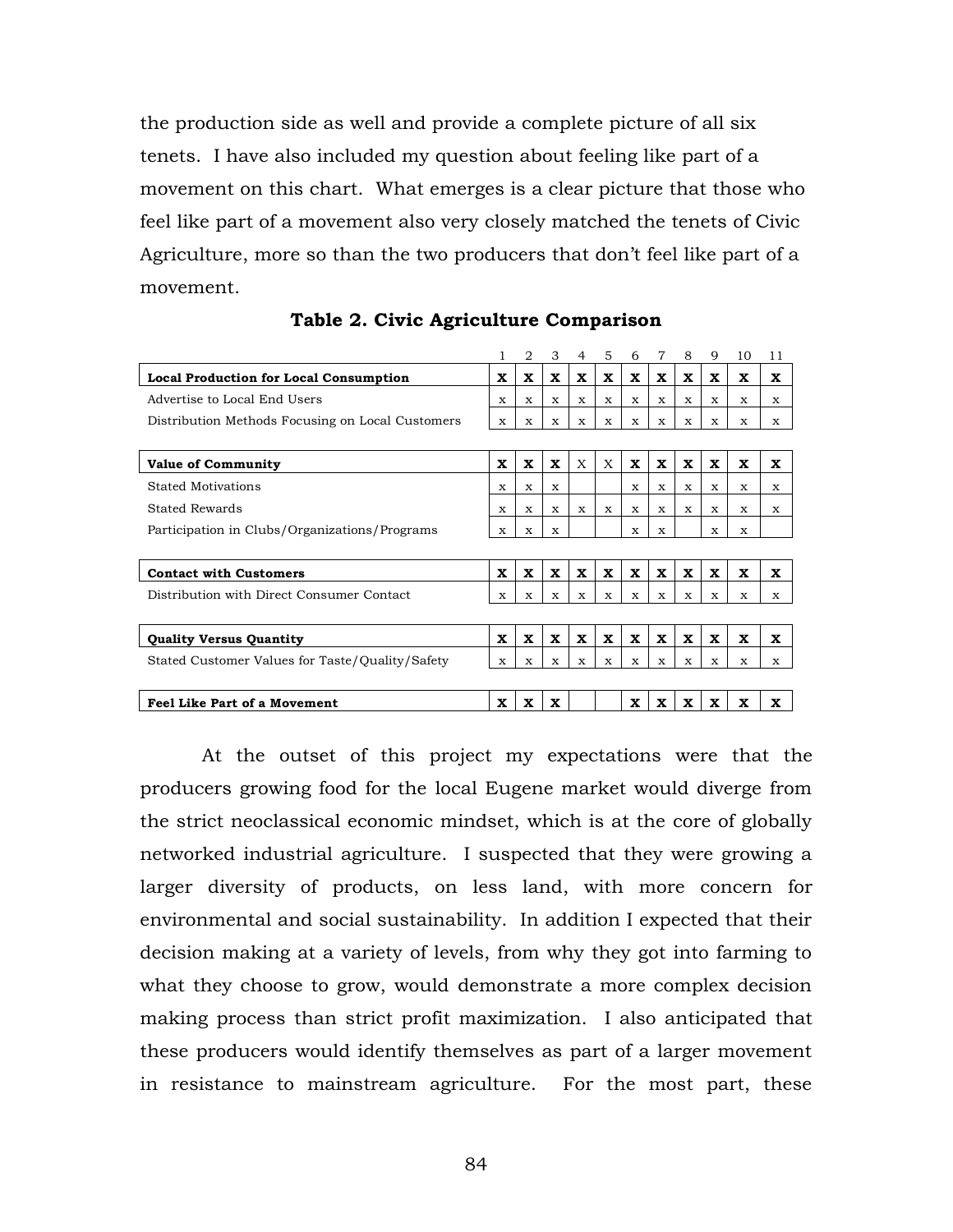expectations have been supported by my surveys, interviews and observations.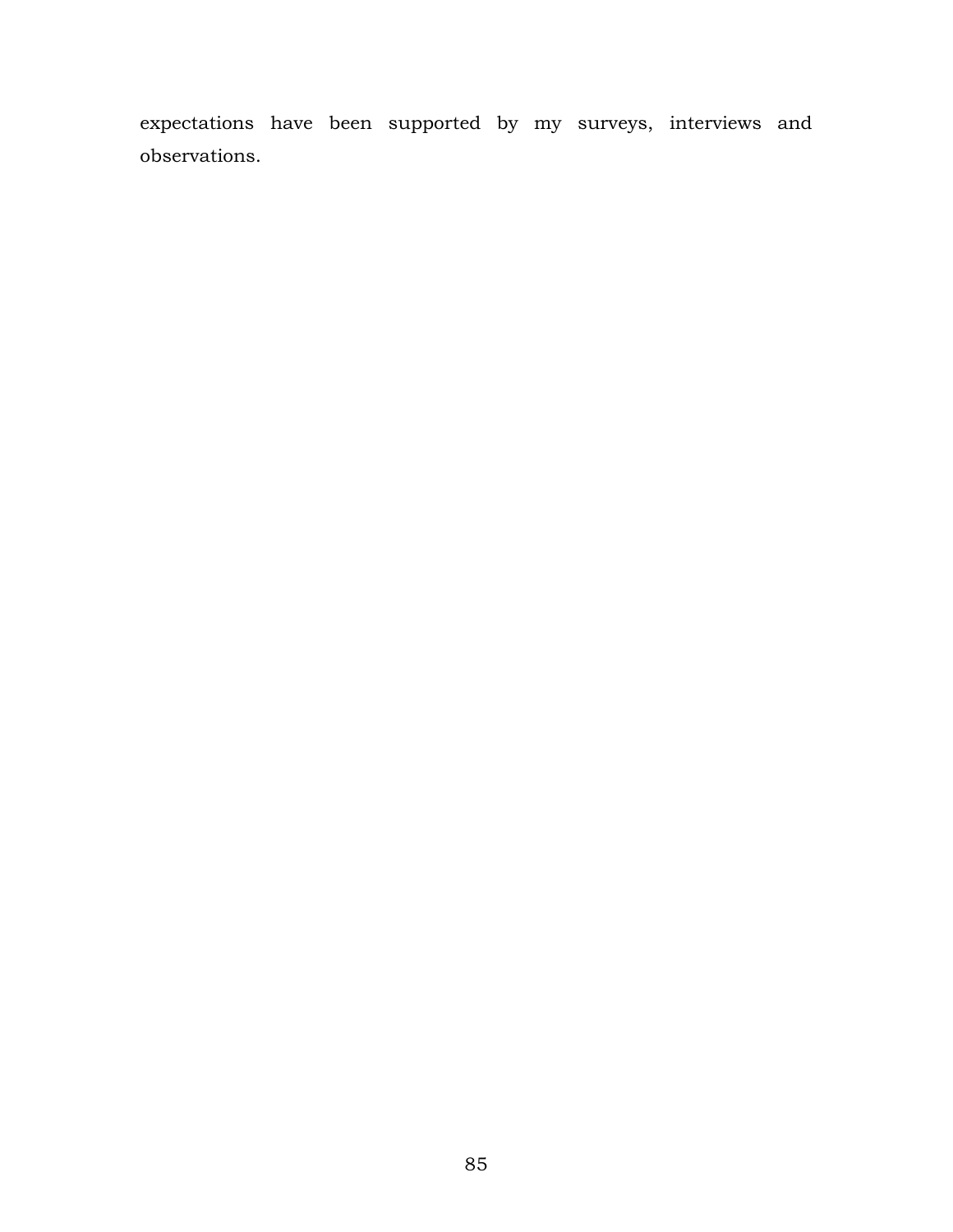## **CHAPTER VIII**

# **CONCLUSIONS**

In this study I set out to investigate the features of producers growing food for the local market in Eugene, Oregon. My findings suggest that nine of the 11 interview participants in this study are actively engaged in Civic Agriculture and resisting the "food from nowhere" regime (McMichael, 2002). This leaves two producers who are participating in the local food market for more conventional, economic reasons, and are not sympathetic with any type of resistance movement.

Interestingly, while all but two participants stated they felt they were part of a larger "movement" none of them specifically identified Civic Agriculture by name and only two really strongly identified with any named movement, Slow Food. So I have instead demonstrated their proximity to the tenets of Civic Agriculture by comparing stated attitudes, values, and observable practices as opposed to relying on their explicit claims of participation.

I argue that the nine producers who fit within the Civic Agriculture model (which is not incompatible with Slow Food) not only demonstrate participation in the move towards "food from somewhere" (McMichael, 2002) which could include preservation of terroir through certification and audit processes, but also a burgeoning movement emphasizing what I am calling "food from someone" on the consumer side and "food for someone" from the producer perspective. These producers are reembedding their food production into community, environment, and the local economy in a purposeful way.

The complex and diverse nature of the motivations described by these producers, especially the nine that produce and distribute in line with the tenets of Civic Agriculture, demonstrate the limitations of neoclassical economic decision making in their food production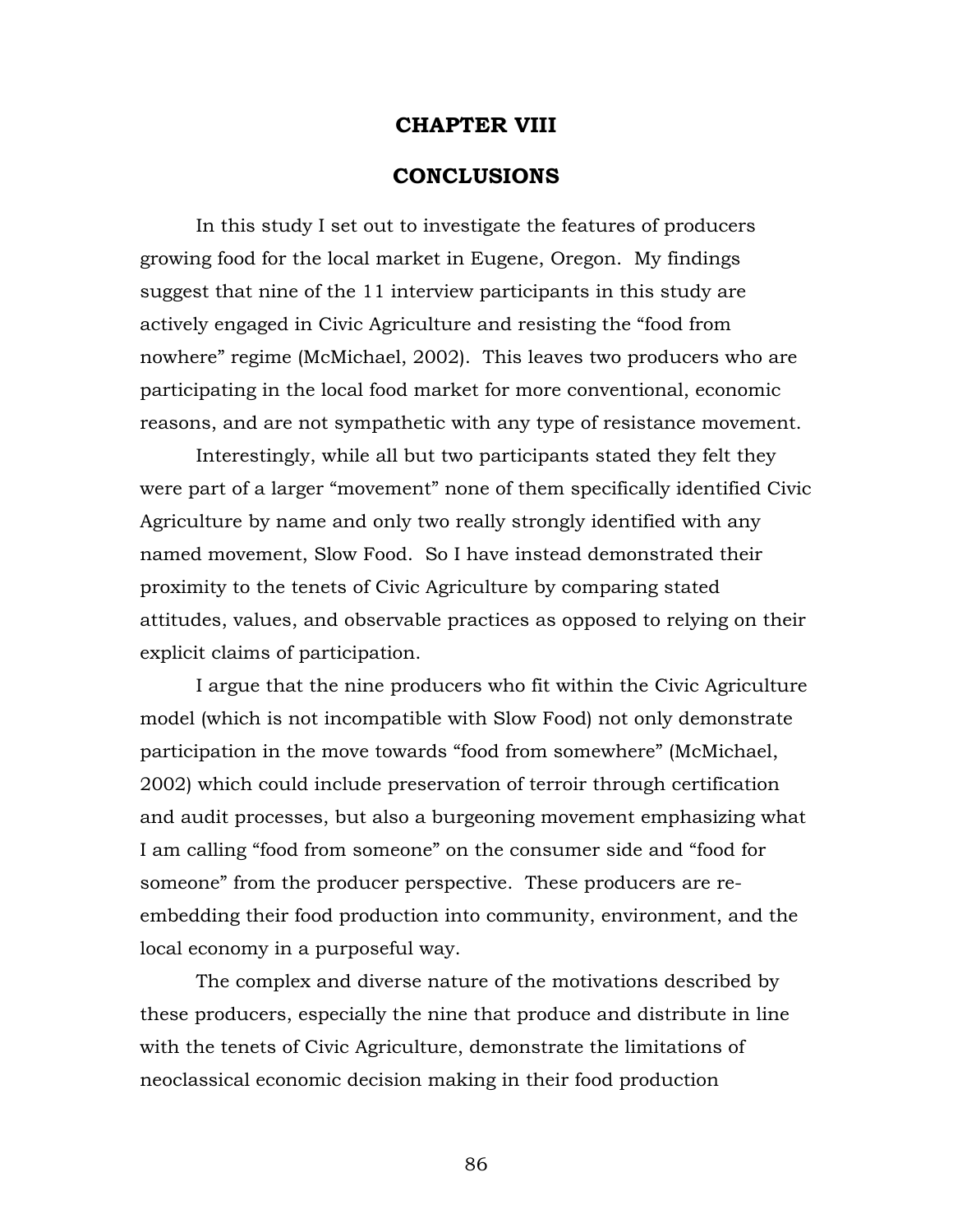operations. Economic decisions are accompanied by, and in some cases tempered by, larger social and environmental goals. This is in sharp contrast to the industrial agrifood model which would categorize such decision making as idealistic or irrational. The goal in the industrial agrifood system is to maximize profit and externalize social and environmental costs (Perlas, 1999, p. 11).

Using a more complex array of values for both motivation and evaluation of success or reward allow these producers to feel more satisfied with the outcome of the choices they make which may ultimately limit profitability when compared to operating within the mainstream industrial agrifood system. Without such positive reinforcement it is unlikely that the local food movement would be able to keep up momentum and build in strength, as these producers indicate it has here in Eugene over the last thirty years.

Interviews with these eleven farmers demonstrate that they are purposefully serving the local food market. The local market, especially the direct market, provides the opportunity to maintain a relatively small operation growing products for which this region does not necessarily have a comparative advantage. There are economic realities that make the local market favorable for all of these farms, either in current or potential future revenue. There are also practical logistical benefits, such as reduction in transport costs and time.

These farmers also express social benefits of growing food for the local market, especially through methods that encourage direct customer contact. Direct contact to their customer bases gives these farmers positive feedback and a sense of value as community members. Direct contact also has economic benefits, with fewer middlemen and therefore higher margins for the farmers themselves. Direct contact also allows for the cultivation of relationships and trust. These trust relationships decrease reliance on certifications to demonstrate quality and also increase accountability for food safety. As Campbell points out, the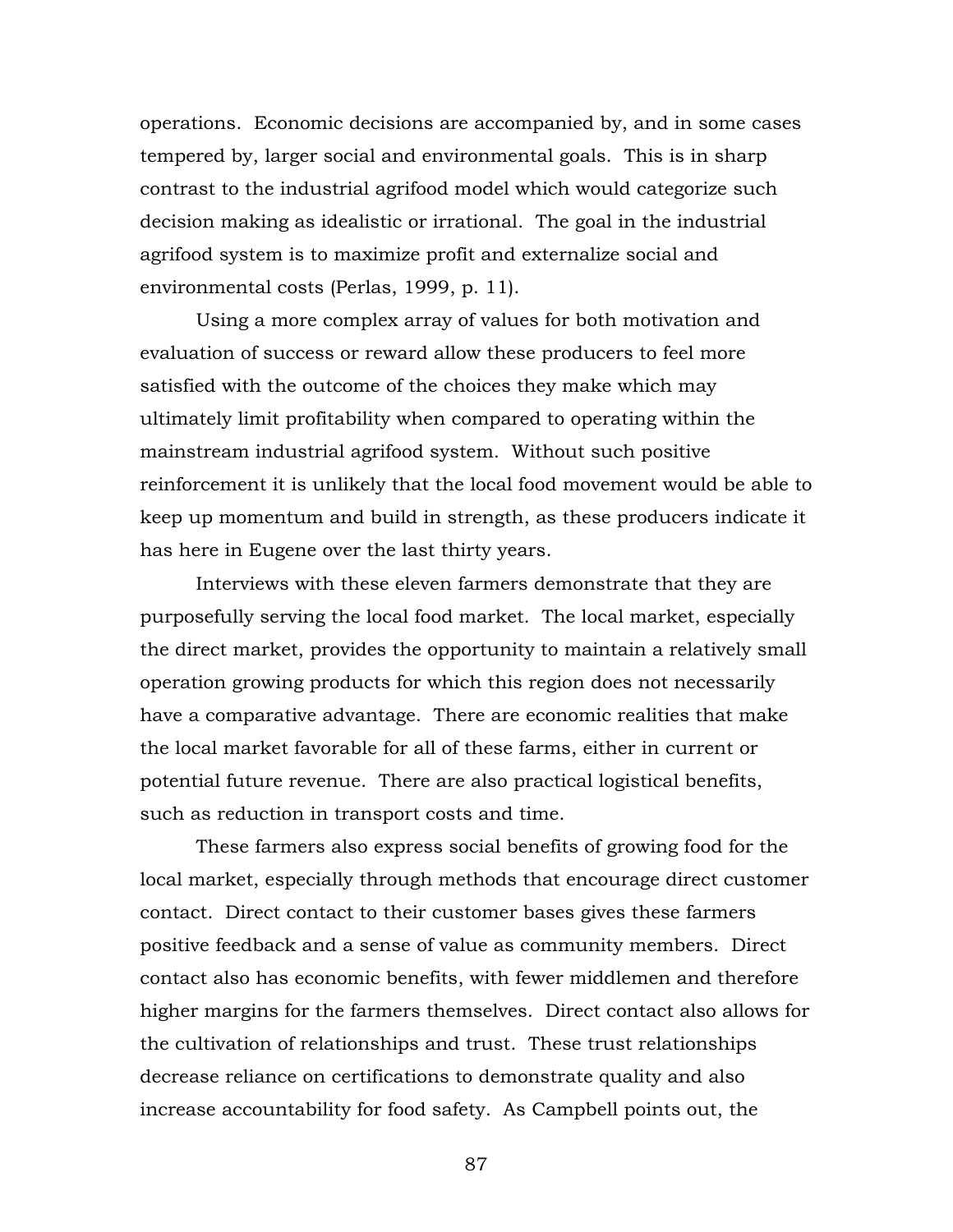measurement, auditing, and labeling of emerging "quality" oriented progress in the industrial agrifood system, including social, ecological, and gustatory considerations, can be "argued to have created information flows and feedbacks between consumers and distant ecologies" (Campbell, 2009). Though there is some optimism that these global solutions can appropriately connect consumers to ecological and social feedbacks in their food purchases through international audits and quality oriented supply chain management I remain somewhat more skeptical. The internationally networked audit culture (such as organic or fair trade) has produced some levels of informational closeness between producers and consumers of these niche products. However it still leaves consumers and producers distant in terms of social relationship and community engagement. Also there is a lack of positive reflexive interaction between the consumer and the producer, leading to less positive feedback in the opposite direction (from consumer to producer) other than through purchases and monetary reward. According to the producers I interviewed monetary reward was only a small part of the benefit and motivation they indicate for their chosen livelihood.

According to these farmers, there is a local consumer population that strongly supports local businesses in general and farmers more specifically. I believe that these consumers have played a key role in the burgeoning local food movement by seeking to fulfill an increasing portion of their consumption needs through local sources. This creates a diversity of demand in the local system and encourages a diversity of production amongst producers. Customers buying direct from the farmers ensure a higher profit for the farmer. Though these producers say that some of their customers shop irrespective of price, most indicate that many of their customers are purposefully choosing to pay more for food and spend less on other things. Five producers say that many of their customers also feel like part of a movement and that their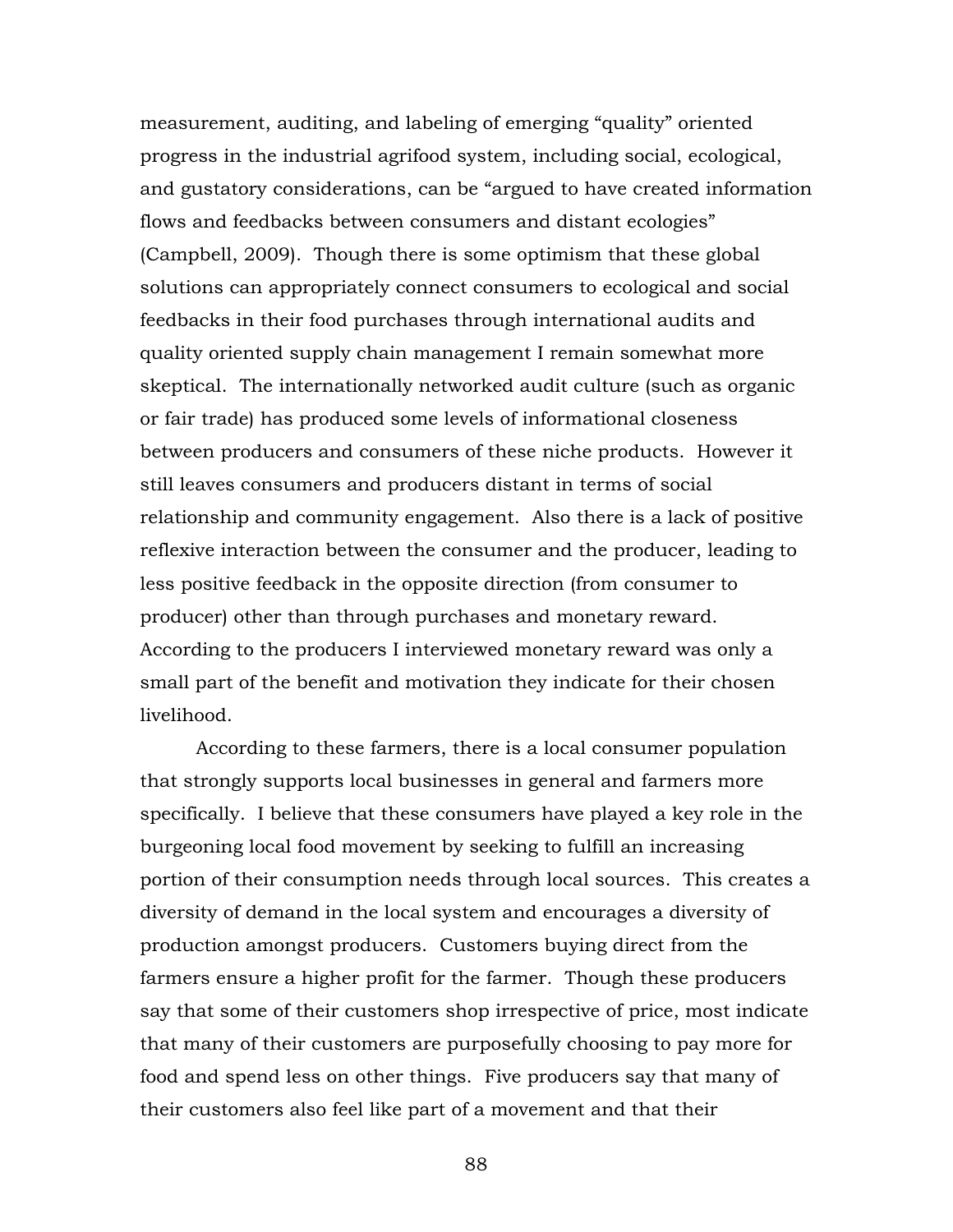participation in the local economy, particularly with food purchases, is "making a statement". In a way this mirrors the activism of the nine of these producers who agree that they are part of a larger resistance movement working towards a more sustainable food system. This also supports my claim that Civic Agriculture is a useful model of comparison for this local food system as the customers described fit well within Lyson's description of "food citizens" (2004).

These interviews reveal that there are also environmental benefits stemming from local food production. Several of these farmers come from environmental science backgrounds and most are trying to pursue a lifestyle and livelihood that is environmentally sustainable. All of them express long term commitment to the land and a desire to steward it well, either for their own long term viability or for the greater good. There are producers who are working for biodiversity preservation, both in the wild and agricultural sense. There are also producers in this study who are motivated to serve the local market to reduce food miles and therefore fossil fuel dependence in the food system. All of the producers in this study have at least experimented with low input methods of production, though for some this hasn't been a sustainable long-term option. Even those who are not opposed to chemical inputs often utilize more natural or organic growing methods for their local food crops. By producing food crops for the local market these farmers are able to decrease their negative impact on both the local and the global environment by decreasing reliance on fossil fuels, decreasing chemical usage, protecting native habitat, and preserving biodiversity.

I also think that in the context of major shifts in cost of production, transport, and processing due to peak oil, globally managed food supply chains will become increasingly problematic. Areas, especially in the developing world, that have become completely reliant upon these global supply chains both as an outlet for the export oriented commodity products which drive their economies and also as a supply of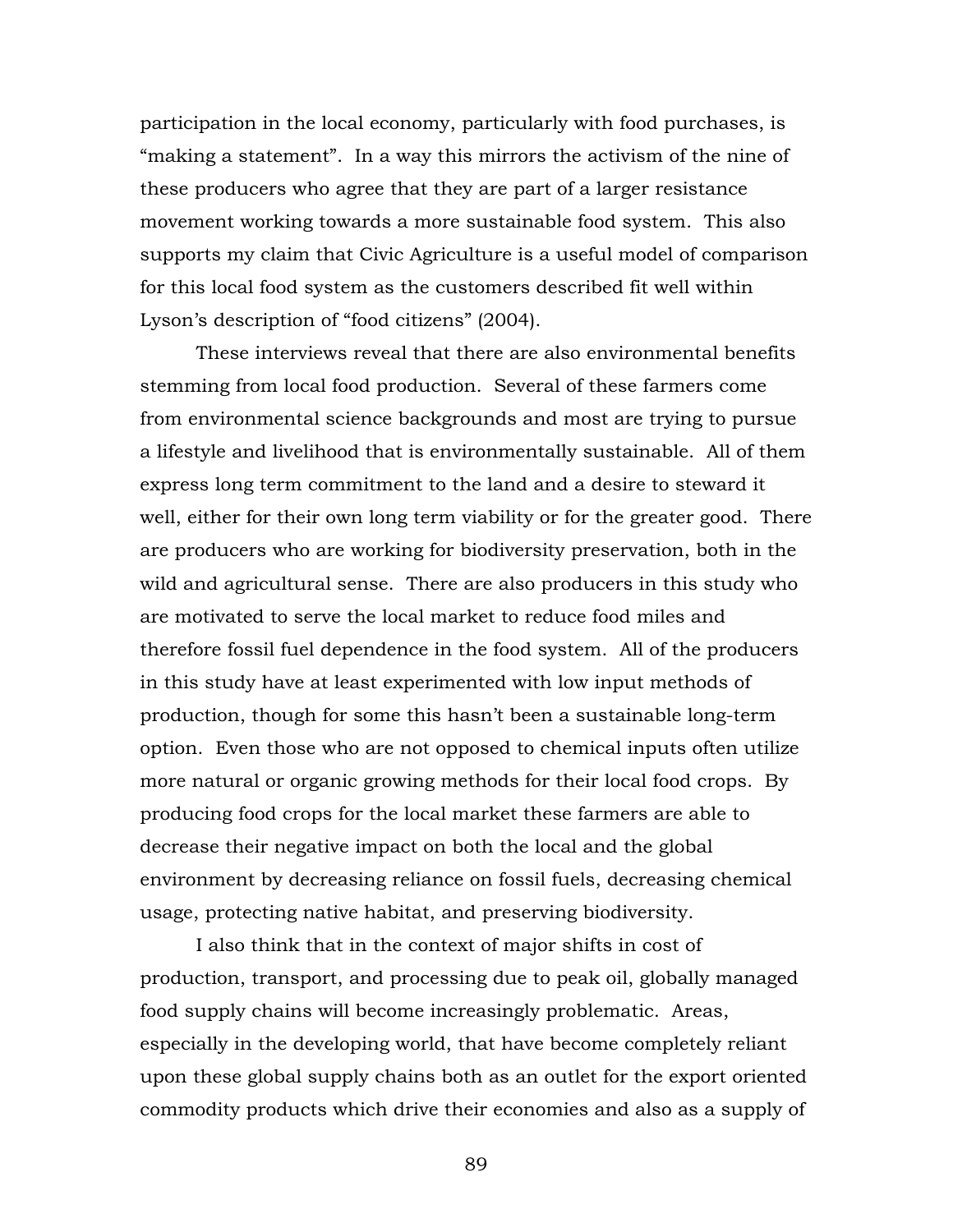staple foods remain acutely vulnerable. In my opinion alternatives to this type of insecurity must inherently be localized, meaning that there is no large structural answer but instead multitudes of micro-solutions (echoing Allen 1993, Friedmann 1993 and many others). The durability of the global food system will rely upon a re-diversification of production, processing, and distribution to combat the lingering effects of the first two food regimes and provide a viable alternative to the mainstream global food culture that will undoubtedly continue to supply the bulk of population's caloric needs for some time to come. This re-diversification, even on the micro level, provides alternatives "as we face a historic threshold governed by peak oil, peak soil, climate change, and malnutrition of the 'stuffed and starved' kind across the world (Patel 2007)" (McMichael 2009). Whereas the result, whether explicitly sought or simply a by-product of the system, of the first two food regimes was a simplification and homogenization of agriculture, supply chains, food culture, and standards I recommend that the solutions must instead be more complicated, more diverse, locally adapted, and culturally relevant.

The movement I see at work here towards Civic Agriculture and food from and for someone, which all of my participants identified with in some way, is an example of the type of micro-solution described earlier. This burgeoning desire on the part of both producers and consumers to connect with one another in a meaningful way holds great promise due to the built-in social contracts that certainly complement and in some cases may even surpass legislation as a way to ensure food safety, food security and more diversified regionalized agricultures.

Identity of location and production style standards are relatively straightforward to preserve and audit in a globalized supply chain and in addition to convert into a monetary value. On the other hand, personal identity of producer, community relationship, and personal responsibility, which can occur with direct interaction between producer and consumer are not so well suited to this type of international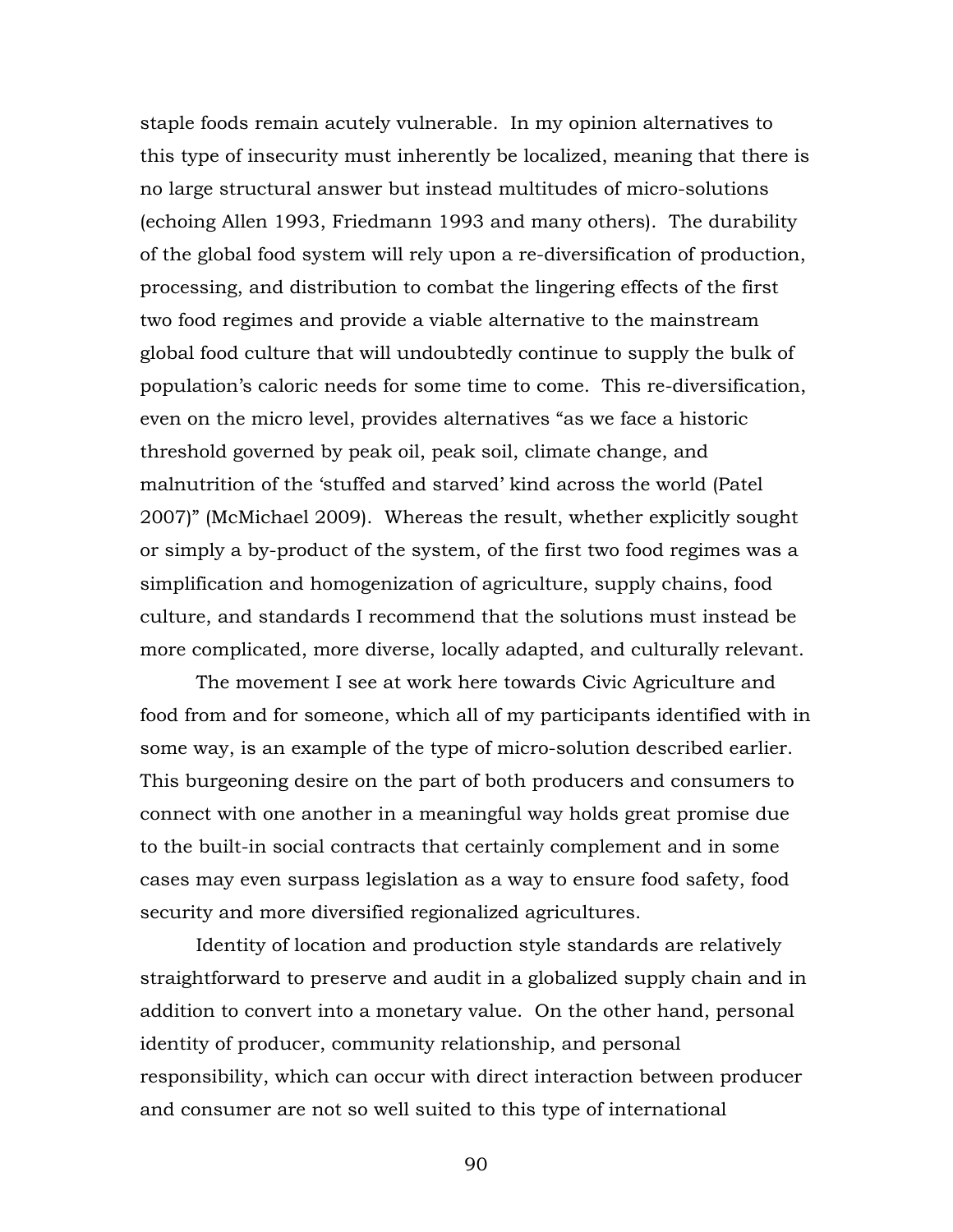regulation or monetization. In a way because it is difficult to co-opt and capitalize on this relationship by the large corporate players in food, this food for someone movement may hold promise as a more democratic form of resistance. In places where regionalized or localized food production has not been completely destroyed, there is hope that by legitimizing and encouraging the relationships engendered by food for someone these systems may be preserved and potentially even expanded. The open-source nature of resistance movements such as Civic Agriculture provide a poignant counter-point to the proprietary nature of industrial agrifood.

According to Soper, resistance to the global system which enriches a few while denying even basic needs to many cannot sustain itself on denial and negativity alone (2006, p. 370). There must be the creation of positive alternative outcomes and less materialistic more "spiritual" rewards that reinforce the movement. The producers interviewed for this study give several examples of alternative, non-materialistic rewards for participating in the Civic Agriculutre. These rewards include the positive reflexive feedback with customers, the chance to engage in a meaningful livelihood, and even feelings of greater security in the face of future uncertainties. It is the combination of voluntary divestment of privilege and profit maximization in combination with the positive creation of an alternative and rewarding system that makes the local food system described by these producers powerful. While there must be sufficient economic return to ensure livelihood for the farmers, both the producers and the consumers represented in this study are demonstrating a willingness to forgo personal utility maximization in a neoclassical sense and exchange this sacrifice for a host of other benefits such as: pride in occupation, sense of community, ideals of environmental stewardship, feelings of increased food security in the present and future, healthier food, lifestyle, and participation in and support of a local economy. In other words, the reflexive relationship that is cultivated between the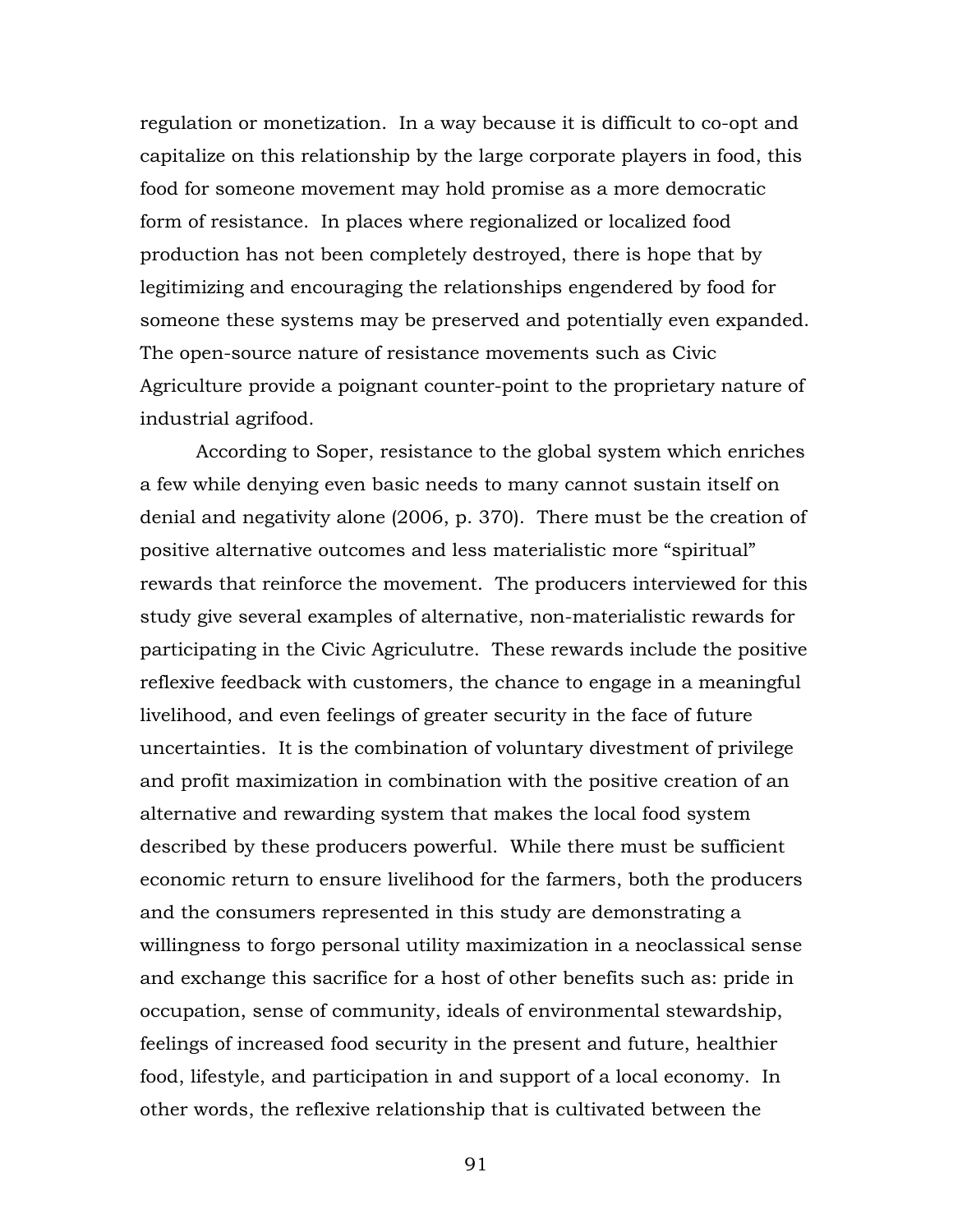producer and the consumer allow them to engage in an exchange for which currency is only the beginning, not the singular end. They are exchanging life and livelihood. It allows for the communication of values, value, and ideals not only through the mediums of labeling and money but also through the subtleties of social interaction. It creates a positive feedback loop for the producers to continue to engage in an activity that may, at the present, provide limited financial reward. And similarly, on the part of the consumer, may require significant sacrifices in other areas of personal consumption.

There are structural inequalities in the current industrial agrifood system that persist in moves to re-localize agriculture. These issues cannot be denied; there are those who cannot afford to purchase even mainstream industrially produced foods, let alone the consistently more expensive local varieties. However, these populations are and will remain acutely vulnerable within the current industrial agrifood system as well. Fluctuations in global food and oil supplies expose these populations to price surges for which they are not prepared. In addition, the industrial agrifood system with its focus on profit maximization perpetuates a stratified populations of consumers; those with plenty of money who are privileged with a wealth of healthy and reliable food choices and those with limited purchasing power who must suffer from limits in healthy and reliably available options. However, where the mainstream system removes alternatives, the localized system provides them. This process of resistance through Civic Agriculture constitutes a move away from the monocultural problem solving of neoclassical economics towards a more diverse set of reasoning and rewards. As demonstrated by this study, local food systems preserve the technical capacity to grow food outside the industrial agrifood complex by preserving land, knowledge, seeds, and local distribution networks. Civic Agriculture, with its focus on local food for local consumers, also provides a host of non-materialistic rewards such as satisfaction with livelihood, sense of community,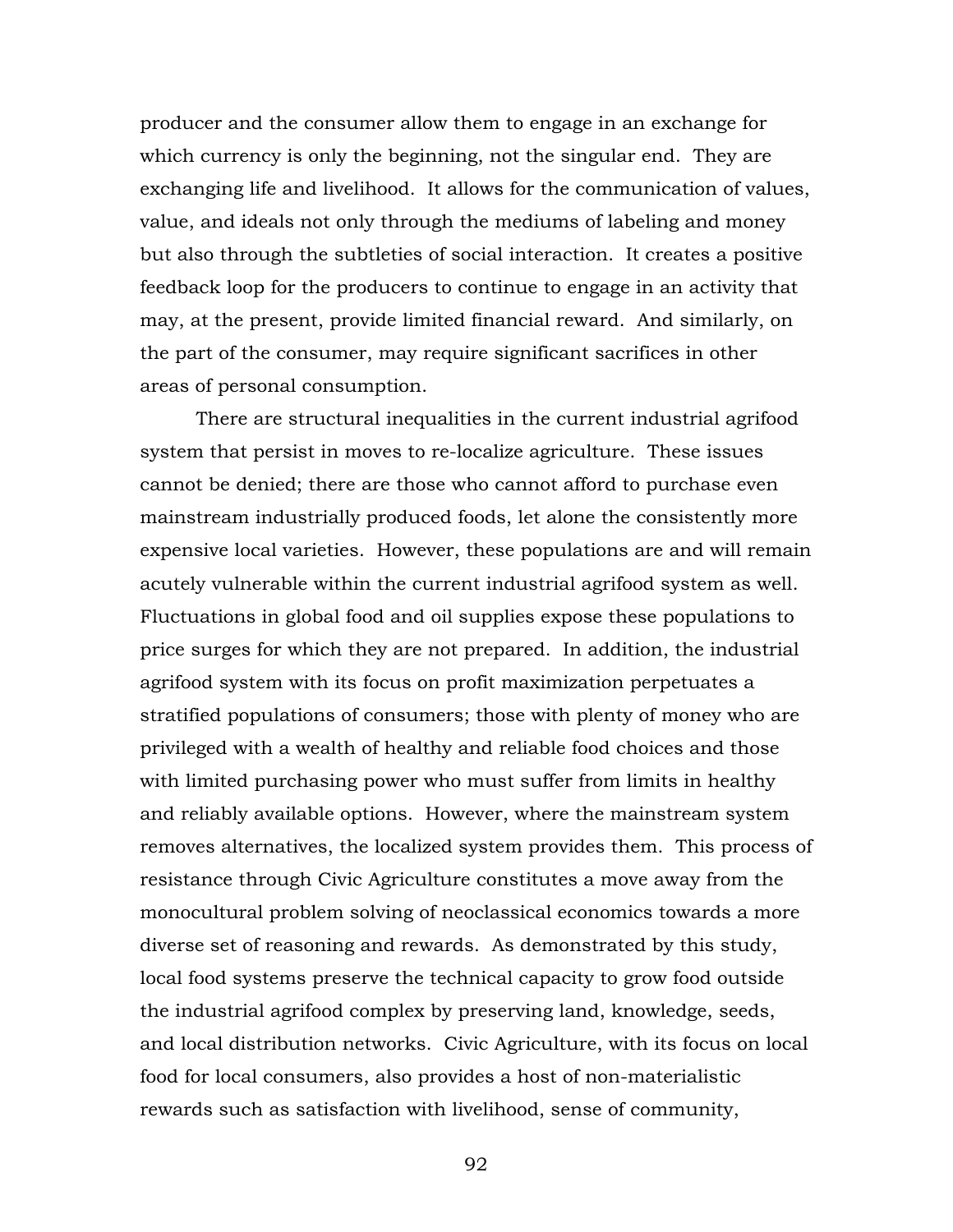environmental preservation and security. Ultimately I think the types of localized food systems represented by this study provide alternatives to the mainstream system that, like a monoculture, is extractive, overly simplistic, and ultimately vulnerable. On the other hand, localized food systems utilized as resistance to industrial agrifood are focused on diversity, investing in land and communities, and are durable in the face of future uncertainties such as oil scarcity and climate change.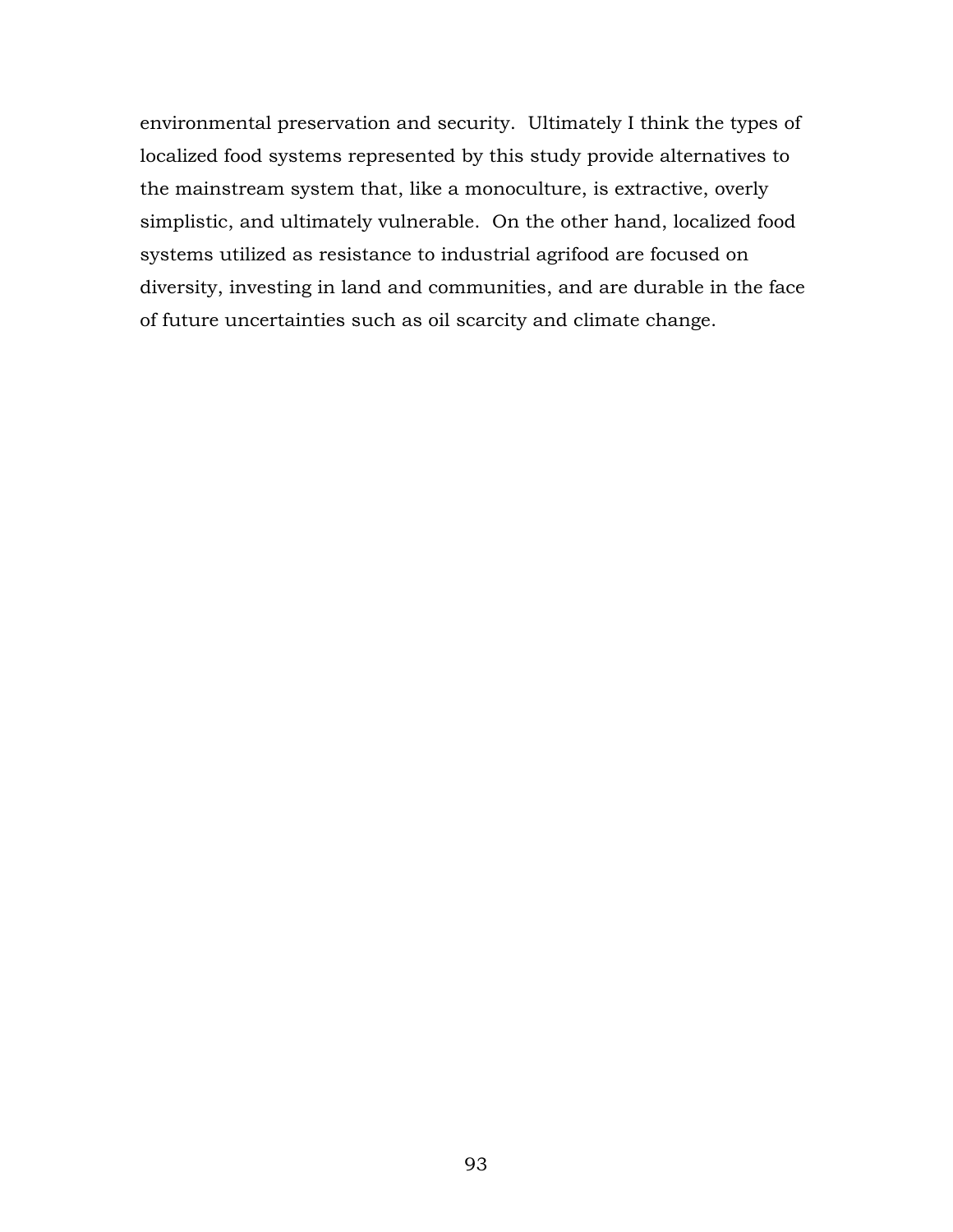# **APPENDIX A LOCAL RESOURCES**

# **Local Food Projects and Organizations**

Food For Lane County: www.foodforlanecounty.org Oregon Tilth: www.tilth.org School Garden Project of Lane County: www.schoolgardenproject.org Slow Food Eugene: www.slowfoodeugene.org Southern Willamette Bean and Grain Project: www.mudcitypress.com/beanandgrain.html That's My Farmer: www.lanefood.org/thats-my-farmer.php Willamette Farm and Food Coalition: www.lanefood.org Willamette Valley Sustainable Food Alliance: www.wvsfalliance.org

# **Online Retailers and Networks**

Eugene Local Foods: www.eugenelocalfoods.com Food Hub: www.foodhub.org

# **Local Grocers**

Capella Market: www.capellamarket.com Friendly Street Market The Kiva: www.kivagrocery.com Market of Choice: www.marketofchioce.com Sundance: www.sundancenaturalfoods.com

# **Local Wholesalers**

GloryBee Foods: www.glorybeefoods.com Hummingbird Wholesale: www.hummingbirdwholesale.com Organically Grown Company: www.organicgrown.com

# **Farmers' Markets:**

Brownsville Farmers' Market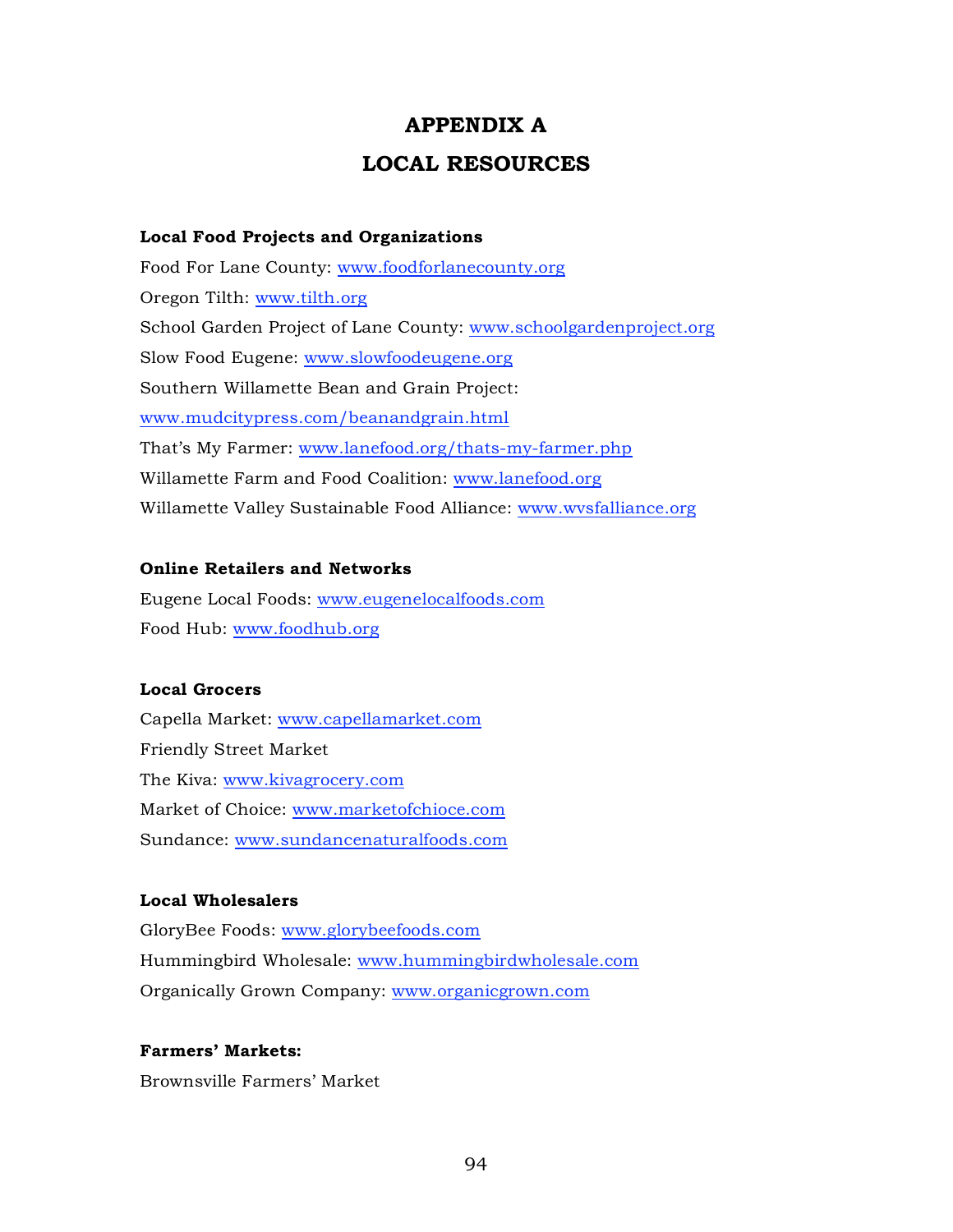Hideaway Bakery Market Lane County Farmers' Market: www.lanecountyfarmersmarket.org South Eugene Farmers' Market Springfield Farmers' Market: www.springfieldfarmersmarket.net Veneta Farmers' Market: www.ci.veneta.or/usfarmersmarket.html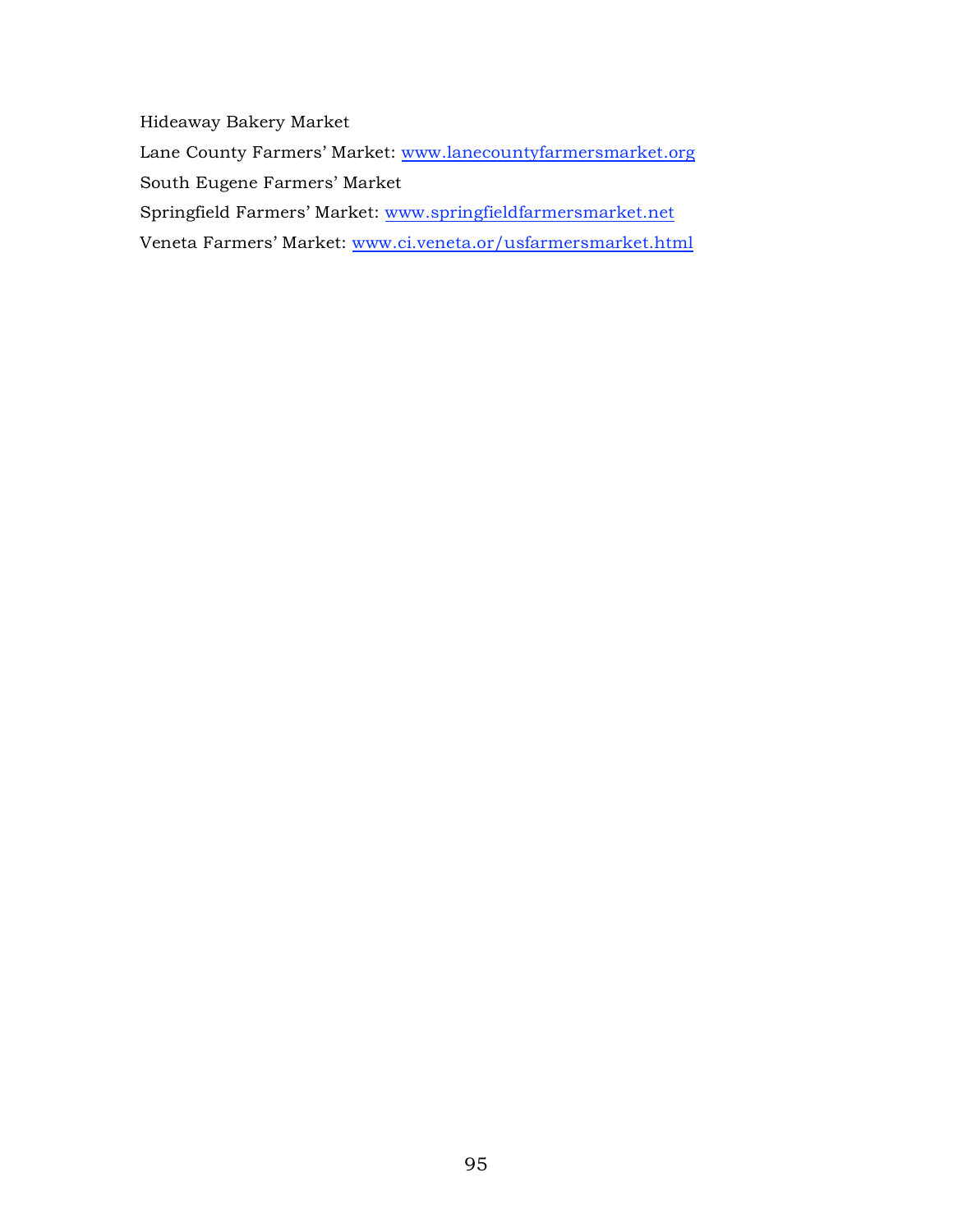## **APPENDIX B**

## **SURVEY QUESTIONS**

Do you produce food for familial consumption or for sale?

Yes No

*(If No, then you are done!)*

Age:

 $20 - 25$   $26 - 30$   $31 - 35$   $36 - 40$   $41 - 45$   $46 - 50$   $51 - 55$   $56 - 60$   $61 - 65$   $66 -$ 70 71 – 75 76 – 80 over 80

Gender: Female Male

Education Level: Some High School High School Diploma or GED Some College Associates Degree Bachelors Degree Master's Degree Doctorate Degree

Did you grow up on a farm? Yes No

Did you grow up tending a family garden? Yes No

Did you participate in agriculture clubs during your youth (ie. 4-H or FFA)? Yes No

Type of foods you are currently producing: (circle all that apply) Livestock/Produce/Grains/Dairy/Orchard Fruits/Orchard Nuts/Honey/Beans/Berries Other (please specify) \_\_\_\_\_\_\_\_\_\_\_\_\_\_\_\_\_

Please list your main products in order of importance from most to least:

Production Style: (circle all that apply) conventional, spray free, integrated pest management, organic (certified), organic (not certified), biodynamic, other (please specify)

Do you process any food? Yes No If yes what kind of processing? \_\_\_\_\_\_\_\_\_\_\_\_\_\_\_\_\_\_\_\_\_\_\_\_\_\_\_\_\_\_\_\_\_\_\_\_\_\_\_\_\_\_\_\_\_ Number of Acres in Production:

Land Ownership: Own Rent Other

Do you live on the farm or production site? Yes No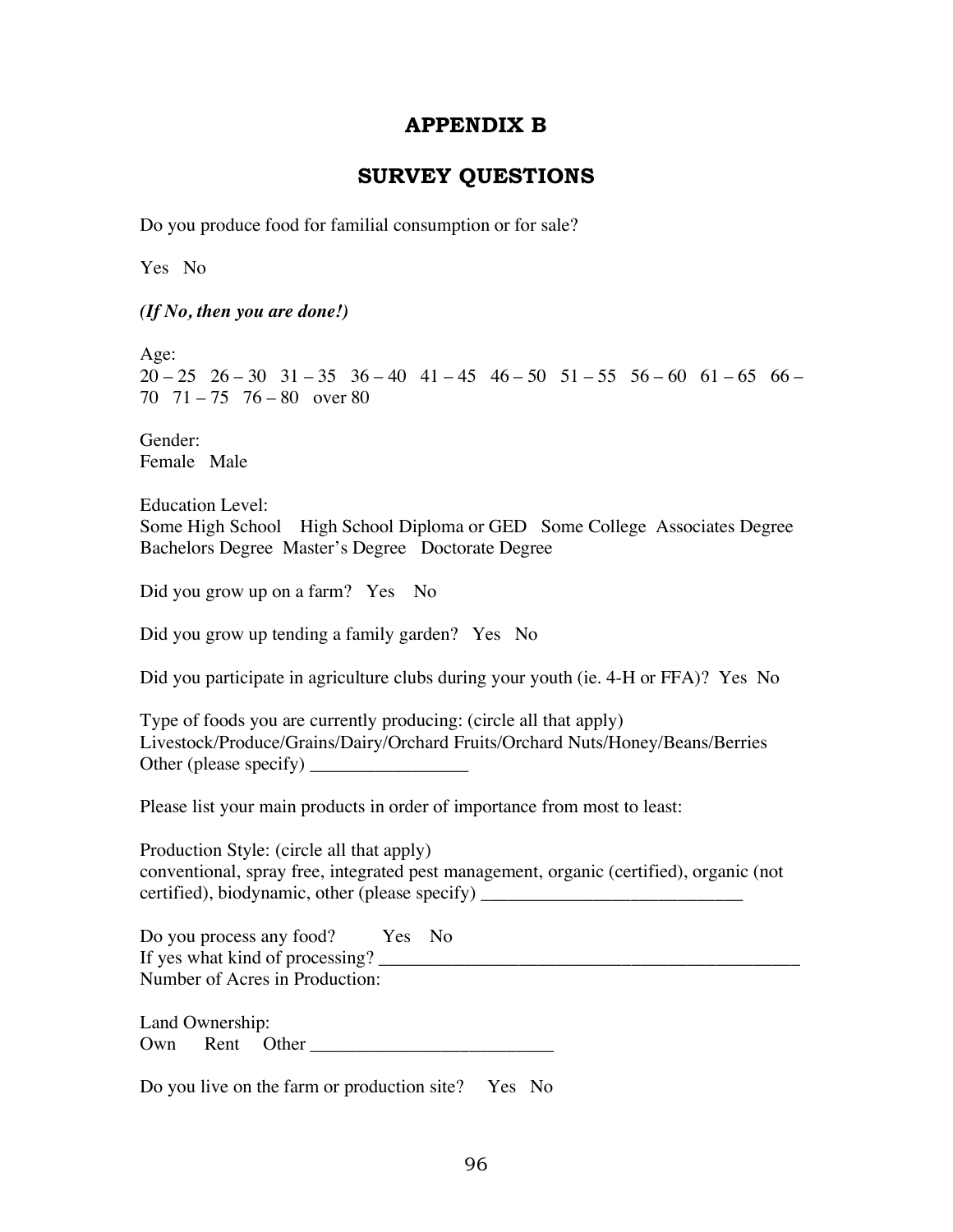Approximately how many miles is your production site from Eugene? \_\_\_\_\_

How many years have you been in production? 0-10 11-20 21-30 31-40 41-50 50+

What percentage (estimate) of family diet comes from farming/gardening? 0% 1-25% 26-50% 51-75% 76-100%

What is the purpose of your production? (circle all that apply) personal/family consumption sale food bank other (please specify) \_\_\_\_\_\_\_\_\_\_\_\_\_\_\_\_\_\_\_\_\_\_\_

## **(if you do** *NOT* **produce for SALE you are done with the survey)**

Gross Sales:

Number of Employees (non-family):

Number of Employees (family):

Do you or your partners work off farm jobs also? Yes No

What percentage (estimate) of family income is provided by farming? 0% 1-10% 11-20% 21-30% 31-40% 41-50% 51-60% 61-70% 71-80% 81- 90% 91-100%

Do you produce for the local market? Yes No

What percentage of sales comes from the local market? 0-10% 11-20% 21-30% 31-40% 41-50% 51-60% 61-70% 71-80% 81-90% 91- 100%

What are your distribution methods? (circle all that apply) farm stand, u-pick, CSA, farmer's markets, local grocers, chain supermarkets, co-ops, direct sale to restaurants, direct sale through craigslist, Eugene Local Foods, farm to school program, wholesalers (please specify which)\_\_\_\_\_\_\_\_\_\_\_\_\_\_\_, other (please specify)\_\_\_\_\_\_\_\_\_\_\_\_\_\_\_\_

If you are within 50 miles of Eugene and willing to be interviewed in depth for this study please *list your email and I will contact you to schedule.*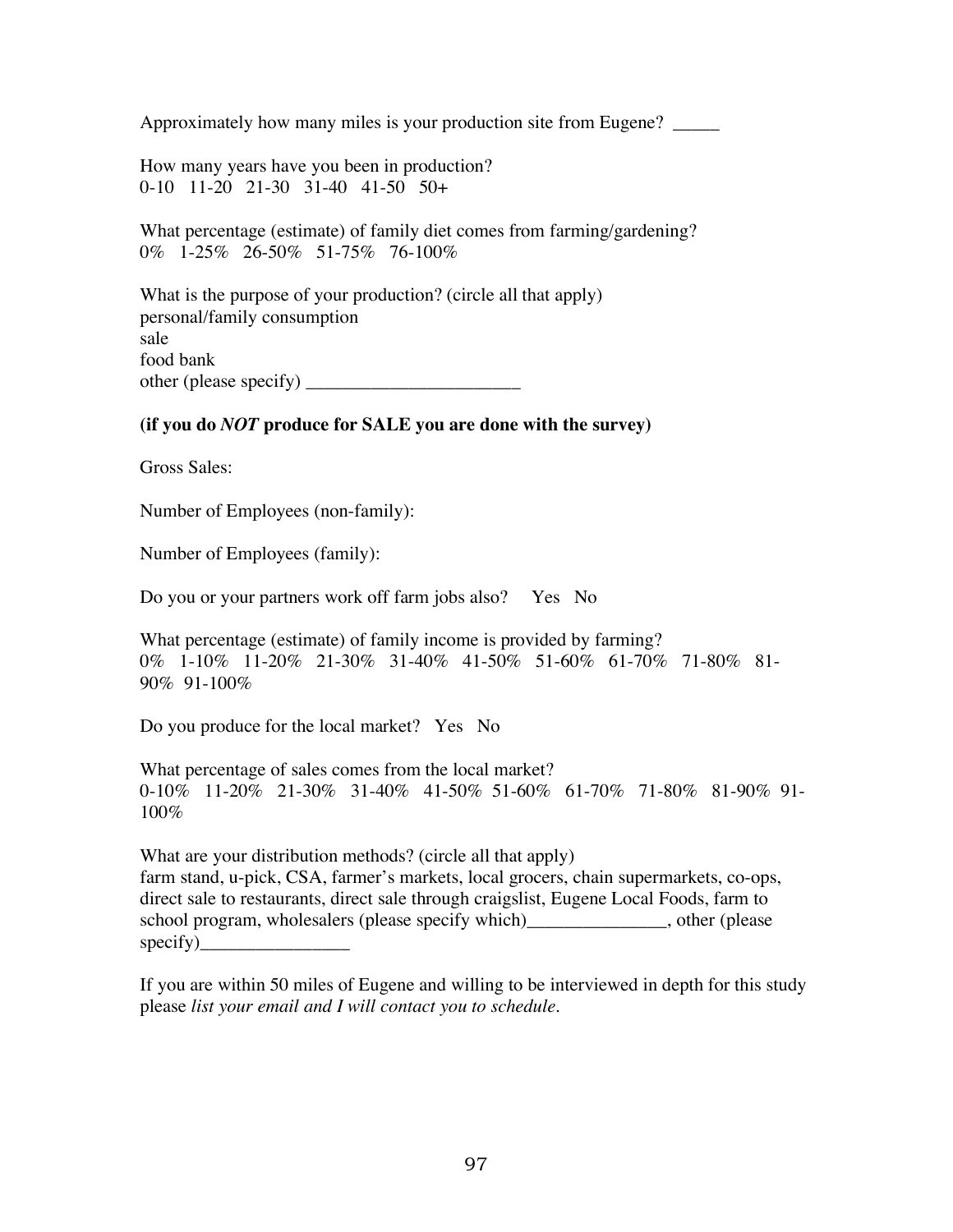# **APPENDIX C**

# **INTERVIEW QUESTIONS**

Name:

Farm Name:

How did you get into farming/gardening?

What are your main products now?

Has this changed over time?

Are you from a farming family?

Is this your family's land?

Do you own or rent your land?

Is all of it in active production?

Do you live on your farm?

Are your neighbors in agriculture? What/how do they produce? Do you have positive relationships with them?

What is your motivation for serving the local market/family needs through food production?

What do you perceive as the greatest challenges of producing for a local market?

What is the greatest reward in producing for the local market?

What are some distribution methods that you have used historically?

What methods do you use now?

Which methods do you find the most effective?

What kind of resources have been helpful for you as a local food producer?

Do you belong to any clubs or associations?

Were any of these founded or active over seas?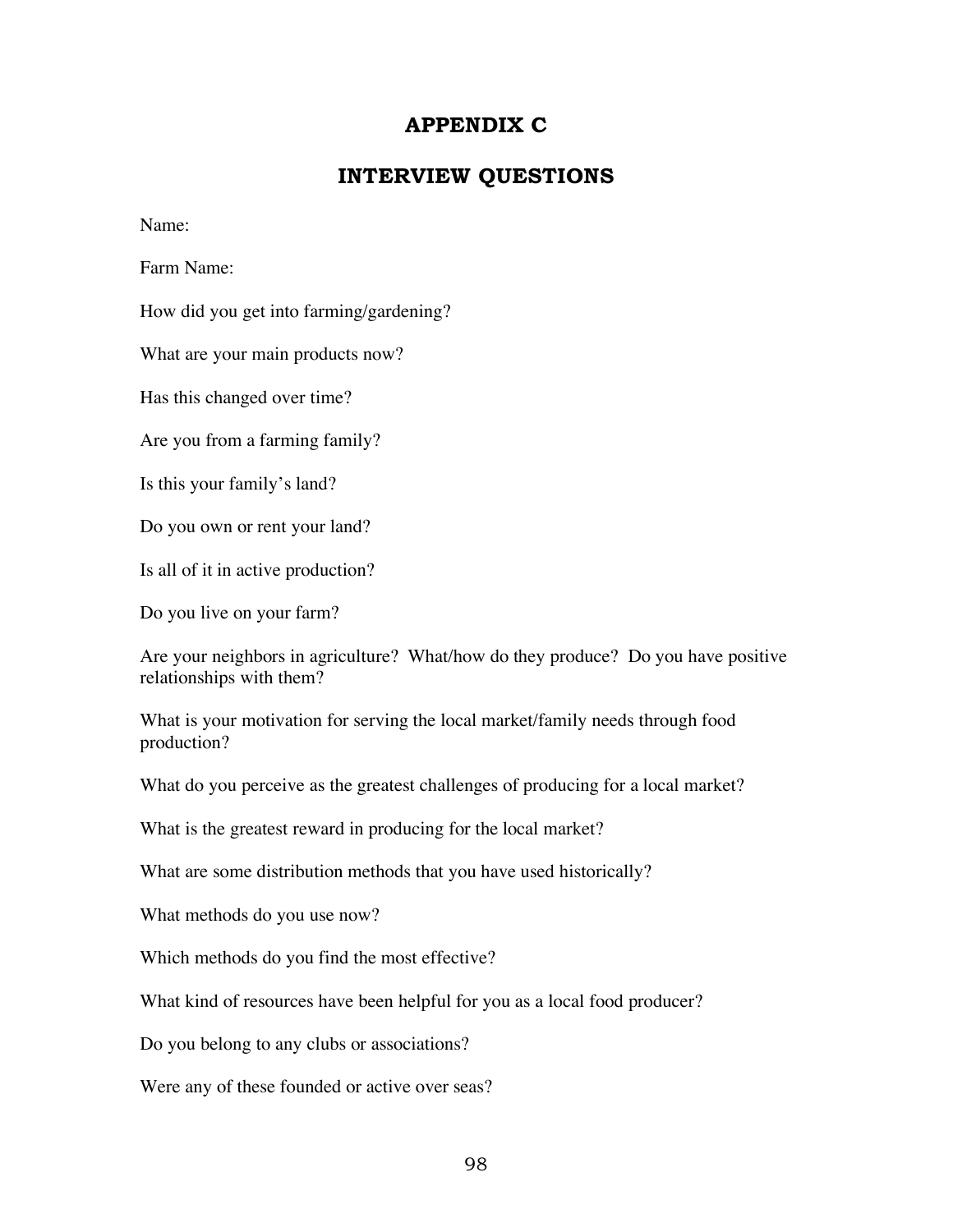Do you have any favorite books on food production?

What types of tools/resources do you wish you had?

Have you ever been abroad? Has this influenced your practices in any way?

Have you encountered other farmers from different countries? Has this influenced your practices, seeds, attitudes?

Do you know anything about how people in other countries are dealing with local food? If so please describe. Why is this important to you?

Do you have any role models? If so who? How have they influenced your life and production?

What do you perceive as your greatest marketable attribute to your customers?

Describe your average customer:

Do you plan to continue food production in the future?

Which direction do you see it taking you?

Do you feel like you are part of a local movement? Regional movement? National movement? Global movement? Why for each.

Do you have any questions for me?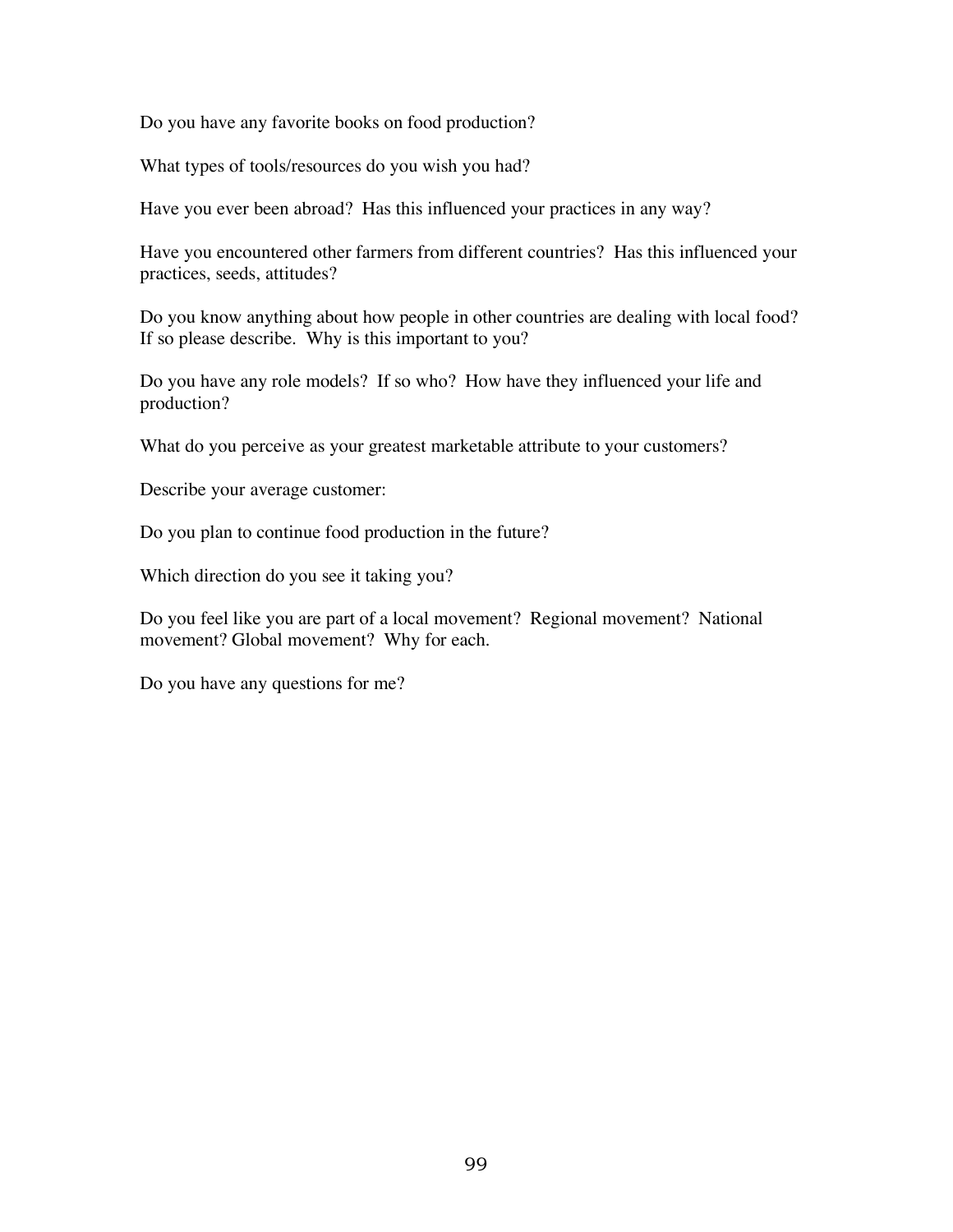### **APPENDIX D**

## **FARMER PROFILES**

# **Sarah Kleeger and Andrew Still, Open Oak Farm/Adaptive Seed, Crawford, Oregon**

Open Oak is a 30 acre farm located 30 miles north east of Eugene near Brownsville, Oregon. Sarah Kleeger and Andrew Still are in their first season of production on this land and are currently working about seven acres. The unusually rainy summer weather prevented them from planting as much as they had hoped. They live on the farm which was purchased by another family about a year ago. That family leases them the land and has helped to capitalize their start-up expenses for a share in the bean and grain CSA that they are founding.

Their intention is to pioneer a bean and grain CSA. In this first year, they were hoping for nine acres of beans and nine acres of mixed grains, but the weather and the soil made it impossible. Instead they have <sup>3/4</sup> acre heirloom dry beans and about one acre each of rye, oats, barley, hard red spring wheat and winter wheat. They plan to bring about 20 acres in production next year. They also have an heirloom seed business and keep about one acre in seed production on the property. They spend a lot of time working their diverse seed crops including a variety of beans, wheat, rye and also vegetables. "Plan B" for this year is to do a winter vegetable CSA. They are planting an acre is kole crops and root crops supplemented with beans and grains. They also showed me garlic and shallot crops, ducks, chickens and a turkey (that they keep for eggs and fertility).

They have worked with the Brownsville Farmers' Market this year though not with their own booth. They are considering other direct retail sale venues such as Eugene Local Foods and Willamette Local Foods. They are trying to avoid wholesale, though they would consider selling to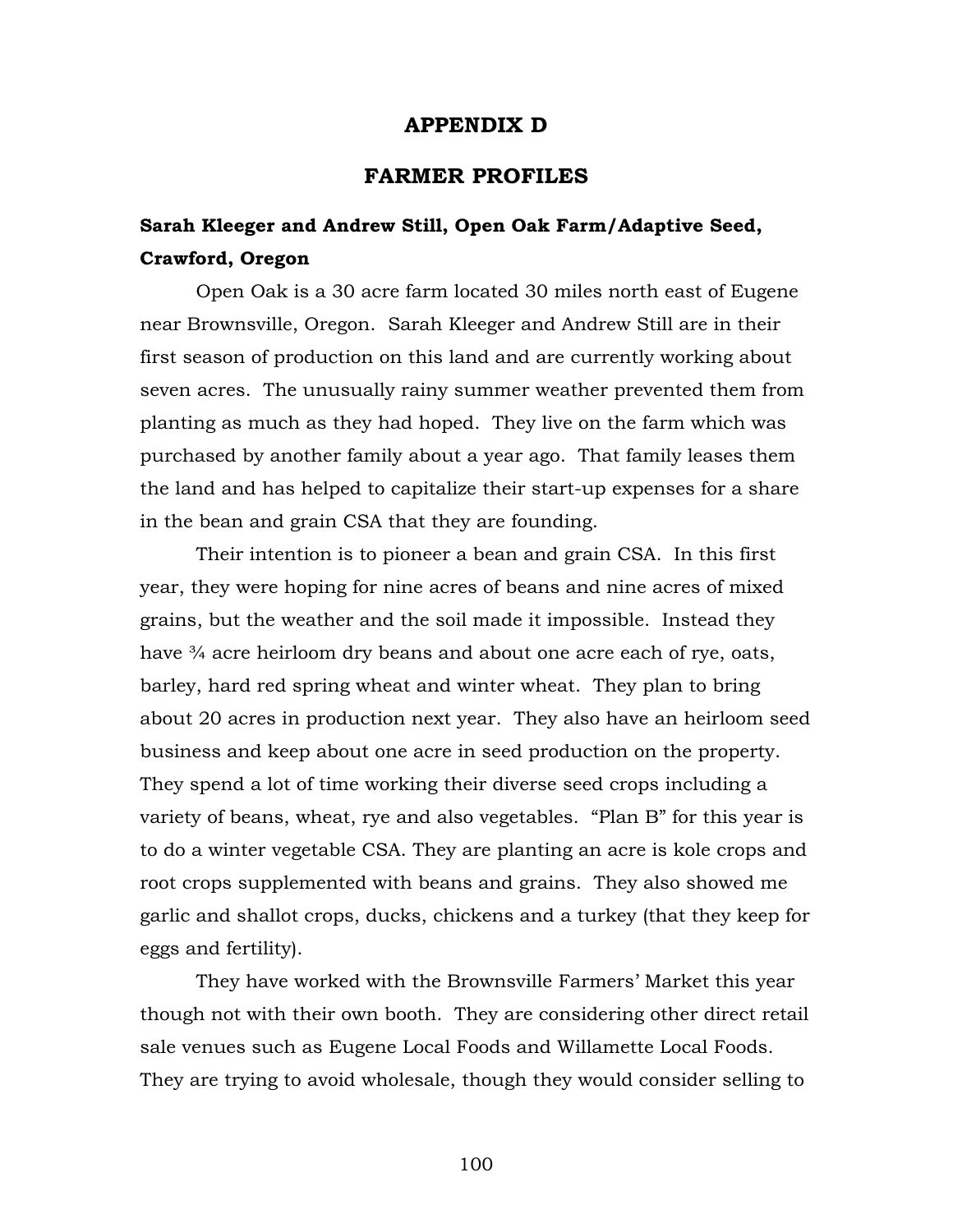a few friends who have restaurants. They specifically mention that they would like to avoid having their own farmers' market booth due to the fact they will have a very limited variety of products. In terms of their seeds, they work with Seed Saver's Exchange (yearbook), sell wholesale through local retailers like Down to Earth and Naomi's, and also sell to individuals who purchase from their website.

Andrew described their target market this way, "My goal for our customer base is people like us who want to spend their money on quality food". Sarah added, "We're not shooting for people who have a lot of money but people who value food more than a lot of other things, people who want to spend 40% of their income on food again". They believe they are selling more than just food. They are also selling a new "more resilient paradigm". "We're selling the world we want to create. The ideological value of a more durable food system". Which they conclude is better for the environment, future agricultural sustainability and human health.

Neither of them come from farming backgrounds, though both of them had grandmothers involved in farming. Sarah is originally from an urban area, Anaheim, and hated all the cement. She went to university at Humbolt State in Northern California, majored in Political Science, Environmental Politics and Sustainable Society with a minor in Appropriate Technology. When she graduated in 2001 she was eager to leave theory behind and "do something real". She saw so much about the world around her promoting death and she wanted to do something that promoted life. Andrew was a Wildlife Biology major and switched to Philosophy. "Philosophy told me I needed to find something real and go out and do it practically". They met at Humboldt State and then also worked at Willow Creek Farms which was 20 acres in mixed vegetables. They also worked at another local organic farm. They reflect that they learned a lot in their practical farming experience, though didn't necessarily have a lot of fun they learned how to work. They also learned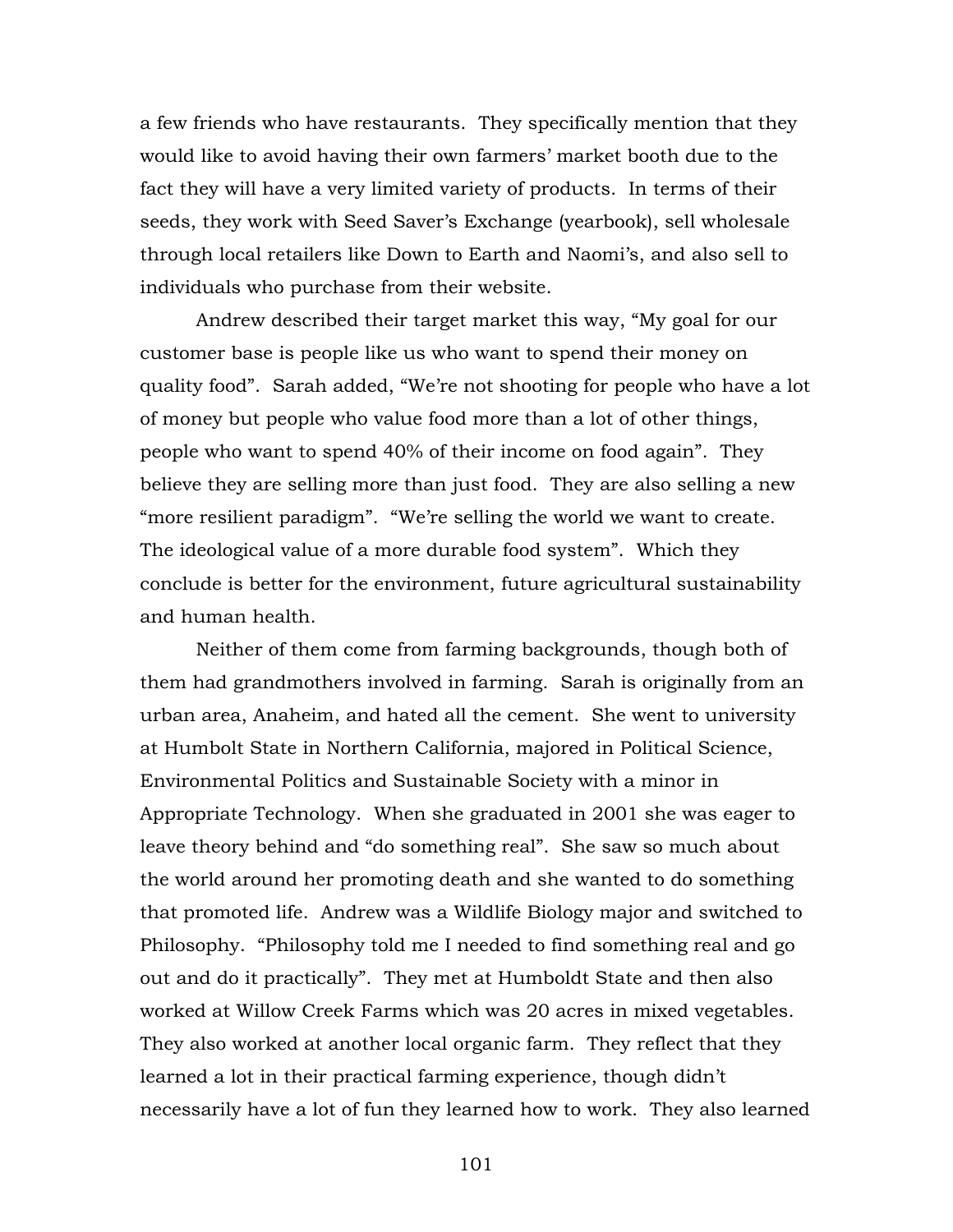how they would do things differently on their own place. "Here we're working for ourselves so if something is painful we can design it differently and change things. And we have the flexibility to do so because our financial situation is not dictating absolute production necessarily".

When discussing motivations for producing for the local market the top of this list was peak oil. They mentioned that the people who own the property want to be prepared for "doom scenarios". They went on to discuss trying to facilitate local eating and raising foundational crops like beans and grains. Sarah points out, "It's a gaping hole in our local diet. We have really incredible soils here, why aren't we growing things that are the foundation of our diets?" Andrew also points out the necessity of local, direct distribution to make their small scale staple production economically viable, "If you're growing wheat and selling it as a commodity it's a borderline looser. If you grow it here on organic soil, and mill it yourself and sell it to people you know you can get \$4/lb for it …it's a completely different kind of scale and it works". They find the local market provides them with an opportunity to be financially viable and do something personally fulfilling.

Andrew also places a high priority on agricultural biodiversity. He mentions that there are only about 4 varieties of wheat commonly grown in the Willamette Valley, and that this year for instance many of them got rust really bad. Their wheat didn't, and they are not sure whether that is because they don't over fertilize (which they think is part of the problem) or perhaps because the different varieties that they grow are more rust resistant and more tolerant to trouble in general. In terms of future agricultural sustainability they think that, "We need more good seed that's adapted to organic growing on low input fields We need to get these varieties out and get people saving it…Growing local food for local markets using seeds from who knows where is not necessarily good. For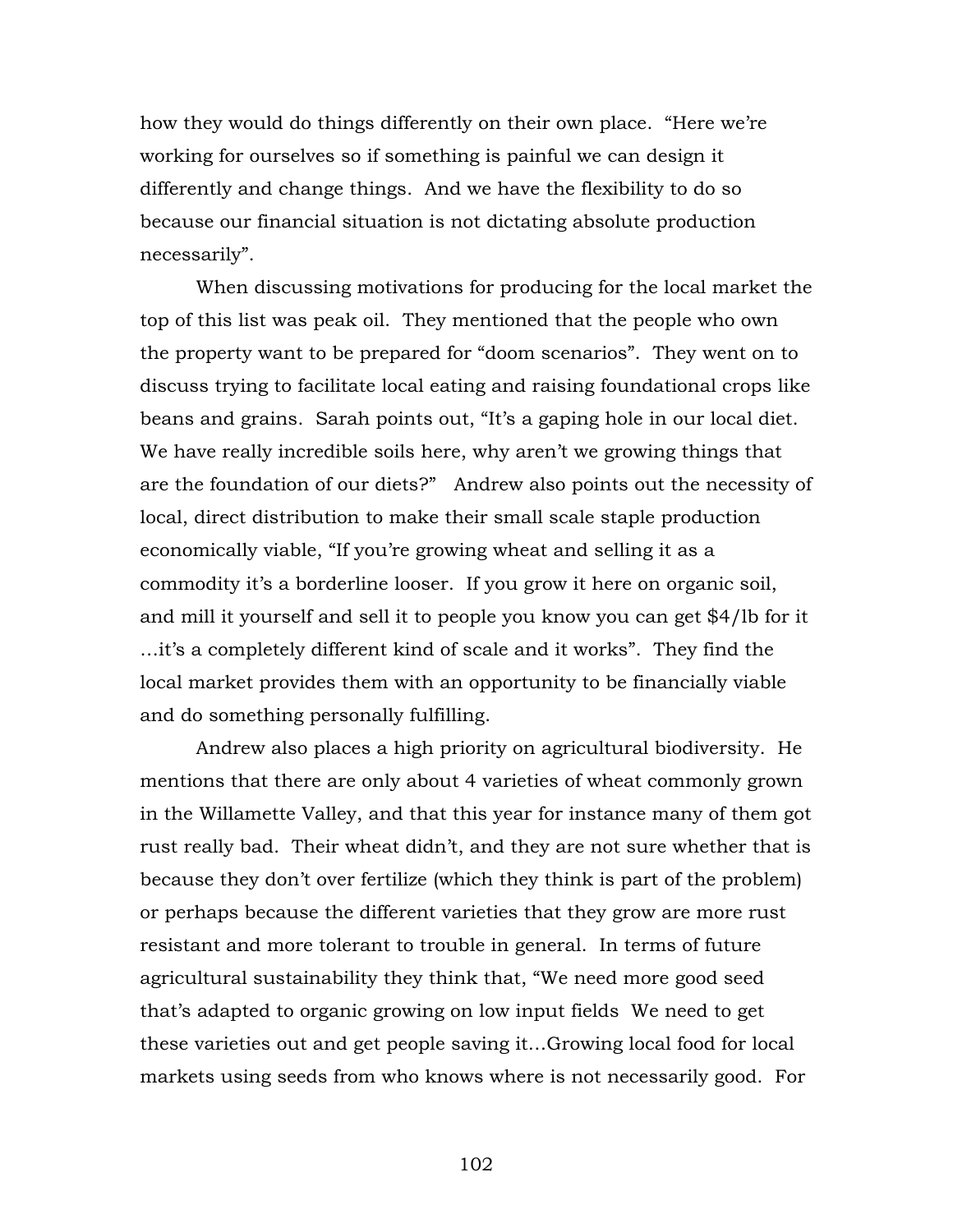the system to be sustainable the seed should be internalized…which will also improve resilience."

They think the rewards of producing food for the local market are, "Greater health for people because they are eating good quality staple foods" and also "a more resilient food system" (Andrew). Ensuring the availability of food that is, "Tasty, flexible, adaptable to changes in availability of oil"(Andrew).

Challenges they faced this year are mainly technical and weather related. They had a hard time getting the beans in on time so they could get them out on time for storage and processing due to the weather. For them, scaling up is a new challenge since the attention to tiny details that they can give test plots isn't possible on a larger scale. They also mention the challenge of finding appropriately scaled equipment, since most is too big or old and broken down or simply non-existent.

There are several resources they wish they had to combat some of their challenges. Sarah mentions, "I wish I had an old farmer neighbor who could teach me how to use a combine". Andrew wishes"…we had access to cheap equipment that is the right size" or the possibility of shared ownership.

They have spent quite a bit of time abroad. They specifically relay their experiences from what they call their "seed odyssey". This was a trip through nine countries (Eastern block countries, Switzerland, Russia, Germany, Denmark, England, Ireland) giving and attending seed saving workshops and gathering many seeds to bring back. They have a permit to bring tiny amounts of seeds through customs (50-100 seeds). Walking through their seed garden they can point to varieties and describe who gave them that seed, where it is from and why it is unique. They specifically described their experience in Romania. They were there the year that it had joined the EU. They saw this as particularly disruptive because of land speculation and consolidation by foreign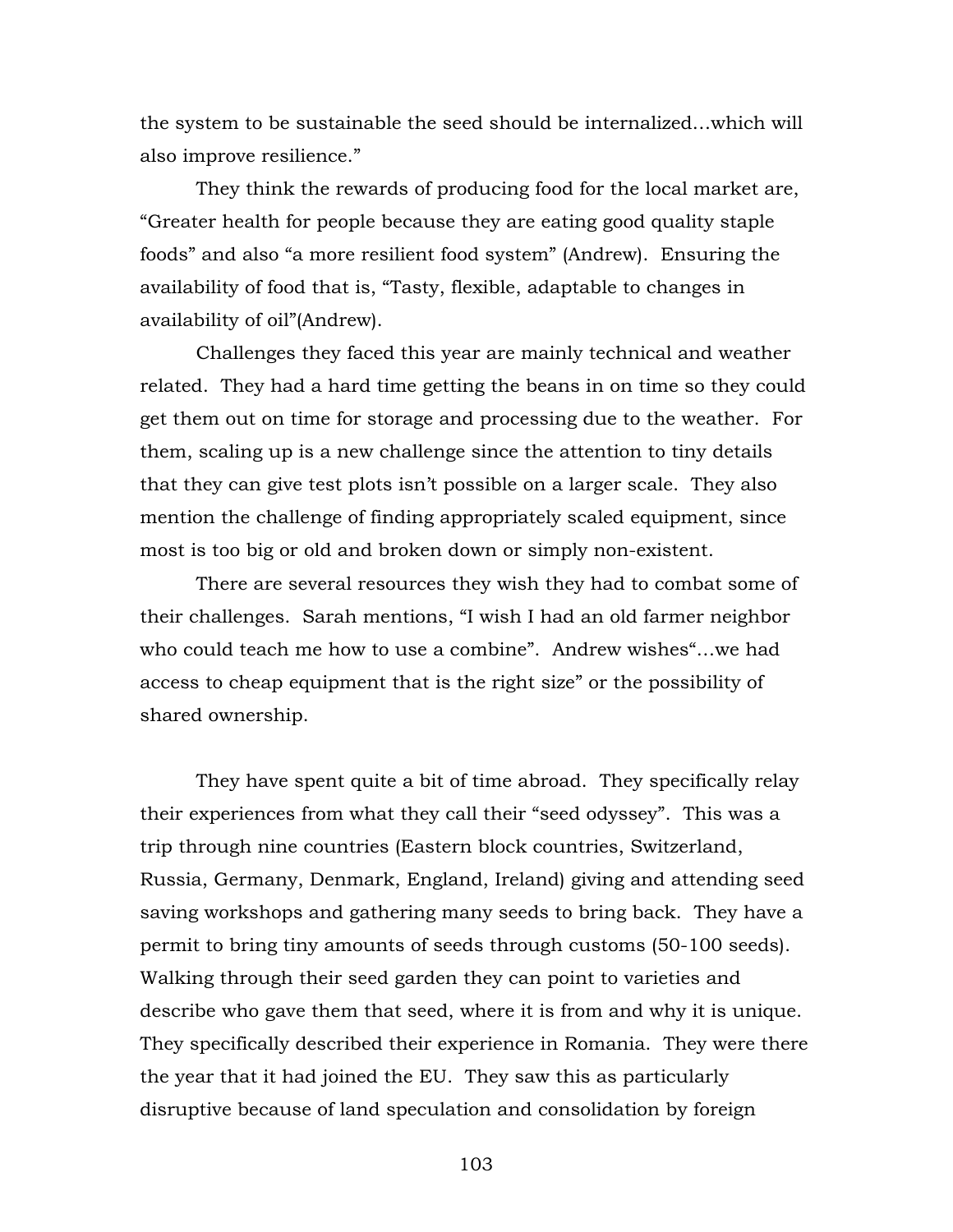owners and the consolidation of farm land ownership to make Romania a "new breadbasket". On top of that, many young people were flooding into western Europe. Andrew marvels that "It's amazing how fast things disappear". He notes that there were very few people still saving seed. They felt humbled by their interaction with older generations. "We're young farmers…what are you going to get from us?...You should teach us. The one thing that we know that you are struggling with is that you are loosing your heirlooms and if you don't save seed on them they are going to be gone in 10 years…so if you like something and you don't want it to disappear then preserve it". They see a parallel with their own situation in the U.S. and the farmers in Romania. They think that focusing on high value, specialty, good quality crops, sold through direct consumer local networks is how Open Oak can compete with very few acres against the American industrial farming system, which is like what many small farmers in Romania were facing for the first time with EU accession and exposure to that giant market.

They do feel like they are part of a movement, though they are focusing on the local level and they don't have a particular name for it. They think trying to work at the global level seems too diffuse.

They don't pay membership dues to Slow Food but they participate in local events, give seed saving workshops and have been selected as delegates by the national organization to attend Terra Madre this fall. "We're not necessarily chefs…but the other half of Slow Food is out thing". They find that many people are interested in what they are doing, people who are really trying hard to make things better. They see a big critical mass of people "welling up".

### **Annette Pershern, River Bend Farm, Pleasant Hill, Oregon**

River Bend Farm is a 50 acre farm situated about ten miles south of Eugene on the northern end of Pleasant Hill. It is run by Annette Pershern. Originally her brother, her parents and herself were all one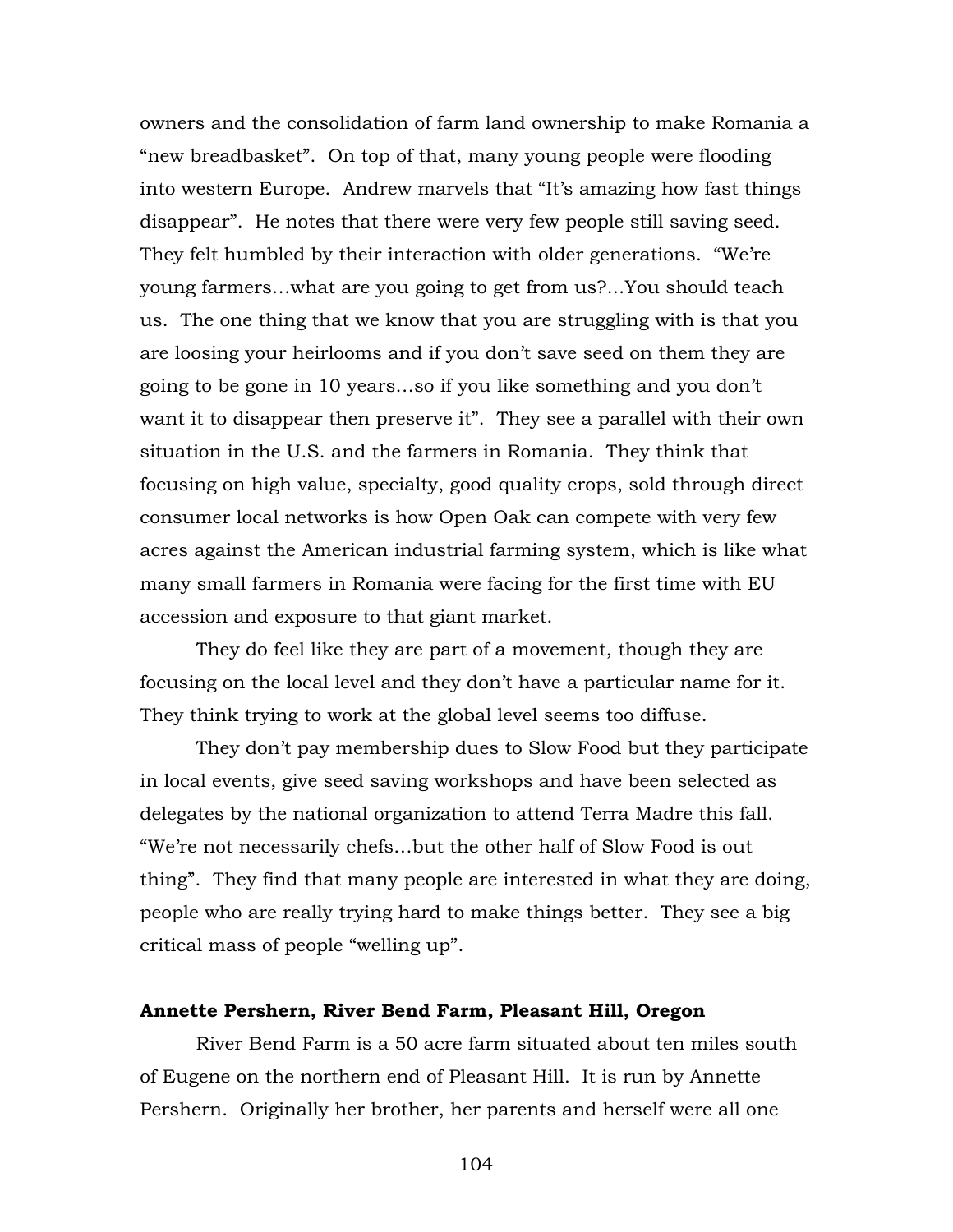third owners. She has since taken over the management of her brother's portion and owns the land equally with her parents. She lives on the farm together with her two daughters and her husband. Her parents also have a home on the property. Her two daughters work on the farm with her when they're not busy with school. She also has hired labor. She mentions that her husband works a full time off farm job which provides income and, importantly, health insurance.

The raise mainly cane berries which include raspberries, marionberries, and tayberries. They also raise strawberries, and orchard crops like peaches, cherries, apples and hazelnuts. Though she didn't mention it in the interview I also saw vegetable starts and some corn growing. There is a newer farm store on the property which is open about half of the year where she also has a certified kitchen that turns out a variety of baked goods, including jams, jellies, and soups. The store also features nuts, and a few other local products like pork and craft items.

In terms of distribution Annette has been at the Lane County Farmers' Market for 15 years and has also participated in the Creswell and Springfield markets. She admits that the markets are very labor intensive and that she has backed off of the smaller markets recently to conserve energy, which she considers a precious resource. She also sells retail at her farm store and wholesale through Eugene Local Foods (see Appendix A for more information). She started a CSA in 2009 for the first time in cooperation with a neighbor. In 2010 she decided to run one herself. She does half fruit and half veggies with cider and hazelnuts in the fall as well, she sold every share available and could expand as there were people on the list who didn't get in. She bartered with a customers 3 years ago for a website and has been using that and social marketing through Facebook to stay in touch and drive business. She has over 800 people on her email list. She sends out weekly emails with info, recipes, etc.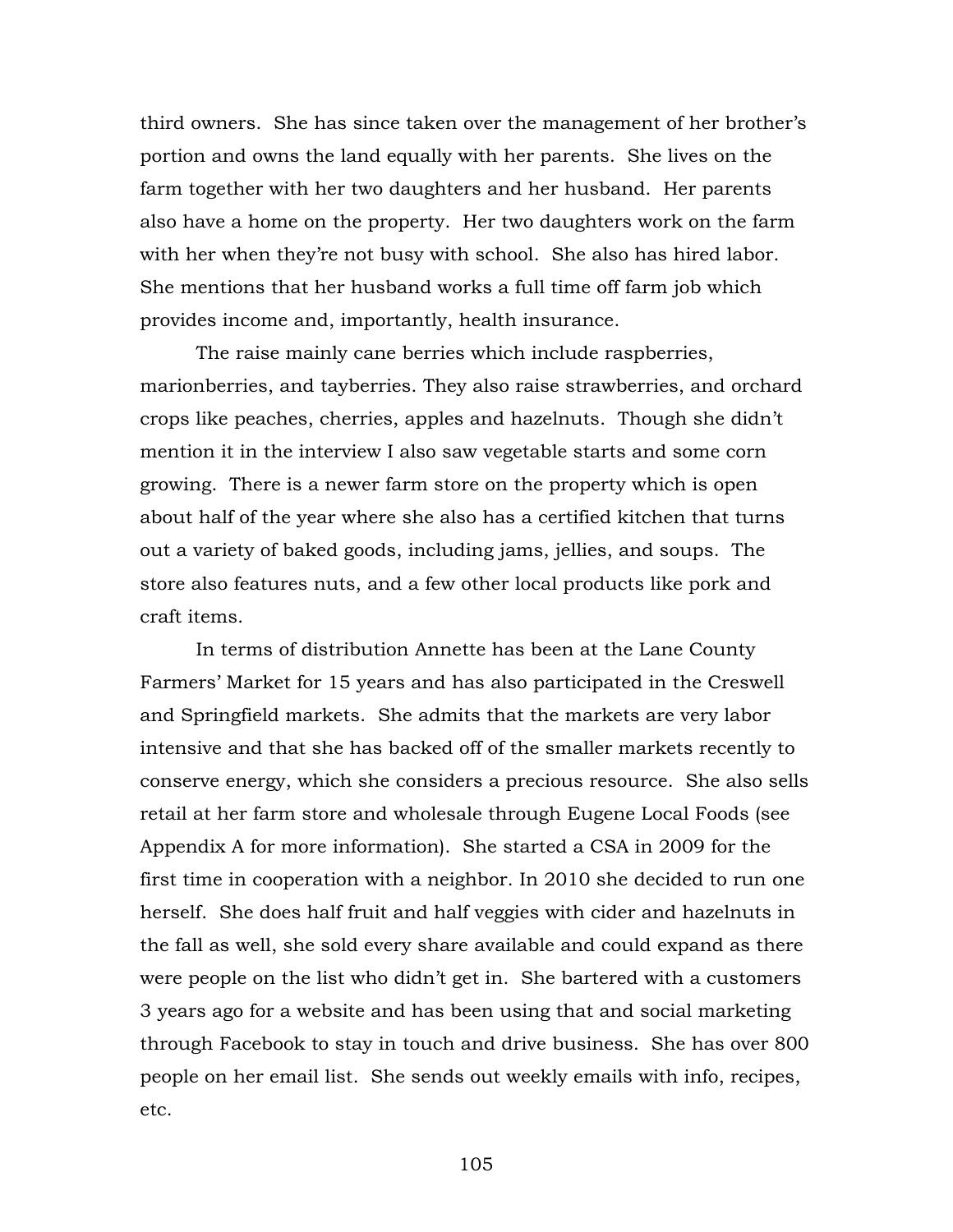She feels pretty dialed-in to her customer base, which has been greatly facilitated by demographic information she can gather through Facebook. When asked to describe her average customer she stated that they were most likely women, age 18-32, conscientious about wanting a safe product and mostly mothers. She thinks her customers value her honesty, friendliness, ability to educate and build community, and that she can grow something that is tasty, nutritious, and safe.

Annette was raised in Lorane, Oregon on a property that is now owned and operated by Hey Bales Farm. Though her folks weren't farmers they did raise strawberries and cattle. She notes her ethnic background and that her mom was raised in a predominantly Polish community in Illinois. She considers herself German- Polish. She feels that the love of agriculture amongst these people led to her to highly value agriculture. She participated actively in 4-H as a kid and also helped in the family garden. She thinks growing up in Oregon, a big agriculture state, and being exposed to a lot of local agriculture while she was young got her interested in farming. She says her mom used to drive her down River Road, which was mostly farms at the time. This left an impression on her of the richness of agricultural possibility here.

In college she was a Biology major and she expressed a deep interest in things that grow. Her brother studied at Oregon State University and developed an interest in managing orchards.

When her daughters were quite young she lived in west Eugene. It was at that time that her brother approached her with the idea of an orchard and farm. She wanted a farming lifestyle and experience for her kids and was glad to move out of the city a bit.

When asked about her motivation for serving the local market she reminisced a bit about growing up in the sixties when sustainable food production was "a big thing". She reflected on her childhood in the area and her impression of the agricultural potential here. She also stated that she felt the current globally networked food chain cannot provide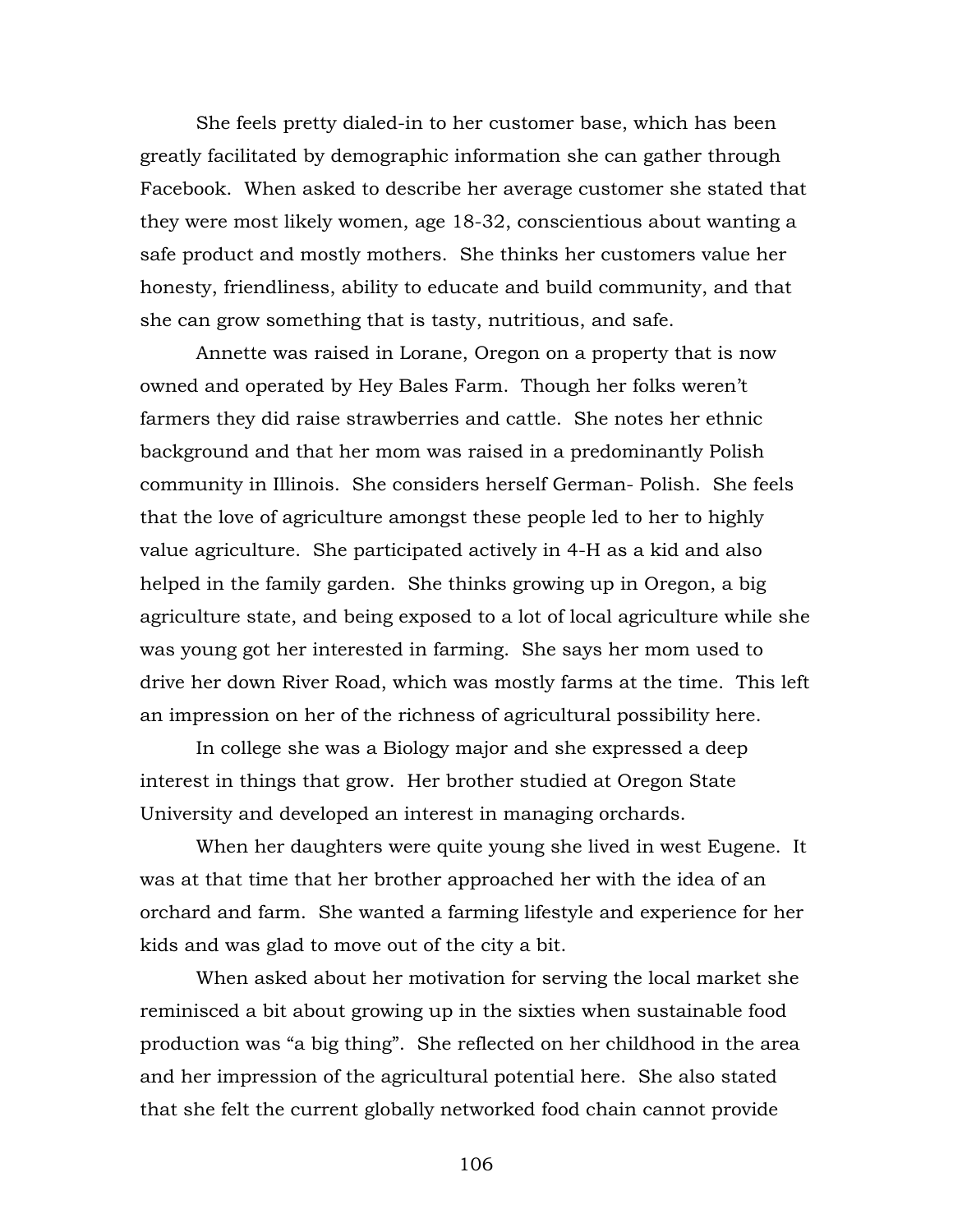people with "safe nutritious food, clean water, clean soil, and a clean environment for our kids". She considers herself lucky to live in an area where it is possible to produce a wide variety of seasonal foods for local people. She is also concerned about global fuel supplies. She thinks that decreases in supplies and increases in price will make long distance (especially trans-hemispheric) shipping of foods impractical. In short, she feels the globalized system is "unsafe and insecure". Annette feels a great sense of pride producing for the local market. "I'm planting this seed and it's growing and it comes to fruition, it will be tasty nutritious, what is should be. Compared to produce in the supermarket it will be superior in safety, tastiness and quality. It has not been shipped and stored".

On the other hand she lists several challenges. A major concern for her is that her labor cost is high, especially because she likes to pay her workers more than minimum wage. Her overhead is increasing over time and yet often peoples' perception of how much food should cost hasn't changed for years. She specifically mentions people from the older generation who think that her products are too expensive. "Prices can't be like the 1940's it costs more than that to produce". She stated that retail prices in the stores do not keep up with her increasing overhead which means that there is an adjustment that has to happen on the part of her customers. "People have to get used to the prices that we charge".

Though she hasn't been abroad she expressed a strong interest in visiting Southern France and Northern Italy to see a high intensity hazelnut system that is used there in situations where there is limited space. From what she's read she gets the impression that overseas people generally live more in tune with local agriculture. They live in more dense housing structures and can walk to local markets with local products. They don't stock up several weeks of groceries at one time, but instead buy fresh every few days. This keeps them in tune with their local growers and the seasons.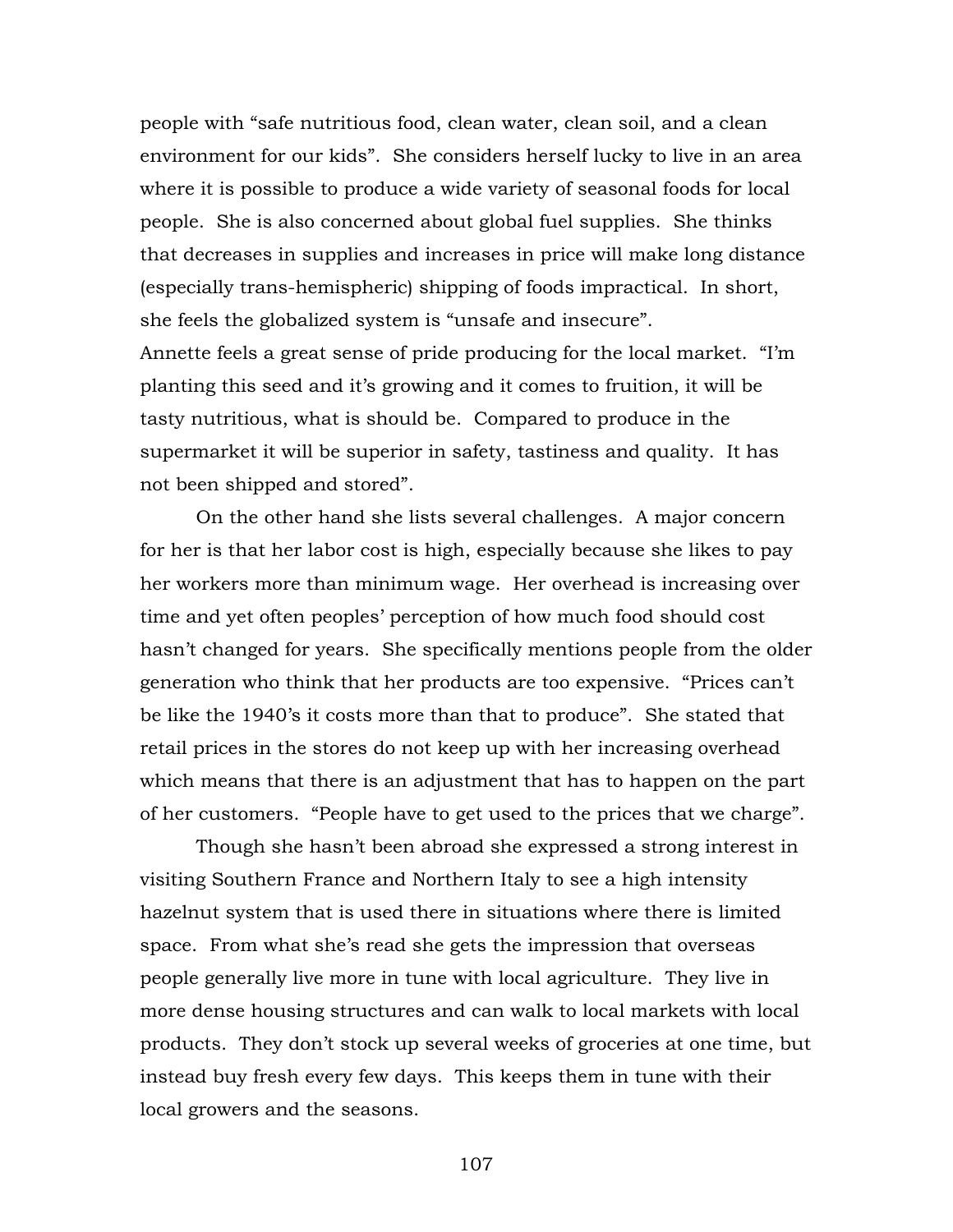She listed several local farms and farmers as role models such as Detering Orchards, Coast Fork Farm, Grateful Harvest, and Thistledown. She is interested in the agritourism aspect of a lot of these farms and feels the farmers have been a good resources to her. She laments that there seems to be less camaraderie amongst the younger generation of farmers.

She belongs to a couple of groups including the Hazelnut Growers Association

and Willamette Tree Fruit Association. She also has friends who are involved in Slow Food and is interested in learning more about that. She lists the OSU Extension Service and specifically Ross Penhallagon as a great resource. Ross visits her place a couple times a year. She finds "Vegetable Grower" and "Tree Fruit Grower" to be helpful publications and also reads Capitol Press (a statewide agriculture oriented weekly) and Sunset magazine for ideas on regional recipes. In terms of resources that she would like she lists another tractor for the bigger trees, better incentives for solar panels, and potentially grant money (which she feels may already be available but inaccessible to her due to inexperience and lack of time to research). She specifically mentions she wants to avoid over burdening herself with debt.

She does feel part of a "movement" global, national, but especially local. She cites involvement with the local school doing education and teaching the kids about where their food comes from, giving community farm tours and also working with Food for Lane County. She stated that "We are not just individuals, what we do affects other people and can be positive"

She had some specific comments on the farm to school program, which she'd like to work with more extensively:

The district asked for "X" number of bins at "Y" price. The price wasn't necessarily too low, but none of the farms could produce the volume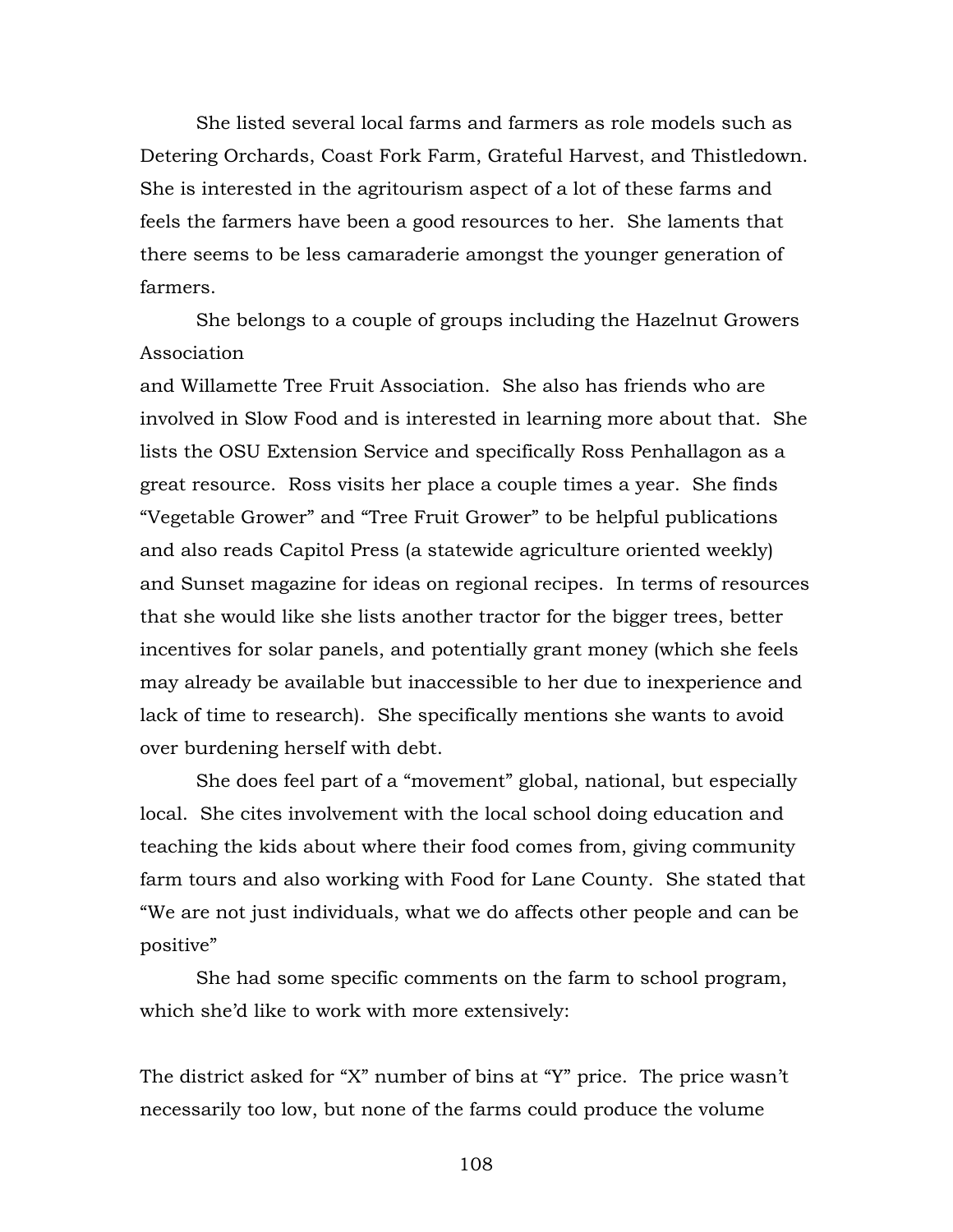from a single farm. Her suggestion is to have individual farms "sponsor" a school since a school sized volume is manageable and it would increase the sense of connection between the school and the farm. She realizes that the buyers' money is tight because of the economy but that their price was "close" to realistic.

When asked if she planned to continue farming in the future her answer was "yes, always". She's looking to expand into hazelnuts and enter the world market more as it is growing and relatively labor efficient compared to some other orchard products that she has. Tree fruit are high risk and labor intensive year round. She plans to stay in tree fruits, but just diversify more into hazelnuts. They have down time and not as much overhead because there is less labor involved for harvest. She's also considering building a cidery and going into hard cider production. When making decisions about direction family is a major concern. She has children in the house and aging parents so how she spends her time and energy is really important to her

#### **Gina Thomas, Stillpoint Farm, Veneta, Oregon**

Stillpoint Farm is located about 12 miles west of Eugene, just two miles south of the town of Veneta. There are about five acres in active production, mostly strawberries. The farm is bordered by timber property and conveniently located on the way to a couple of wineries. Gina Thomas farms full-time and lives on the farm with her partner, who also helps with farm management part-time. They also host events on the farm, such as The Mother Earth Festival, which was held for the first time in summer of 2010. They are in their eighth year at Stillpoint.

Gina says that they specialize in "sweet" which aptly describes their strawberries and raspberries. They also grow basil, okra and melon. This year was a tough year because of the weather, especially the cool rainy summer. The okra and melon crops failed so they put in extra basil. They also raise chickens for eggs and I tested some sweet yellow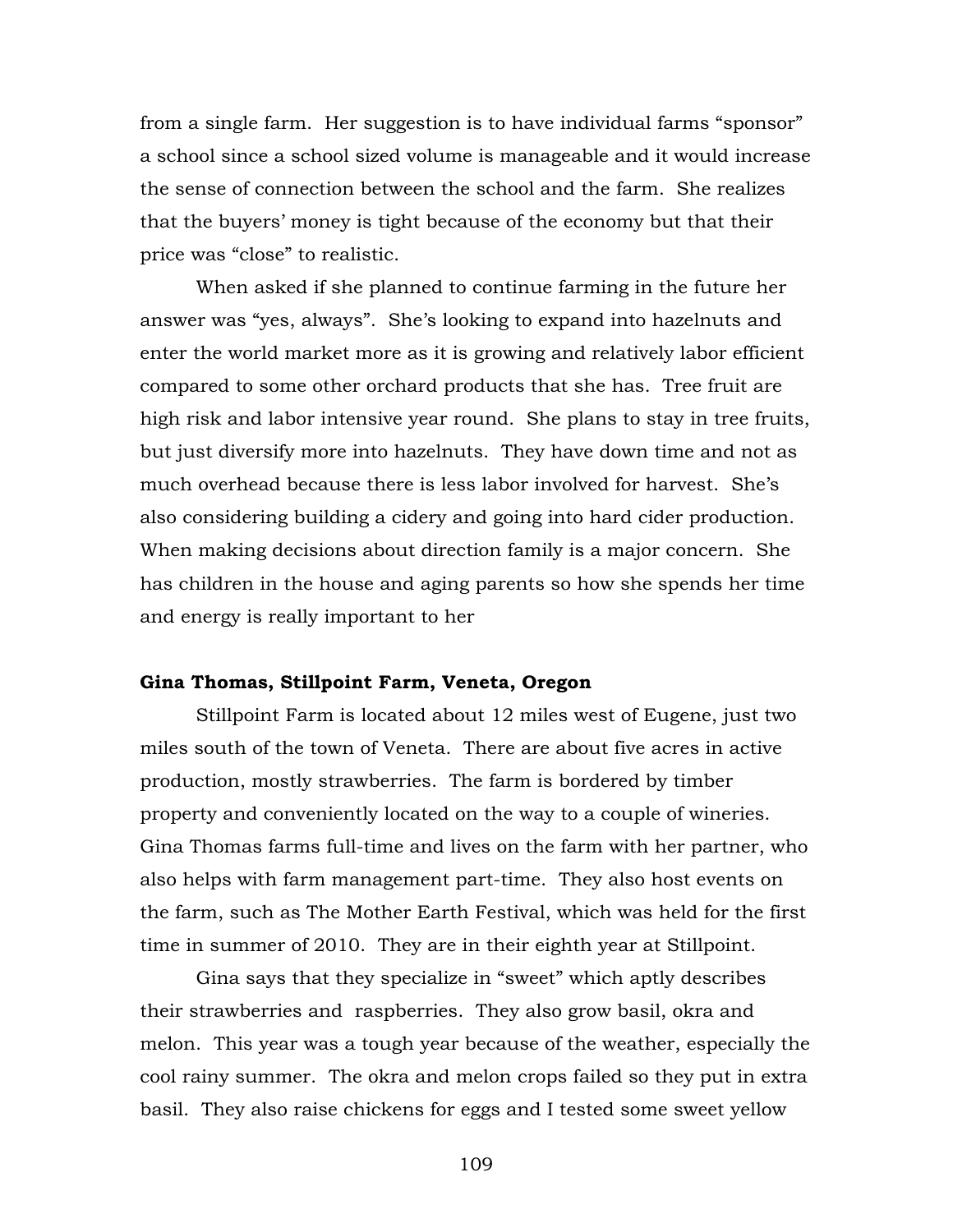cherry tomatoes at their farm-stand as well. They are "Certified Naturally Grown". "Certified Naturally Grown is the quintessential alternative because it's a coop of farmers across the United States that help each other certify. You don't even have to be a Certified Naturally Grown farmer because you're given such a complete and specific [set of guidelines]. It's like six pages to do and the farmer doesn't go along with the certifier and pressure them. You just go along and walk the farm and take along the questionnaire which asks [the certifier] do you see weeds, do you see no weeds, do things look healthy, do you see any chemicals stored away in the barn or whatever. It goes on and on and on. If you're moving away from the top down large organizational, which I think we are, then accepting things like one person who has your best interest at heart supporting someone else who has your best interest at heart, being Certified Naturally Grown is exactly what that is"

They distribute directly to customers mostly on site through their farmstand and the u-pick strawberry and raspberry part of the operation. She thinks their location, on the way to several popular wineries, makes their sweet farm-stand offerings extra popular. She also has a stand at the Veneta farmers market. She notes that they mainly advertise through word of mouth, though they are also listed on a national u-pick website, the "Locally Grown" directory and have a beautiful website. They do sell some wholesale in Eugene to local grocery stores and also a bakery that they have developed a relationship with. They are listed on the Food Hub website, but she notes that she hasn't done much with them. Her goal is to increase the u-pick operation.

She describes her customers as mostly the "Subaru and Volvo crowd, especially moms and some dads coming out with young children". She thinks that they value the fact that "Things are done well" and feel safe that there is "no contamination". She thinks that they also value the overall farm experience, the chance to get out of the city and even play with the animals if they like. She thinks that the benefits of buying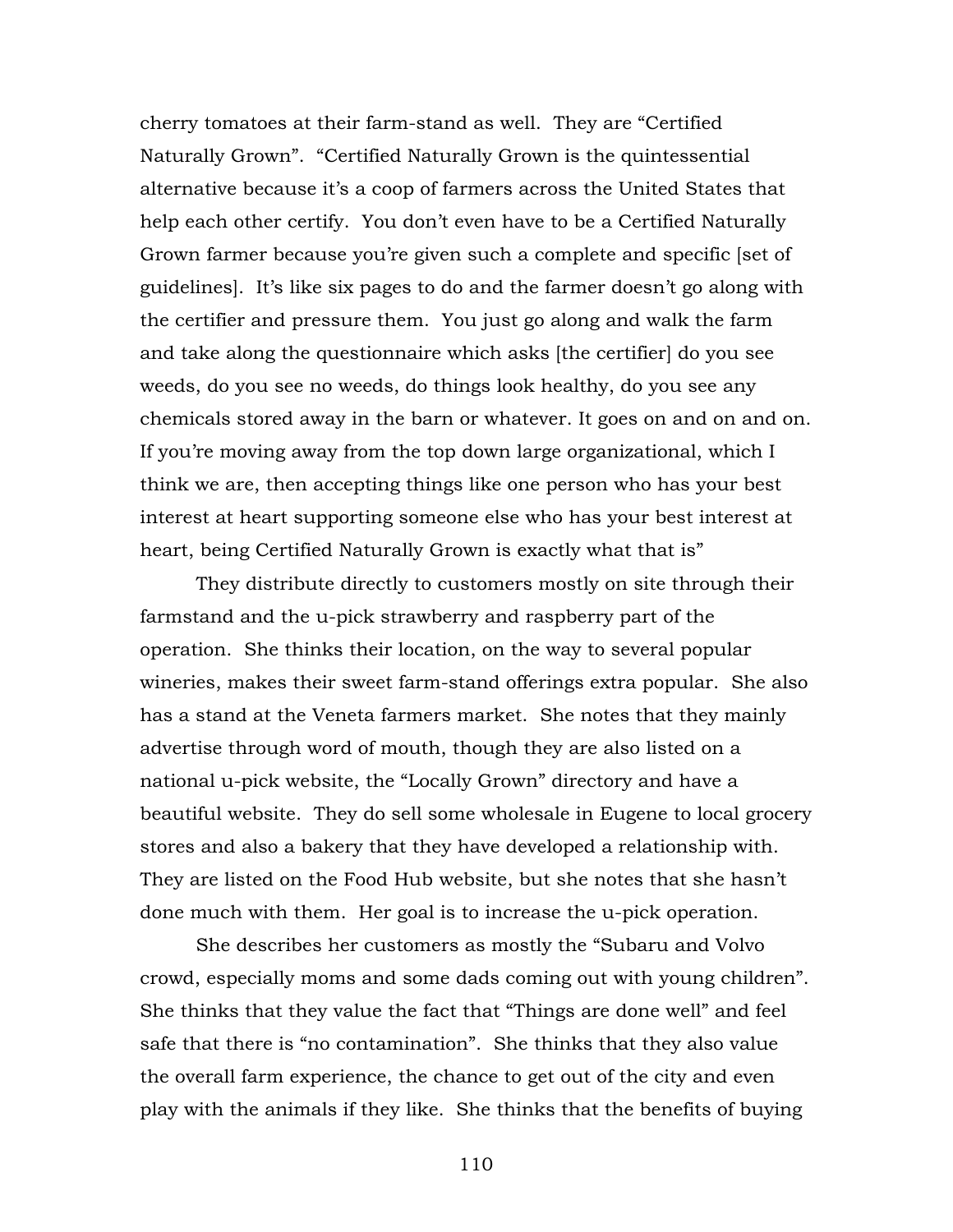local, organic food like theirs include reduced medical cost, helping environment, supporting local economy, getting out in the sun, and instilling work ethic in children.

Gina is not from a farming background. She grew up in Los Angeles and felt like it was too urban with too much asphalt. She always loved the earth and felt a deep connection with it, so when she had the chance she left Los Angeles and moved to San Luis Obispo and spent time outdoors. She mentions that she grew up in the seventies and has a degree in behavioral studies. She cites her extensive gardening experience in St. Helens, Oregon as a huge influence on her current occupation. She grew many things in her garden there and relished feeding family and friends. Gina and her partner were searching for a new place and wanted horse property when they came across their farm. She says that they hadn't really intended to farm but saw the property and they decided it was a great place to have a u-pick strawberry operation. She notes that it was an adjustment due to the change of scale from gardening. For instance she thinks it took about 3 years to learn how to grow the strawberries, which are an ever-bearing variety, really well. In terms of their production she says that they are providing things that the community is telling them that it wants. Then, she devotes herself to growing those things really well.

We talked a lot about the feminization of agriculture and culture in general, shifting the human condition from being one of greed and competition, which is masculine to one of sharing and openness which is feminine. "When we live separate from the whole, we live separate from the whole, we are not whole…stop the judgment, the division, the competition and what happens when you stop is that you open, open to abundance, open to community, to support to the love that's there."

When asked about her motivation for farming she had a two part answer. "On the more esoteric side, and I've thought about this a lot, the acceptable way for me to share the love I have for others is growing the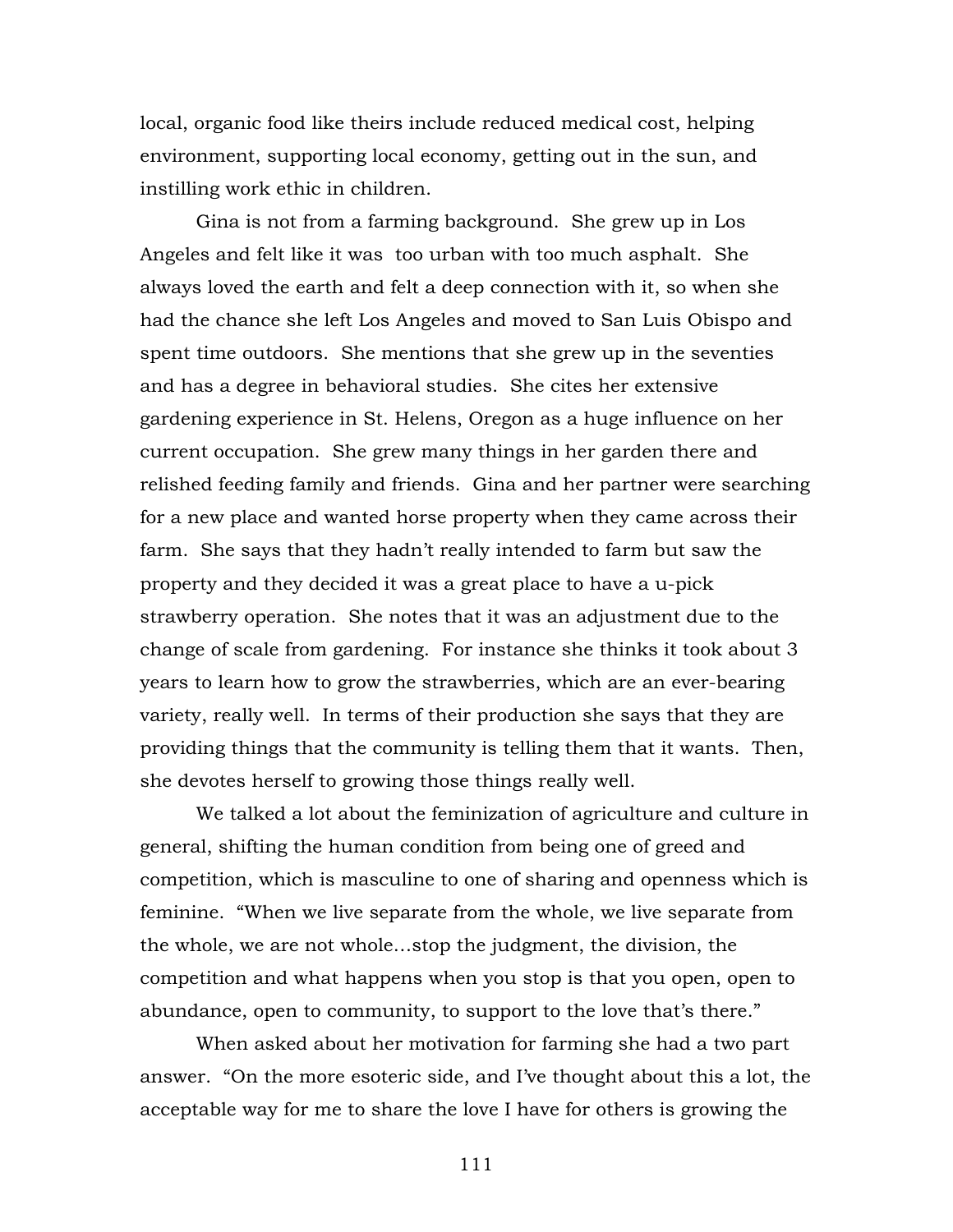product, putting the love into the product and then someone coming and taking that product into their bodies." She thinks that she is "helping people get in touch with the land and listen to the land". "On the practical side, boy it makes sense. We grow a better quality product, people appreciate that we grow a better quality product, they are willing to pay a fair price for it. It gives people an alternative to the conglomerates which is huge because if you talk about this movement that people are waking up to and thinking oh my god these conglomerates and what they've done…that's just awful, we have asthma and diabetes and fertility issues…there's something terribly wrong, but if there's not an alternative to it then what can we do? Nothing. So we offer an alternative to people who really do care". She relates a story about how they have two families that are customers who are vegan and never eat eggs. "But they buy eggs from us because they know that the girls are treated royally, the eggs aren't fertile…etc". She says that these families feel comfortable eating their eggs because they trust that the chickens and eggs are being raised in a way that is compatible with their values, unlike the industrial alternative.

She smiles when I ask her about the greatest reward of producing for the local market and asks, "Besides seeing kids coming back [from the field] smeared with strawberries?" She adds "Knowing that I'm following my truth and that I'm offering something that is so important to the survival of the planet and the humans and that I can be part of the support for those who are ready and are listening to that little voice inside…being able to connect. When you're being asked to go and find that, be that, truth that bliss, that wholeness, that love, come here to find that". "The answer is not understanding it scientifically but understanding it from our heart understanding it because we know it is the right thing that it fits, that's the motivation, that's the reward. Our job is to hold the light".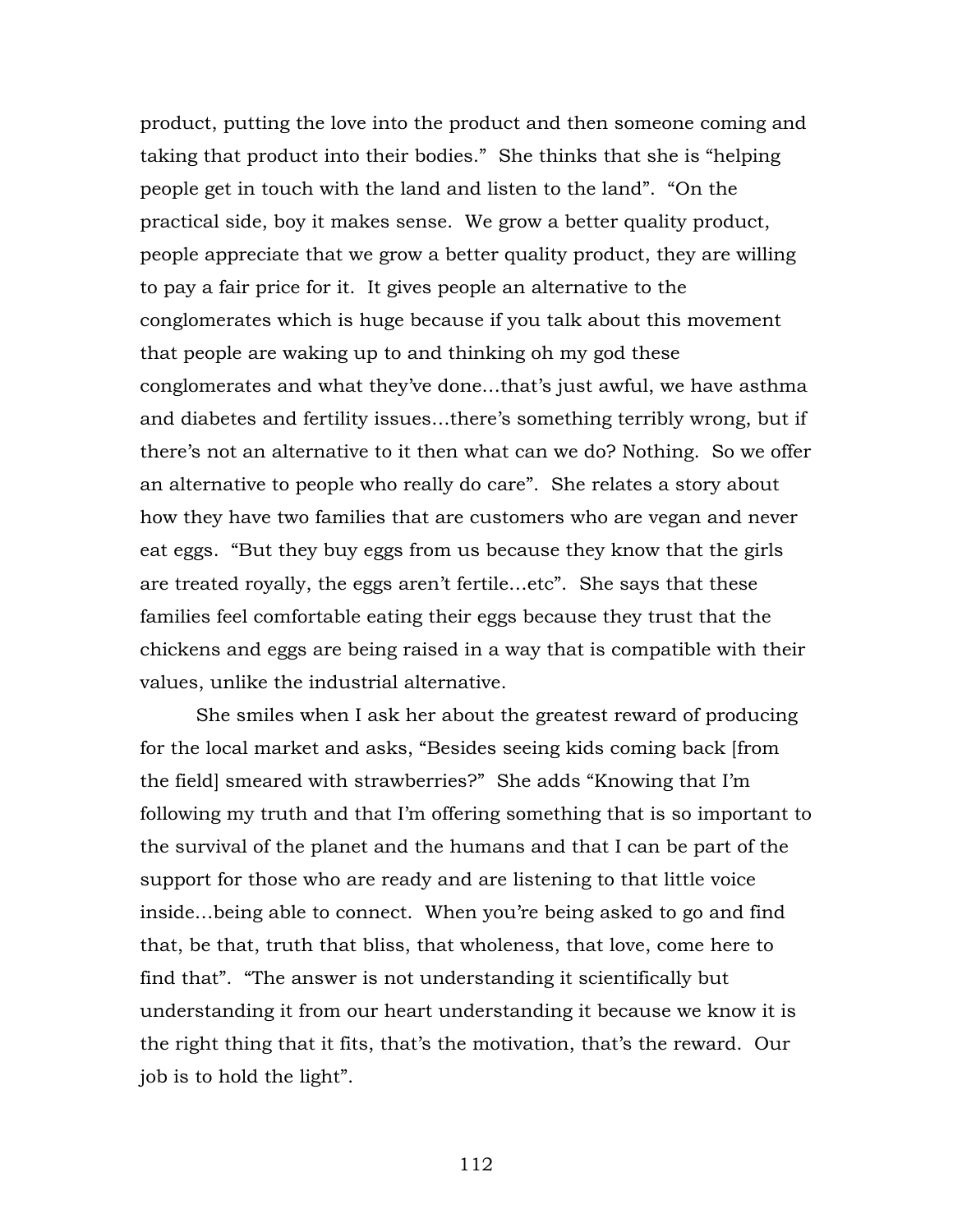When we talked about challenges she said this, "We're doing it despite the fact that we're losing money. The conglomerates really are only doing it for money. So if we extrapolate it, then it seems to me it would be really easy to stop the conglomerates just by stopping the money. Because if that's the only thing that's driving them and there isn't something in their heart saying that's the right thing to do, there isn't some global or universal imperative behind what they're doing, but strictly doing it for the money, turn the valve of money off and that will stop and how incredibly powerful the capacity of this planet for us to do that with that one factor". She also noted that "Maybe [customers] can find something a little cheaper…but they don't they choose to buy from us. Not everyone does…but that's not important we just offer it. And if they don't support us then we don't support them". She also mentions in another part of the interview that getting connected with other local farmers was difficult, especially in terms of cooperation. She thinks that many of them are simply too busy to take the time to help out other newer farmers.

Resources that have been helpful for her include the "Locally Grown Directory", the book *Growing Vegetables West of the* Cascades by Steve Solomon and also a woman named Gwendolyn Ellen who is now at OSU and does work with beneficial insects. They have also hosted three different interns this year through World Wide Opportunities on Organic Farms. She notes that on the farm "95% of everything is trial and error". She belongs to several clubs including an agritourism club called Oregon Country Trails. She also is a member of the Veneta Chamber of Commerce.

In terms of desired resources she mentions that she wishes there were more general mass education of the benefits of supporting local farms. She doesn't think there is a really holistic presentation of the overall benefits of local agriculture. "If they talk about how buying local is good they don't talk about how local agriculture actually brings the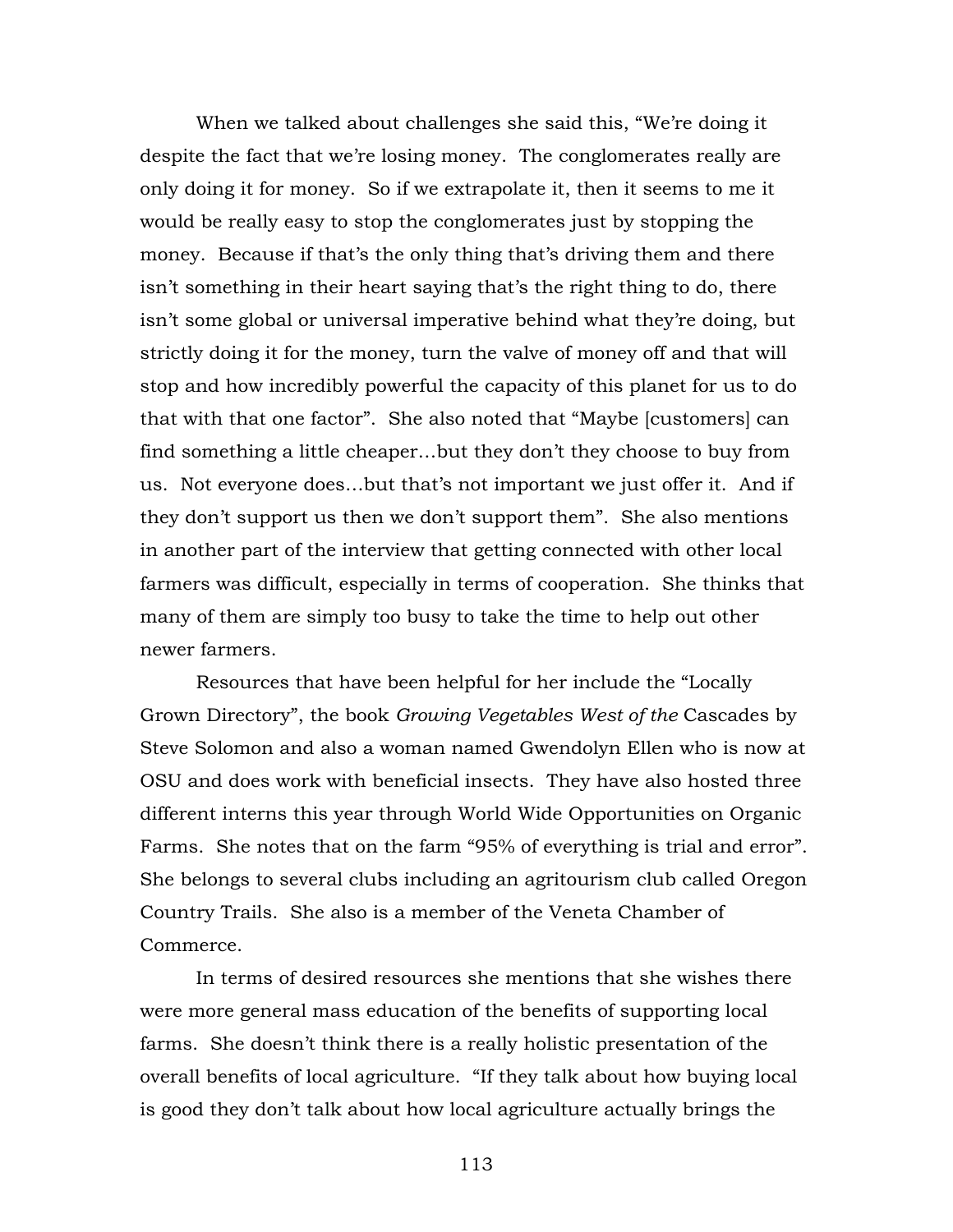carbon dioxide level down, or if they talk about the carbon dioxide level they don't talk about the importance of getting back to the land and getting out to meet your farmer and how relationships are important…they don't really have a holistic strategy".

When we discussed international influences she talked about how the previous owners of her land were from Ecuador. "Down there labor is cheap and supplies are expensive, so it's a different perspective". She also notes that the gardeners that she meets from Europe are so far ahead of where we are here. "They haven't been brainwashed into the theory that mega is better". She notes that there are a lot of chemicals and drugs that we have in the U.S. that aren't allowed in Canada or Europe, "They are an example of what we need to move towards". She also expressed frustration at people in Haiti being offered GM seed, which of course they'd have to repurchase every year so they'd become dependent on the big conglomerates. She also describes her experience with the 13 indigenous grandmothers, from all over the globe who were honored guests at their Women's Festival. Two of the grandmothers live in the Amazonian rainforest and they are very involved in keeping the sacred plants alive, saving the seeds, doing a lot of work to preserve methods and seeds. "They literally believe that in each seed is the universe, each seed has infinite potential, and that it can change our future".

When asked if she plans to continue to produce local food in the future she answered, "Oh yeah. That would be like saying do you plan on eating food in the future?" She really isn't sure of the direction it will take her, but she says that, "Not knowing is part of the allure. I have no idea what next summer is going to look like". However she sees demand for what they do including their farming and their festivals continuing to grow.

She answered that, "Oh hell yes" she does feel like part of a movement but clarified, "For me it feels like a movement is like a beetle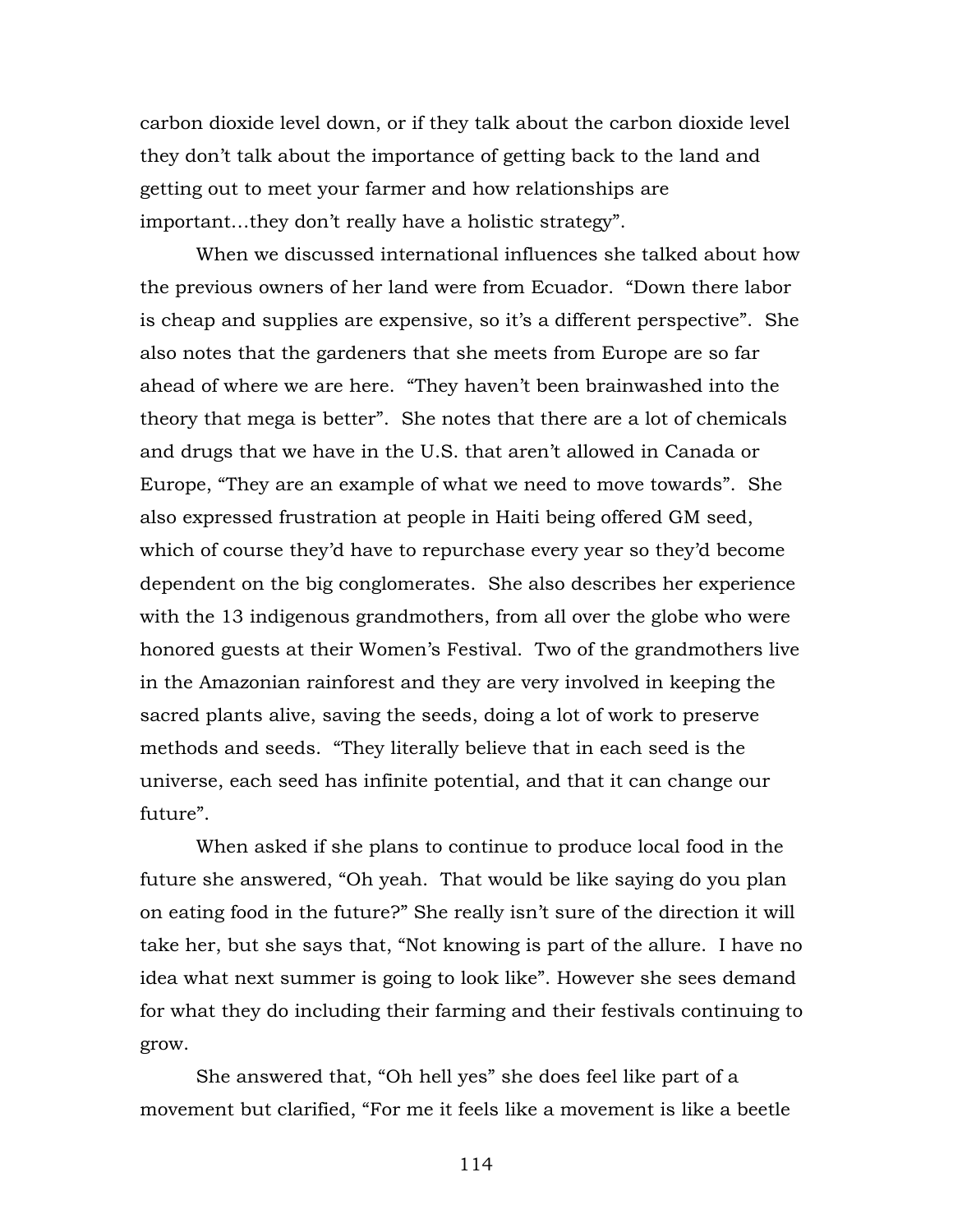crawling across the ground. Something is static and something smaller is on it's surface. What I feel is that this is at the core of the earth the core of the universe that this is an awakening, not just a movement".

"This awakening that there's so much more that we have hidden that we have covered, that we have buried that we've ignored, that we've intentionally in some cases tried to eliminate from who we are as beings and that that part of us…is there despite all of those efforts, despite the really extreme measures that humans have wreaked on each other. Despite all of that, yet it is still there". She feels like she's, "Shining a light in a place that's been dark, giving permission to people to feel again. So I feel like Stillpoint farm is a conduit for the awakening. It's one of many places that can hold that and will help be a place for people who are called to find that and search that out".

# **Herman Hempke, Quality Acres/All About Quality Sod, Coburg, Oregon**

Herman Hempke farms 160 acres about three miles north of Eugene in the town of Coburg. He is originally from the Netherlands, farmed for a while in Germany and eventually moved here to the U.S. and started All About Quality Sod, a turf business. He started diversifying, especially into food crops, because he was worried that sod orders would decrease because of the bad economy. He has two employees and wanted to keep them busy so he started diversifying into other crops. He lives on the rented farm with his wife and their five children.

Sod is his primary business in terms of acreage and revenue. He also grows a variety of seed crops, mostly on contract, including a variety of vegetables and some grass seed. He has grown peppermint, experimented with soy for the biofuel market and most recently diversified into food crops. His food crops include carrots, particularly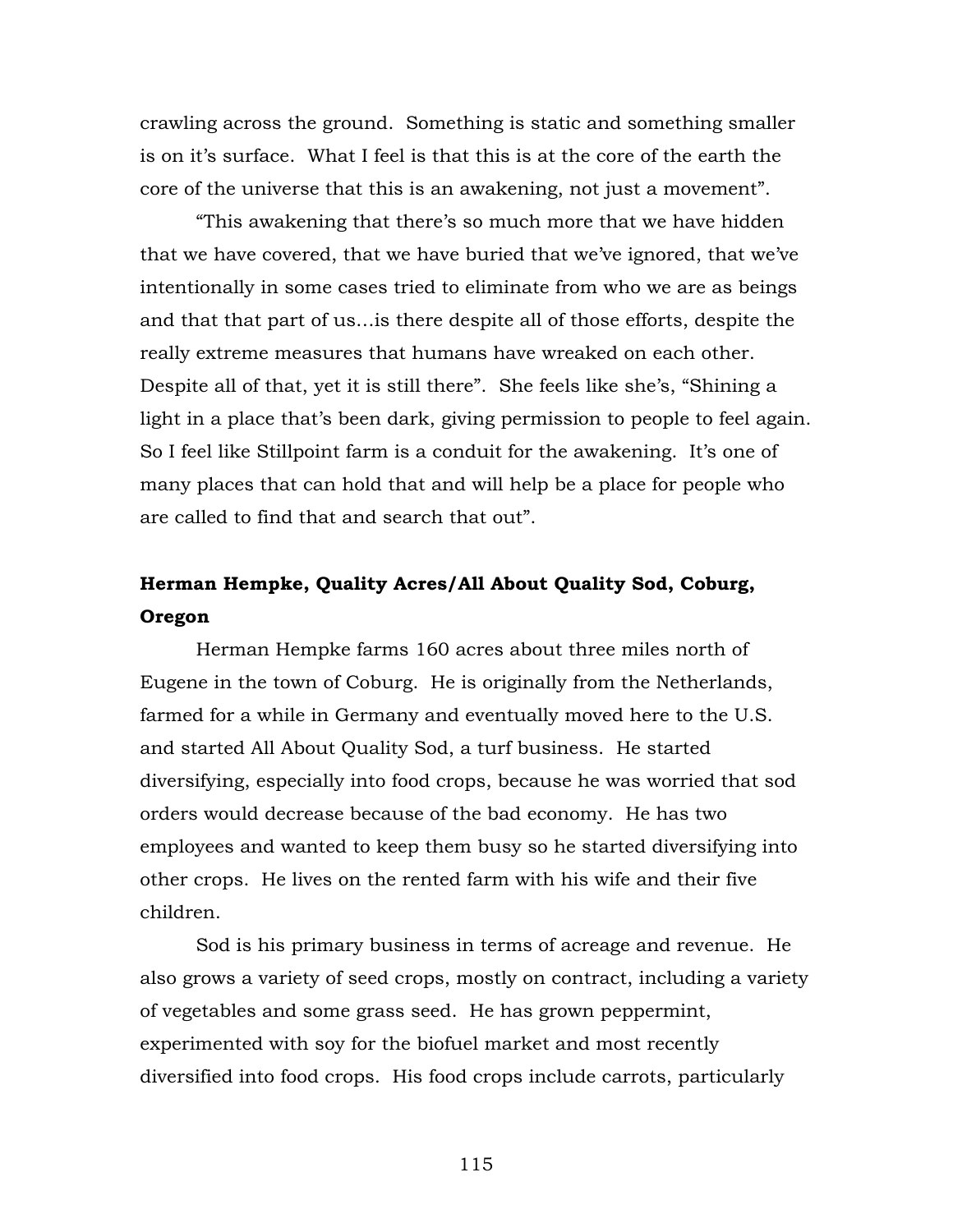specialty varieties, eggs and some wheat and flour for the local market. He grows his food crops without the use of chemicals.

He sells his sod primarily through direct marketing but also uses some limited wholesalers. He sells mostly to landscapers. His seeds are grown on contract. He sells his carrots and eggs in a variety of ways: through a neighbor's farmstand, internet sales generated from Craigslist, and Eugene Local Foods. He also sells his wheat berries and flour through Eugene Local Foods. He was interested in working with Hummingbird Wholesale but had trouble with follow through on their part. Margin wise, he thinks that selling retail is the best. But to move quantity you need more organization, infrastructure, and logistics. As a small farm, selling quantity to large buyers takes too much time marketing, there has to be time for the actual farming.

Herman thinks that his average food customers "Have a common ideology. Most of them want to buy local, fresh". He sells through a neighbor's farm stand. People who buy there want to go out to the farm, meet the farmer, and see where their produce comes from. "It's not the average person who wants to go out and buy food just to eat, but people who have an ideology they want to have fulfilled". He has a very business oriented reply to the value of his products for his sod customers, referencing the four "P's" of marketing. He thinks they get a lot of product for their money, their place is close to the market which givers him an advantage in distribution, people can come out and see what they are buying, they can provide high quality service, and since he used to grow in Europe he has some different techniques which allows him to grow a differentiated product from his colleagues. He didn't see a great decrease in sod sales like many other people. For his food crops he believes that customers value the fact that he doesn't spray or use chemical fertilizers on those products. He hasn't used sprays or chemical fertilizers for the past 3 years on his food crops. He feels this is essential to sell in the local market because the consumer thinks it is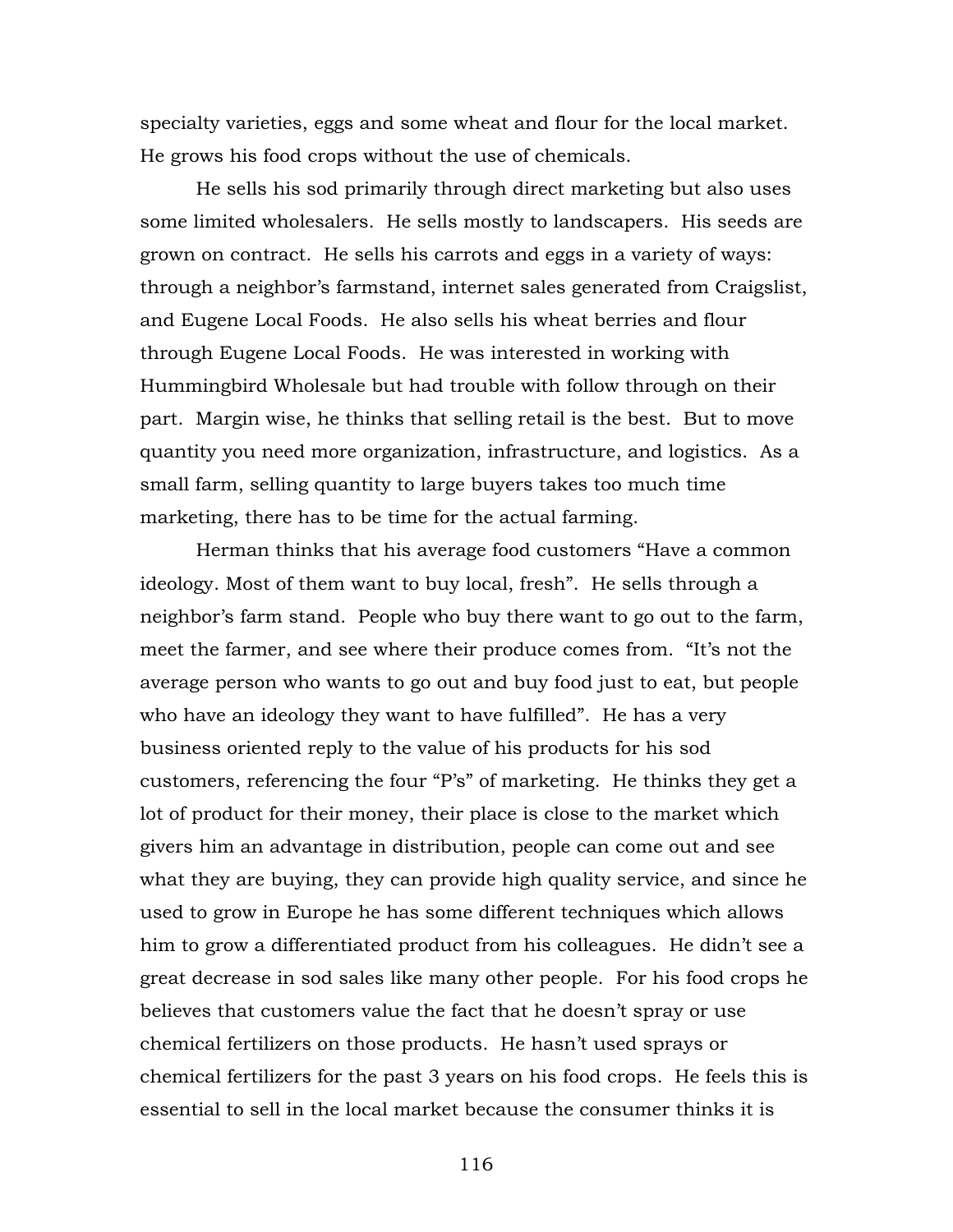more valuable and that's why he produces his food crops this way. When I asked him why he uses different methods for his food crops than his other crops he replied that, "The market demands for the local market has a certain ideology. People who want to buy local also want organic". He considers them idealists in that way, so that's why he thought if he wants a chance to sell his product he has to grow that way. The way he sees it, he can fulfill conventional demand with organic but he can't fulfill organic demand with conventional. So if he wants a bigger piece of the pie and an easier time marketing then he has to produce organic food. He also thinks that they perceive that local is good, they like that his kids are involved and that they are supporting them. He also thinks that differentiating their carrots by offering unusual varieties is important.

Growing organically is different for him. He finds it interesting to see what he can do by working with and understanding nature. "To see if I understand nature. If I understand nature right, which I think I do, then to grow it that way. It's a nice test for me personally to check my skills". "If you are not in tune with nature you get rewarded with bad crops. I think I understand nature to a certain degree, to be able to work with nature to grow organic crops." So far in Bean and Grain meetings there are problems that others are having with weeds, but he hasn't had this challenge so far. "I think I understand nature and understand how to deal with it or work with nature as chief". "That makes the difference I guess between the farmers, their skills and abilities to understand what they are doing with nature. I don't want to say that I am a master there, but I think I understand what is going on and try to anticipate as much as possible and so far I am rewarded with satisfying yields and results. It takes a lot of dedication of time and effort it's not all easy, you have to stand behind it".

Herman grew up on a small family farm in the Netherlands. He went to university and studied agricultural business management.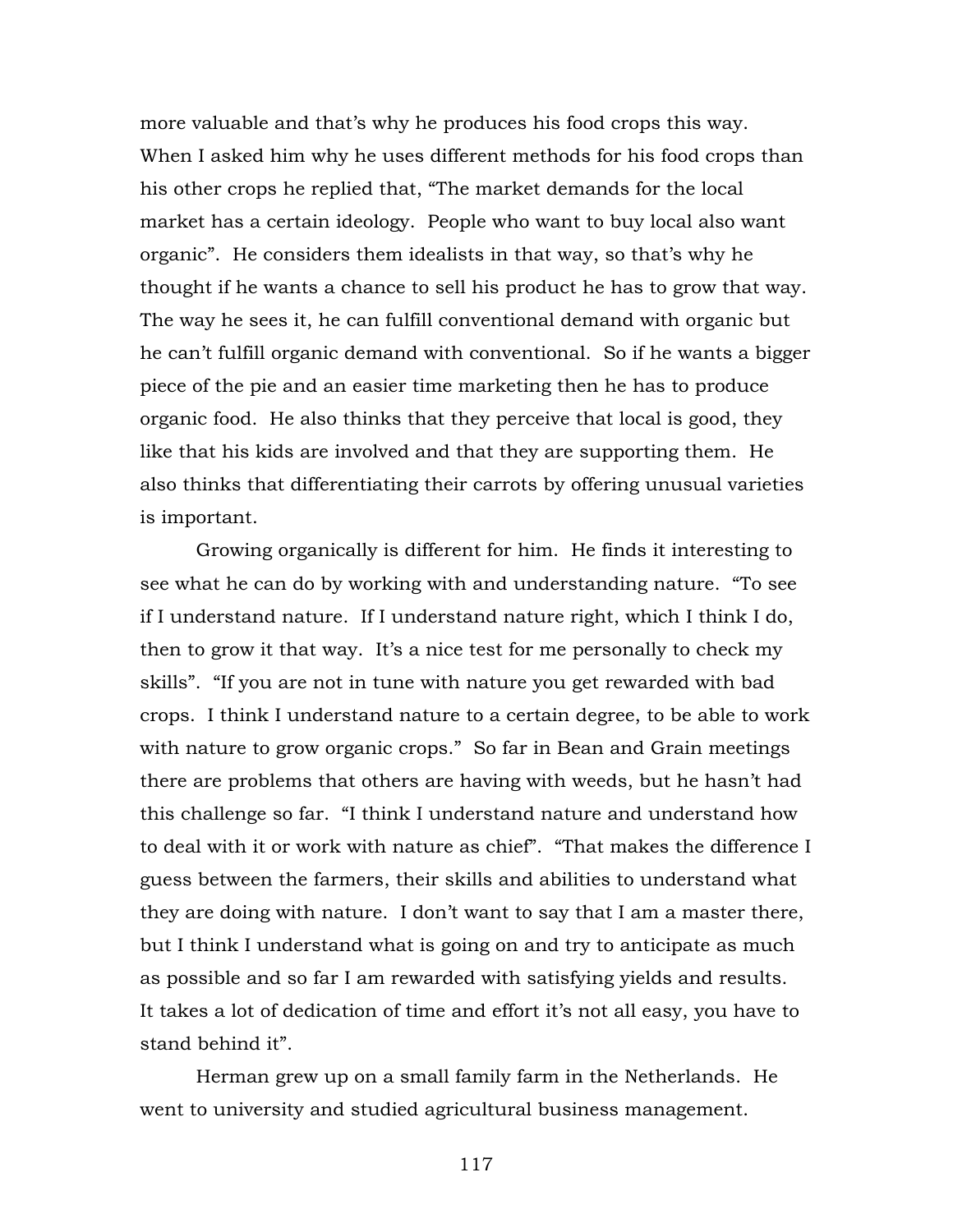However, he missed farming and got back into farming as soon as he could. He did so on leased land and was a separate business from his family. That's when he started in sod. He moved to the U.S. several years ago and started All About Quality Sod.

He was motivated to start in local food production for a couple of reasons. First he was worried about decreases in sod orders due to the bad economy. Also it is something that his kids can be involved in. It gives his kids a summer job and also provides income for their college funds.

Herman thinks that the infrastructure to distribute food through the local market is lacking. He wishes there was something like an auction house system, which they have in the Netherlands. He thinks that many small farms focusing on production for local areas is where real food security lies. Even regional suppliers like the Organically Grown Company who source from CA, OR, and WA can be an issue. They would prefer to deal with fewer and larger suppliers who have more processing capabilities. They then set the bar for the smaller guys in terms of price. It's more work to deal with many small producers individually. It affects their margin too much. It's all about the money. The farms here have a huge production potential to produce food according to Herman, it's the infrastructure that is lacking. "Big companies like Organically Grown kill all the incentives for small farms to start up. Whereas an auction house you can bring your product and everybody has a chance."

In Germany they have the same problems with distribution as here. He knows a grower who grows carrots and he has the same trouble creating his own market, and selling his product himself. Whereas in Holland small farmers can go to the auction house and ask which products are in high demand and then expand those crops or new products that maybe are unique in color or size and the auction house can promote it to their buyers as a new product to take the pressure off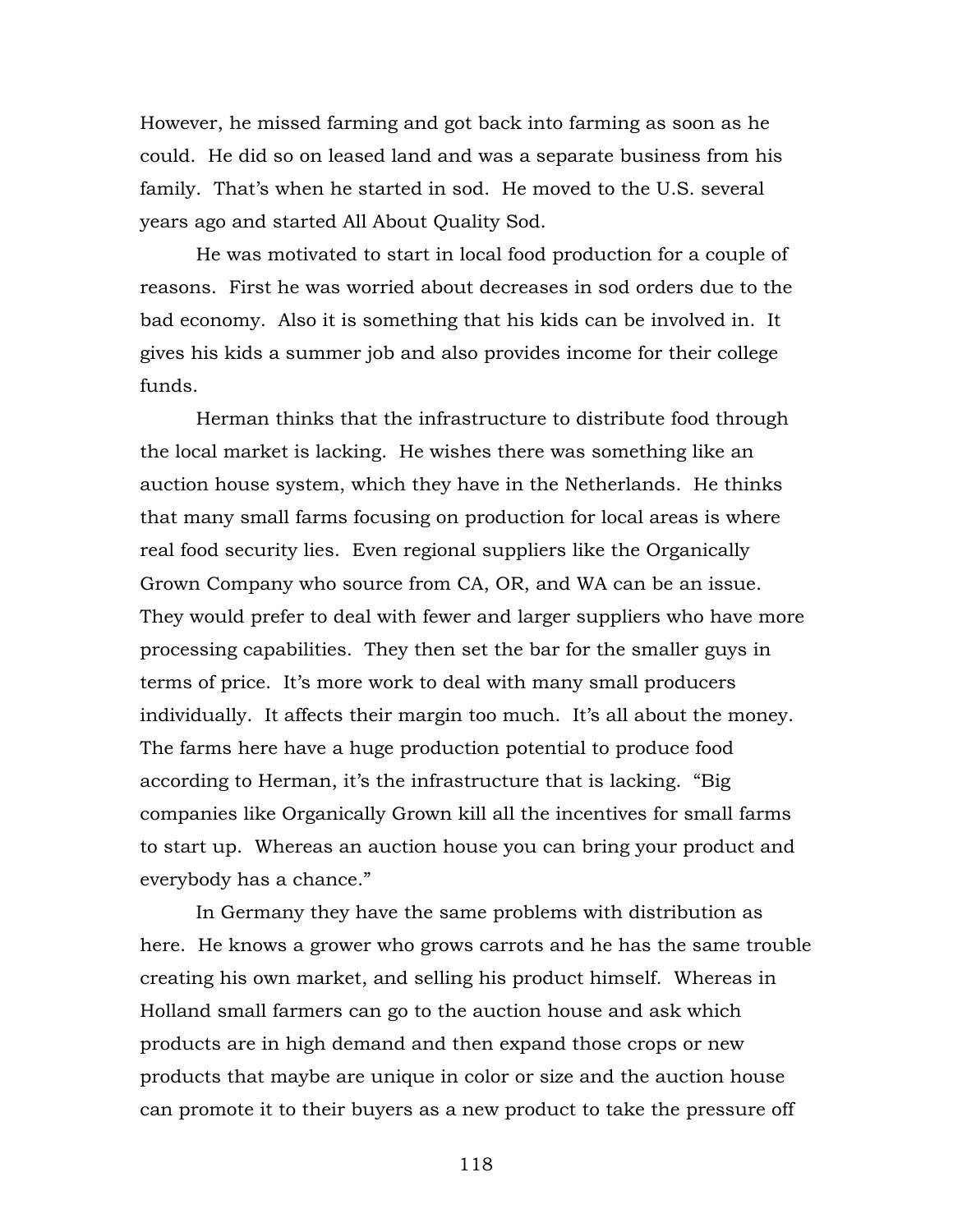the farmer to interact so closely with buyers. The marketing time is enjoyable with his sod business, but if he is going to sell food for the local market he doesn't have enough time to devote to direct marketing since he has to prioritize sod as his main crop.

Herman came to the U.S. with his European farming experience since he was part of an entirely different system. He thinks that when a country like the US thinks they have arrived and they have the best way of doing things others will continue to innovate and pass them by. He gives an example in the case of high intensity farming in Europe. In Europe there are certain centers with excellent soils, like northern Italy, Western Holland, parts of Germany. But ground is limited. So people with these highly productive soils and better margins can spend time and money innovating good intensive techniques. These techniques are then useful for people all over the world. He also notes that in Europe there are more things like neighborhood butchers/meat processors. This type of processing and local distribution would be good here too. He notes that they don't have malls or large shopping centers in Europe. The space isn't available. So everything happens in the town centers, which are mostly pedestrian oriented. This leads to many small shops, which are individually owned.

In terms of local resources he says Eugene Local Foods is very helpful however the main problem now is that there are too many suppliers so now marketing becomes more important.

Herman thinks that food security and local food challenges have nothing to do with production capacity in this area. "I think that production is not a factor at all. The biggest issue is distributing your product. Fifteen years ago there was a cannery, they sold all over the US. The capacity to feed Lane county production wise is here". "A great example was the eggs at Eugene Local Foods. They said they were short on eggs and they sold out all the time. Within a couple of weeks the problem was solved because some other people who produced eggs put it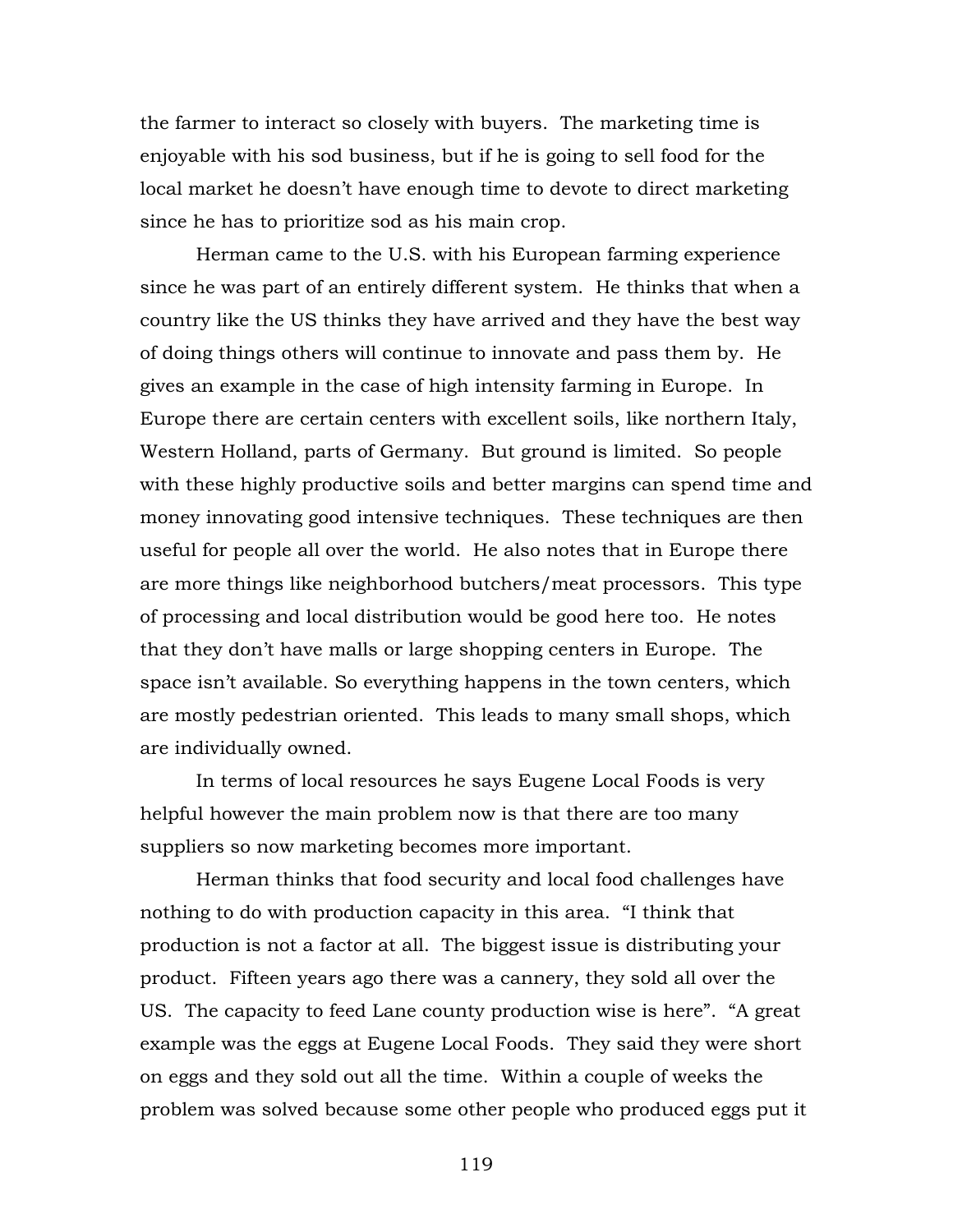on Eugene Local Foods. The problem was solved in a heartbeat" "So what I think is scary is that people focus on the wrong issues on production…that's not the problem in our local food supply. I think for the farmers a good option would be what we have in Holland, auction houses". In an auction house system all the farmers bring their produce and all the buyers come there. You have the structure where the farmers can bring their products and the buyers know where to go. Schools, stores, restaurants, organizational buyers can utilize this method of purchasing in large quantities from multiple buyers with ease. The auction houses run 2-3 days per week. They are farmer owned. There is also processing set up around the building. This system would solve another challenge here, processing and storage. "I see the problem is in the logistics side of it. And the same with the grain and bean project" They are converting big farms into food production. Those big farms won't leave any opportunity for the smaller scaled farms to be involved in the local food movement which he thinks won't improve food security. He also thinks that the farmer's market is overcrowded as it is now. He thinks that there should be more markets in other areas, though it is impossible to get to every single farmer's market. It is too time consuming for too little return.

We talked extensively about bottlenecks in distribution and creating market for the products. "Production is, in my opinion, not a problem whatsoever" It's just the sales part of it, there's no logistics, organization, structure, nothing. You've got the farmer's market but it's just a small portion of all the food sold in the Eugene." Most food is sold through supermarkets and convenience stores.

Herman is uncertain about his future in local food production. He says that there are a lot of barriers to getting products to market. His future in food production will depend mostly on his girls and their motivation to continue. He feels local foods can sometimes be a fickle and undependable market.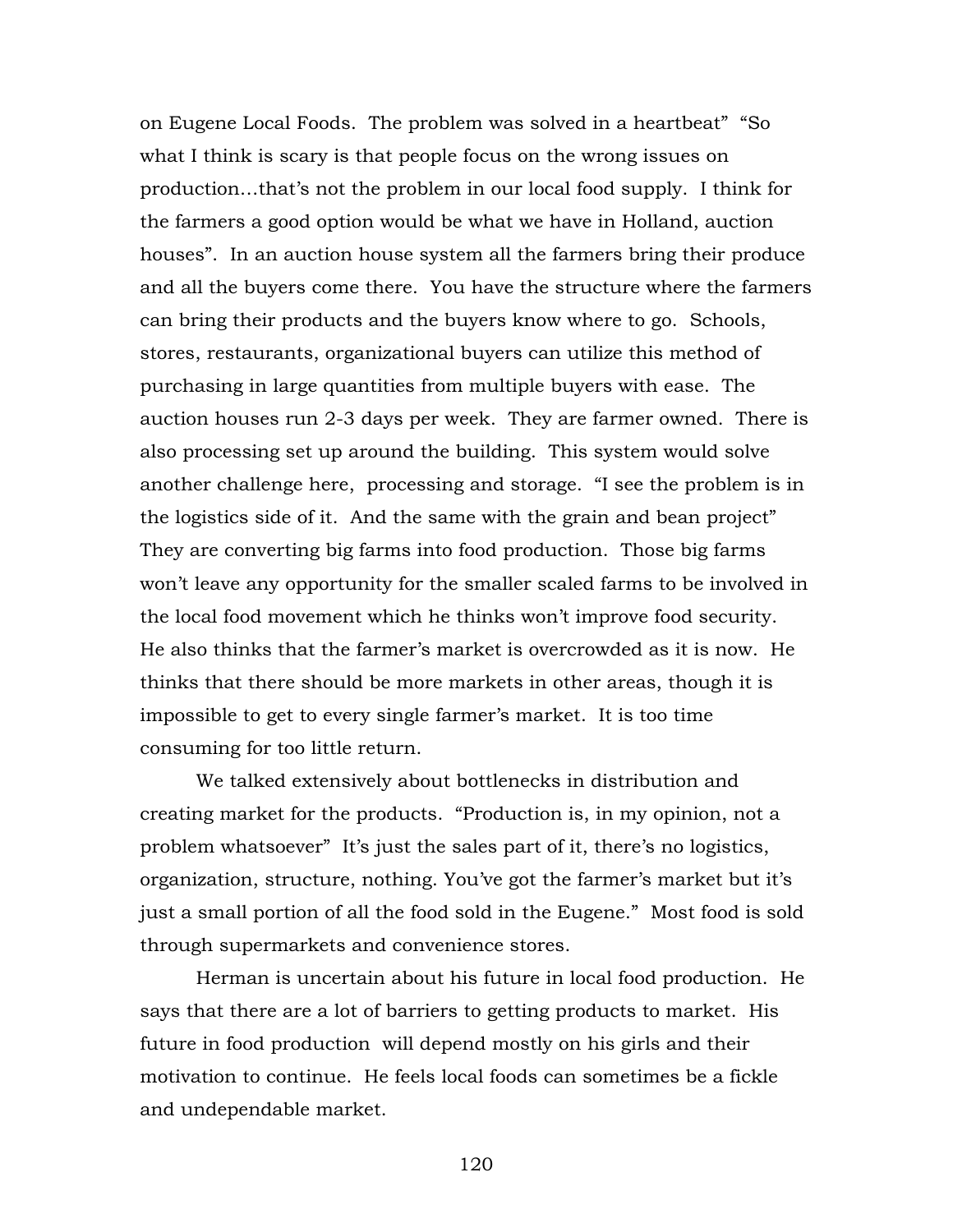He doesn't feel like he's part of a movement. He has some frustration about this in fact. 'The movement, these people they put up a lot of dust. But in a working environment a lot of dust isn't good" He just tries to see what is going on in the market and to see how it fits into farming, and into his farm and the way he operates the farm and how he can make ends meet.

### **Jack Gray, Wintergreen Farm, Noti, Oregon**

Wintergreen Farm is located about 20 miles west of Eugene in the foothills of the coastal range. There are three families that own Wintergreen Farm now. They are all partners with equal say in the farm but different ownership levels. Jack lives on the farm. It is organized as an LLC. They run about 170 acres and there are a few non-contiguous pieces that are rented (especially for cattle production). When I asked how much land was in "active production" he had an interesting take on the definition of productivity: "There is some land that is nonagriculturally productive. We've done some restoration work with our watershed council [Long Tom River]. So there's a fair amount of land that's not 'productive'".

 They grow a wide array of fresh vegetables, they also have strawberries, blueberries, organic grass fed beef which is sold as locker meat, both fresh and dried burdock root, and basil which they process into pesto and pesto base. They bought a small pesto business about three years ago that supplies pesto and pesto base to the food service industry through large distributors like Sysco. They have a cold storage facility in Portland and they pick it up and deliver it to various institutions like universities and hospitals. "In terms of what they're used to dealing with we're tiny". Their production has changed a lot over time. They used to grow a lot of medicinal herbs on contract and dry them. They have just recently decommissioned the drier. They were a founding member of the Organically Grown Company however now the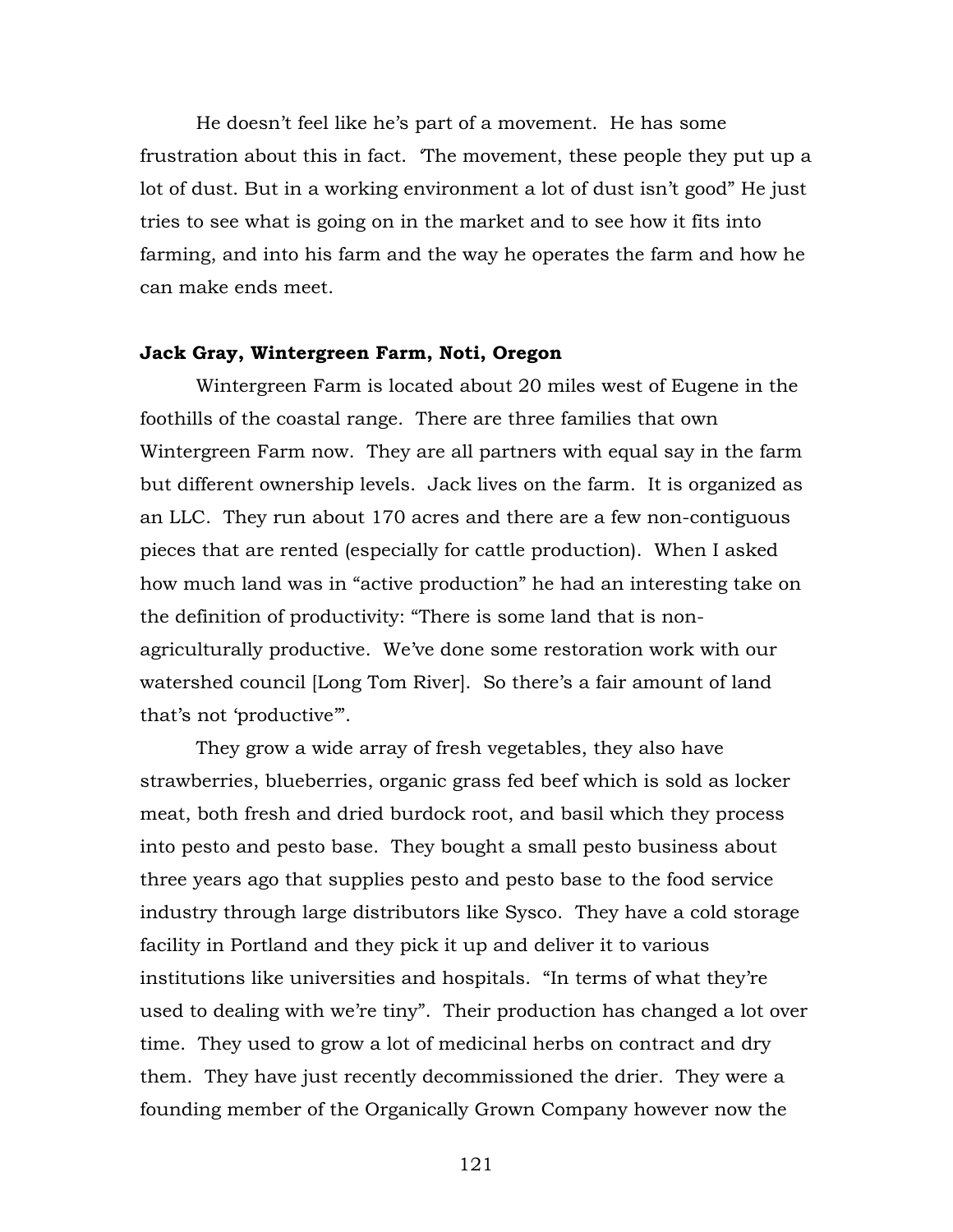only thing they sell through them is burdock root. So they have, "Had an evolutionary process where they started out with raspberries. Those were our first crop back in the eighties. Then Organically Grown Co-op started up and we started growing a lot of lettuce, cauliflower and celery for the co-op. We kept doing that but then we started doing medicinal herbs. Then around 1990 we started a CSA. And then the CSA grew, medicinal herbs started going down, partly because of Eastern Europe's competition…then medicinal herbs went out. We brought on a new partner and they started up farmer's markets and since then CSA and farmer's market has been predominant". Now they are primarily a CSA and fresh market farm with a few wholesale crops.

The distribute through a farmstand, farmer's markets, their CSA program and wholesale outlets for their pesto. They sell through farmer's markets in Bend and Portland. They dropped the Lane County Farmer's Market after four years, he thinks that it serves only a handful of growers that have been there a long time really well. He also thinks that the hours and the parking situation were an issue. They wanted a direct market access in Eugene however, so they started a farmstand in cooperation with a local Lutheran church in Eugene. They deliver CSA shares all the way to Coos Bay on the coast. He comments that Bend and Coos Bay are natural markets in a way because there is less local food production near those cities than in other places like Portland.

He thought it was a bit hard to generalize about their customer base since there are a lot of reasons why people belong to their CSA or buy from them at markets. "We have some people who are members in lieu of health insurance and some people who just like the concept of local, some people like the taste. You have a wide range of motivations. Local is probably the biggest one but that incorporates all of these things…organic is important to a lot of our customers, we've been certified since '84". For the most part there are a lot of customers that are professionals, late thirties, young kids, young families. "I think that's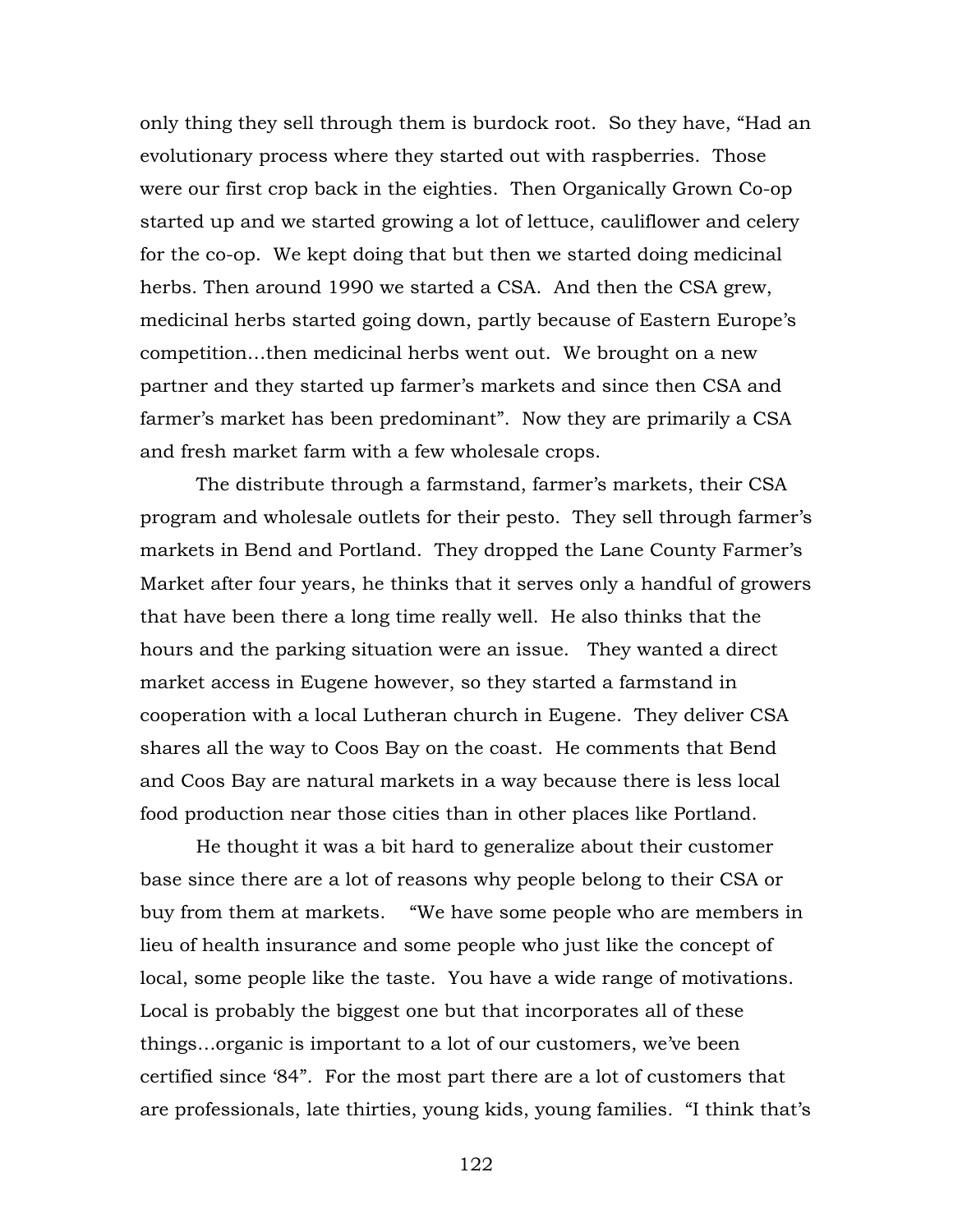another motivation people have is that they want to do something right for their kids. That's by no means our only type of members but I think it's a big chunk". He also notes that amongst their customers that education level is probably higher than average

Jack studied environmental studies and geology in college and considers himself an environmentalist. He knew he wanted to work outside. He started out working for a magazine called the "Small Farmers Journal" which is about draft horses in farming. The journal was originally out of Junction City and now out of Sisters. His family has off and on agricultural ties. His grandfathers were in agriculture, his dad worked agriculture growing up until "he could get away" and after that was a business man in Portland. After working at the journal for a while he realized that he wanted to be outside and in farming so he started looking for a place and found this place while he was still working for the journal and then transitioned into full time farming. He bought the farm in late 1980.

In terms of motivation for serving the local market through food production he said, "Well we believe it's what really needs to happen. We have a strong belief that it's what we need to be doing. In the long run it's the only real security we have is if we're producing our own food". "I think of the instability of marketing channels at a global level, I don't see how anyone can think that's very stable. Beyond that, environmentally, sustainability wise we think it's the way to go. On a geo-political basis on an environmental basis it all makes sense. It doesn't make economic sense all the time."

The rewards of producing local food that he mentioned focused primarily on relationships with customers. He loves "feedback from people, how much they love it". They have a series of different farm events out at the farm and he really enjoys having people out there and recognizing where their food is coming from. He also likes the contact and feedback from the "That's My Farmer" event at the First Methodist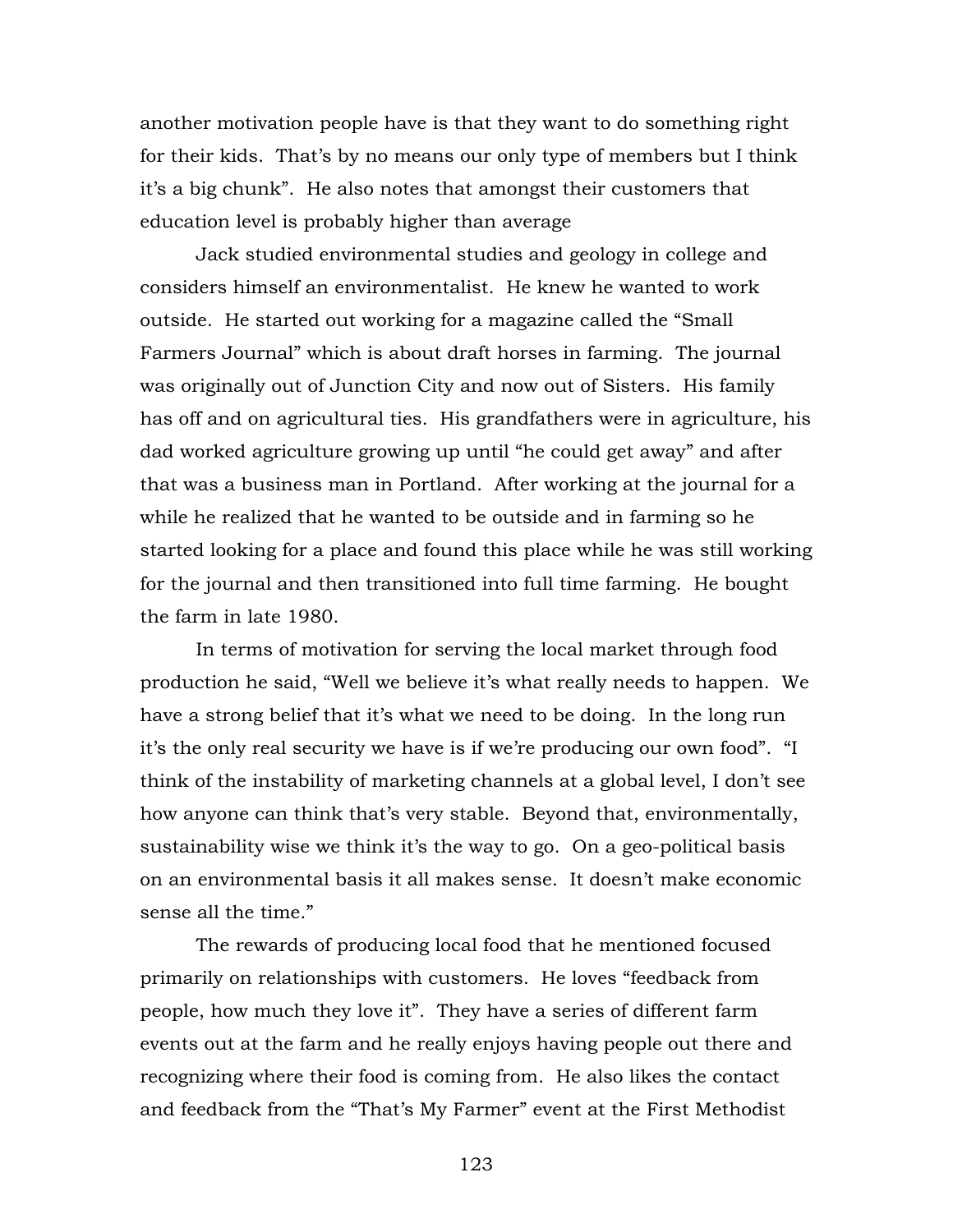Church in Eugene. He also mentions that he considers farming a "right livelihood". "We believe this is the right thing to be doing. It's somewhat rare in our society to get paid and make a livelihood doing what you actually believe in and so that's pretty phenomenal".

There are challenges that he mentions in growing local food. At the top of his list is, "getting paid what the produce is actually worth". He comments that it can be challenging to balance efficiencies of production and production of products that the local market wants. "For example there's always been an issue of how much is it right to pay for a product when the production of that product was really questionable in terms of its efficiency"? He also thinks part of the issue has to do with customer perceptions of value. To get enough out of products he thinks that there has to be "Enough people to recognize food as something more valuable than it has been billed as of late in agriculture".

He lists many resources for local food production. "Our greatest resource has always been our people. The people we're able to attract here, not only us the owners, but our crew gives us a really wonderful group of people to work with commitment to what we're doing". He also comments on the unique nature of the Eugene community. "Eugene is a very good place to be in terms of the people and perceptions, the thought processes people have in terms of supporting us". When I asked him why that was he guessed that it was partly because of education level being a university town. "But I think it is really going beyond that now. Large segments of the population are willing to consider other things…you get bombarded with it long enough and people are willing to try it". He told a story about a retired FBI agent with really different political views than his own, but who was really into the idea of local food. He also thinks that other farmers have been a great resource over the years. As listed above he is a big fan of the "That's My Farmer" event. He also thinks that universities and the extension service are starting to come through with sharing of knowledge on organic production. "Way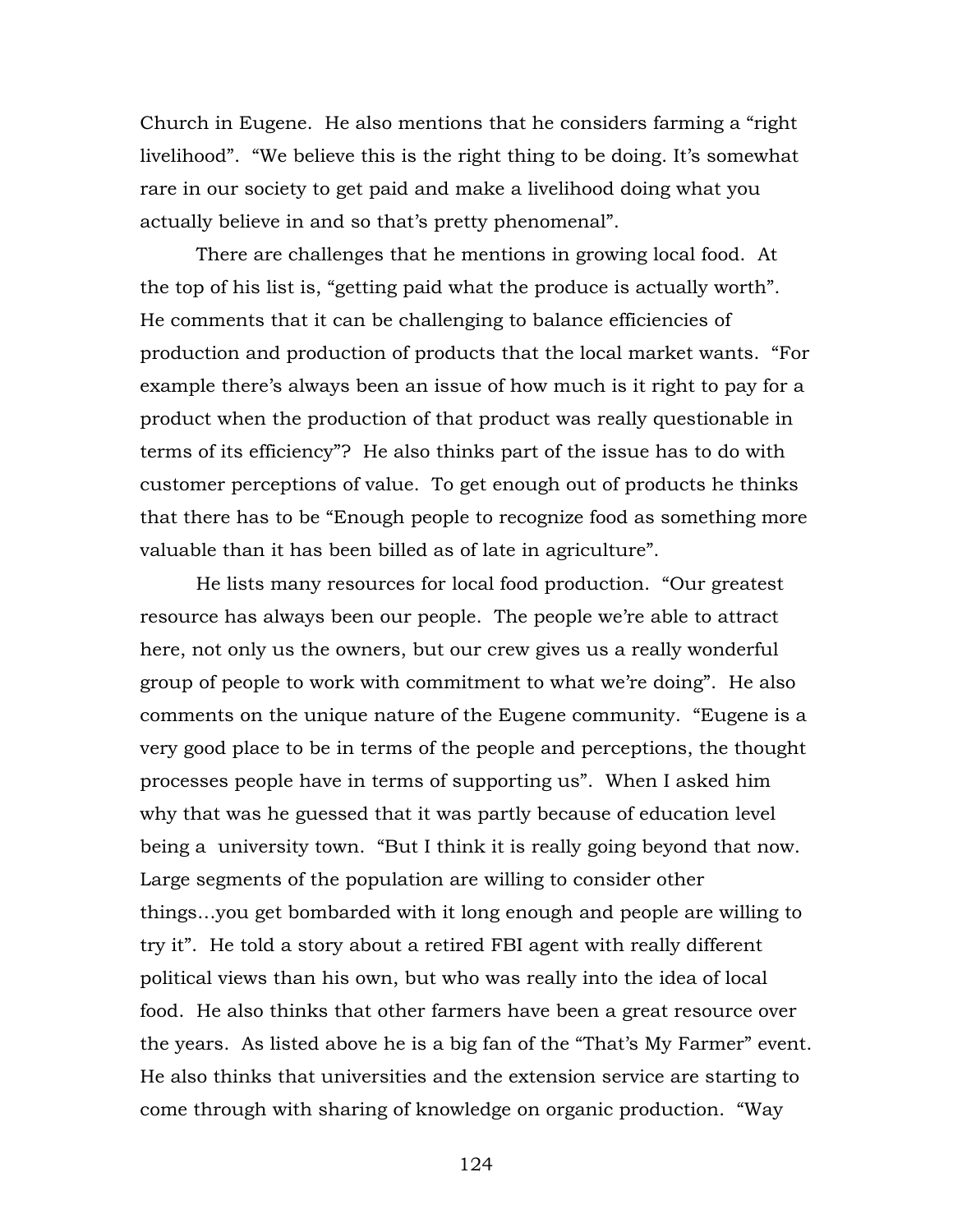back it wasn't that way, there was a lot of hostility and that's pretty much gone".

In terms of resources that could be improved he honed in on soil fertility. It would "be really nice to have a better infrastructure for soil fertility consultants". He mentions that there are pockets in the Midwest where they have good experts but that those resources are lacking here. Instead they have had to take a trial and error approach. He also says that he likes conferences, especially those that facilitate face to face meetings between growers. Marketing resources would also be good. He thinks that they could use better access to inexpensive marketing help, especially market research. Infrastructure for meat processing would also be good. He says they'd use a different system if there were different facilities around.

Jack says that he plans to continue to produce locally oriented food in the future, but the exact direction is unclear. "We'd like to keep going in the local realm. We're always kind of remaking ourselves and adding things over time I think we need to do that to survive". They're starting to deal with succession planning, two families are the same age and the third family is almost 20 years younger, and Jack thinks the next group would be 8 years younger than them. He says feels like part of a movement, though his focus is mostly on the local.

### **John Karlik, Sweetwater Farm, Creswell, Oregon**

Sweetwater Farm is located 20 miles south of Eugene, west of the town of Creswell. It is about 20 acres, including a woodlot, greenhouses, fields, and is supplemented by some additional pastureland that is cooperatively managed with a neighbor and a hay lot that is owned by a neighbor and used for free. John Karlik lives on the farm with his wife Lynn. He bought the current property that he lives on and farms cooperatively with a group of friends in 1979. They raised and sold mostly house plants at venues like the street fair at the University of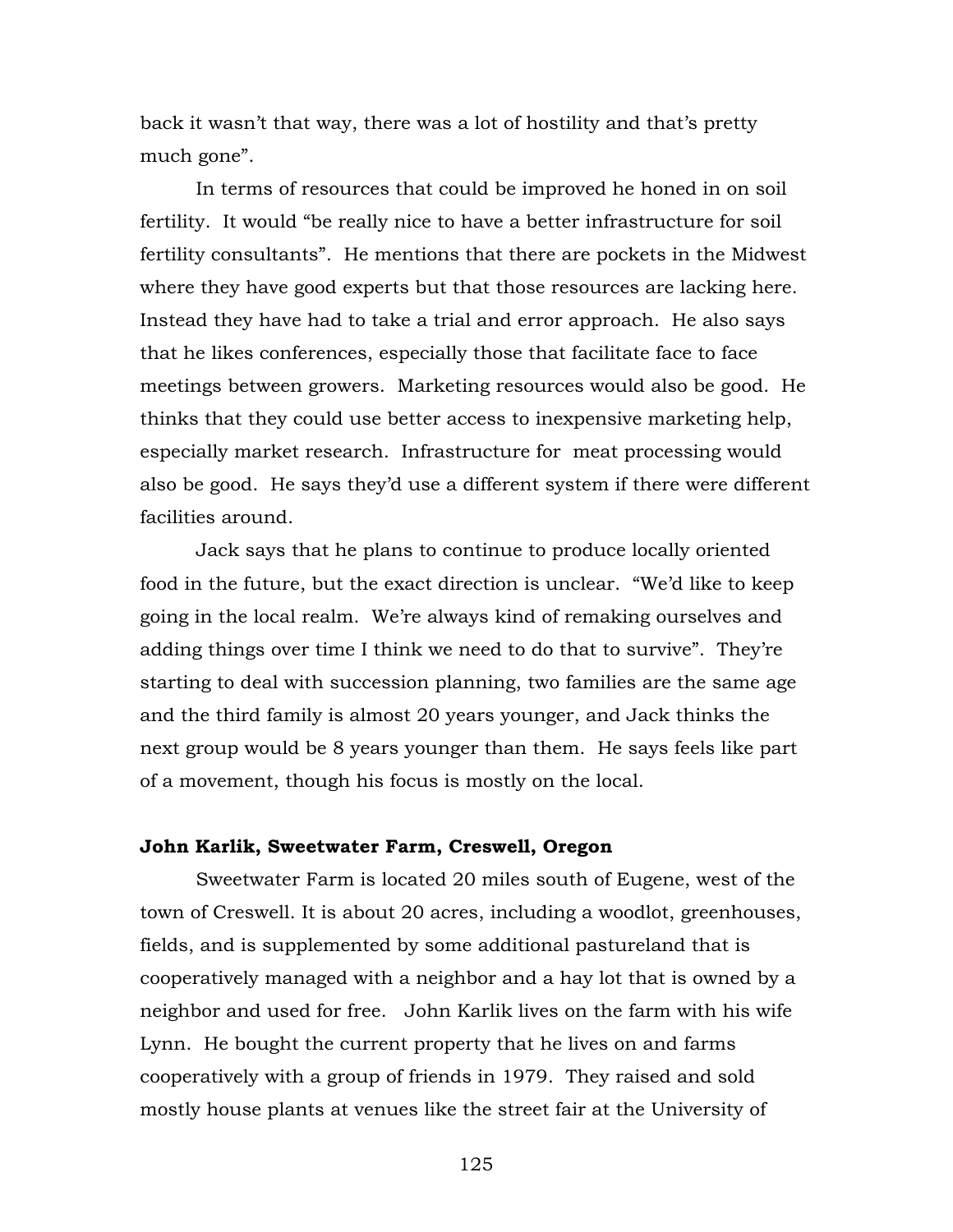Oregon. He recalls that they sold \$800 per day for three days and thought they had struck it rich. The potted plant craze faded and they changed the production in other directions. He also recalls a venture he had selling "pick your own" basil with the produce vendor at what has become Sundance market. He would tend the plants and people would pick their basil and pay for it. He eventually started just bagging up the basil and selling it through the same guy. Now he lives on the farm and focuses mainly on food with a variety of food plants and animals. He spends a lot of time, energy, and money on soil testing which he believes is important to growing truly healthy food. He is also passionate about educating new farmers and helping to develop solutions for farming secondary agricultural land. He enjoys inventing labor saving devices. He showed me a mobile chicken pen that he has fabricated that is sort of like a hoop house on wheels that will keep out predators and be easy to move.

 He laughed when I asked about his "main crops". He told me he has over 400 varieties of plants. They grow year-round. They grow "most vegetables" from both direct seeding and transplant, mushrooms, pasture raised hens for eggs, meat chickens in mobile pens, pastured steer, tomatoes in greenhouses, eggplants, they are starting an orchard with asian pears and plums, he also grows cardoon (an artichoke relative). When I asked about seeds he said that he buys from Johnny's in Maine. He does save one seed, it is a Czech dry bean that is purple. He grows it really just for personal use and makes a special pink Christmas soup with it, which is a family tradition. Production has changed a lot over time. As mentioned above, they started with house plants and bedding plants (ornamentals), bee-keeping and then gardening for personal use was the next evolution. Then came the pick and pay basil operation which became the bagged basil operation, that led to a thriving herbs business. He grew 30 varieties and sold through many local grocers such as Price Chopper (now Market of Choice) Winco,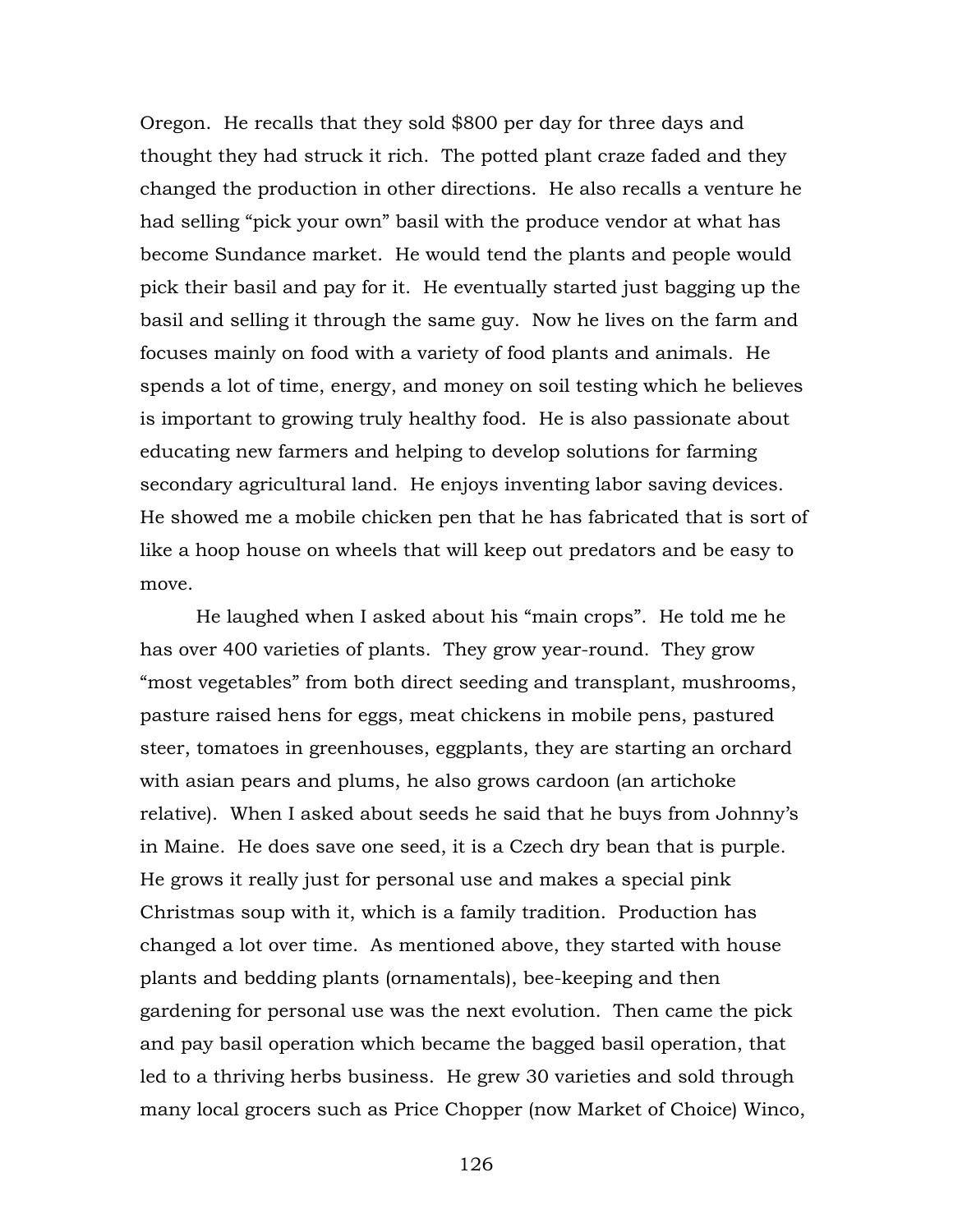health food stores, and then also restaurants like the Excelsior. He states that he got tired of growing for restaurants and grocery stores. He wanted to grow food directly for people. In 2000 he started his own farmer's market at 28th and Oak in Eugene. Shortly afterwards he started a CSA which is year round with between 180 and 200 members. His products are all organically grown but he isn't certified, he believes that the certification has been co-opted and robbed of its true value. He considers himself really beyond what organic has come to mean.

At the moment their primary distribution method is the CSA. They also sell through their farm stand in town. In terms of the basil and culinary herbs they only really work with one wholesale account anymore, mostly because of a personal relationship. From the consumer point of view John thinks the CSA gets them a higher quality food at a lower cost than the market. It's just a matter of how it's done. "You give them stuff at the proper time so you know you can sell it to them cheaper because you have a guaranteed market". At the farmers market the mark up will be substantially more. He thinks the customers at the market often see it more as entertainment. He doesn't see that as the best way to support agriculture in a meaningful way. "The market is so inefficient for the farmer's time to energy use". He also has specific issues with the Lane County Farmers' Market, "Especially our market here in Eugene, it's gotten to the point where you can't park close enough to buy enough to make a difference. It's good that people are exposed to stuff through farmers' markets but that is not the desired end result". He mentions that he really focuses the quality and quantity produce to the CSA. He feels some farmers use the farmers' market as their primary sale point and just put the leftovers in the CSA shares. He feels the opposite, the CSA members have made a commitment to him and therefore he packs their shares first and then sells the rest at the market. His wife Lynn gave me a copy of their CSA newsletter, which she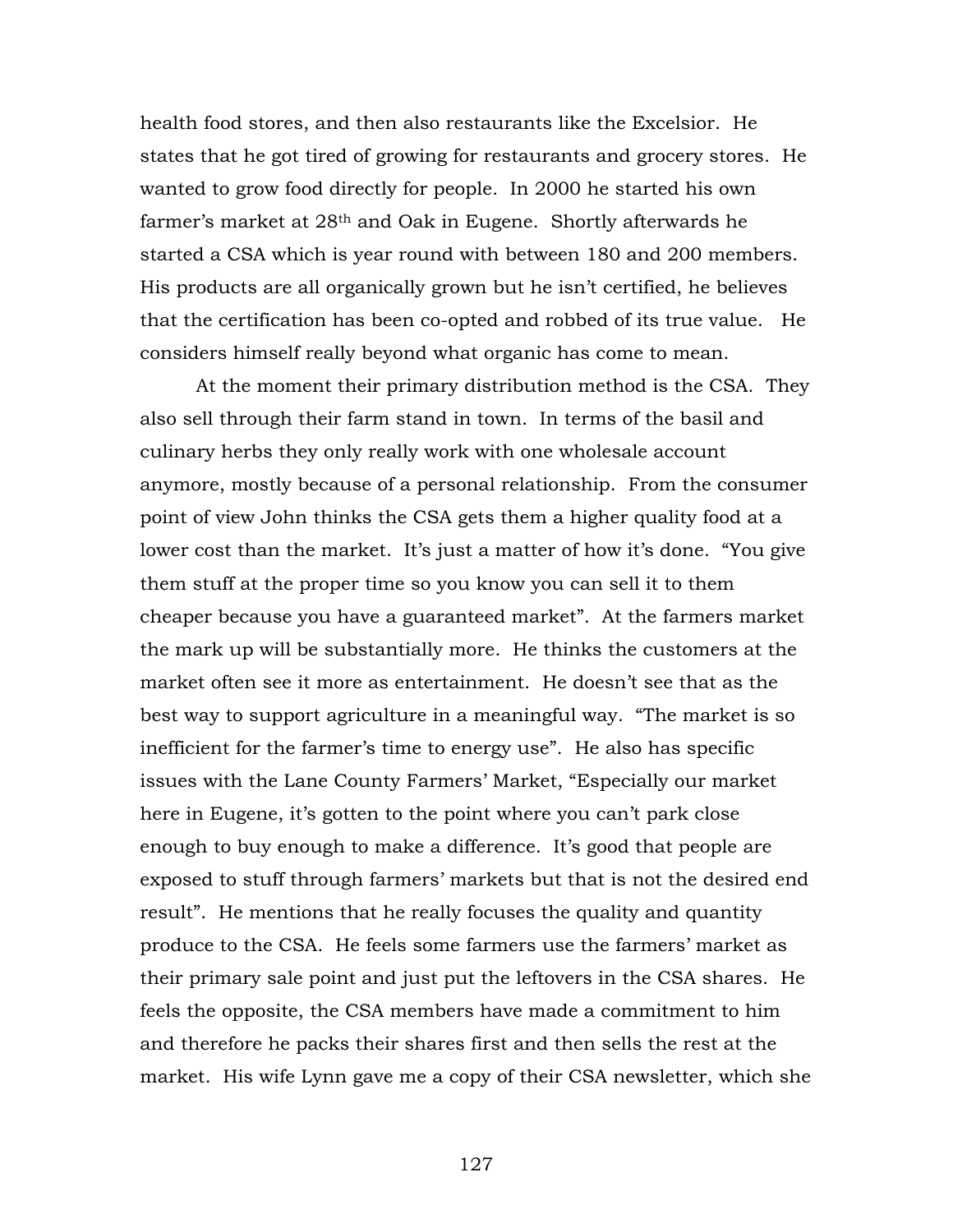makes up once a week. It has the list of products and also tips for storage and preparation. The back also has three recipes.

When I asked about customers John replied, "We don't capture that information in a meaningful manner so anecdotally it is young people that are interested people with families that want to serve their kids real food and old people that want to live forever". He says, "Some people rave about the health effects" and tell him, "your food has healed my family". He also outlines the following segments, those who love to cook, those who see it as a time savings rather than going to the store and those that want to see local agriculture re-emerge and "realize this is a real way to do that". He considers his greatest marketable attribute as raising, "pharmaceutical grade food".

When I asked John how he got into farming he answered that farming, "got into me". His mom kept a garden that he participated in as a child. She grew up on a farm and he has fond memories of visiting that place as a child. By the age of 16 he knew that he wanted a rural lifestyle. He had a meandering educational path with a strong interest in the sciences such as biology and physics. He has also taken classes in psychology and urban planning. He settled in on a pre-med track but by his early twenties came to the conclusion that western medicine was not really about healing it was about treating symptoms. He thinks his dad influenced this conclusion as he was an early adopter of natural health foods. About ten years ago he came to the conclusion that health all starts with food and that nutrient dense food comes from good nutrient dense soil. Other points of interest along his path to becoming a farmer include being a founding member of University of Oregon's urban farm in the early seventies.

He states that serving local people and providing them with health through a very high quality, nutrient dense diet is a great motivation and reward of producing for the local market. He thinks it is important to produce "…mineral dense food for people which quite frankly they aren't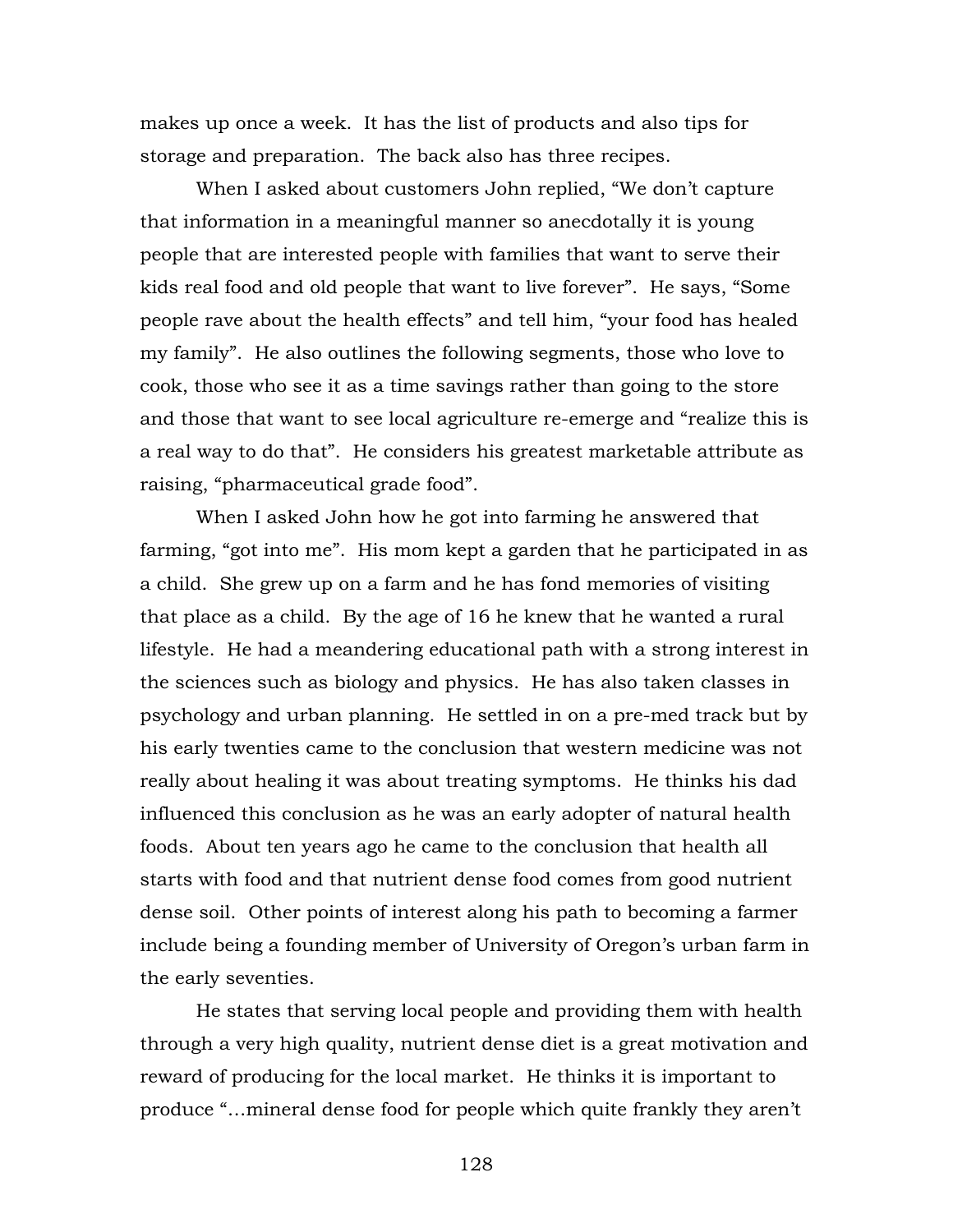getting unless they are paying attention". He goes on to point out that, "Just because it is an organic farm doesn't mean it is mineral dense production. It's something very few people pay attention to. It incurs cost that you don't need to incur to make a product that looks the same. We go beyond the surface level of value"

We had a lengthy discussion on organic standards and certification . "I can call it organic I just can't label it organic. You can call it whatever you want. That's freedom of speech, they can't really mess with that". However he says that "The term organic means less than what I invest it with. I mean that you start with the NOP rules, that's a good start, and you go from there". "Organic agriculture internalizes all the costs whereas chemical agriculture externalizes all the cost. We don't internalize the costs of cancers…" for instance as a society. He has been involved in the organic movement for many years. "I think organic was a real dream early on, in the seventies it was a youthful concept…use compost, use this fair and clean production method, [it was] more egalitarian, more diffuse. When we came together in Ellensburg in '74 to talk about the NOP it attempted to codify that concept and make it something that could become law. A lot of things fell by the wayside, like there really isn't any concept of human health codified into the law. It's now you either have organic by neglect or you have substitution organic".

He thinks the greatest challenge of producing for the local market is "Getting past the misconceptions about food in terms of looks versus quality". He thinks the concept of quality amongst consumers is gone. They don't know "what quality means in produce". In terms of production farmers focus on yield versus quality so that is what people are used to. Then the customers don't understand why it costs more.

He mentions that he wishes he had access to appropriately scaled equipment. He says you can find it but it is mostly out of places like Italy, France, and China where the agriculture is at a smaller scale and there are more farms that do a lot of different things. "In this country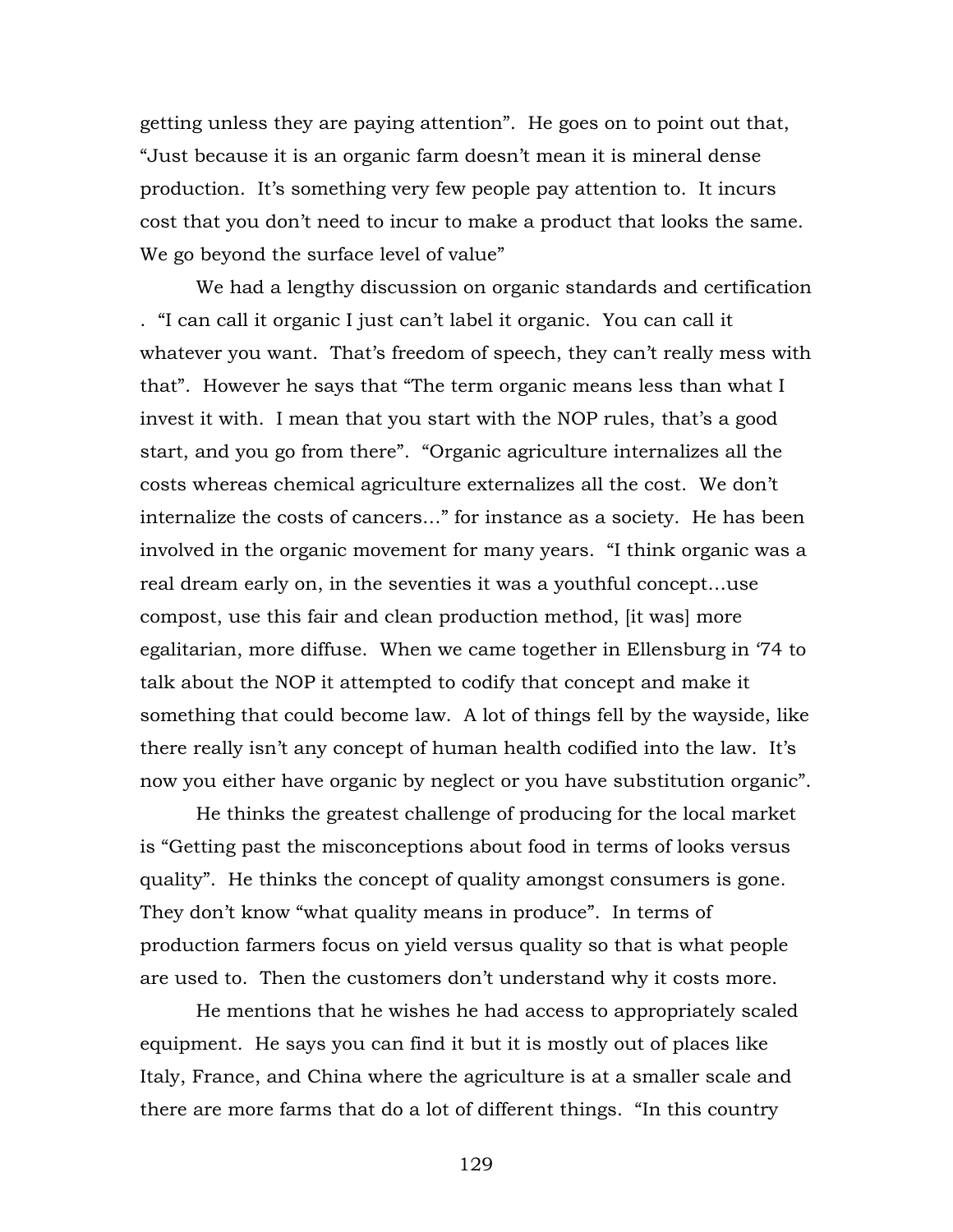the smallest combine you can buy is a \$200,000 behemoth. Whereas you see these really cool rice harvesters in China that cut a swath 6 feet wide". In response they are developing equipment and he builds himself. For instance he fabricated a universal tool frame that can be fit with many implements. He has also sourced some equipment from abroad, he had to get his potato harvester out of Germany for example.

When asked what he knows about how people are dealing with food at a global level and if it is important to him he stated, "It's not vitally important because I don't eat that food" but from a humanitarian point of view I am interested". He notes that "People are trying to save local food, but the global interests have really pulled off this whole globalized trading scheme that works really well for a few people. I think in other countries you see people taking local agriculture more seriously. In Italy, France, England you hear about these movements. In the U.S. we were kind of blessed and cursed with the confluence of more land than we needed and so much energy that we don't have to pay for its use plus our munitions that led to this chemicalized agricultural homogeny. I think the U.S. will be the last to adopt it [local food]. It's against a lot of peoples' better self interest".

When we talked about being part of a movement John preceded his answer with the following thoughts,

This whole globalization of agriculture has been a freaking disaster. You get people thinking the green revolution is great. But you look at "golden rice"and how it interacts with the system and kills it. They make the spurious arguments that don't look at the whole. We create about 4,000 calories of food per day, it takes 2000 calories to exist. We don't need to grow more food we need to make it locally diversified. When it is concentrated the path is so easily corrupted for political and economic gains. The experiment is not working. What would work more for food security for everyone is smaller diversified farms. People produce what people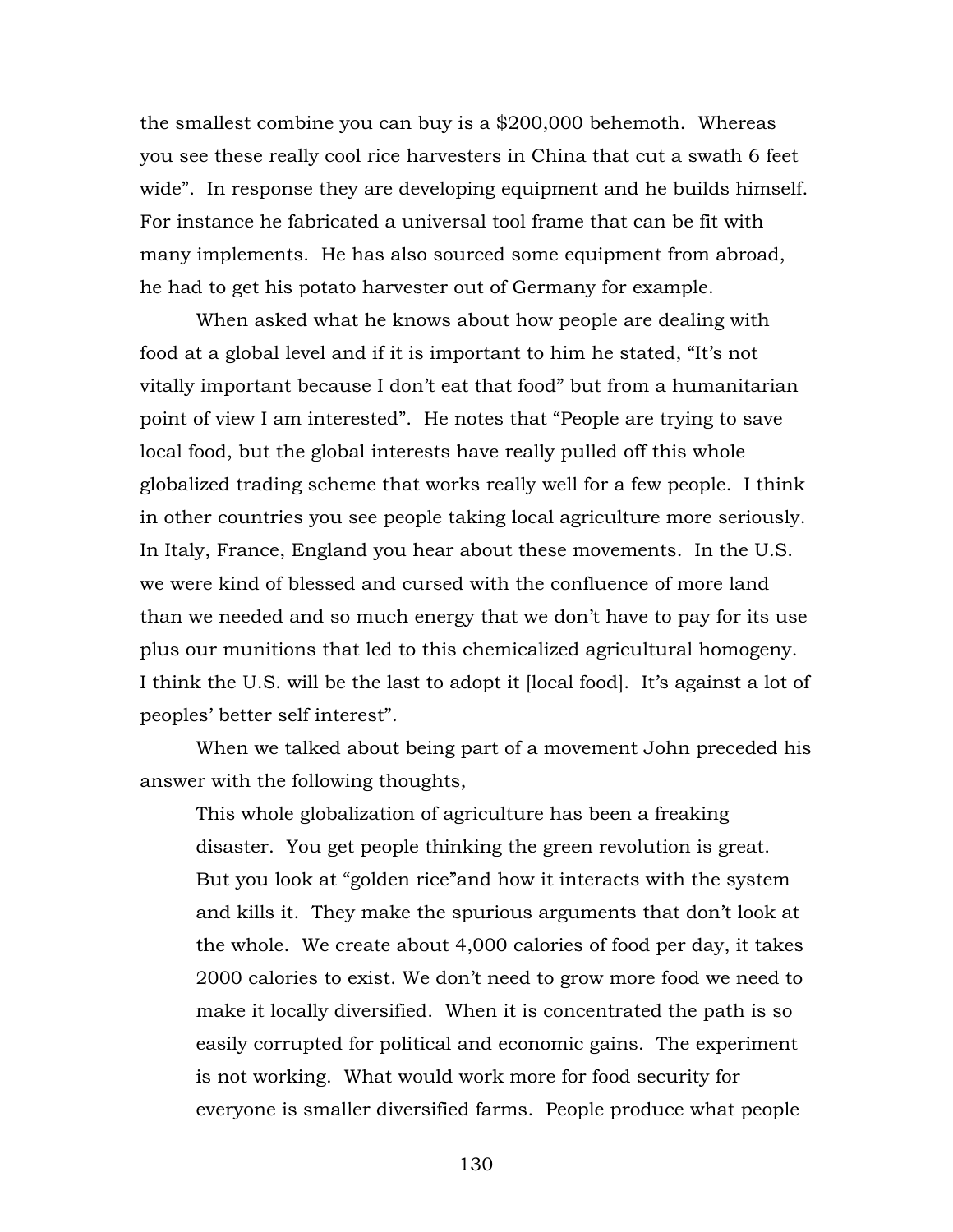want to eat and people aren't forced to eat GM wheat and corn and soy beans.

John says that he feels like part of a local movement, and that he sees momentum building particularly in the last ten years, "people are waking up". John also clearly identifies with the Slow Food movement. He and Lynn were delegates to Terra Madre gathering in Italy and are members of the local Presidia. He mentions that in the U.S., Slow Food is often viewed as a "wine and cheese club", but "If you look at where Slow Food came from, it's a radical agricultural organization. It was founded by a guy who was kicked out of the communist party for being too leftleaning". He also specifically mentions the work of Vandanna Shiva. "I've seen her in different countries around the world and she is a great spokesperson for where we need to go".

When asked about the future and if he plans to continue producing food John replied, in a jovial way, that since he plans to continue eating, and generally can't find truly high quality food elsewhere he plans to continue producing. He sees the farm incorporating more protein sources, chickens specifically, developing a little table grape vineyard, and expanding the orchard. He thinks that in terms of the CSA they are hovering near their optimal level of membership, and that they don't really want to get any bigger.

#### **Rachel Weiner, Seasonal Local Organic (SLO) Farm, Eugene, Oregon**

Seasonal Local Organic (S.L.O.) Farm is located off of Seavey Loop in Eugene, Oregon. I interviewed Rachel Weiner who farms this land with her partner Tom, who was not present during the interview. The land was at one time part of the farm "Me and Moore" and is still bordered by that farm. There are about 13 acres in mixed orchards and two acres in field production. Currently this land is leased. This land is all in active production. It is also shared with a seed producer who raises mostly flowers for seed. S.L.O. was in their fourth year of production at the time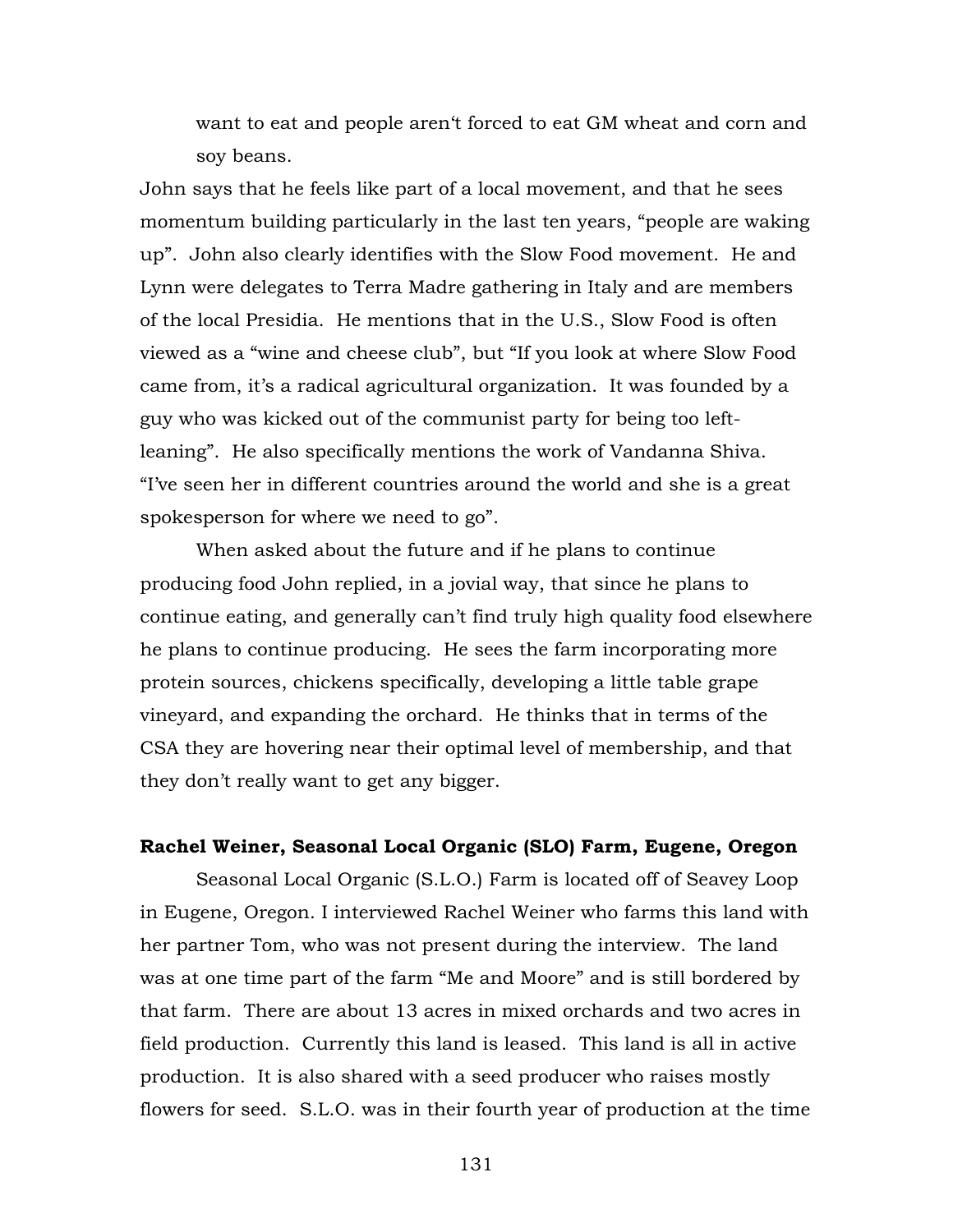of the interview. The same farmers (Rachel and Tom) also lease an orchard in Cottage Grove, 20 miles south of Eugene. It is a two acre apple orchard. Rachel does not live on the farm site. Rachel mentions that she usually also works part time for the Eugene Library, which is helpful both for income and health insurance.

Their main product is apples, including 17 cultivars. They also grow asian pears, pears, plums, strawberries, blackberries, raspberries, potatoes, garlic, beans, tomatoes, leeks, and cucumbers. They are looking to increase their potato production and utilize a tractor for cultivation and harvesting to increase the supply in the local market.

Rachel cites a variety of methods for distribution. They have spent eight years at the Lane County Farmers' Market, they also set up a stand in the South University neighborhood on Sundays. They also have a CSA with 12 current shareholders, though she'd like to see this expand and thinks they can accommodate more. A woman in Eugene allows them to use her house as a drop site for the CSA and has been a location for other CSA producers for years. With their CSA share they include a newsletter with news from the farm, an explanation of the share, preparation suggestions, and botanical explanations of little known varieties. Rachel likes the CSA model because "People can see the soil and meet the people who grow their food". They also sell some wholesale to local stores like Sundance and Kiva. Rachel comments that she likes wholesale because it is a reliable source of income , but that she also likes the face to face interaction of markets. When asked about internet based solutions such as Food Hub of Eugene Local Foods she stated that she wasn't a big fan. She feels that food shopping should be a sensory experience that the internet can't provide and that the internet propagates a disconnect between people and their food. She also thinks that Eugene Local Foods doesn't accommodate producers with overlapping products well. She notes that they participate in the "That's My Farmer" event hosted by the First Methodist Church in downtown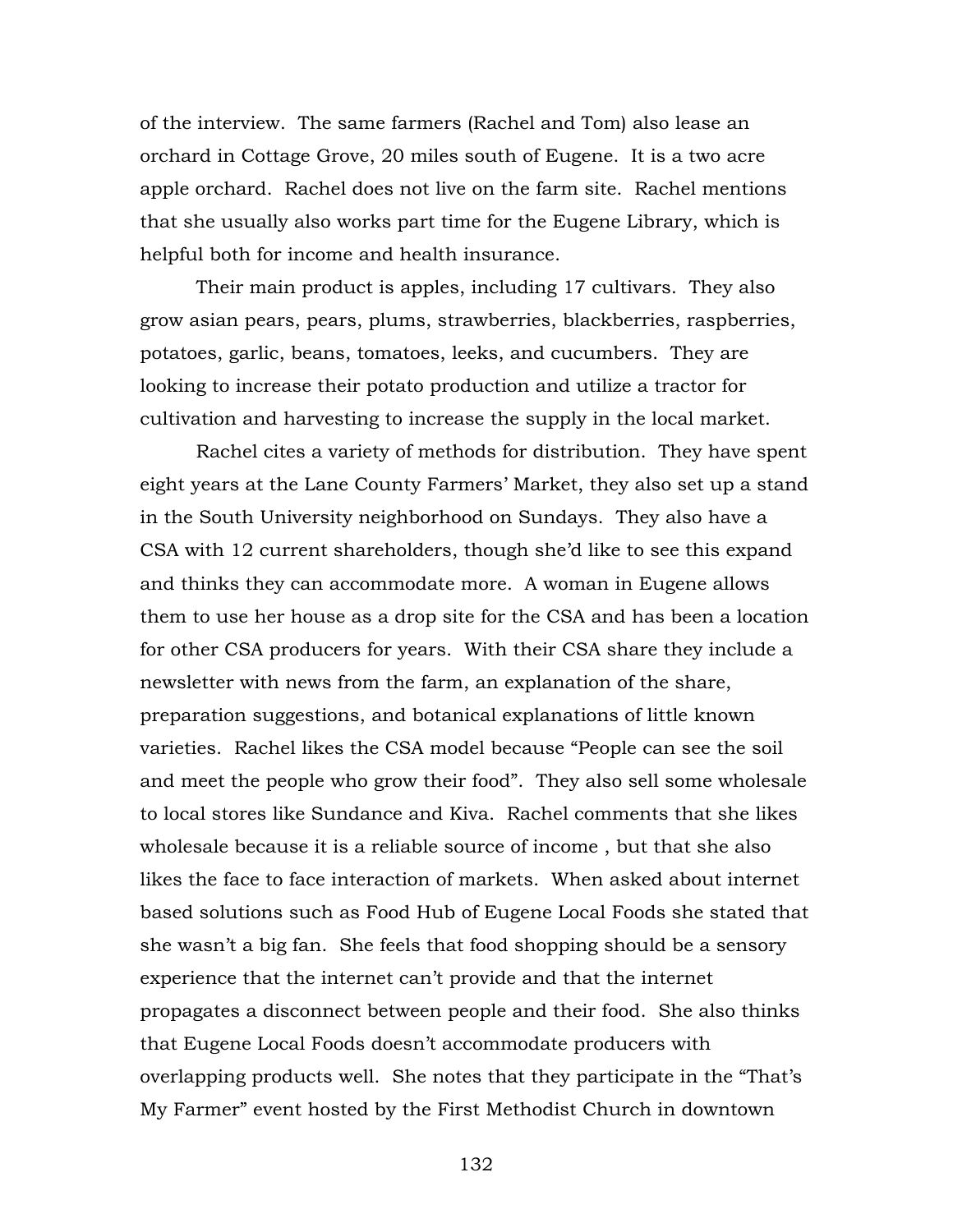Eugene. She says this is the main way they advertise and that it is a good way to meet people.

In terms of average customer she thinks that they are generally: interested in food safety and where their food comes from, health conscious, "want to eat good food and recognize what good food is", are well educated, and "semi-professionals". She also notes that more people at the markets are using WIC farm direct vouchers. She notices that they are sometimes a little unsure of themselves in the market setting but that they are excited to trade their vouchers for fresh produce since fruits and vegetables are often out of reach for people on a tight budget. She thinks that the direct connection with people and the land is what her customers value most. "We grow the things we want to eat and we want to share that with people". She thinks their name sums up both her own and also her customers' values, they prioritize food that is seasonal, local and organic.

Rachel is not from a farming family. Her mother was from New York City, her dad from Chicago and she grew up in Washington D.C. She didn't garden as a child, in fact she didn't even have a yard. She says that she got into farming "by chance". She was drawn to farming following a stint gardening in a community living and education situation. She thinks a keen interest in quality, healthy food also influenced her path and mentions the books *Omnivore's Dilemma* and *Nourishing Traditions* as important contributors to her decision to go into farming. She has a strong interest in fruit trees which serves her well at S.L.O. since they specialize in orchard fruits. She met Tom and teamed up with him since he needed help establishing S.L.O. She feels that travelling was an important influence and that ultimately it has brought her to this place. She studied cultural anthropology so she is generally interested in people and how they live their lives. Seeing places where people have very little resources or access to resources gives her a great appreciation of what is possible here. "This place is such a playground,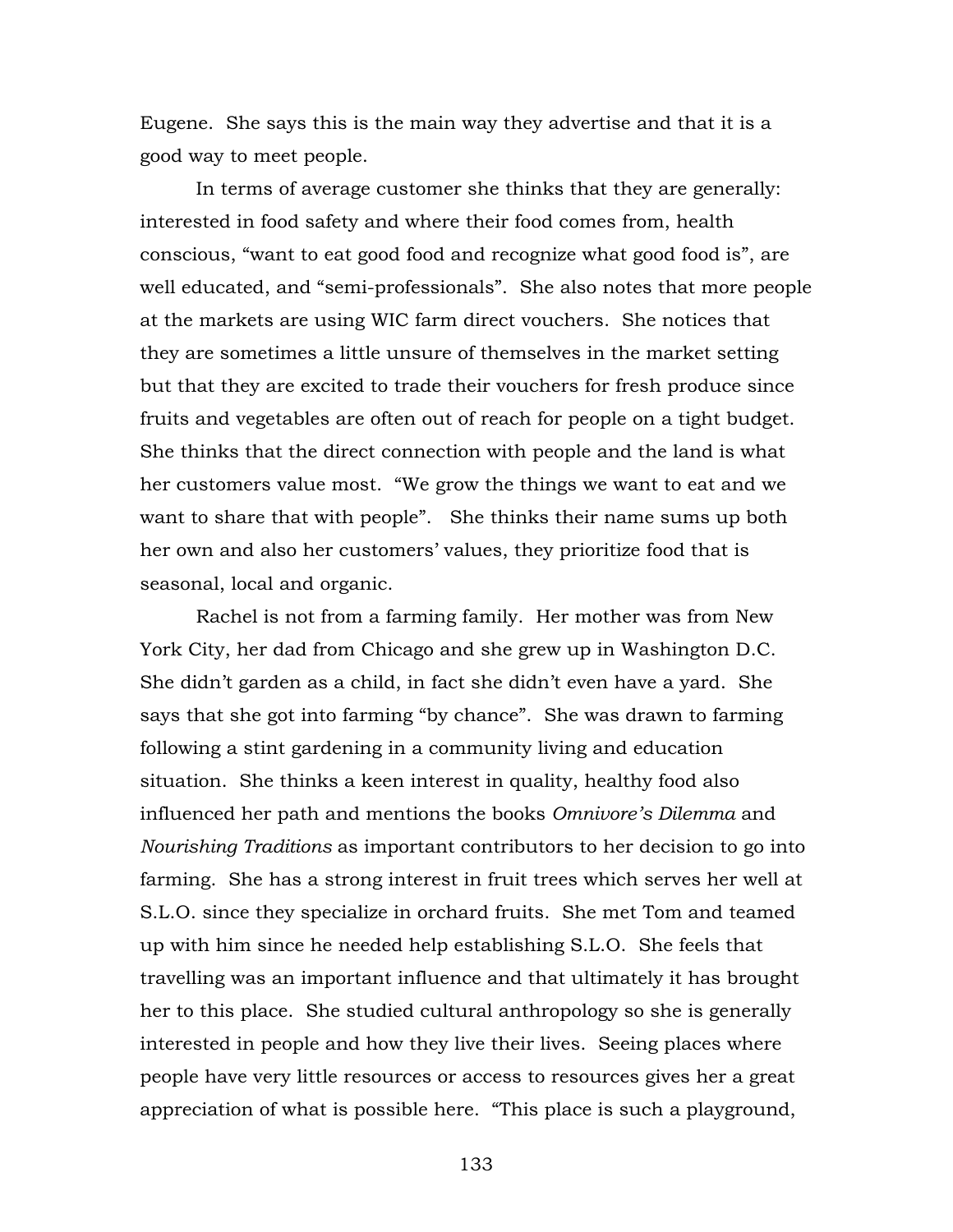we have access to everything. We can do so much with so little." She says travelling makes her appreciate the simplicity of life and how easy and important it is to be happy. She adds that it doesn't always add up financially to farm this way. "It's more than about the money, it's more about community and eating well and being healthy and living a positive life" "I feel that when I'm outside the U.S. people understand that and live that way".

"Connection to local people and community" is Rachel's motivation for serving the local food market. "Our local community is big enough in local and healthy foods, why go farther away?" She does note that they could get a higher price by going to Bend or Portland but "The ideal is to get rid of everything locally. It is easier to set up market here than to drive to Portland or Bend". Staying local also helps to keep their investment in vehicles and time lower. Rachel cites a sense of pride and sense of community as the greatest rewards of producing food for the local market. She also mentions peak oil and feels a sense of urgency to preserve local knowledge and build relationships in the local food system. She thinks this will help to cushion the blow when it becomes impractical to ship food long distances.

Distribution is listed as a major challenge of producing for the local market along with price and customer perception of value. Rachel points out that there are a lot of vegetable growers and they are often larger more established farms. That is one of the reasons S.L.O. has diversified into fruit. She feels that the Lane County Farmers' Market being the only venue in town is problematic, that is why they are focusing on trying to establish smaller neighborhood markets. She thinks that customer education is critical so that they understand where their food comes from and what goes into it, which helps them understand the price. In regards to price she wondered aloud, "What is the true cost? For what it costs to produce? That I am spending my life doing this it should be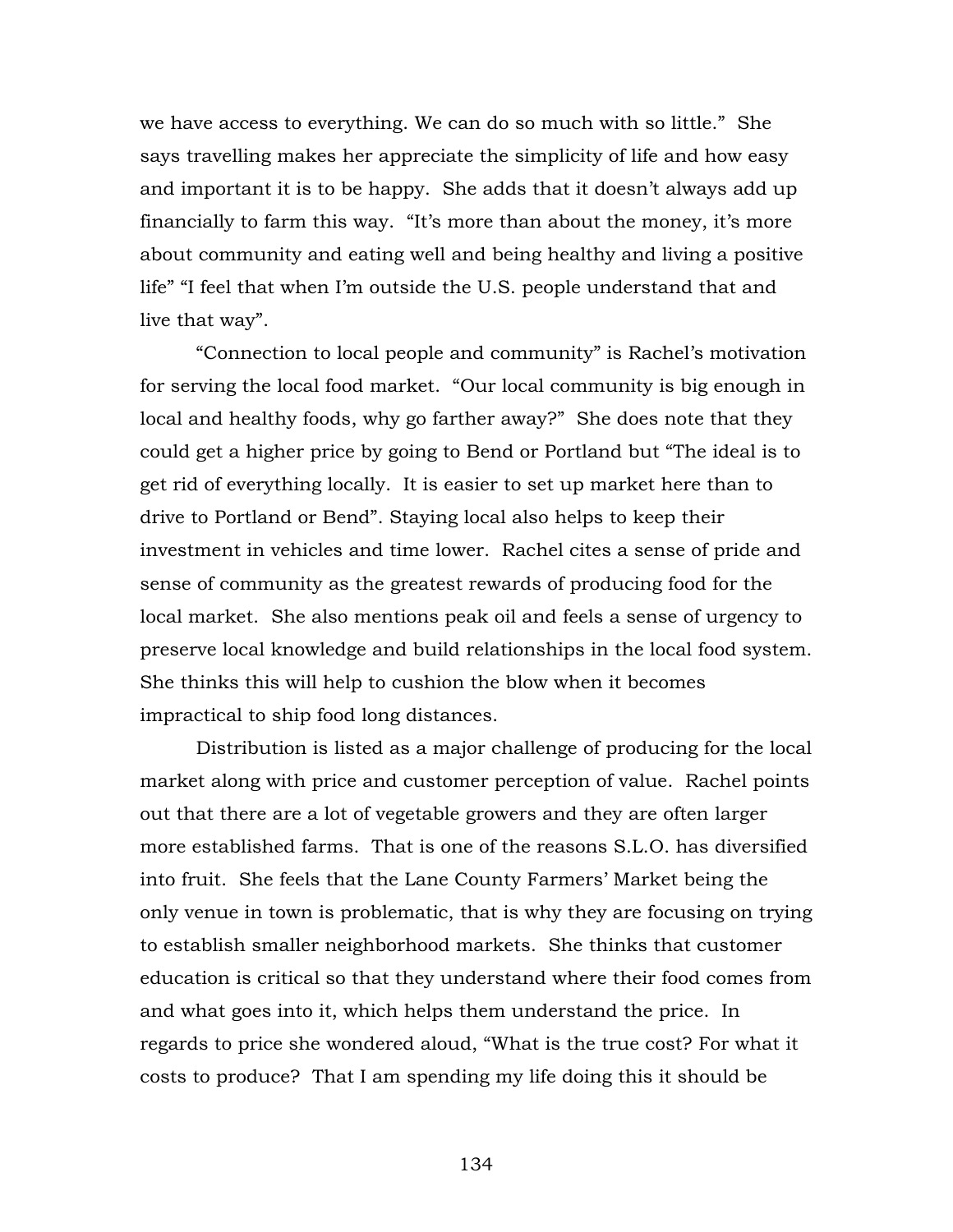worth twice as much if not more, there are so many things that are difficult to translate into price".

In terms of wholesale she notes that Organically Grown Company (OGC) is so large that they often set the price in town for wholesale organic produce. Since they source from Oregon, California and Washington and often from larger farms the OGC price is usually much lower than S.L.O. can sell for.

She has travelled internationally, mostly in Latin America but also in the Caribbean, Israel, and Italy. She spent last winter farming in Argentina in a homestead community which was very remote with no road access and about six kilometer hike to the nearest town. She lived and worked there mostly with Argentines. They raised potatoes, beans, peas, and brassicas. They were in northern Patagonia so there was no frost free period, in fact they had to deal with hard frosts even in the summer. They saved their seeds because there was so little seed to be had. The only commercially available seed had been treated and wasn't organic. While in Argentina she witnessed a local craft market, with just one vegetable vendor. There was a huge line around the block to buy from this stand and they were always sold out. The access to fresh food was much lower and often the food available was very processed, or looked rotten. In this case she notes that people were growing gardens to provide more options for themselves, the local people felt the need support themselves and their families. She says that she's always been interested in self sufficiency. "So traveling you see what people have to make use of". She thinks the most important thing she has gained from these experiences is to embrace the lessons of simplicity. She mentions that though Tom hasn't traveled outside the U.S., he holds these same values of simplicity.

In terms of resources Rachel counts other young farmers trying to make a living off of the land and feels a strong sense of community with these people. She also lists the Local Food Convention at Lane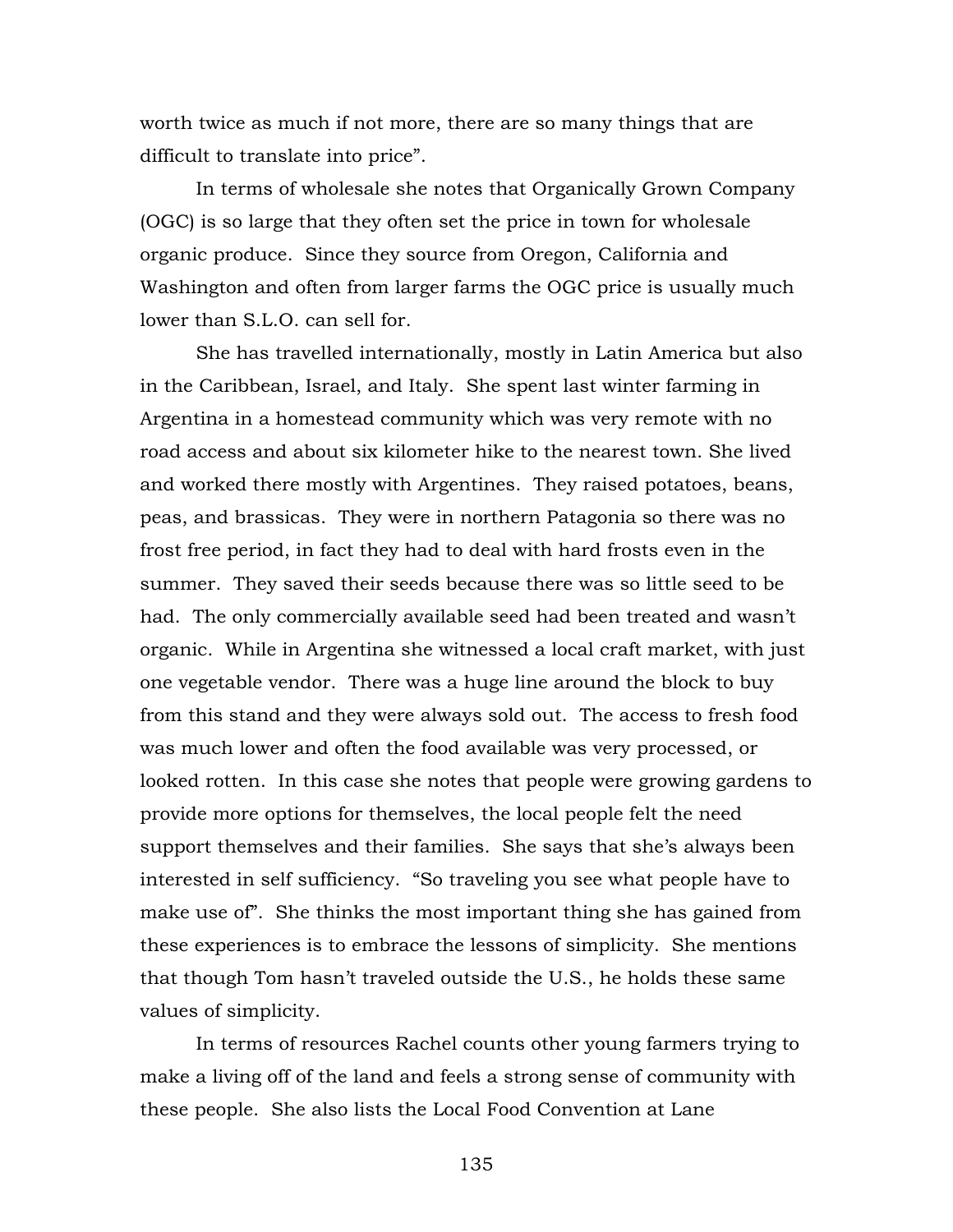Community College and the Willamette Valley Food and Farm Coalition (they have a listing in their directory). She knows some members of the local Slow Food presidia and is thinking of becoming more involved. She cites some handbooks for winter vegetable production that are useful, since they are trying to grow through the winter this year. However she notes that it is sometimes hard to get good information on local, sustainable, small scale production. Rachel also mentions that she wishes that they had more water. They use domestic wells and the pressure is low and they don't have access to the river. She would also like a wood chipper for the orchard, along with new tractor implements such as a tiller and potato related implements such as hillers, mounding discs and cultivators.

Rachel says that she feels like part of a movement at the global, national and local level. "… it's all connected. Definitely a local movement with a growing community and building relationships. It is important to do so due to peak oil and scarcity. It is important to preserve knowledge and train others so that we can deal with the reality of not being able to ship food so far in the future". She thinks she will see this in her lifetime.

When asked if she planned to continue to farm in the future her response was yes, always. She says she can't imagine another life. However she is unclear about the direction that this will take her.

### **Richard Wilen, Hayhurst Valley Organic Farm, Yoncalla, Oregon**

Hayhurst Valley Organic Farm and Nursery is located about 45 miles south west of Eugene. Richard Wilen and his family own the 83 acre farm, of which only a few acres are in active production including several greenhouses. He says that though they are small they are very intensive and take great advantage of the space and resources they do have. They purchased the farm about 19 years ago. Hayhurst Valley Organic Farm grows produce for the local market, which they have done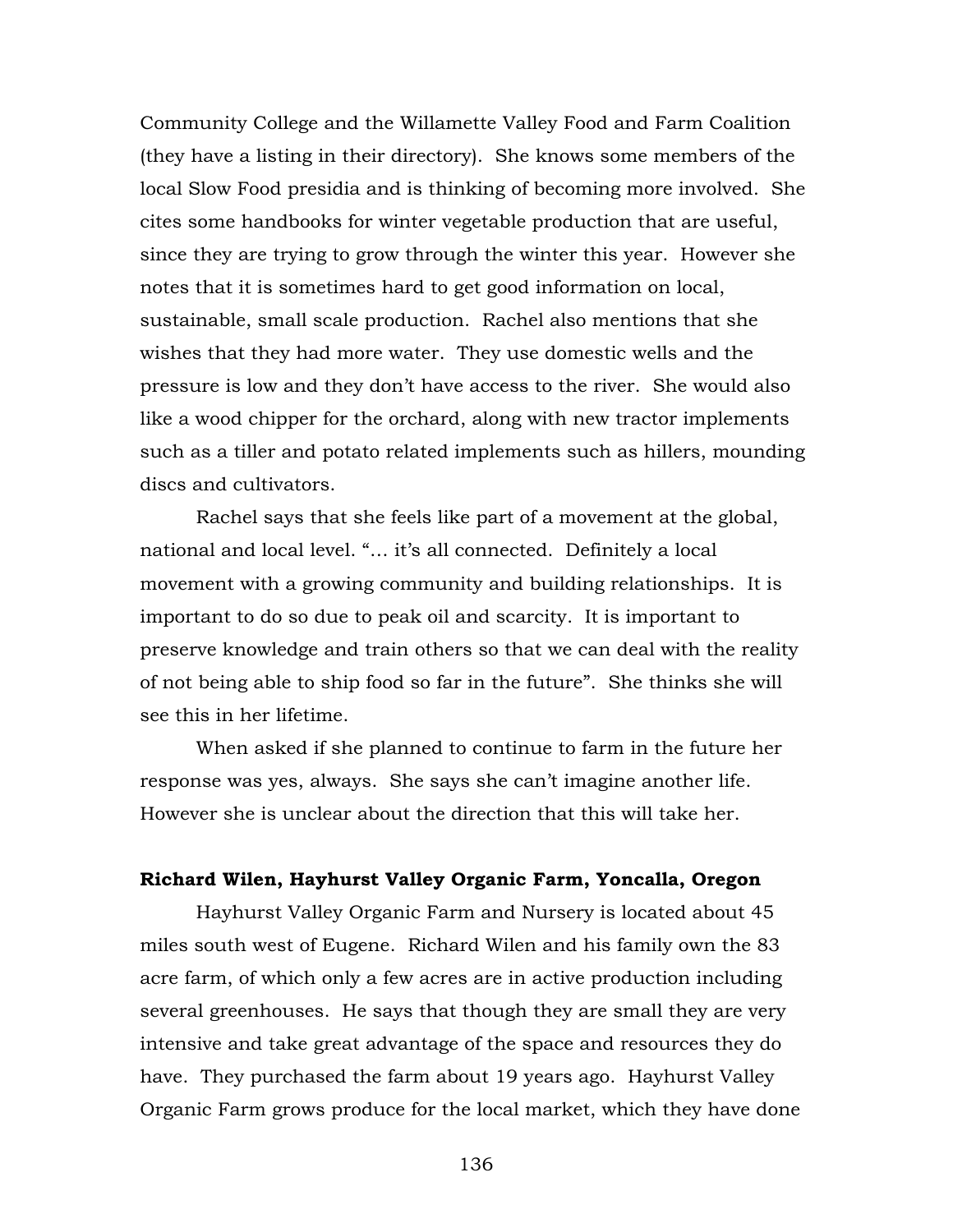for years. They also have a burgeoning nursery business specializing in organic vegetable starts.

They raise a wide variety of truck garden produce almost exclusively for direct sale. Richard has participated in the Lane County Farmers Market and also a smaller local market in the community of Drain, which is near to the farm. He said that he prefers to focus on direct marketing, especially for the vegetables. This allows him to focus on quality vs. quantity (wholesale being quantity driven). He sells the nursery starts both directly and through wholesale accounts. Over time the nursery part of the business has grown a lot. Richard enjoys this because it is "farming in miniature" and he also feels it is less competitive than the produce market. He mentions that the produce business can be a "real grind" and that the nursery business has provided a nice alternative opportunity. Even though the markets are very labor intensive he mentions how important they are in social ways, "If you were a government entity you couldn't spend dollars any more effectively to build community than in a farmers market…the social discourse that goes on down there is so important and necessary to our society…".

He gives a detailed postulation of the structural evolution of producers growing for the local market. In the first years he himself considered it a success just to be selling and though he didn't make much profit he didn't need much to live on and so it all worked out. He then gives a hypothetical journey through this cycle and describes how economic needs increase as time goes on and concerns such as children, growing numbers of employees, increased infrastructure and debt enter the picture. In this scenario as time goes on the need to become more concerned about the profitability of production increases. Eventually aging enters the picture and concerns over retirement and bringing in the next generation of people to work the land becomes an issue. Since often farm kids don't stay on the farm the need to match up young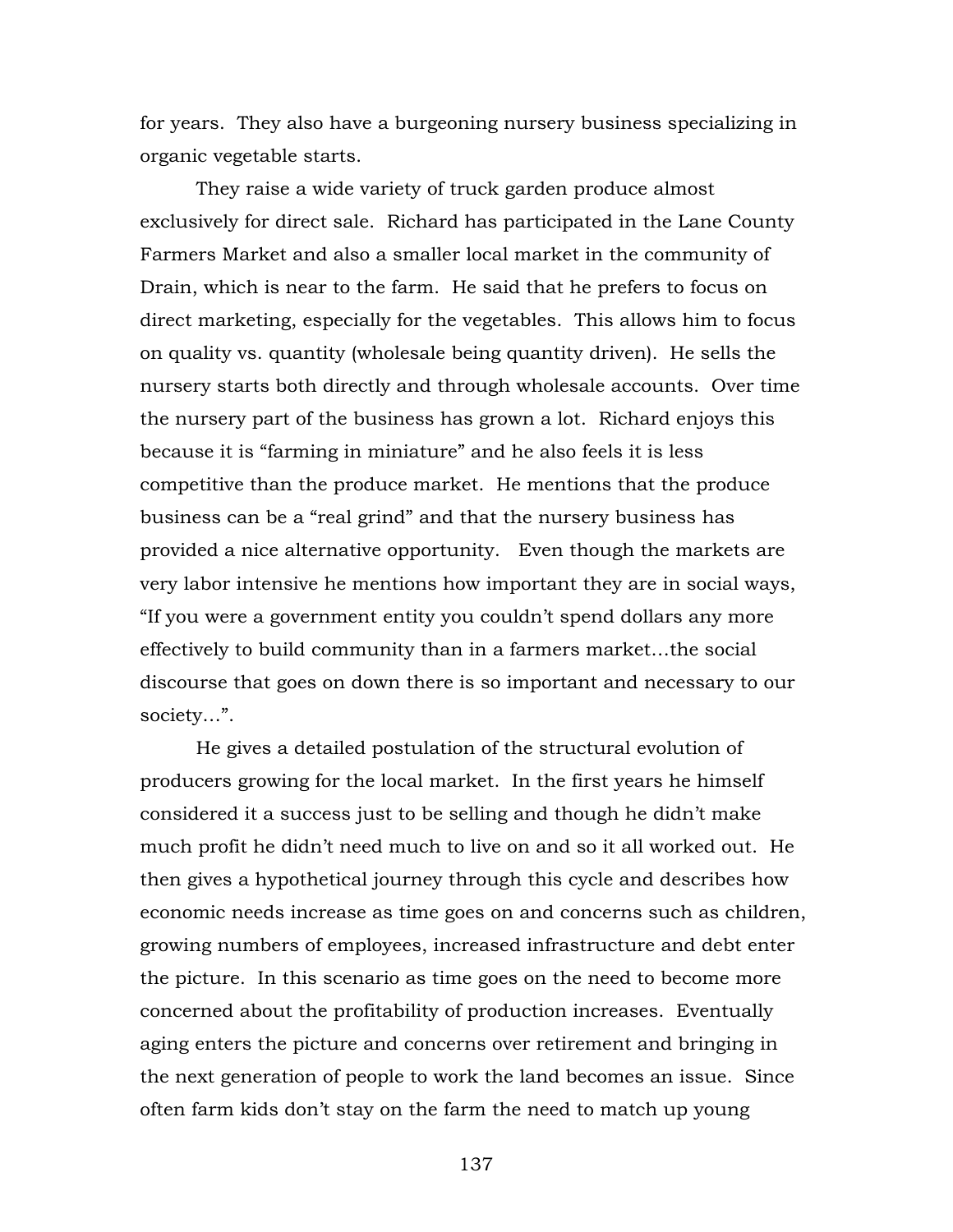farmers who lack resources with older farmers who can no longer engage in the heavy work becomes important. According to Richard there is a big disconnect in this process of bringing in young farmers as things stand now. He feels this whole process is a predictable and cyclical pattern that is worth investigating from a structural point of view.

His description of his customers and their motivations was concise: "Probably over 30, a little better off, a little more aware. They like good food, they appreciate food, they appreciate the local economy aspect of it. I think a large part of our customers participate purposefully in the local economy. They appreciate us and what we do". He concludes that his customers are generally people who are "making a statement" with their food purchases since he feels they can get relatively comparable organic produce in the supermarket. His customers are purposefully engaging in the local economy and creating connection to locale and farmers with their food purchases. His customers enjoy the personable relationship that they can establish with him as a producer and being part of a community. He also thinks that his customers highly value the trust and relationship that they have built with Richard over the years. Even when there was a time that his organic certification lapsed, people still bought from him. They trusted that he was producing the food in a safe and organic way and so it didn't affect his sales.

Richard is a first generation farmer and has been in agriculture for over 30 years. He got into farming as part of the "back to the land movement" in the 70's. He enjoys that farming is a "jack of all trades" occupation which has allowed him to try and learn many different skills. He mentions a love for growing things and states that watching things grow is "kind of a miracle". He also has a doctorate degree in archaeology, and thinks that the best form of human habitation can be found in tightly knit agrarian societies. In addition to all these things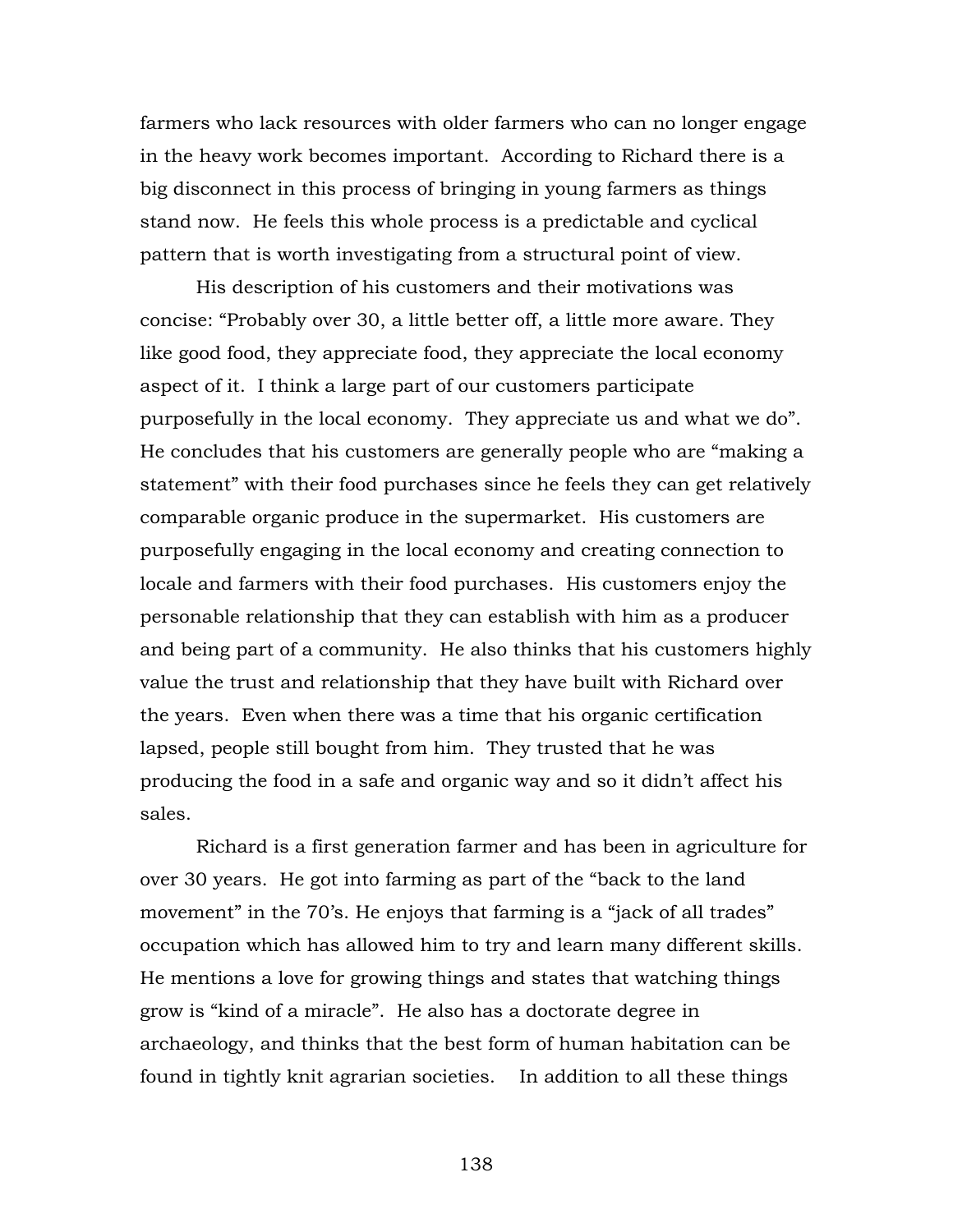he also mentions that he considers his occupation a "right livelihood" in the Buddhist sense.

When asked about his motivations for serving the local market Richard states that "I just believe in the local food system". He mentions that every mile food is transported makes it less ecologically viable and also poses a risk to domestic food security. He also brings up the point that this is an abundant area, what the pioneers called "the land of milk and honey". Because of this access to high quality land, water and a sympathetic consumer base we are in a position to have a strong local food economy. He thinks that this area is an important test case for local food because if it can't be done here it will be very difficult anywhere. Ultimately he concludes that, "We should have more people living and working on farms, more people involved with the food network, and keep it closer so that it all sort of feeds together. This is my home these are my community, neighbors. It's important to be part of a system and a process".

In terms of challenges he laments what he perceives as the erosion of community between local producers. Since he has been in the area a long time he has witnessed this process and feels that as more producers enter the market competition begins to trump community. Ultimately he thinks that this could be at least partially alleviated by growing the customer base so that there is more room in the market for producers. As he sees it now the number of producers and volume of locally oriented production is increasing at a rate that is outstripping growth in the customer base. This is causing cannibalization in the market. He also mentions that price and access can be barriers for customers since the produce is more expensive and not everyone likes the atmosphere of the farmer's market. He thinks there is room for expansion into new areas to reach different consumers, such as a year-round permanent market (though this project has been derailed).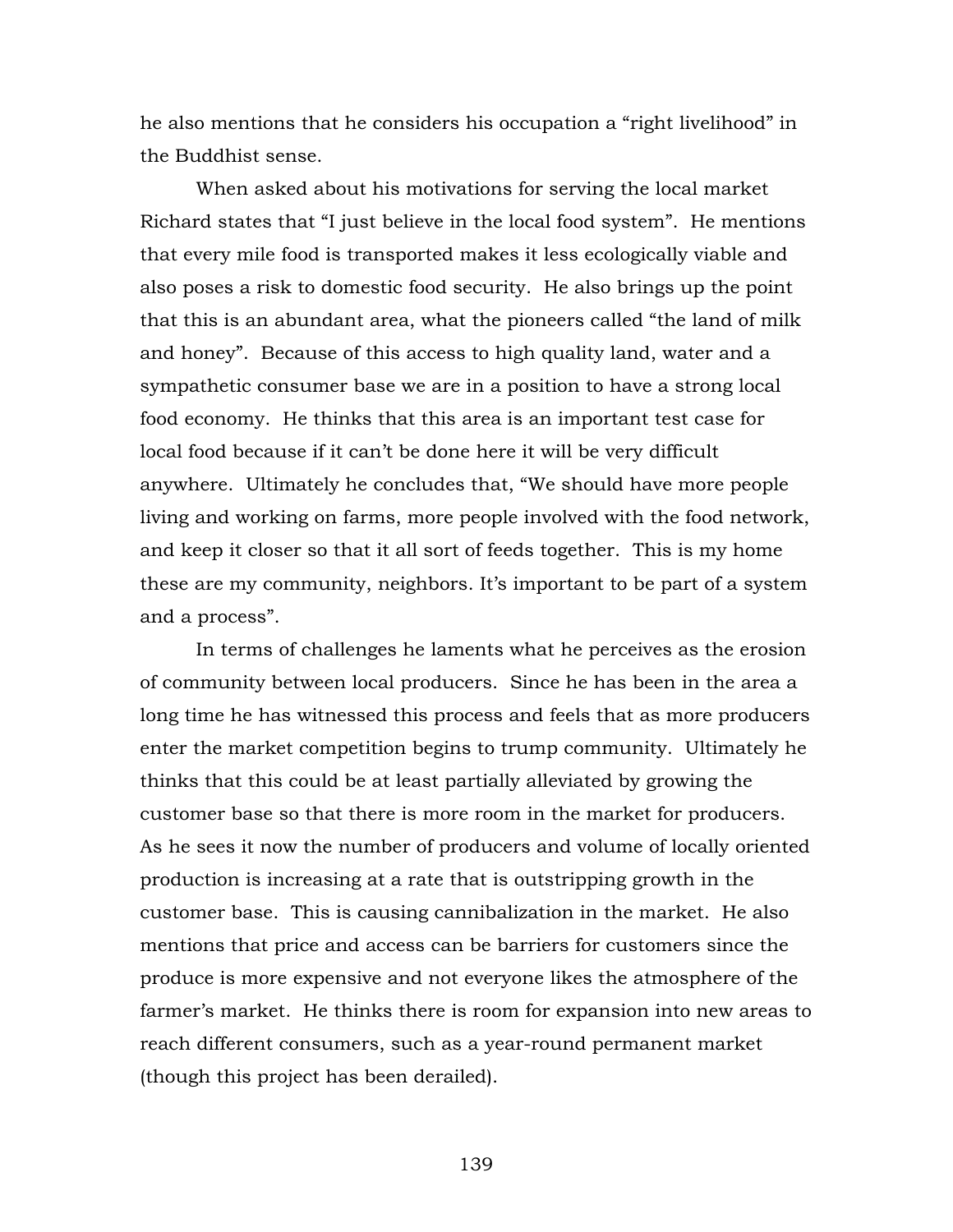Richard spent a good deal of time abroad, especially in South East Asia. Though he doesn't think it has greatly influenced his production he thinks that it really opened his eyes to see the amazing resources at his disposal here. He compared the agricultural systems of Thailand and the Philippines in the 80's. He made specific note about how a focus on cash crops in the Philippines had produced incredible products for export but left little in the local markets. He witnessed a similar transition from local production and a more subsistence based economy in Thailand. "Thailand was never colonized so they were very intact culture and they were a subsistence country, 80 percent of the people were participating in agriculture and were incredibly well fed. You could go to any restaurant in the country and no matter how dingy it looked they had great food, it was all fresh. And so they had the best of all possible worlds and they just threw it away. It was difficult to watch".

Richard feels that he is part of a "movement" in some diffuse way. He doesn't think that it is particularly well organized though there are segments (like Slow Food) that are. He imagines younger people would answer differently, they are more motivated and organized. He thinks it's an amorphous movement.

His final conclusion at the end of the interview was that although the local food movement is fighting against modern culture, "If we had this huge area around us populated with these small farms and people were buying from them and we had this whole culture we could sustain ourselves in a pretty impressive way". He sees great potential. Though for himself he sees growing organic produce for the local market as a diminishing part of his future, "I've been in it a long time, I'm tired. The failure to sell everything, the competition, the grind is what's wearing me out".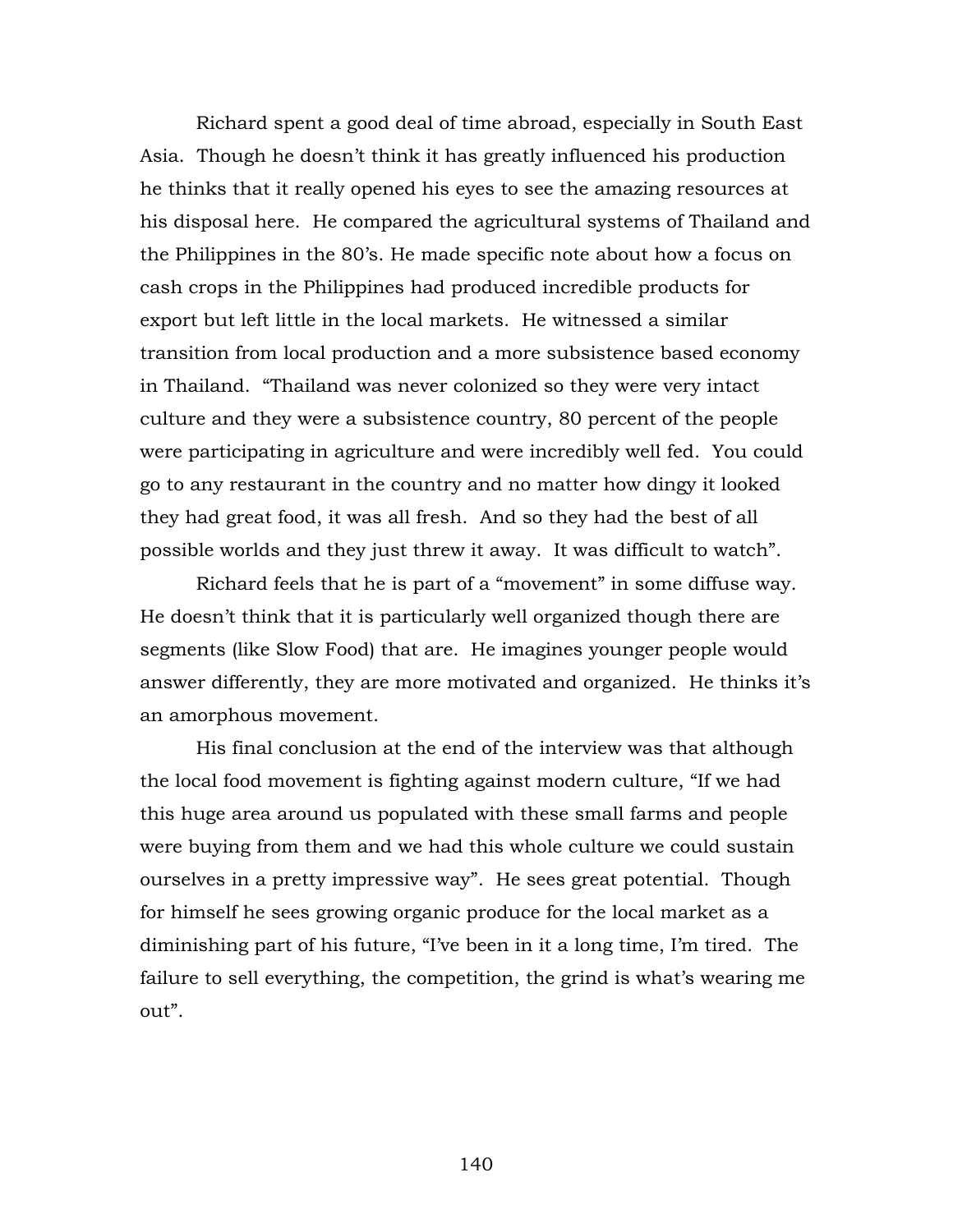### **Shanna Suttner, Smith's Blueberries, Springfield, Oregon**

Smith's Blueberries is a one acre blueberry farm located just east of Springfield. It is owned and operated by Shanna Suttner and her husband. She grew up on this blueberry farm. Her dad was a carpenter and like many in the neighborhood started a little side business to add to their income (others sold eggs, sharpened saws, etc). He put in the blueberries in the late fifties and began selling in the early sixties as best she can remember. Her mother was a school teacher so she tended the blueberries and ran the picking in her summer breaks (which Shanna says she didn't like at all). When Shanna's husband retired they moved back and bought the place from her folks, that was in about 2006.

Blueberries take about five years from planting to harvest. The bushes are mostly original from her fathers' plantings. They replace sick or dead bushes periodically but their production seems to be more or less indefinite. They have one patch about  $\frac{1}{2}$  acre "Olympias" which produce a smaller berry that have a more complex flavor. She considers this somewhat of a "heritage" variety as they have had a hard time finding replacement bushes of this type commercially, though they have been able to find a local farmer who is scaling back their blueberries and buy some off of her. The front patch is about  $\frac{1}{2}$  acre also and is mixed with about two rows each of "Jerseys", "Dixies", "Herberts", "Covilles", "Ivahoes", "Early Blues", "Blue Rays", "Dukes", "Toros". They started out row by rows and as they needed replaced they'd get mixed in with different varieties.

We had an extensive discussion about a disease called "mummy berry" that has been the culprit for their very low yields the past few years (less than half of ordinary). For two years they tried to eliminate the problem by vacuuming up the infected berries from which the spores erupt and mulching heavily but this was not effective. So this year they sprayed five times when the bushes were in bloom and their yields have come back. This is a disease that is carried by pollinators like bees and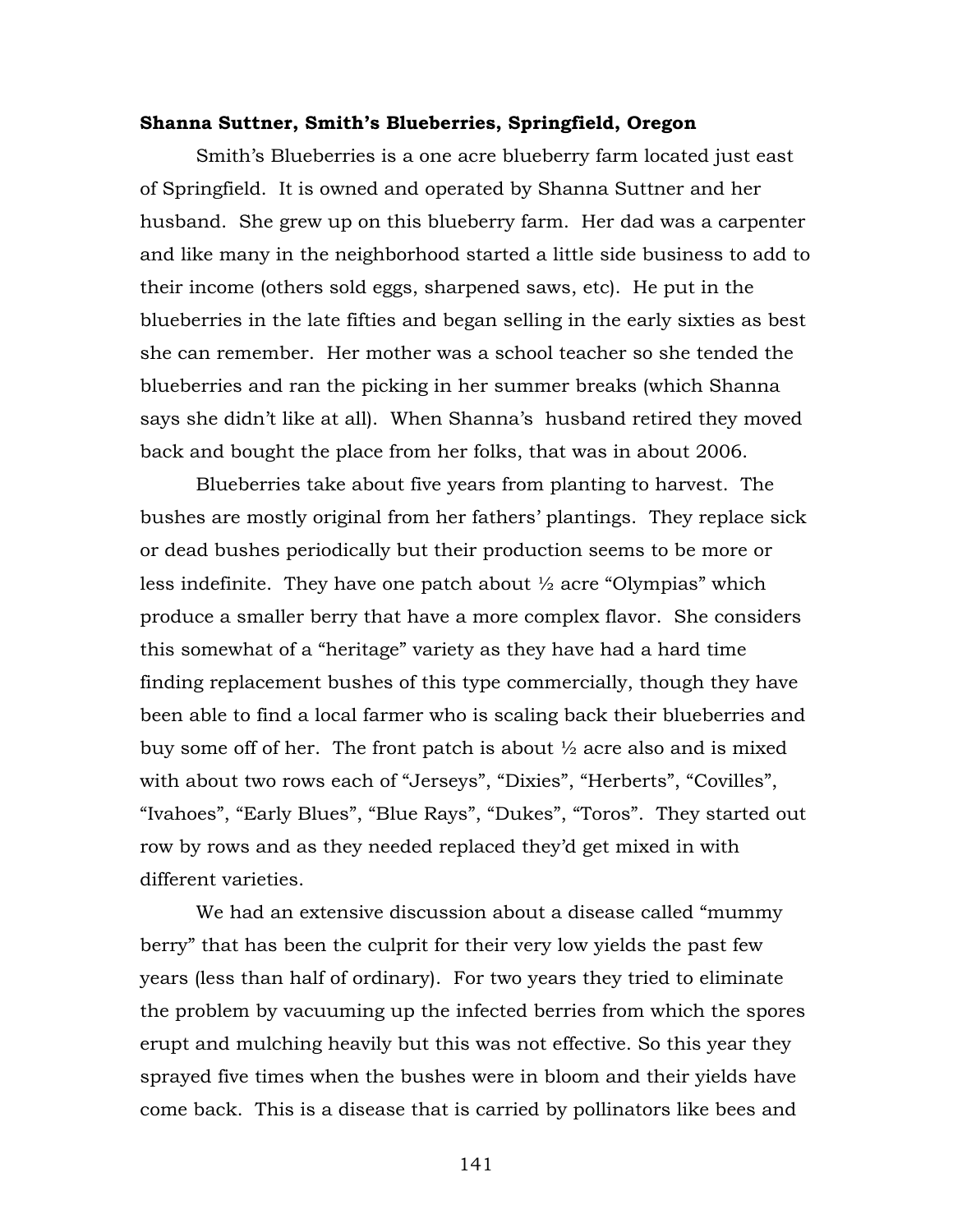their neighbors (also in blueberries) have an infestation as well that they are not treating. Therefore they will continue to have this problem until it is eradicated from the wider area. She didn't seem particularly perturbed by this.

They run the business primarily as a u-pick operation, though she notes that they do pick an odd order for those who aren't able to pick themselves. As a kid they would pick and sell all the berries boxed up. Her dad didn't like u-pick because he thought people left the fields a mess and dropped too many berries. On the other hand she finds that it is a lot easier to do u-pick. She considered doing the Springfield farmer's market but they can easily dispose of their entire harvest through the upick method so it doesn't seem like it is worth the time, energy and money to hall the blueberries to town. They are doing more picked berry sales over time though she thinks the actual act of picking is attractive to some people. They used to get a lot of families who made a day trip of it to pick berries. Even though sometimes they can buy in the stores cheaper they like to come and pick for themselves.

Many of her customers are retirees. She notes that some of them come "with fire in their eyes and pick 100 pounds" for their daily use. She estimates they are often between 55 and 85, though there are also occasional young families as well. When they are opened on the weekends they see more working people and people with kids. Most people have been coming for years. They don't advertise. It's word of mouth and the phone number's been the same since 1949. They sell everything they can come up with this way. She says that "They always mention the flavor and that the patch is well taken care of and that it is easy to pick. They keep coming back because they like our berries". We discussed price briefly. People very rarely complain about price. They had one customer cancel a picked order when they found out how much it would be. Most of the time their prices are less than the organic places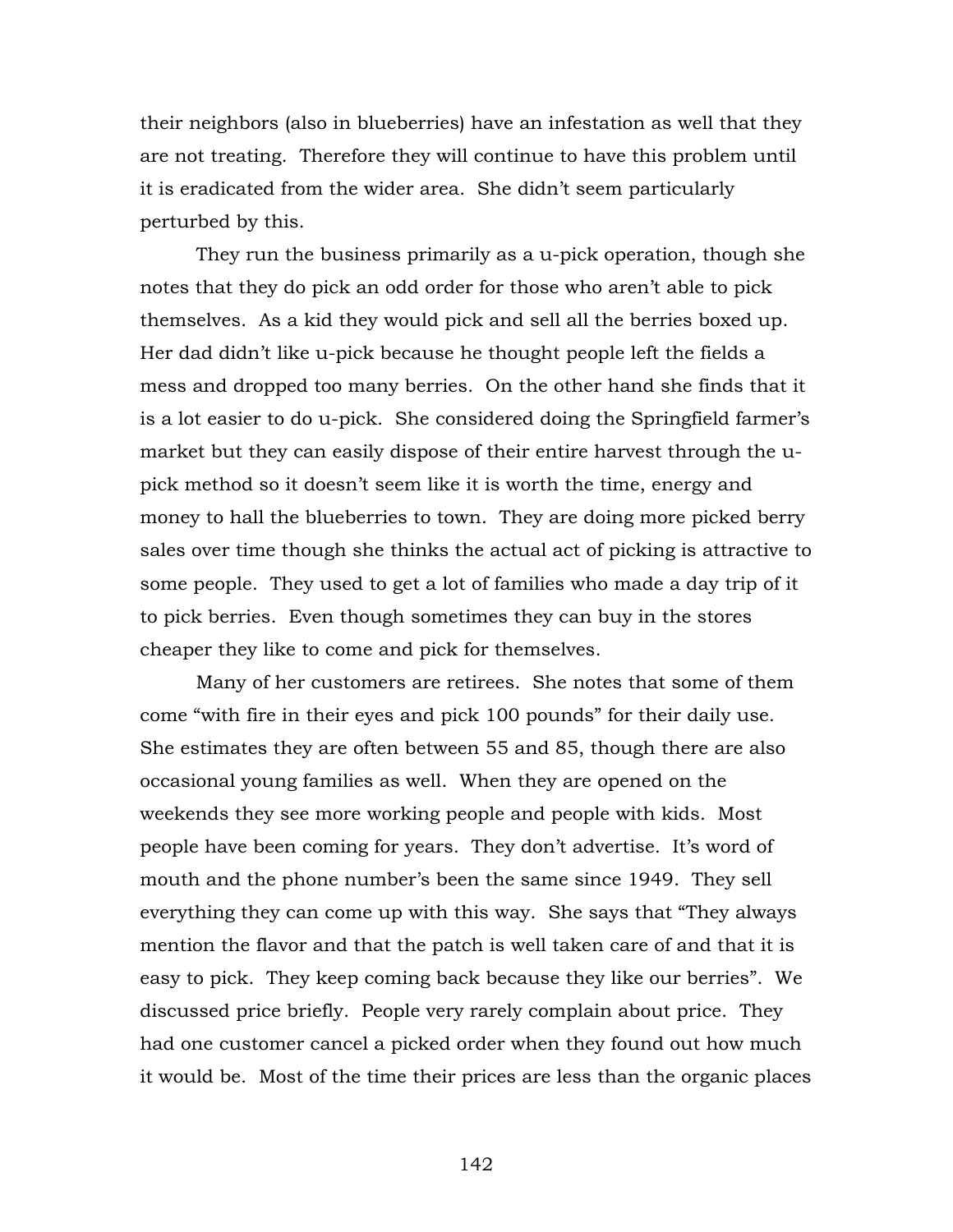and less than Lonepine, Thistledown, and Harricks (other local farms). She feels their prices are at store prices or below.

 Shanna does not consider herself from a farming background (it wasn't her dad's primary job), but her family gardened extensively and ran the blueberry business on the side. Her husband was from the Midwest and from a farming family. She went to Oregon State University to study art, and then married her husband who studied agriculture and was from Illinois. They moved away (more on that below mostly Midwest and then Singapore) and her parents continued doing the blueberries part time until Shanna and her husband bought the place a few years ago.

When asked about her motivation for serving the local market she lists a few reasons. Practically speaking u-pick is easiest, cheapest, and least time consuming method of selling. She also mentions that she enjoys seeing the same people every year. Her mother always knew everyone and their families and she finds she is learning the stories and people as well. Many people come from as far away as Grants Pass, Coos Bay, and Albany. Some have been coming for years, from when there weren't very many blueberry places. "People have been coming for years", one customer told her that she had been picking there for 32 years. "We have people who came as children to pick who now bring their grandchildren". Also, Shanna and her husband wanted to move back here when they retired. The farm was already set up, the location was great, and it gives her husband a great outlet for his "tinkering and farm interests".

In terms of challenges Shanna feels stress to gear up for the first day of picking. This year there was huge rush opening day with 30 cars and 850 pounds of berries picked. She points out that the last 4 or 5 years the crops have been unreliable. So those people who came every year and wanted to make sure that they got some rush the first days. One year they were picked out after only  $1 \frac{1}{2}$  days of operation. One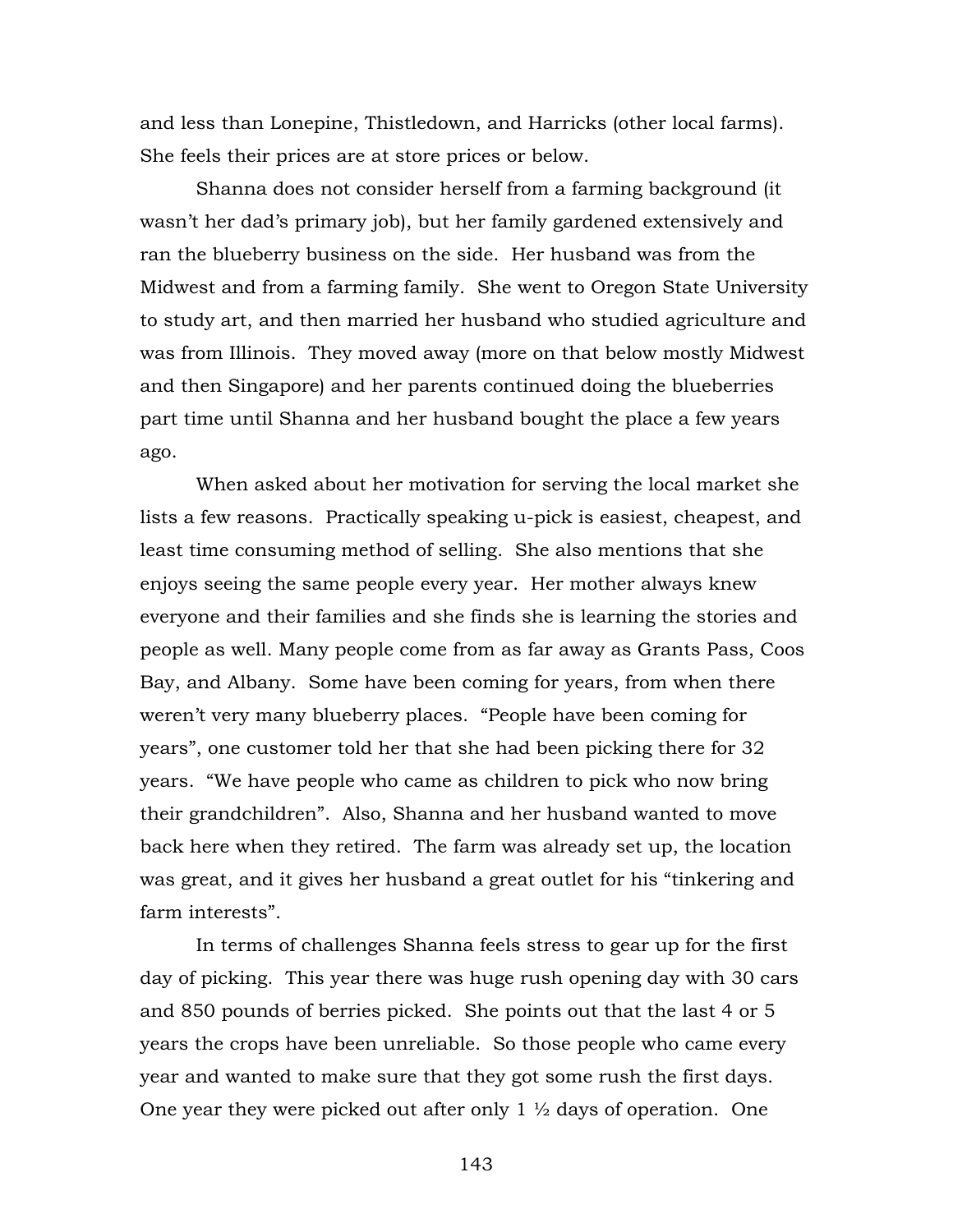year they were only open 3 or 4 days. She is trying to assure people this year that there is no need to rush that there will be picking for weeks because the crop is much larger because they have sprayed to control the disease.

Shanna and her husband lived in Singapore for four years. Her husband worked for Monsanto and did research at the International Rice Institute in the Phillipines he also worked in India, Malaysia, Indonesia, and Thailand. He was the South East Asia regional manager for herbicide research. They also traveled in Europe on their way home for home leave so they went to Switzerland, Austria, Germany, Turkey, Wales, and Hungary. She thinks that being abroad "gives you a bigger picture of what's going on beyond your community and even beyond your country". "We've noticed things like a lot of times in the U.S. we don't get that much world news". "We were amazed when we got back that you couldn't find out anything about what was going on in Malaysia or Indonesia, that most people don't even know where they are".

Her dad was a big role model for her since he started the business and then ran it together with her mom. She is constantly amazed at how much her parents got done while raising four kids.

They belong to the Oregon Blueberry Commission, National High-Bush Blueberry Commission, and Blueberry Growers Association. This gets them some website listings but she doesn't find them particularly helpful. She has been listed in the "Locally Grown" directory in the past which has driven some business. She finds the resources from Oregon State very helpful for information on disease control, production methods, new varieties, issues with pest control, research on fertilizer and when to fertilize for maximal benefit. She notes that this year's "field day" was mostly about organic production so she didn't go because she doesn't find that to be viable for them. They usually do attend the annual field days however. She mentions that she thinks, "It's criminal that the extension is going away".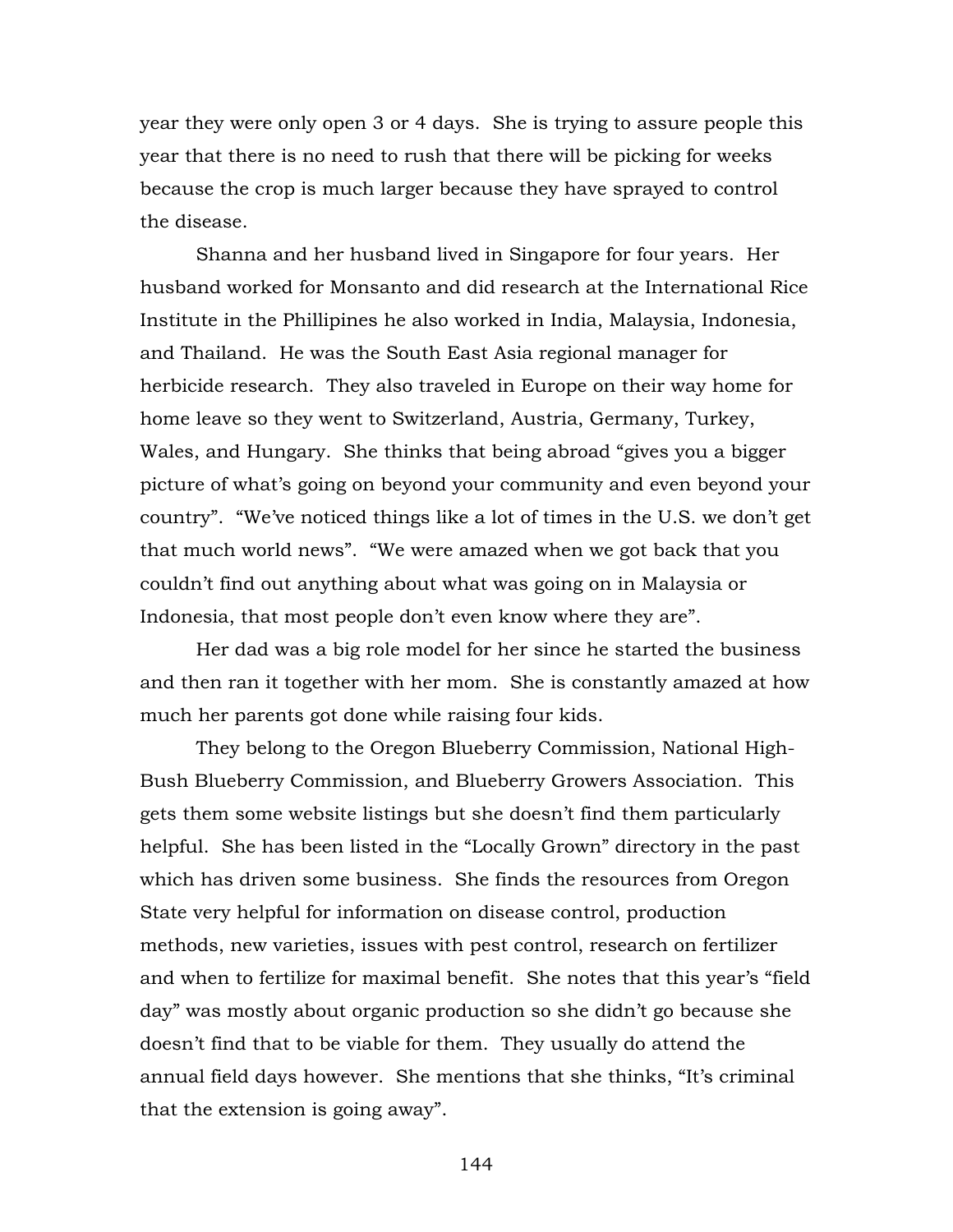When asked if she feels like she's part of a movement she answered, that she doesn't really, that they've been doing it for so long she feels that they were "pre-movement". She does think it is interesting to see other people getting into it and there being more homegrown things available.

She plans to continue to produce in the future. They don't plan to enlarge they are just trying to bring the patch back into good health, replace dying bushes, do more soil analysis and keep working to eliminate the "mummy berry".

## **Sharon Blick, Living Earth Farm, Eugene, Oregon**

Living Earth Farm is located on the west side of Eugene, about 5 miles from downtown. Sharon bought the property three years ago with her husband, who works at the University of Oregon. It wasn't farmed originally, there were a lot of blackberry bushes, no irrigation, and was not properly fenced. There was a building at the front of the property, which was used as a daycare by the previous owners. They currently use that building to house an incubator, process the goat milk, and have refrigerators for customers to pick up their orders. She originally had planned to wait to start farming until her daughter was out of high school since she was concerned about quality education in a rural district. But she and her husband thought by then they'd be too old. They were excited to find a place that is still in Eugene 4-J school district. It is a 30 acre parcel, long and skinny, with limited irrigation. Most of it is being used for rotational grazing of the various animals, and the goats are being used to clear blackberry and poison oak. She estimates that about 5 acres are in active use.

Their current products include goat milk, duck and chicken eggs, and a small amount of produce. They also raise pigs, sheep, Rhode Island Red chickens which are a mixed purpose meat/egg bird, and run bees. They are at the beginning of their farming career, but the milk and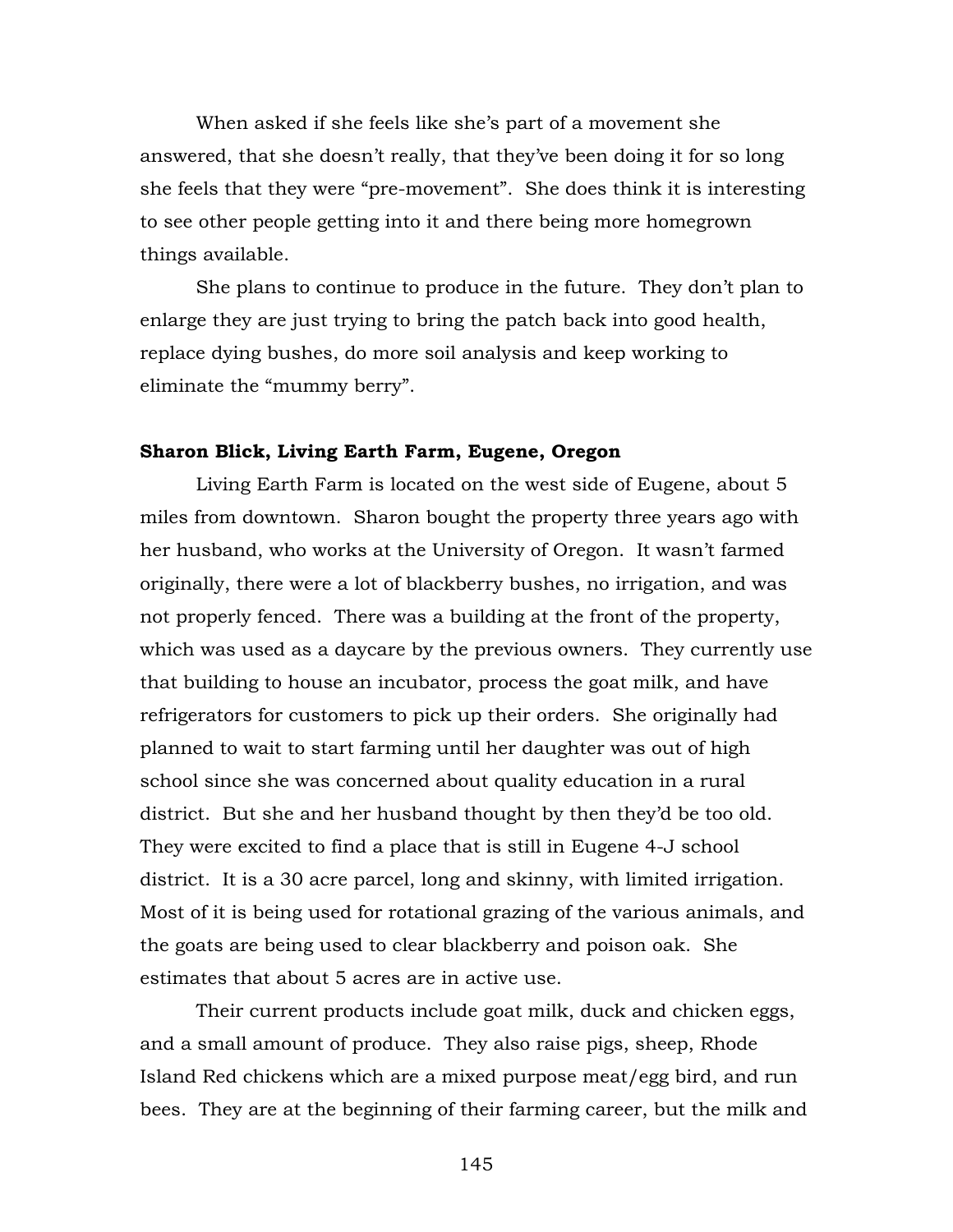eggs have been the main focus of their operations though this may change in the future with a more an expanded garden area.

They have used Eugene Local Foods for distributing their eggs and also some vegetables. They have an extensive email list that Sharon started with personal contacts that has grown to several hundred people who are interested in certain products such as the milk or eggs. They have waiting lists, so direct marketing has been effective for them at their current scale. Customers come out to her place to pick up their milk. Since they have grown their business some she doesn't personally know all of her customers anymore, but she does know many of them. They find her, through resources like the Willamette Food and Farm Coalition's Locally Grown directory, the "real milk" website, and sometimes through ads on Craigslist.

Generally she thinks her customers "…are pretty well educated, have a pretty good income, they have to [be] to afford the expensive food I sell. They care about the future of the earth, about issues. They see this as an important choice that they are making, a lot of them have kids so they are concerned with the kind of food they are getting. Some of their kids have allergies to cow milk". This year a lot of her goat milk customers have cited health reasons for wanting the goats milk, like diverticulitis and osteoporosis. "This egg recall has turned a lot of people on to trying to get better eggs". "They are not all high income, some of them are just really committed sustainability and health and are willing to pay the price even though it is a big part of their income, but they are enthusiastic about what we are doing". She related an interesting story about price. To start buying organic feed for their hens they had to raise their prices. They let the customers know the situation and they didn't loose any customers. She thinks her customers value feeling connected. They do "open farm" events. In the fall they usually do an event where customers can come out help make apple cider and get a tour. They also do work parties in exchange for food credit.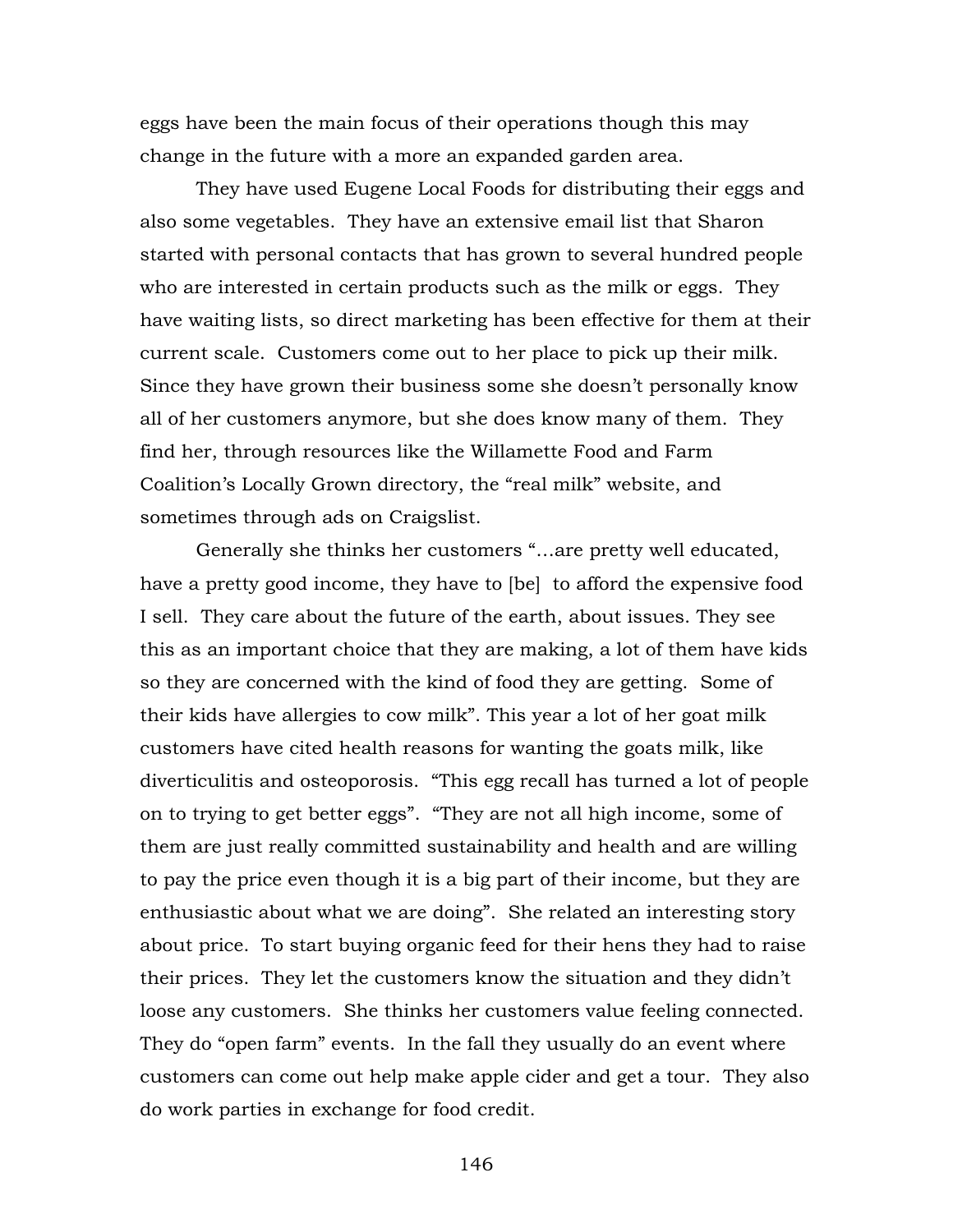Sharon was in 4-H as a child, though she grew up in the city her parents let her keep animals in the backyard illegally. She has always loved animals. She started the non-profit "Nearby Nature" and has also worked in education. She has been concerned about food and where it comes from for a long time. She mentioned she and her husband were vegatarians for about 20 years due in part to the influence of reading *Diet for a Small Planet* (Lappe, 1971). However she has decided that some land, like theirs, is marginal and can be used for grazing which produces food where otherwise food production would be unlikely. Sharon felt like she needed to learn how to butcher the animals if she was going to eat them so she began taking any classes she could find (she mentioned specifically Sunbow Farms and Harry McCormack). They now eat occasional meat but only what they grow themselves or friends raise and slaughter. She is very opposed to concentrated animal feeding operations for animal welfare and food safety reasons.

She went to school at University of California at Davis and studied ecology. She did research for the EPA for a little while and then got a master's degree in teaching. She taught in the small Oregon town of Drain for a year. She lived in Alaska for a few years and did environmental education and then moved back to Eugene started working with the school garden project. She got connected to local farms and that really gave her the idea to become a farmer. She also cited the importance of the book *Omnivore's Dilemma* (Pollan, 2008). Sharon didn't grow up on a farm but her grandparents were farmers and passed the farm to her cousin. She says that she always wanted to live in the country.

Her motivation for serving the local food market is to help connect people with where their food comes from. "Most people don't have time to be a full time farmer but many can help with things around the farm occasionally in exchange for food". In terms of reward she really enjoys that customers, friends and acquaintances send notes about how excited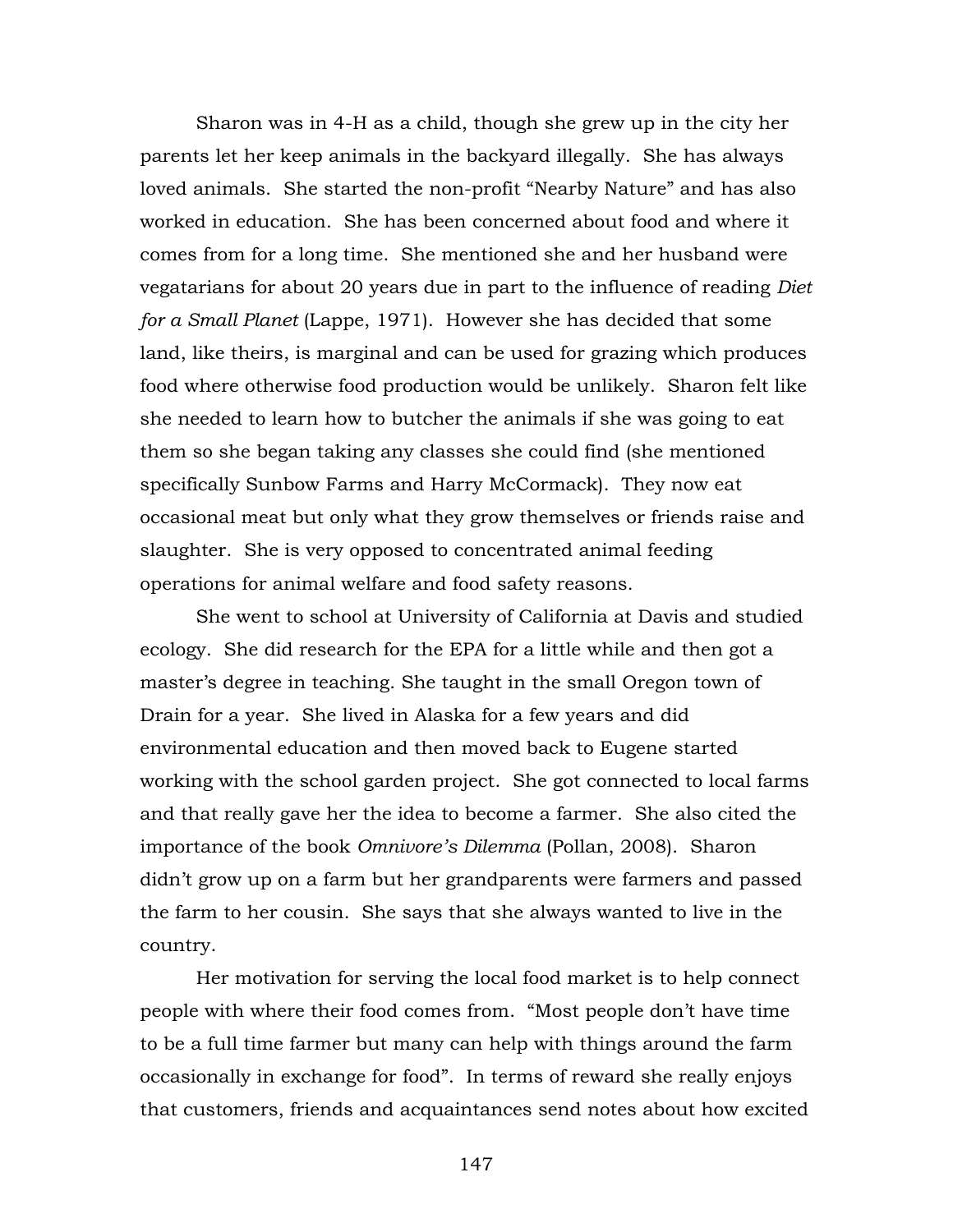they are about what she is doing. "There's all these people out there that are living vicariously through my newsletter about farming. It's like they want to do it but can't for some reason and they really eat it up". She relates story about how she enjoys the work parties for butchering chickens and that people are interested in coming out and learning how to do it. In a way it has become a chicken butchering school. She notes that it is hard to see but she feels alright about eating the meat knowing that the animal had a happy life and that they don't seem to know that the end is coming. She agrees with Michael Pollan that people should eat less meat but of a higher quality. "We charge a lot for our chickens but we always sell them" she thinks people are coming around to this idea.

There are challenges of producing food for the local market and at a small scale. Insurance, specifically product liability insurance is a great challenge and very expensive. She also cites challenges with government regulations, specifically for raw milk, since they can't advertise or deliver raw milk or have more than nine goats. They can't really afford to hire labor so they rely mostly on bartering labor for products and work party style situations. Milking is such a time consuming task she specifically mentioned more help for milking would be good. She has one woman that does come out and help, for instance when they are on vacation. But she also notes that goats like to get used to people who milk them so it is better if there is not too much change from day to day.

Making a profit is also tough; to find the balance between price and demand. She says she used to go to the farmers' market and think that things were really expensive. However, now she realizes that it is really time consuming to do this kind of work, especially the livestock, and that the prices should be high. Since they are new to the property they also have lots of building projects like fences and re-roofing the barn. She is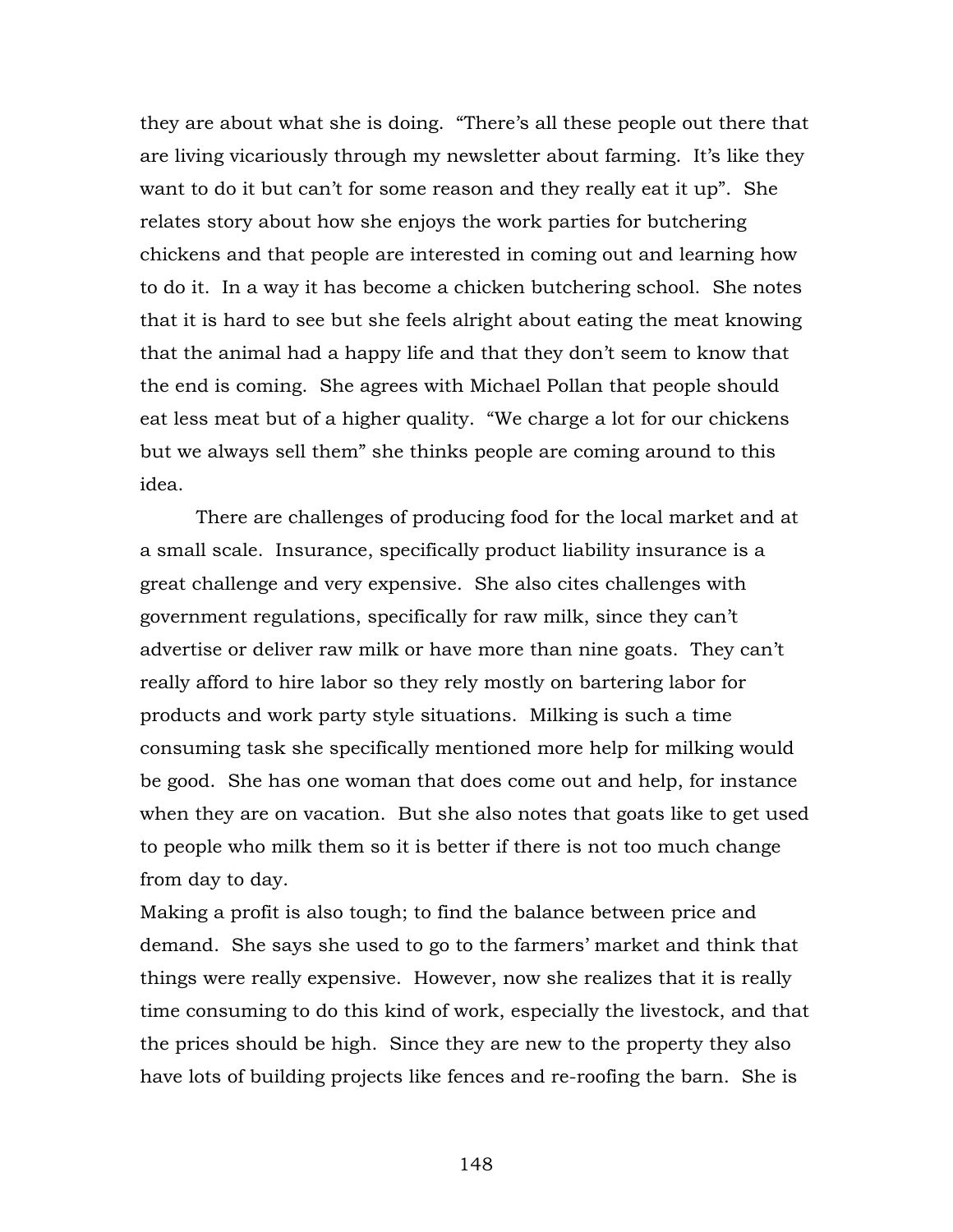trying to avoid burn out in the face of all these challenges by pacing herself.

She mentions a lot of local resources that have been helpful for her as a beginning farmer. She specifically notes Sunbow Farms classes and workshops. She also counts on mentors, like another woman who keeps a goat herd and is a great resource especially for natural remedies to issues like mastitis. She bought her goats from this woman. She also appreciates other more experienced farmers, like the woman she bought her ducks from.

She specifically mentions that her farmer mentors are all women. She used to be involved with Master Composting through the Lane OSU Extension Service.

Sharon wishes that she had more help. A lot of organic farms make a place for people to live and then have interns. She thinks this is a good idea. She also has a lot of questions like "why didn't our chickens ever grow their feathers back", how to treat animals without antibiotics, or other things that aren't in books. She wishes there were something like an organic extension service. She would also like to find a source good organic animal feed that is high in protein.

She has some relatives in Canada that are farmers. They grow canola and pigs. She visited them many years ago but doesn't really think this was a big influence on what she's doing now. She's read some things about food systems in other countries, for instance Slow Food and the Terra Madre conference. There was an "Edible Portland" article about a woman who went to Terra Madre to learn how to butcher pigs. She thinks it is great to bring these skills back. She notes that good butchers are hard to find around here.

It is her goal to continue to produce food for the local market in the future. "We have to figure out how to make it profitable and sustainable in terms of energy to avoid burn-out". She specifically mentions that she would like to develop a good business plan. They will keep the goat herd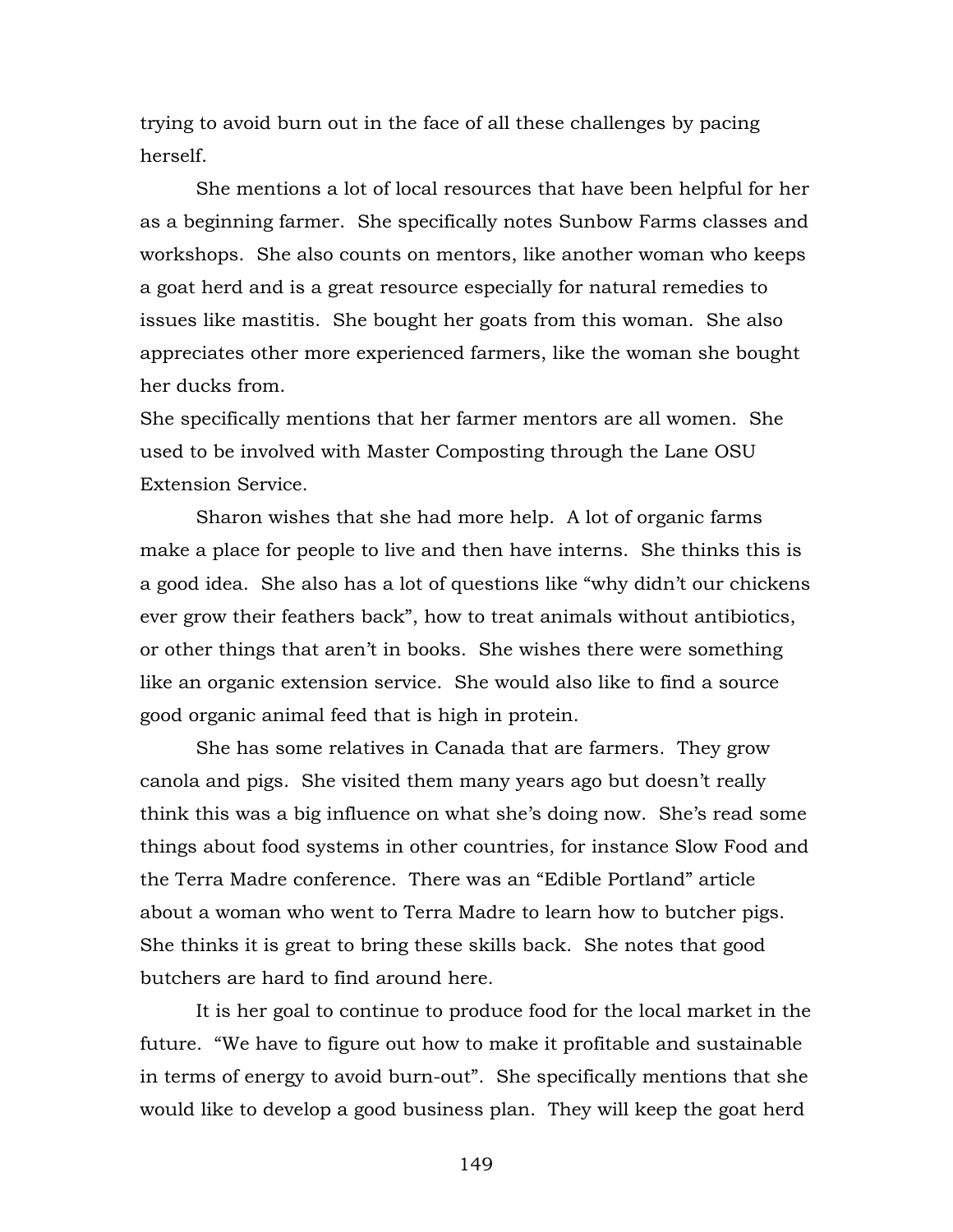at same size for next year but probably expand vegetable production. "I'm not sure yet how big we want to get. Do we want employees, do we want partners?" For now, she would like to do more education, stick to a mixture of crops and animals, maybe add turkeys, plant more fruit trees, and put in greenhouses.

She feels like part of a movement. She considers herself as aligned with the Slow Food Movement, which is international. She thinks that she has always been a part of the environmental movement. Now, as a farmer, she also feels like part of the "back to the land movement". She also considers herself part of an educational movement focused on experiential learning opportunities.

# **Tom Hunton, Hunton Farms, Surecrop Farm Services, Junction City, Oregon**

Hunton farms is located about ten miles north of Eugene, just north of the airport, on the southern side of Junction City. It is a 2300 acre farm and also houses a fertilizer and seed cleaning business. Tom is the second generation of Huntons to farm this land, which his father purchased in 1954. Tom's son is the third generation, and currently works on the farm. They also have hired employees. Tom lives on the property with his wife, Sue.

In terms of business importance, fertilizer and seed cleaning are primary. In terms of crops the vast majority of the land is planted to grass seed. After that winter wheat for the export commodity market and meadow foam are significant crops. Soft winter wheat has a low gluten content and is not suitable for bread baking. Now they are diversifying into regionally oriented food crops: hard red spring wheat, hard white spring wheat, pinto beans, garbanzo beans, black turtle beans, teff, and three different kinds of lentils. Growing and milling hard wheats, which are used for bread baking, is a new venture that started in 2009. 2010 was the first year for the bean and lentil crops. They are expanding their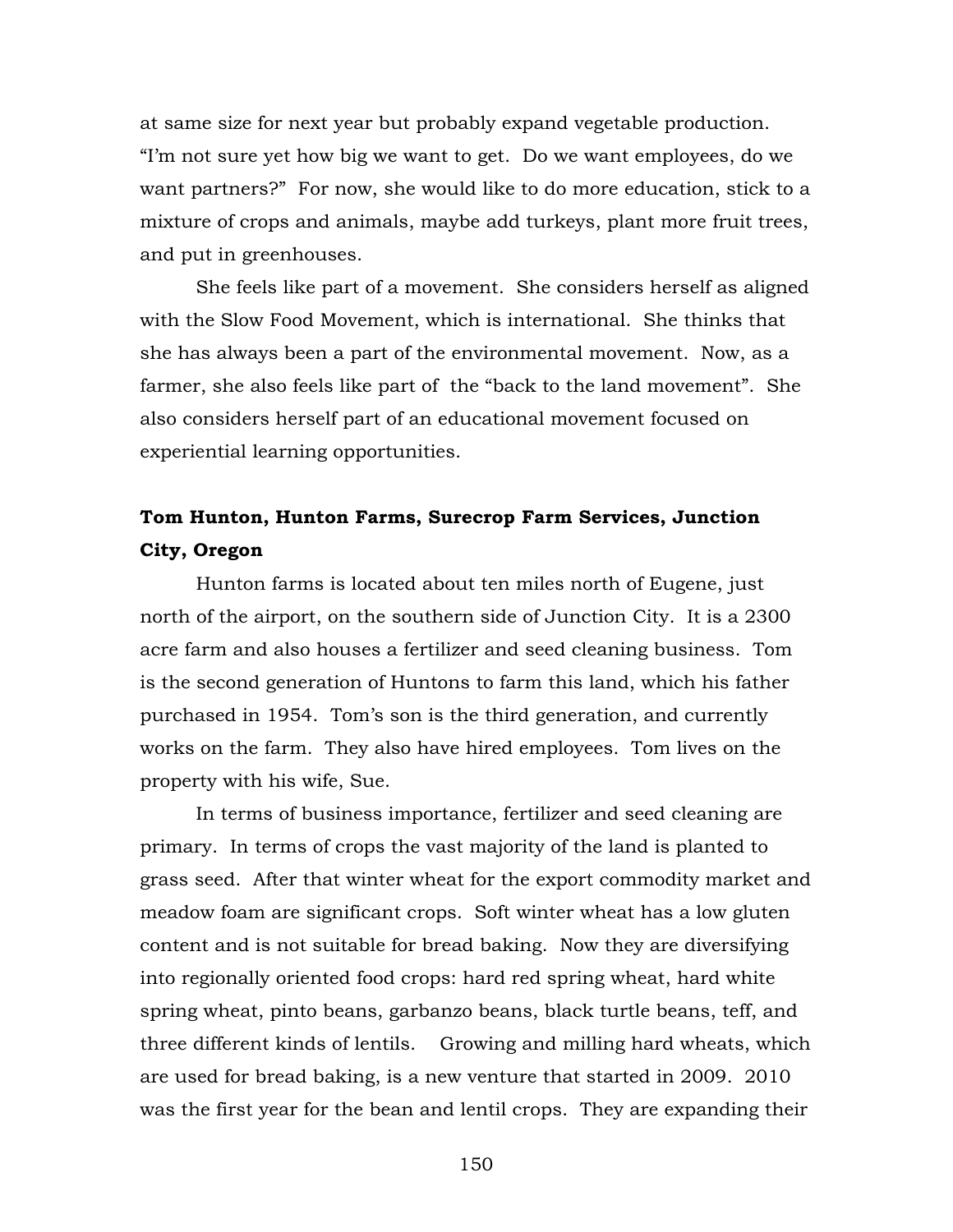seed cleaning capabilities to specialize in the beans and lentils, which will also allow them to process their own clover seed (which they've outsourced in the past). They have also grown red, white, and crimson clover seeds, turnip seeds, pea seeds, barley, and coriander.

In terms of the local food crops they have a couple of distribution methods. They primarily work with a local food distributor, Hummingbird Wholesale. He has developed a close relationship with the owners, Julie and Charlie Tilt through the Bean and Grain Project. They prefer to market all organic, but he is transitional and believes strongly in no till (as opposed to organic in some cases). Over time they have built trust and found common values and they feel like it is a good fit. Tom said that Hunton Farms needed someone to help them market, someone to get feedback and communicate what the market needs so they could grow it. "Like most farmers, we're good producers but we don't understand markets. We can't devote the resources and the time". He has also raised lentils for another local natural food company, Glory Bee Foods. He has done some limited direct marketing to local bakers and chefs. I also saw his products at the local Holiday Market, which is an extension of the Lane County Farmer's Market that runs during the winter.

Tom describes his customers as well educated, loyal to the local economy and dedicated to shopping at small local grocery stores. He thinks that they primarily live in the urban Eugene/Springfield area, with many living in the South Eugene area. He categorizes their economic status in this way, "not that they shop irrespective of cost but that they have a different value equation that they are willing to support local agriculture to know where their food is coming from and that they are using it to make a social statement. In their mind it's not just buying food it's helping make a social statement". When I asked him why his customers want to know where their food comes from he replied, "We've all become so disconnected. The Eugene community has very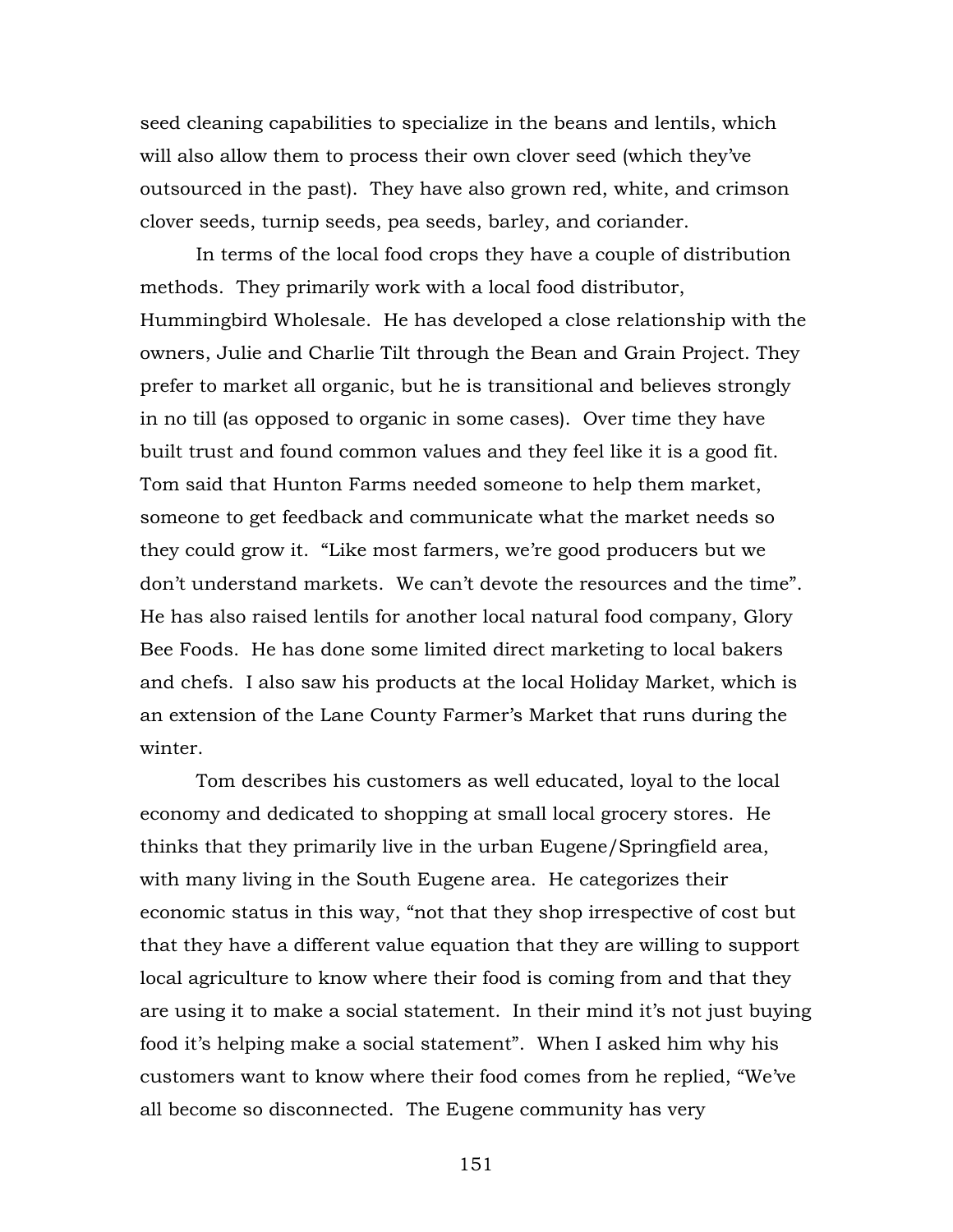enlightened food consumers. The fresh markets, the CSA's have already done the work, pioneered the work. Now we are evolving to a lower value per acre and per unit pound dry bulk commodities of the grains and beans. That's a different scale of grower obviously because it's more acres, it's a different infrastructure for the processing, and so on. That consumer is already very keyed in. We're riding their coat tails. A lot of work has been done, the customers now are very enlightened". He thinks that his customers value that Hunton Farms does things sustainably, that they have a beautiful location, that they are close to Eugene, that they have a good reputation and long history in the community, and that they have strong ethics and values.

Tom grew up farming. His parents raised him in Harrisburg, and moved to the farm that he currently runs in 1954. He went to school at Cal Poly in San Luis Obispo and graduated with a degree in animal science and a minor in crops. He always wanted to farm. After college he came back to the farm. He says he went away to see new things get an education elsewhere and then came back. His dad started the farm and seed cleaning business and Tom started the fertilizer business. Now his son works for the family businesses as well. He says they've tried a lot of different crops over the years. He values the connection with the community and the land. "It something we enjoy doing, not for the money, but for the experience".

Tom delineates a two part motivation for producing food to serve the local market. First of all he addresses the economic reasons. He thinks the food business model is going to radically change, and he doesn't want to get run over. He says that they tend to be early adopters in their operations that they think there is an advantage to that. He thinks that their scale helps to bring a "critical mass" to the local food movement. He also states that he has a more liberal/environmental mindset than his neighbors and he is comfortable working with people from a variety of backgrounds and viewpoints. "It's not economically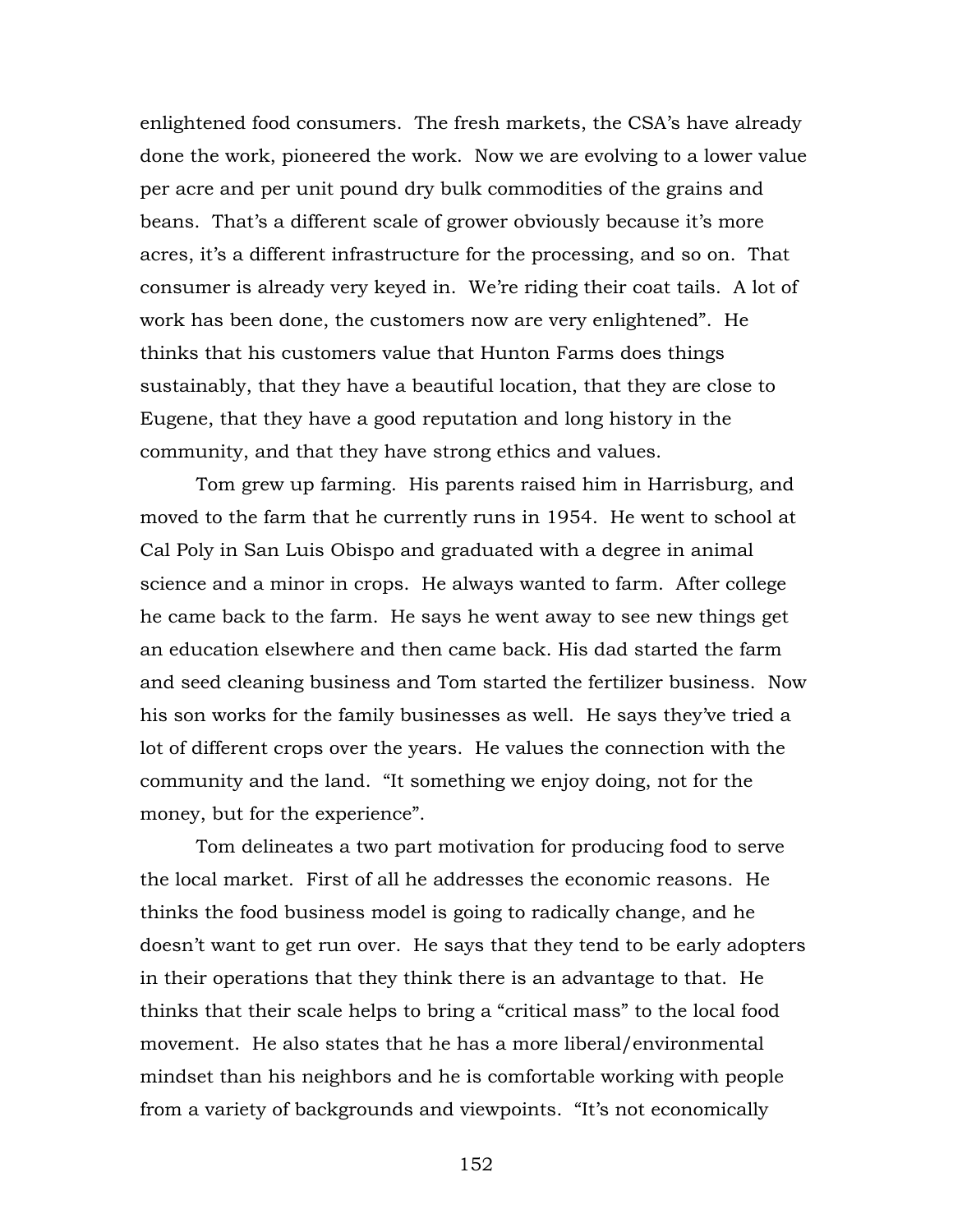satisfying yet, but I am confident that we are so fortunate in Western Oregon and Washington to have an educated consumer, who are willing to pay a premium for locally and sustainably produced food"[sic]. He also details "emotional or societal motivations". "There's a wonderful feeling and connection to be able to say that you're feeding your neighbor, and to be a part of that".

He tells a nice story about John Pitney, who is an old classmate of his sister and a neighbor. John is the current minister of the First Methodist Church in downtown Eugene. He always stayed in touch with John and like his connectedness. They don't go to that church but the Sunday after Easter John invited them to participate in the Earth Day service. John asked them to bring some wheat berries, flour, and bread for the service and to share with the children. "So my wife baked some beautiful hearth loaves from our wheat". Along with John from Deck family farms and Wally from Wintergreen they came forward and talked about what they do on their farms. "Then they used Sue's bread for the communion bread that day. You can't make a better connection with community than that. It's really a moving experience".

Tom illuminated an important twist on comparative advantage in agricultural production. "People tell me you can't compete with Montana wheat. No I can't, but the Montana wheat grower can't compete with me for a market. They're 1000 miles away or 800 miles away and doesn't know these people…or do whatever it takes to be a part of this community like we can". The way he sees it, they have the comparative advantage of relationship.

He feels the greatest reward of growing food for the local market is getting people out to the farm who are excited about what they are doing. This is a big contrast to his experience coming from the grass seed business, which is perceived as bad for the environment. He says that growing locally oriented food crops make him feel "like a valuable community member".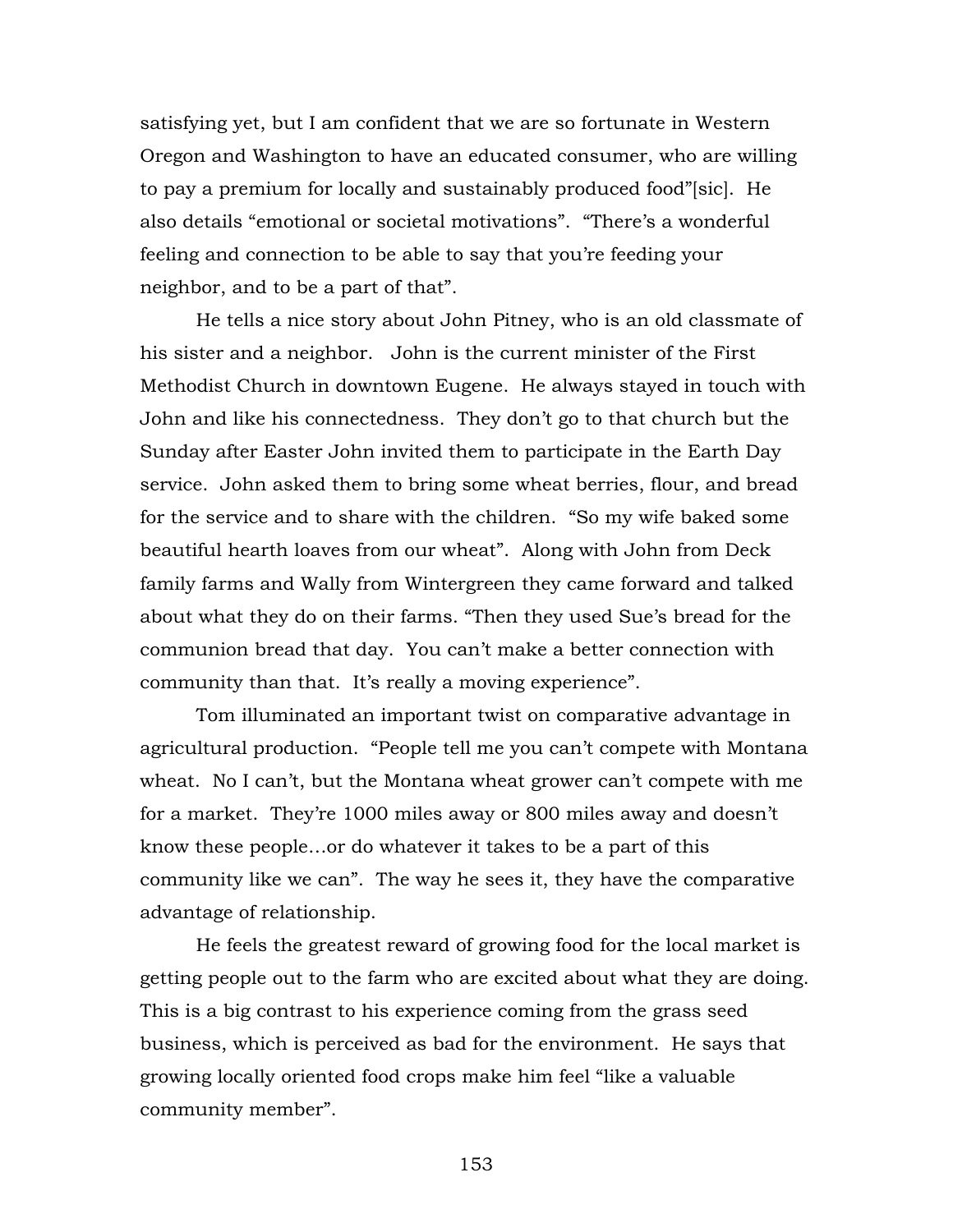The Southern Willamette Valley Bean and Grain project is one of the resources that Tom listed as a local food producer. He relates the first Bean and Grain meeting he went to: "the questions that came out, if your grandfather was still alive you'd need to go and talk to him because we're talking about re-adopting what was here in the thirties and forties; growing oats and vetch together, utilizing cover crops again. We're not reinventing, now there are some technologies that are there, but the personal experience of what has worked, that's what we need". He also thinks the internet has been an essential tool. It has allowed them to seek out heirloom varieties of wheat from Scotland, and four other hard wheats. He also has sourced some heirloom red fife seed from Saskatchewan which has a low yield but is popular with bakers, which he plans to save. He says that the Willamette valley has a reputation for not being able to grow bread wheats, "It's not that we can't it's that we don't". He says that they have to select wheats for their protein content and reconcile themselves to the fact that they won't have the highest yield. "We're going to forgo yield for a while and learn how to manage them [hard wheats]. But select those that the bakers want and start growing a reputation." "It's a real interesting mindset to move from a high volume producer…you don't get a premium for quality…this is almost like becoming a winemaker…now it's not yield that you're after, but a balance of yield and quality factors that haven't usually played into it". They used the Washington State Foundation Seed Project to get their initial seed stock of beans, which they also plan to save from year to year to begin localizing them. He reads the High Plains Journal (out of Kansas and Nebraska) and also went with his wife on a "no till" tour in Kansas and Nebraska sponsored by "No Till on the Plains" which focused on working with cover crops. "Sometimes you have to get a long way away from home to learn best". He also counts local bakers as an asset and Hummingbird Wholesale.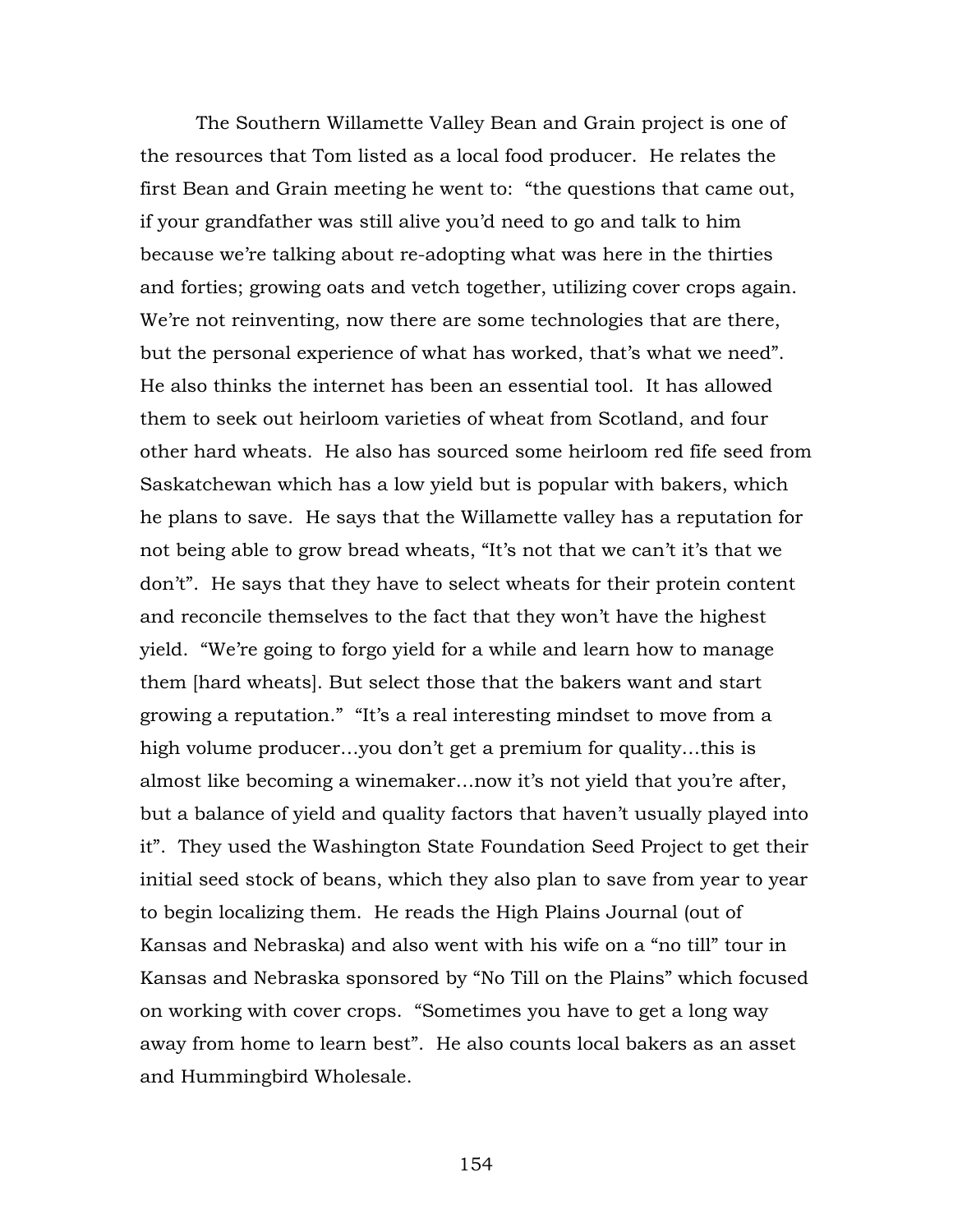He wishes that they had the ability to do a better job replicating the trials from this year.; to have the resources to replicate trials year after year to gather information. He also would like to see good cover crop rotation resource for this particular area and environment. They are finding that even in their legume fields treated with chicken manure they have nitrogen deficiency. So they are trying to build up nitrogen even in their legume fields which conventional wisdom would say wasn't necessary. The people who got cut at extension first were those who had expertise in cover cropping. Now he uses resources mostly from the Midwest, which he says are good as a reference but difficult to directly implement here due to climactic differences. He also sees challenges in an area that has transitioned so heavily into grass seed. "Grass seed…was too good of money too easy. It's the cannery crops, the green beans, the sweet corn that came under pressure from other areas. It was a good outlet for growers that had good ground, very productive tall fescue ground, to make that transition and there's no going back. The infrastructure of the cannery is no longer there. So what do we do?"

He is president of the Ag Retailers Association, which serves his fertilizer business. He also participates in the Oregon Seed Council, the Oregon Seed League, works with an organization to protect Long Tom River, serves on Department of Environmental Quality advisory committees and also a soil conservation association.

He has been abroad several times. "I love Australia because in the rural areas it's the United States 20 years ago. Not just agriculture. Here Walmart's run over all our small rural towns, and there you can walk down the street and there's a baker, butcher, shoe store…I miss that. I enjoy trying to think how we can maintain or reinvigorate that here."

Tom plans to continue and grow their production of locally oriented food crops. "I've got a position as a senior leader to reposition our land base and our businesses for the future generations not just of our families but of our employees who have devoted a lot of time here. If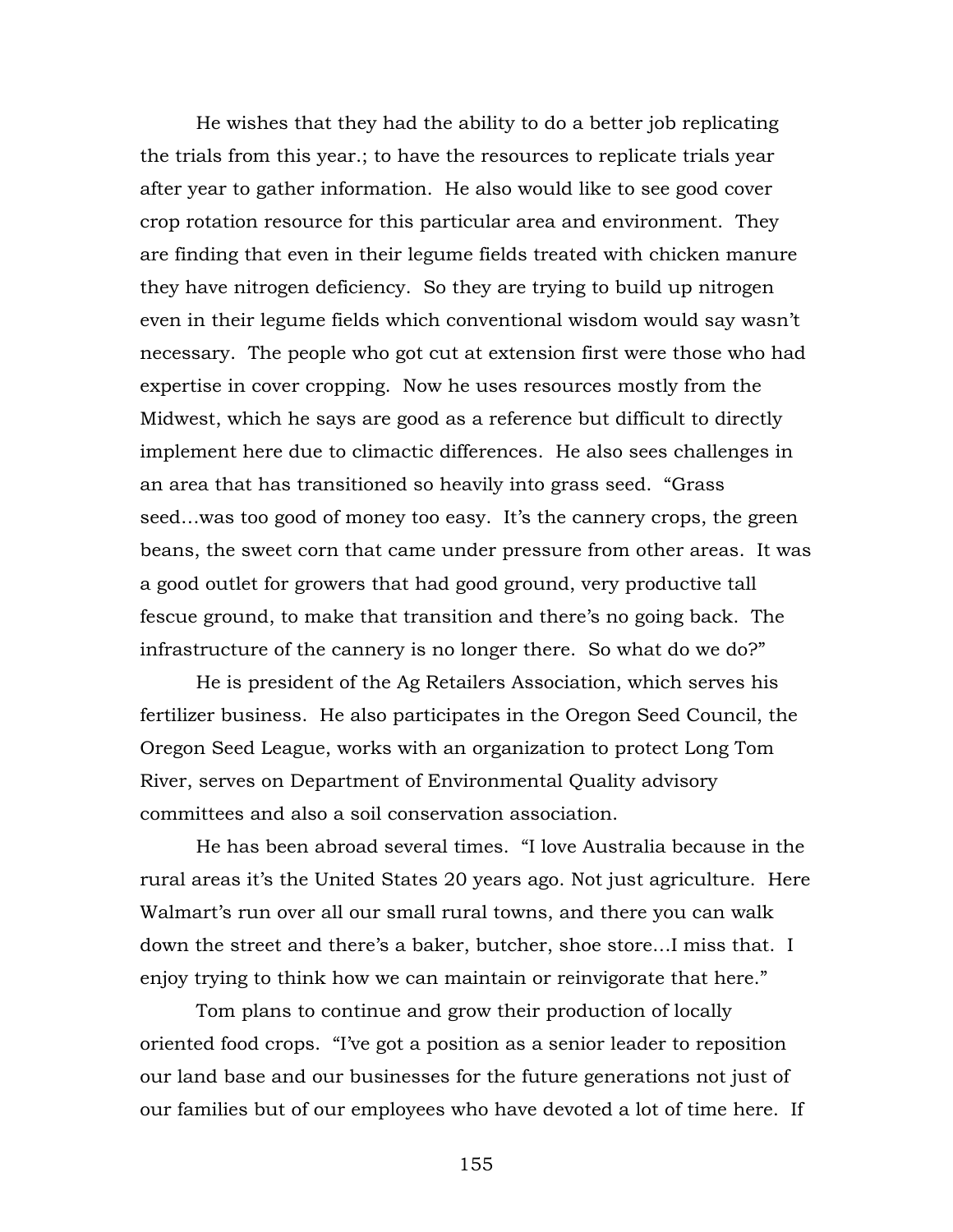a path isn't working we can find new avenues…we don't chase the dollar if it's going to destroy the environment". They are installing a grain mill, which he envisions will grow as time goes on. However he doesn't envision seeking a national or international market with their food crops. He feels their operation is geared to a limited west coast territory, "that's fairly local". "I think we can stake out that position fairly early…Not just for us but it shows other communities what's doable".

 He feels like part of a movement. In terms of global influence he sees local food production "Bringing back to our community what is achievable in so many other communities. You can have a very well based nutritious diet in a small radius". In a more local context he sees local food increasing in importance in the Willamette Valley due to the quality of the soils and the dedication of the local consumer.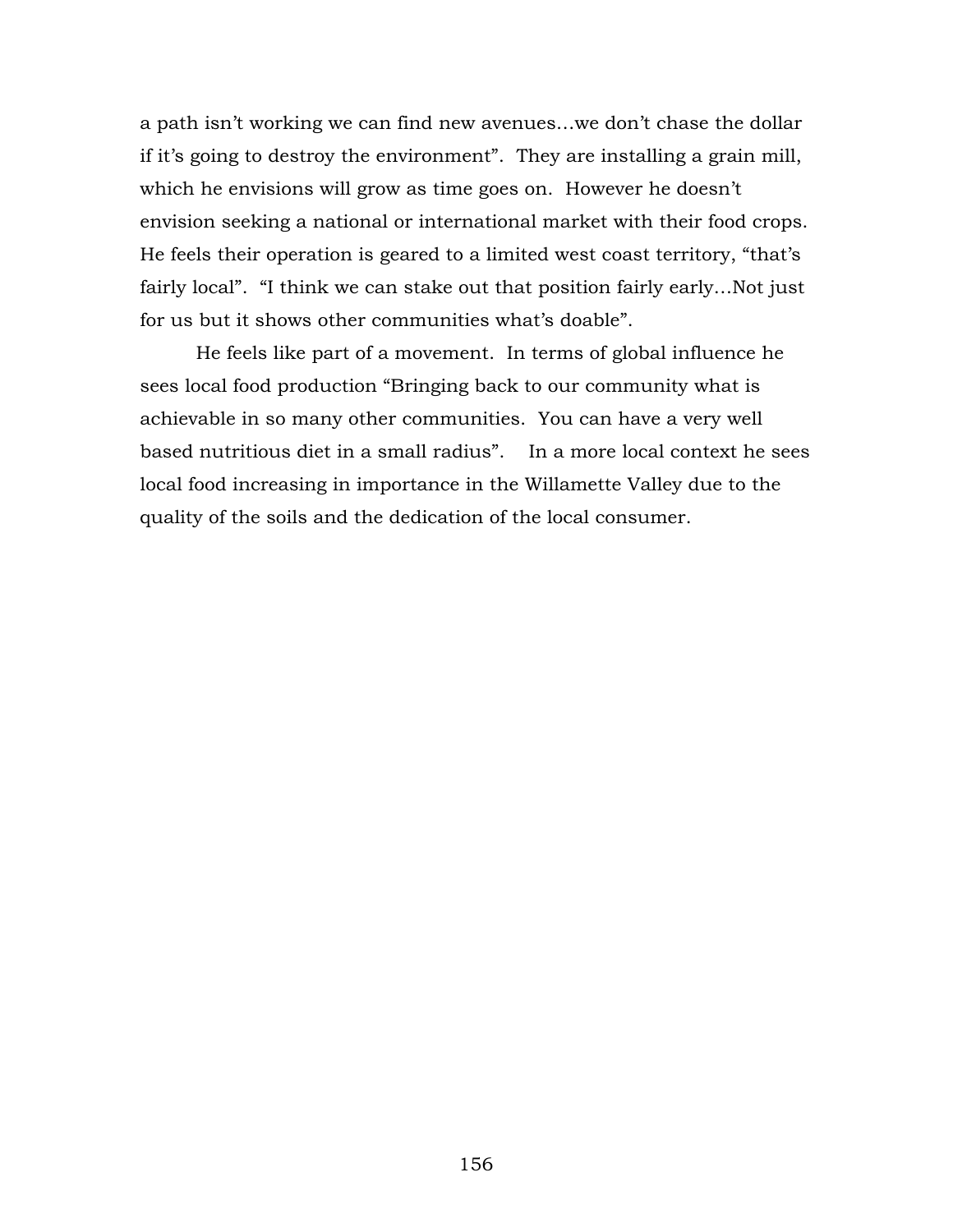## **REFERENCES CITED**

- Allen, P. (Ed.). (1993). Food for the future: Conditions and contradictions of sustainability. New York: John Wiley.
- Campbell, H. (2009). Breaking new ground in food regime theory: Corporate environmentalism, ecological feedbacks and the 'food from somewhere' regime? Agriculture and Human Values, 26, 309- 319.
- Constantinople, E. P. o. (November 4, 2009). Patriarch Bartholomew Address at Brookings Institute Retrieved January 14, 2011, from http://www.patriarchate.org/multimedia/video
- Desmarais, A. A. (2007). La Vı´a Campesina: Globalization and the power of peasants. Point Black, NS: Fernwood Books.
- Dickens, C. (1859). A tale of two cities (p. 1). Roslyn, NY: Walter J. Black, Inc.
- Dupuis, E. M. (2006). Just Values or Just Value? Between the local and the global. London: Elsevier.
- Fiala, N. (2009). The Greenhouse Hamburger. Scientific American, 30(2), 72-75.
- Fonte, M. (2006). Slow Food's presidia: What do small producers do with big retailers. In T. Marsden & J. Murdoch (Eds.), Between the local and the global: Confronting complexity in the contemporary agrifood sector (First ed., pp. 203-240). Amsterdam, Oxford Elsavier JAI.
- Friedmann, H. (2005). From colonialism to green capitalism: Social movements and the emergence of food regimes. In F. Buttel, and McMichael (Ed.), New directions in the sociology of global development. Amsterdam: Elsevier, JAI.
- Friedmann, H., & McMichael, P. (1989). Agriculture and the state system. Sociologia Ruralis, XXIX(2), 93-117.
- Halweil, B. (2002). The Argument for Local Food. Worldwatch, 16(5).
- Hess, D. J. (2009). Localist movements in a global economy : Sustainability, justice, and urban development in the United States. Cambridge, Mass.: MIT Press.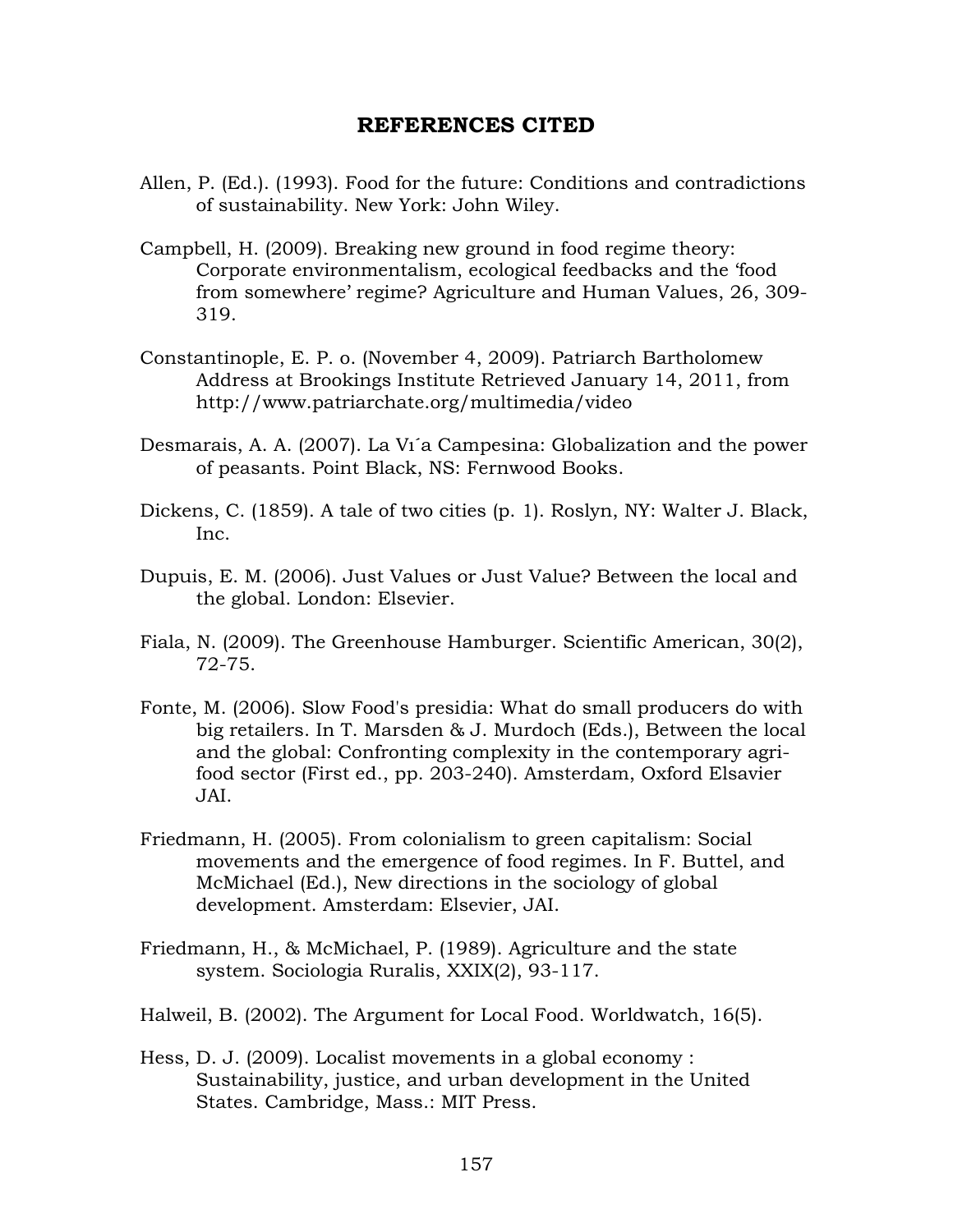- Hoffman, M. (2007). The social foundation of sustainable agriculture in Southeastern Vermont. In C. C. Hinrichs & T. A. Lyson (Eds.), Remaking the North American food system: Strategies for sustainability (pp. 315-331). Lincoln: University of Nebraska Press.
- Isbister, J. (1995). Promises not kept: The betrayal of social change in the third world (Third ed.). West Hartford: Kumarian.
- Jensen, R. (2009). All my bones shake: Seeking a progressive path to the prophetic voice. Berkeley, CA: Brooklyn: Soft Skull Press.
- Key, N., & Roberts, M. J. (2007). Measures of trends in farm size tell differing stories. Washington D.C.: Retrieved from http://www.ers.usda.gov/AmberWaves/November07/DataFeature /.
- Kingsolver, B., Hopp, S. L., & Kingsolver, C. (2007). Animal, vegetable, miracle: A year of food life (1st ed.). New York: HarperCollins Publishers.
- Kneen, B. (1995). Invisible giant : Cargill and its transnational strategies. Halifax, N.S., London ; East Haven, Conn.: Fernwood Pub. ;Pluto Press.
- Lane County Farmers' Market. Retrieved September 15, 2010, from http://lanecountyfarmersmarket.org
- Lappe, F. M. (1971). Diet for a Small Planet. New York: Ballentine Books.
- Lyson, T. A. (2000). Moving Toward Civic Agriculture. Choices, 15(3), 42- 45.
- Lyson, T. A. (2001). The Promise of a More Civic Agriculture. Catholic Rural Life, 43(2), 40-43.
- Lyson, T. (2002). Advanced agricultural biotechnologies and sustainable agriculture. Trends in Biotechnology, 20.5(193-196).
- Lyson, T. A. (2004). Civic Agriculture: reconnecting farm, food, and community. Hanover: University Press of New England.
- Marsden, T., & Murdoch, J. (2006). Between the local and the global : Confronting complexity in the contemporary agri-food sector (1st ed.). Amsterdam ; Oxford: Elsevier JAI.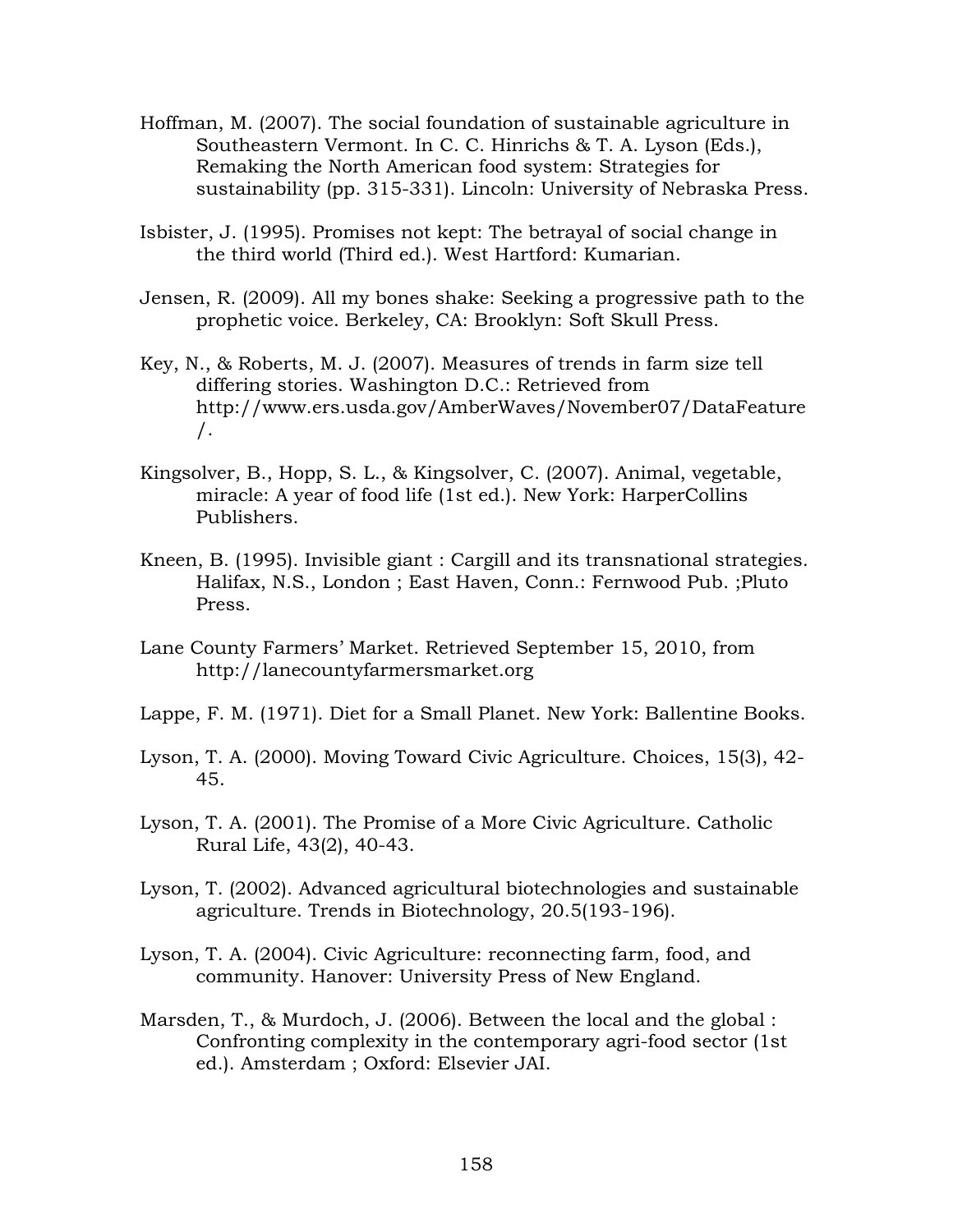- McMichael, P. (2005). Global development and the corporate food regime. In F. H. Buttel & P. McMichael (Eds.), New directions in the sociology of global development. Oxford: Elsevier.
- McMichael, P. (2009). A food regime genealogy. The Journal of Peasant Studies, 36(1), 139-169.
- McMichael, P. (2009). The World Food Crisis in Historical Perspective. Monthly Review: an Independent Socialist Magazine, 61(3), 32-47.
- Nabhan, G. P. (2002a). Coming home to eat: the pleasures and politics of local foods (1st ed.). New York: W.W. Norton.
- Oregon Department of Agriculture, Clark, C., & Coba, K. (2009). Oregon Agripedia. Salem: USDA/ODA.
- Oregon Department of Agriculture, (2010). Oregon Agriculture Facts and Figures. Salem: National Agricultural Statistics Service Retrieved from http://www.nass.usda.gov/Statistics\_by\_State/Oregon/Publicatio ns/facts\_and\_figures/facts\_and\_figures.pdf.
- Patel, R. (2007). Stuffed and starved : Markets, power and the hidden battle for the world food system . Toronto: HarperCollins.
- Perkowski, M. (2011). USDA reports number of large farms increase in 2010, Capital Press. Retrieved from http://www.capitalpress.com/content/mp-farm-numbers-022511
- Perlas, N. (1999). Shaping globalization: Civil society, cultural power, and threefolding. Quezon City: Center for Alternative Development Initiatives.
- Petrini, C. (2007). Slow food nation: Why our food should be good, clean, and fair. New York: Rizzoli Ex Libris.
- Pollan, M. (2006). The omnivore's dilemma : A natural history of four meals. New York: Penguin Press.
- Reardon, T., & Hopkins, R. (2006). The supermarket revolution in developing countries: Policies to address tensions among supermarkets, suppliers, and traditional retailers. The European Journal of Development Research, 18(4), 522-545.

Roberts, P. (2008). The end of food. New York: Houghton Mifflin.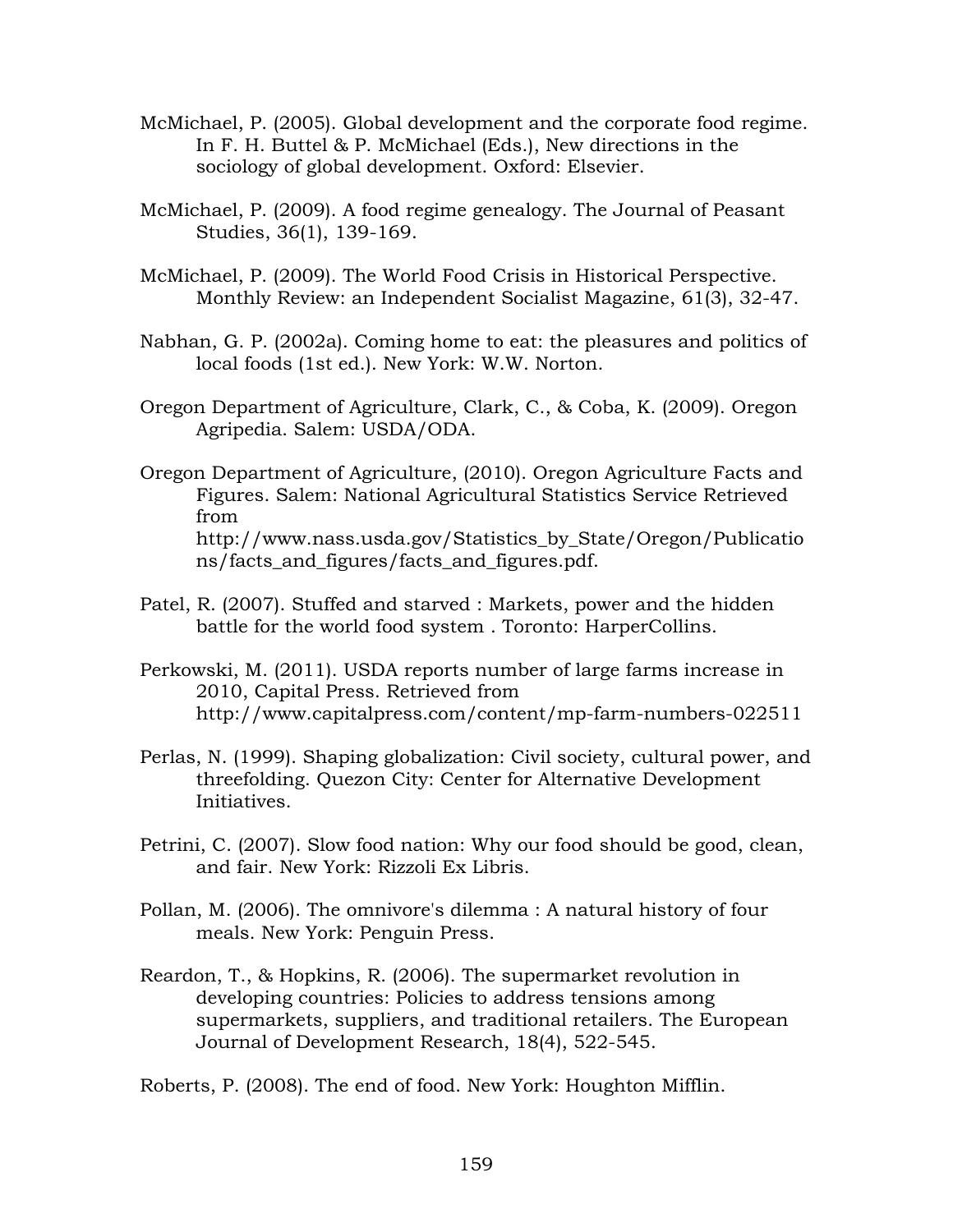- Shiva, V. (2000). Stolen harvest : The hijacking of the global food supply. Cambridge, MA: South End Press.
- Soper, K. (2006). Conceptualizing needs in the context of consumer politics. Journal of Consumer Policy, 29(4), 355-372.
- Strange, M. (1988). Family farming : A new economic vision. Lincoln: University of Nebraska Press ; Institute for Food and Development Policy.
- Thrupp, L. A. (1993a). Political ecology of sustainable rural development: Dynamics of social and natural resource degradation. In P. Allen (Ed.), Food for the future: Conditions and contradictions of sustainability (pp. 47-74). New York: Wiley.
- USDA. (2007). Census of agriculture. Washington D.C.: National Agricultural Statistics Service Retrieved from http://www.agcensus.usda.gov/Publications/2007/Full\_Report/in dex.asp.
- USDA. (2007). Agricultural census demographics fact sheet. Washington D.C.: National Agricultural Statistics Service. Retrieved September 14, 2010, from http://www.agcensus.usda.gov/Publications/2007/Online\_Highlig hts/Fact\_Sheets/demographics.pdf
- USDA. (2010). Farm household economics and wellbeing: Beginning farmers, demographics, and labor allocations. Washington D.C.: Retrieved from http://www.ers.usda.gov/Briefing/WellBeing/demographics.htm.
- USDA, E. R. S. (2000). Consolidation in food retailing: Prospects for consumers and grocery suppliers. Retrieved March 30, 2011, from http://www.ers.usda.gov/publications/agoutlook/aug2000/ao273 g.pdf
- USDA, E. R. S. (December 8, 2009). Farm household economics and wellbeing: Beginning farmers, demographics, and labor allocations. Retrieved September 14, 2010, from http://www.ers.usda.gov/Briefing/WellBeing/demographics.htm
- USDA, E. R. S. (December 2008). Environmental interactions with agricultural production: Animal agriculture and the environment. Retrieved April 1, 2011, from http://www.ers.usda.gov/Briefing/AgAndEnvironment/animalagri culture.htm